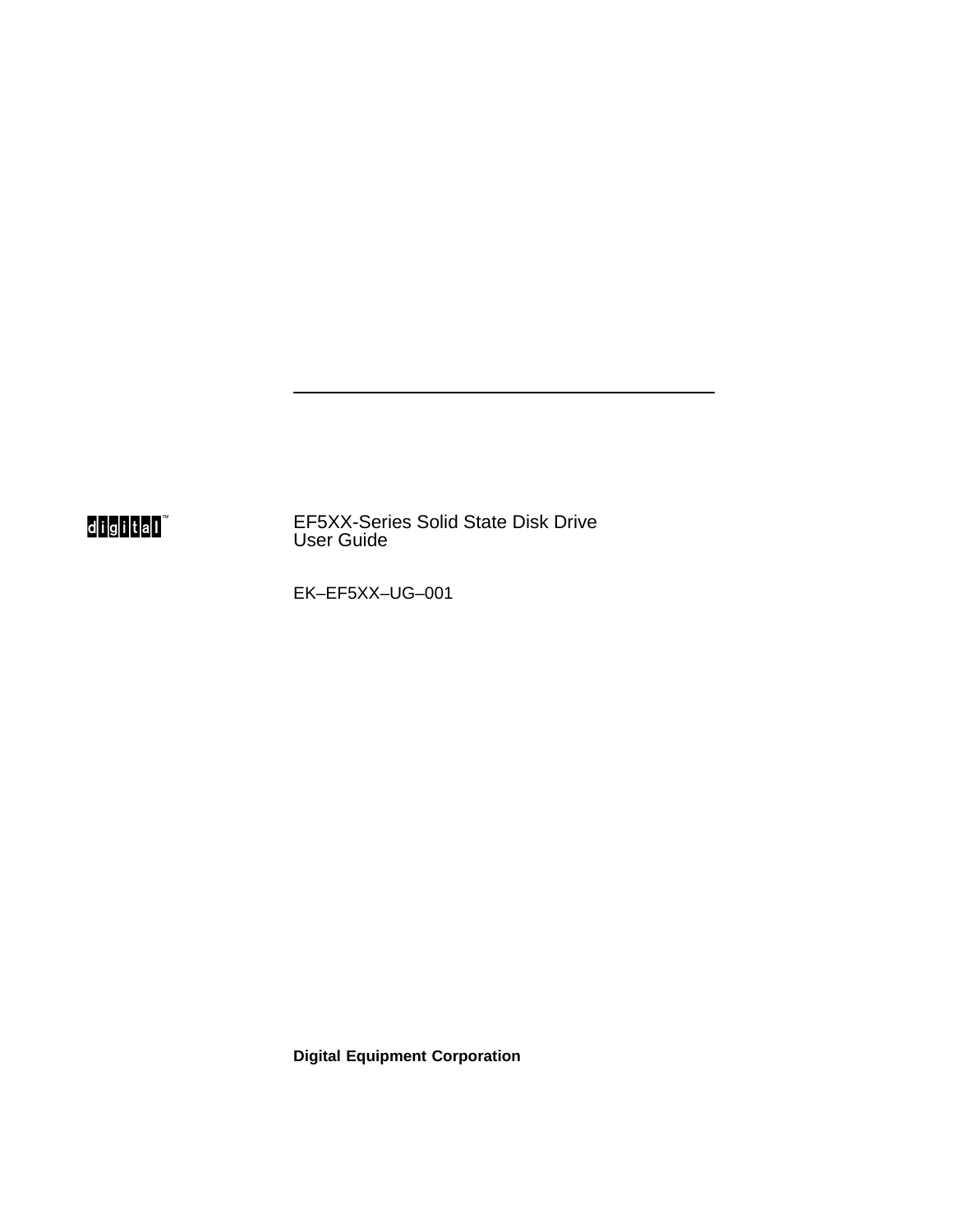#### **November 1992**

Copyright © Digital Equipment Corporation 1992

The information in this document is subject to change without notice and should not be construed as a commitment by Digital Equipment Corporation. Digital Equipment Corporation assumes no responsibility for any errors that may appear in this document.

The software described in this document is furnished under a license and may be used or copied only in accordance with the terms of such license.

No responsibility is assumed for the use or reliability of software on equipment that is not supplied by Digital Equipment Corporation or its affiliated companies.

Restricted Rights: Use, duplication, or disclosure by the U.S. Government is subject to restrictions as set forth in subparagraph (c)(1)(ii) of the Rights in Technical Data and Computer Software clause at DFARS 252.227-7013.

All Rights Reserved.

Printed in U.S.A.

**FCC NOTICE:** The equipment described in this manual generates, uses, and may emit radio frequency energy. The equipment has been type tested and found to comply with the limits for a class A computing device pursuant to Part 15 of FCC Rules, which are designed to provide reasonable protection against such radio frequency interference when operated in a commercial environment. Operation of this equipment in a residential area may cause interference, in which case the user at his own expense may be required to take measures to correct the interference.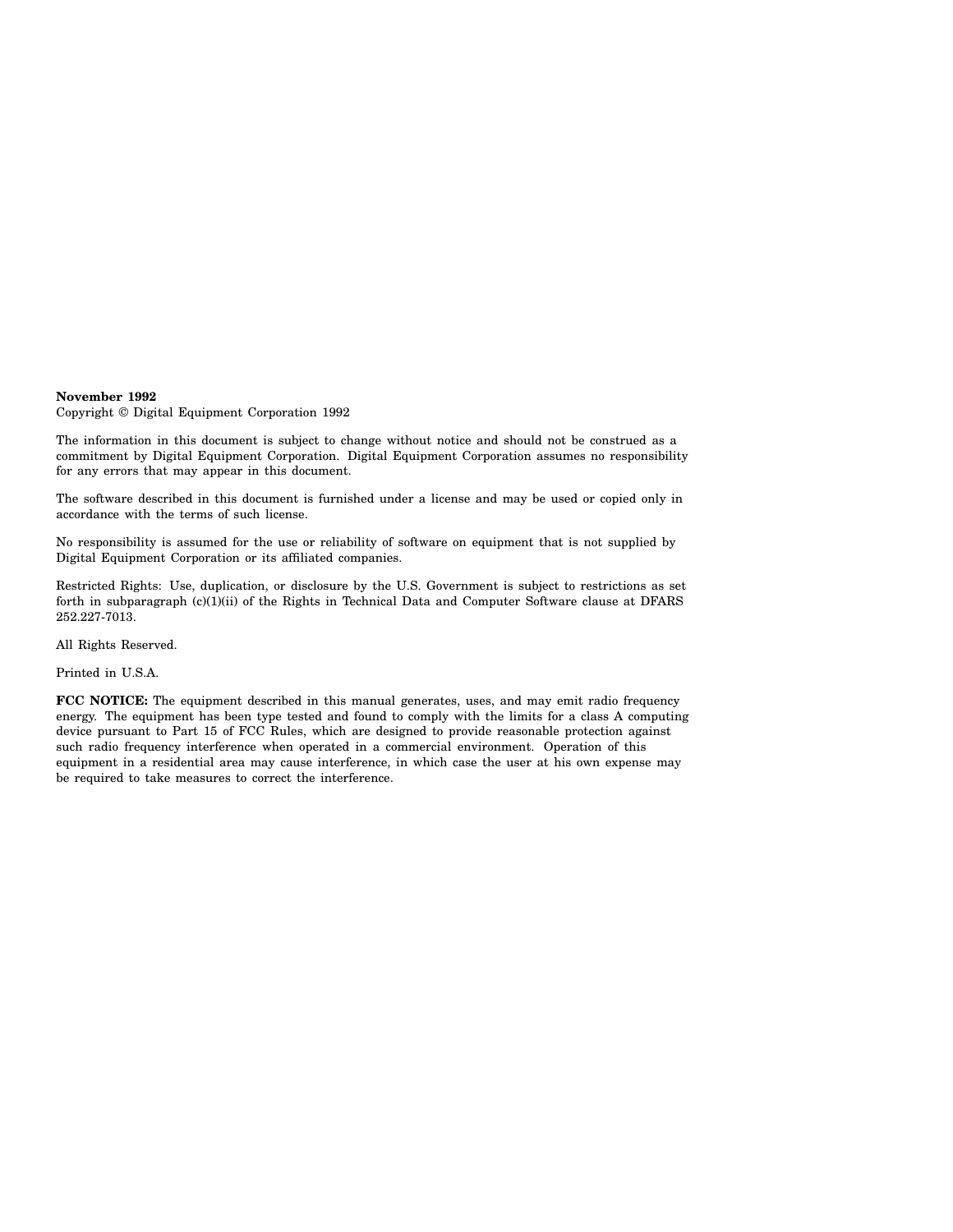**German Noise Declaration**: The following information is provided to meet the German Noise Declaration Decree (part of the German Equipment Safety Law).

English:

|                                                                                                                            | ____________________                                   |     |    |                                                       | September 18, 1992   |  |
|----------------------------------------------------------------------------------------------------------------------------|--------------------------------------------------------|-----|----|-------------------------------------------------------|----------------------|--|
|                                                                                                                            | Acoustics - declared values per ISO 9296 and ISO 7779: |     |    |                                                       |                      |  |
|                                                                                                                            | Sound Power Level                                      |     |    |                                                       | Sound Pressure Level |  |
|                                                                                                                            | $L$ , B<br>WAd                                         |     |    | L, dBA<br>pAm                                         | (operator position)  |  |
| Product 1dle Operate Idle Operate                                                                                          |                                                        |     |    |                                                       |                      |  |
| $EF51/2R-AA/F$ 4.4 4.5 34<br>BA430/440 +                                                                                   |                                                        |     |    | 35                                                    |                      |  |
| 3xEF51/2R<br>$R400X +$                                                                                                     | $5.6$ $5.6$                                            |     | 39 | 39                                                    |                      |  |
| $7 \times$ EF51/2R                                                                                                         | 5.6 5.6                                                |     | 40 | 41                                                    |                      |  |
| German:                                                                                                                    | representatives. $1 B = 10$ dBA.]                      |     |    |                                                       | September 18, 1992   |  |
| Schallemissionswerte - Werteangaben nach ISO 9296 und ISO 7779/DIN EN27779:                                                |                                                        |     |    |                                                       |                      |  |
|                                                                                                                            | $L \rightarrow B$<br>WAd                               |     |    | Schalleistungspegel Schalldruckpegel<br>L, dBA<br>pAm | (Bediener position)  |  |
| Product Leerlauf Betrieb                                                                                                   |                                                        |     |    |                                                       | Leerlauf Betrieb     |  |
| $EF51/2R-AA/F$ 4.4 4.5<br>BA430/440 +                                                                                      |                                                        |     |    | 34                                                    | 35                   |  |
| 3xEF51/2R<br>R400X +                                                                                                       | 5.6                                                    | 5.6 |    | 39                                                    | 39                   |  |
| $7 \times F51/2R$                                                                                                          | 5.6 5.6                                                |     |    | 40                                                    | 41                   |  |
| [Aktuelle Werte für spezielle Ausrüstungsstufen sind über die Digital<br>Equipment Vertretungen erhältlich. 1 B = 10 dBA.] |                                                        |     |    |                                                       |                      |  |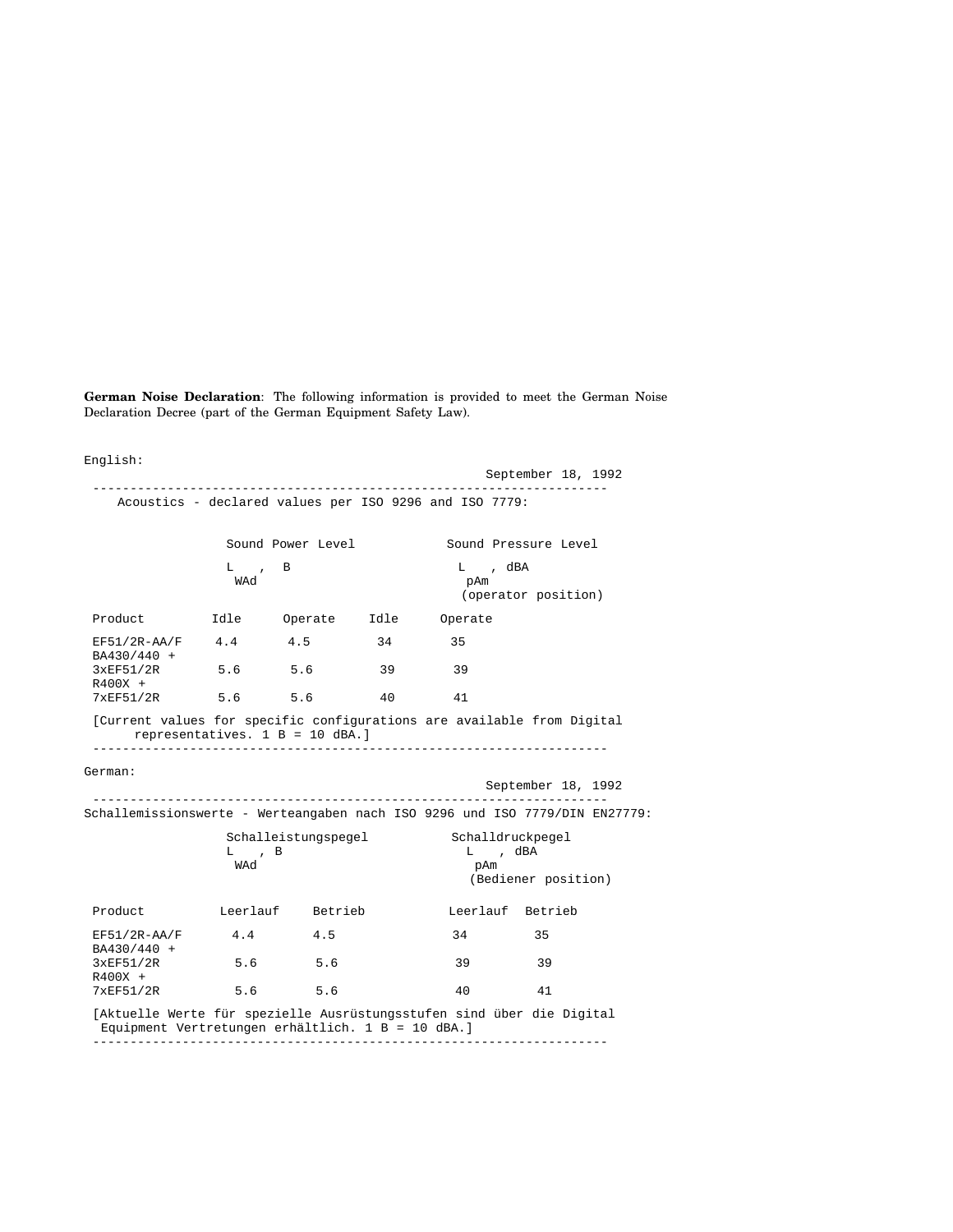The following are trademarks of Digital Equipment Corporation: DEC, DECmailer, DECservice, DSA, DSSI, EF, KA640, KFQSA, MicroVAX, MSCP, Q-Bus, RF31, RF72, SERVICenter, TMSCP, ULTRIX, VAX, VAXsimPLUS, VMS and the Digital logo.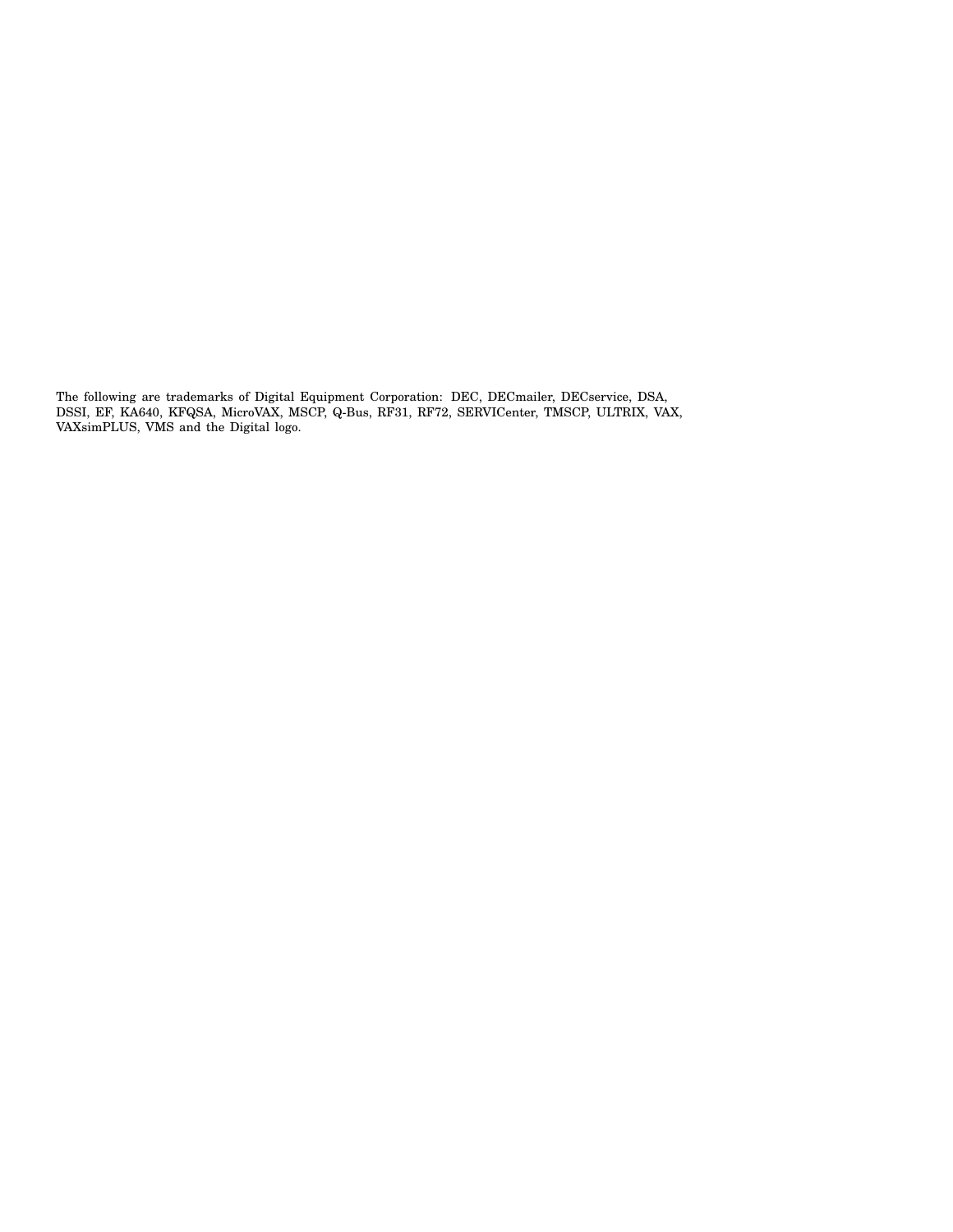# **Contents**

#### **Preface**

| 1            | <b>General Information</b>                          |          |
|--------------|-----------------------------------------------------|----------|
|              |                                                     | $1 - 1$  |
|              |                                                     | $1 - 7$  |
|              | Shipping Contents/Related Documents                 | $1 - 12$ |
| $\mathbf{2}$ | <b>Installation Overview</b>                        |          |
|              | Introduction                                        | $2 - 1$  |
|              | Installing into the BA400-Series Enclosure          | $2 - 2$  |
|              |                                                     | $2 - 8$  |
| 3            | <b>Controls and Indicators</b>                      |          |
|              | Introduction                                        | $3 - 1$  |
|              | BA400-Series Controls and Indicators                | $3 - 3$  |
|              | Changing the DSSI Node ID Plugs (BA400-Series OCPs) | $3 - 5$  |
|              |                                                     | $3 - 6$  |
|              | EF5XX ISE Controls and Indicators                   | $3 - 8$  |
| 4            | <b>Local Programs</b>                               |          |
|              |                                                     | $4 - 1$  |
|              | How to Access Local Programs                        | $4 - 4$  |
|              |                                                     | $4 - 9$  |
|              |                                                     | $4 - 10$ |
|              | DRVTST                                              | $4 - 14$ |
|              |                                                     | $4 - 17$ |
|              |                                                     | $4 - 18$ |
|              |                                                     | $4 - 19$ |
|              |                                                     |          |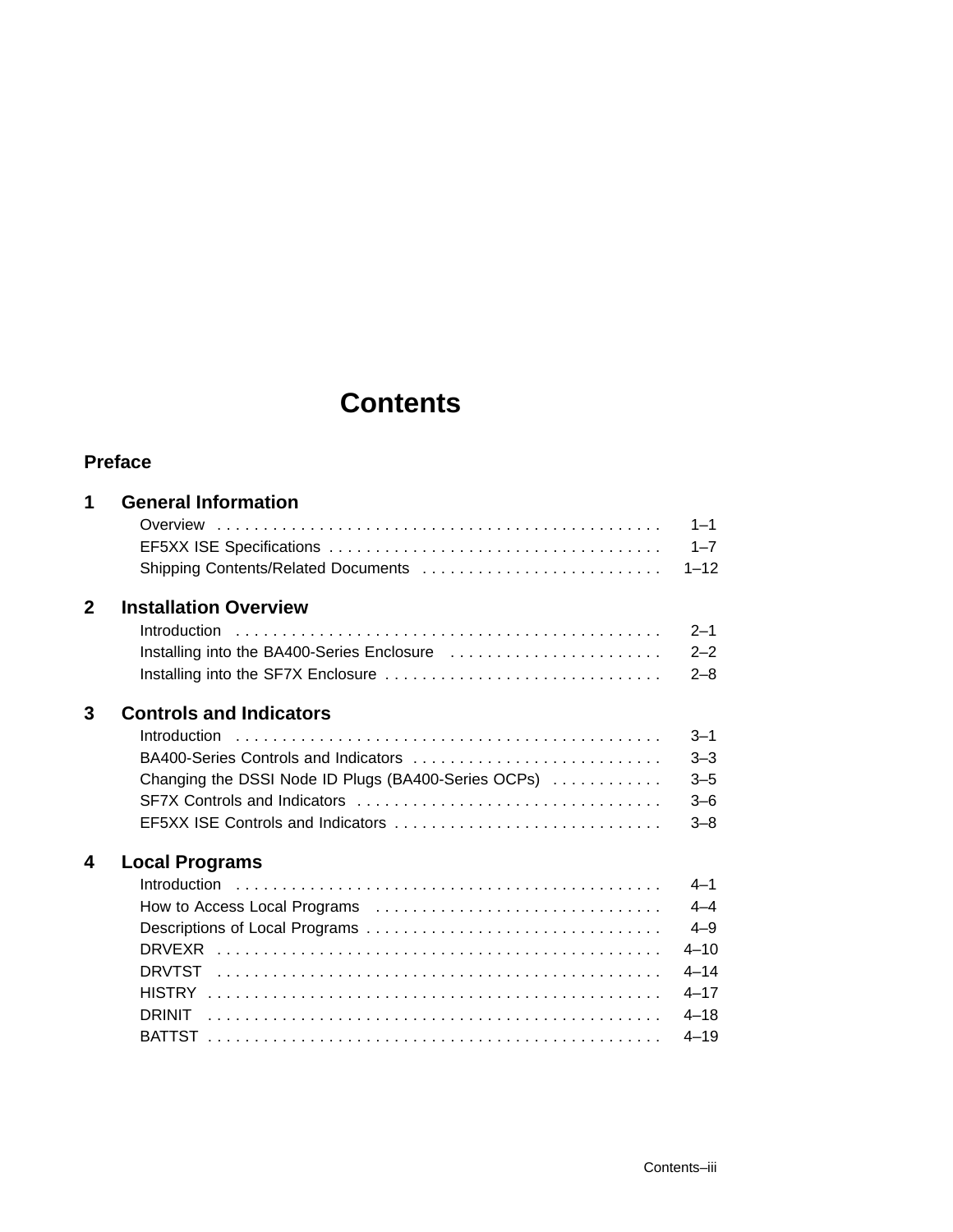|   |                                   | $4 - 23$<br>$4 - 27$ |
|---|-----------------------------------|----------------------|
| 5 | <b>Data Retention System</b>      |                      |
|   |                                   | $5 - 1$              |
|   | EF5XX Data Retention Description  | $5 - 2$              |
|   |                                   | $5 - 7$              |
| 6 | <b>Troubleshooting Procedures</b> |                      |
|   |                                   | $6 - 1$              |
|   |                                   |                      |

### **Index**

### **Figures**

| $1 - 1$ | EF5XX-Series ISE-Front and Rear Views (Brackets shown are used only   | $1 - 5$  |
|---------|-----------------------------------------------------------------------|----------|
| $2 - 1$ | Removing the Plastic Skid Plate (AF or AA version only)               | $2 - 4$  |
| $2 - 2$ | Installing the ISE in the Enclosure (RF and RZ front panels shown for |          |
|         |                                                                       | $2 - 6$  |
| $2 - 3$ | Removing the Top and Bottom Brackets (AF or AA version only)          | $2 - 10$ |
| $2 - 4$ | Inserting the Wedges on the EF5XX ISE                                 | $2 - 12$ |
| $2 - 5$ |                                                                       | $2 - 14$ |
| $3 - 1$ | BA400-Series OCP (front panel) for DSSI ISEs                          | $3 - 3$  |
| $3 - 2$ |                                                                       | $3 - 6$  |
| $3 - 3$ | Drive Module Switch and LED Locations                                 | $3 - 9$  |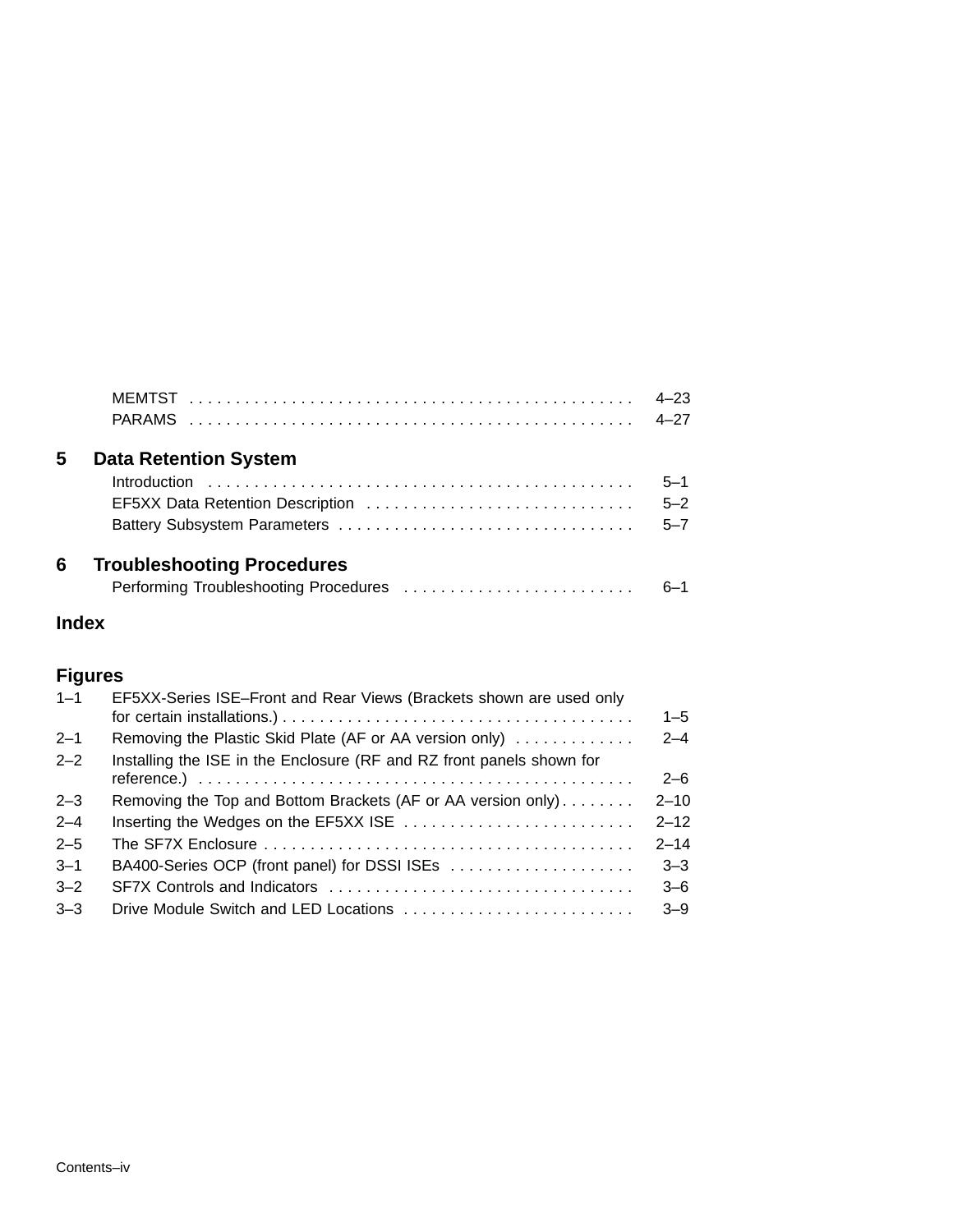#### **Tables**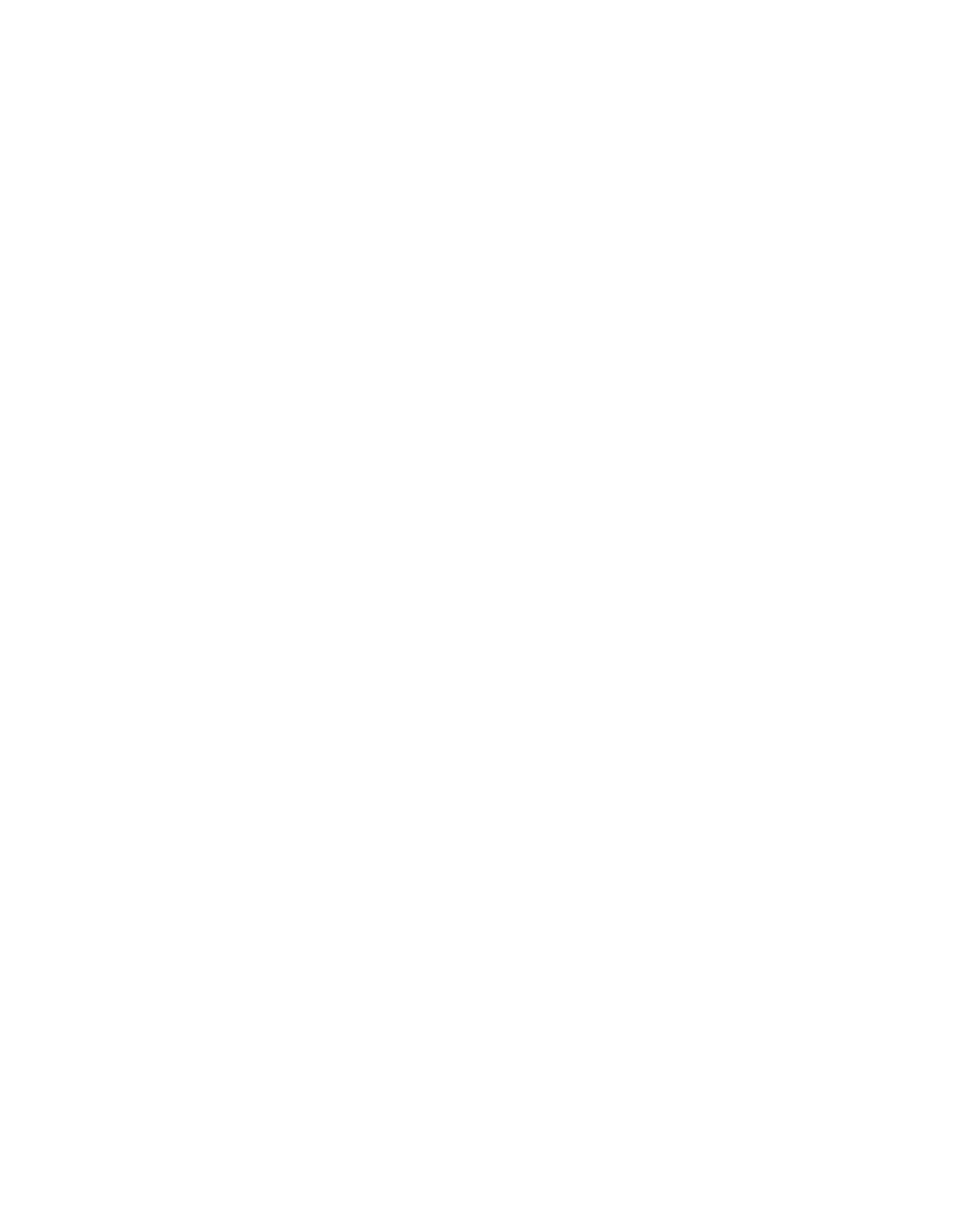# **Preface**

### **Introduction**

| In This Guide               | This guide introduces the EF5XX-series solid state disk drive<br>and describes the installation and operating procedures.                                                                                                                                                                  |
|-----------------------------|--------------------------------------------------------------------------------------------------------------------------------------------------------------------------------------------------------------------------------------------------------------------------------------------|
| Intended<br><b>Audience</b> | This guide is intended for the EF5XX disk drive user.                                                                                                                                                                                                                                      |
| <b>Chapter 1</b>            | "General Information" describes the different variations of the<br>EF5XX solid state disk drive including the data retention<br>system, the Digital Storage System Interconnect (DSSI)<br>bus function, performance features, specifications, shipping<br>contents, and related documents. |
| <b>Chapter 2</b>            | "Installation Overview" describes how to prepare the EF5XX<br>disk drive for installation and how to install the EF5XX into<br>the BA400-series system and SF7X storage enclosures.                                                                                                        |
| <b>Chapter 3</b>            | "Controls and Indicators" describes the controls and indicators<br>used to operate the EF5XX disk drive and how to assign the<br>DSSI node ID.                                                                                                                                             |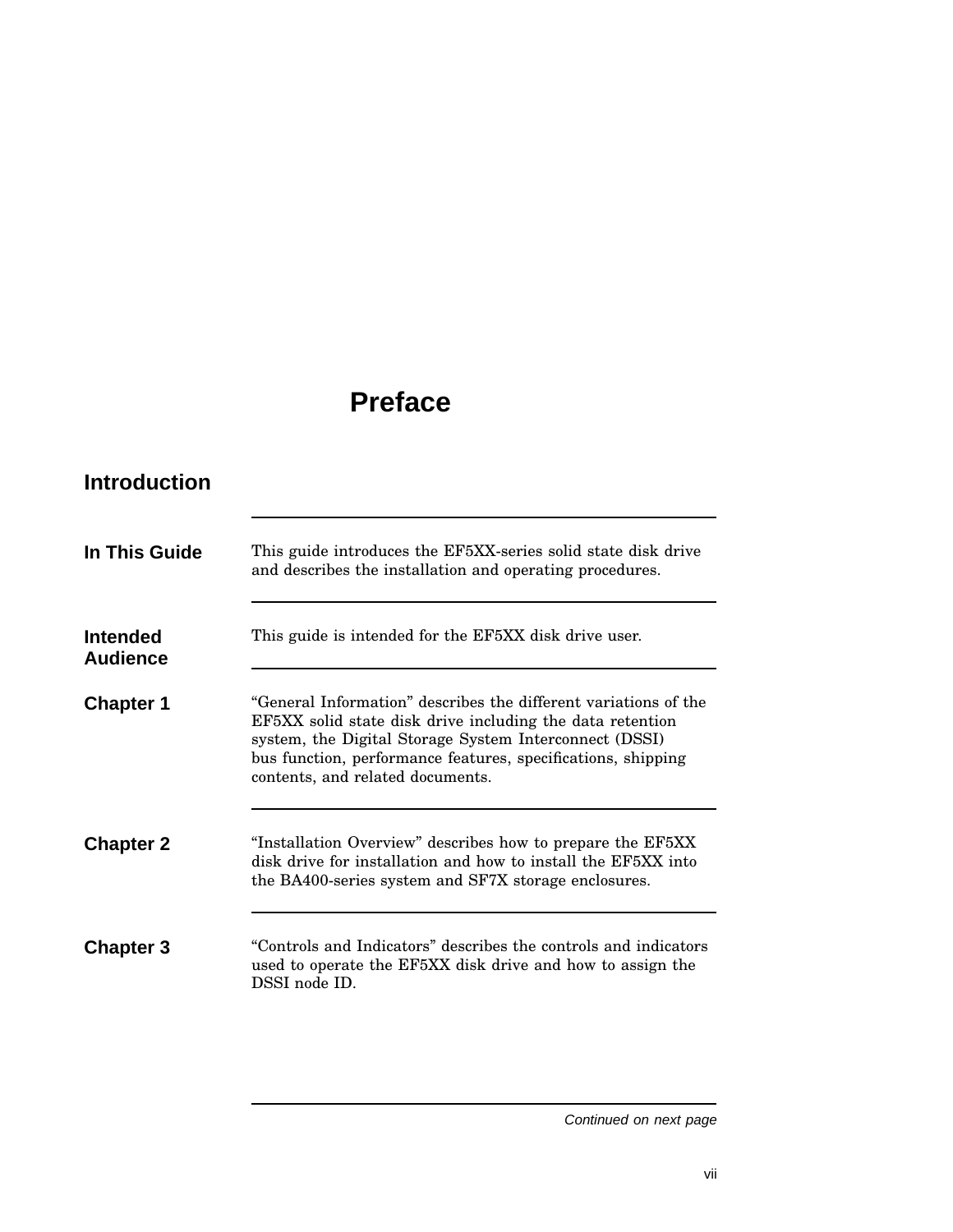## **Introduction,** Continued

| <b>Chapter 4</b>   | "Local Programs" describes how to access local programs<br>through the:<br>VMS system and the console by using the SET HOST/DUP<br>command<br>MicroVAX Diagnostic Monitor (MDM)       |
|--------------------|---------------------------------------------------------------------------------------------------------------------------------------------------------------------------------------|
| <b>Chapter 5</b>   | "Data Retention System" discusses integrated data retention<br>system features including battery testing and monitoring.                                                              |
| <b>Chapter 6</b>   | "Troubleshooting Procedures" describes the internal self-tests<br>the EF5XX Integrated Storage Element (ISE) conducts and<br>what to do if the EF5XX disk fails to operate correctly. |
| <b>Conventions</b> | The term EF5XX refers to the EF51R, EF52R, or the EF53 solid<br>state disk drive.                                                                                                     |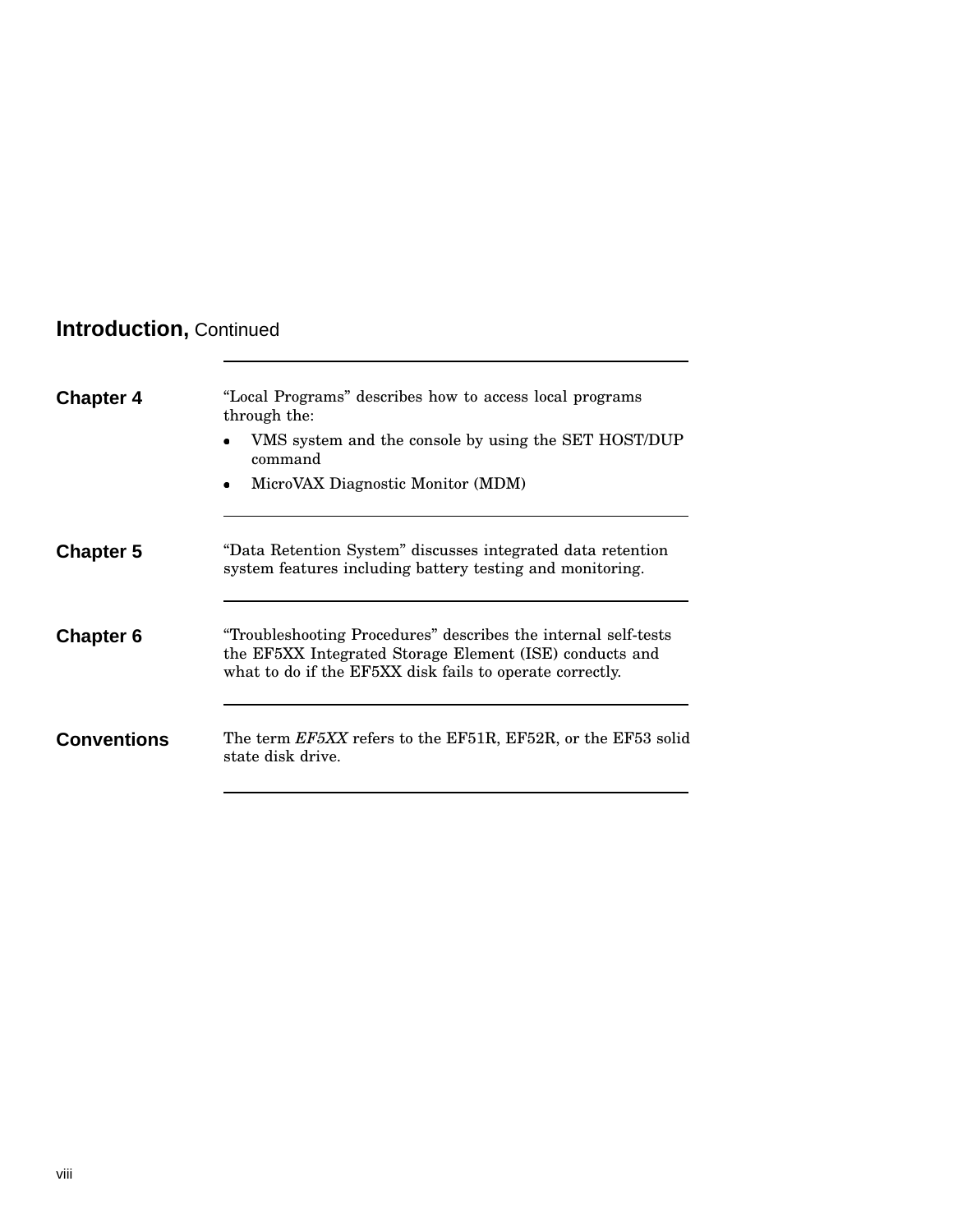# **Chapter 1 General Information**

### **Overview**

| In this Chapter | This chapter includes: |
|-----------------|------------------------|
|                 |                        |

- EF5XX-series solid state disk drive description
- Using the EF5XX disk drive
- EF5XX options
- Data retention system description
- Digital Storage System Interconnect (DSSI) bus function
- Integrated Storage Element (ISE)
- EF5XX-Series ISE
- Drive performance features
- Drive specifications
- Shipping contents
- Related documents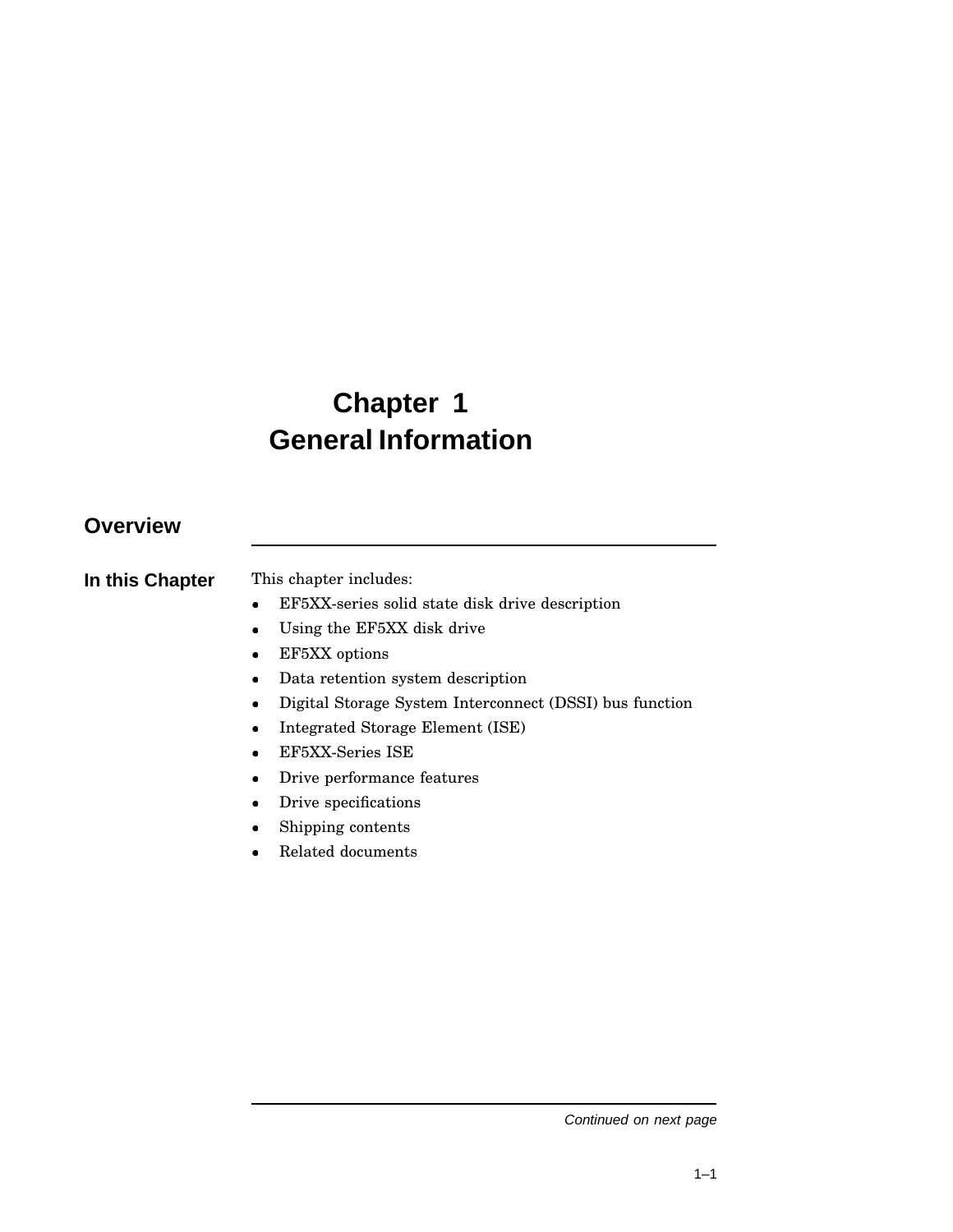**Description** The EF5XX series is Digital Equipment Corporation's first generation of solid state disk drives packaged in a full-height, 5¼-inch form factor. These DSSI ISEs supply highly reliable data storage using semiconductor memory as the storage media.

> Like all DSSI ISEs, the EF5XX-series disks communicate with the host using Digital Storage Architecture (DSA) and Systems Communications Architecture (SCA) protocols such as the Mass Storage Control Protocol (MSCP). EF5XX-series disk drives retain the familiar packaging, control panel, diagnostics, and utilities of the RF series ISEs.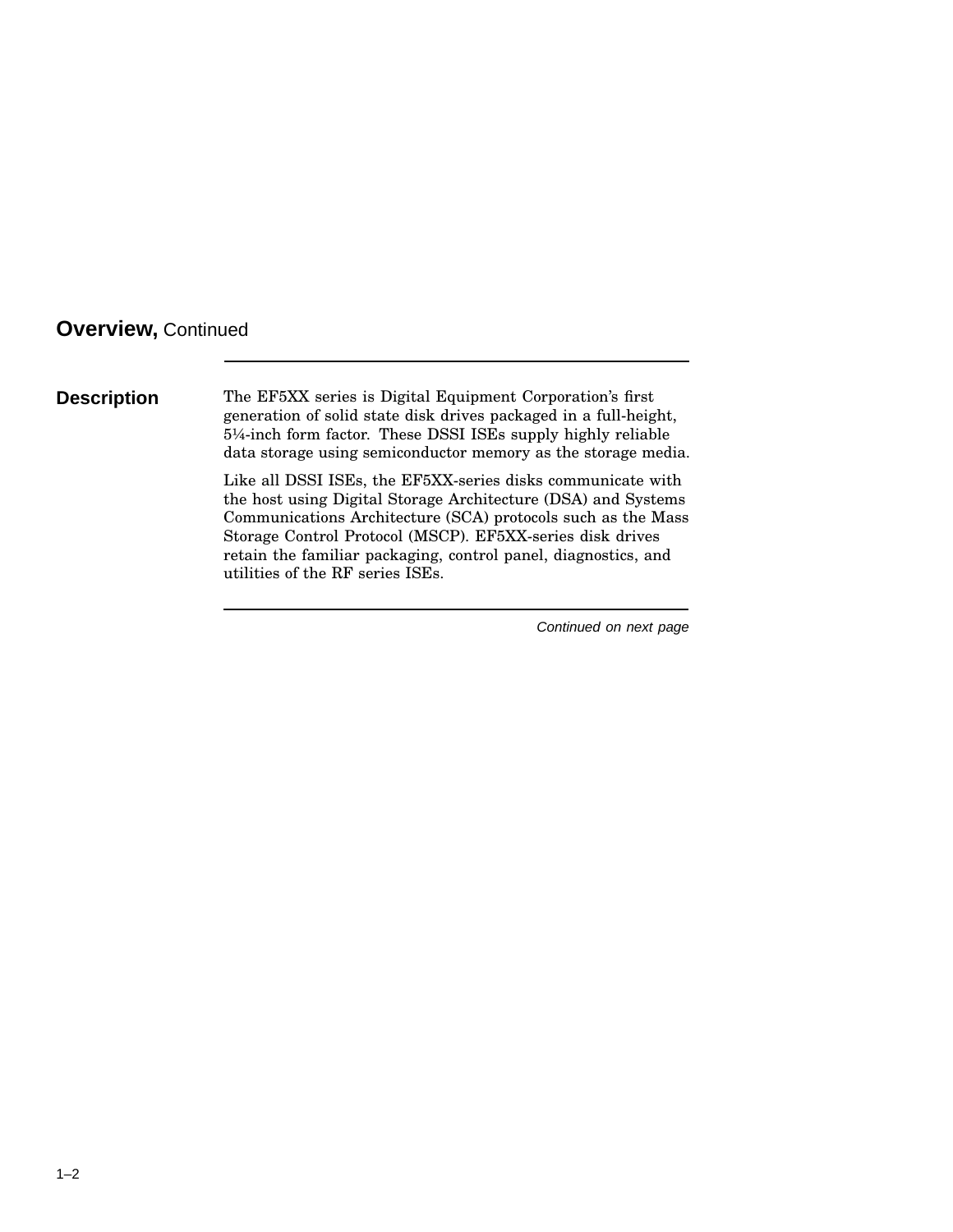| Using the<br>EF5XX | You can use the EF5XX-series ISEs with these VAX family<br>systems:<br><b>VAX4000</b><br><b>VAX6000</b><br><b>VAX7000</b><br><b>VAX10000</b> |
|--------------------|----------------------------------------------------------------------------------------------------------------------------------------------|
| EF5XX<br>Options   | These are the EF5XX ISEs covered in this guide and their<br>formatted storage capacities:<br>EF51R, 107 megabytes                            |
|                    | EF52R, 205 megabytes<br>٠                                                                                                                    |
|                    | EF53, 267 megabytes                                                                                                                          |
| Data<br>Retention  | The EF51R and the EF52R ISEs provide non-volatility of data<br>by a data retention system including:                                         |
| System             | Power sensing logic                                                                                                                          |
| <b>Description</b> | An internal winchester magnetic disk drive<br>٠                                                                                              |
|                    | A battery to power the EF5XX while dumping data to the<br>winchester disk                                                                    |
|                    | For more detailed information on data retention, refer to<br>Chapter 5.                                                                      |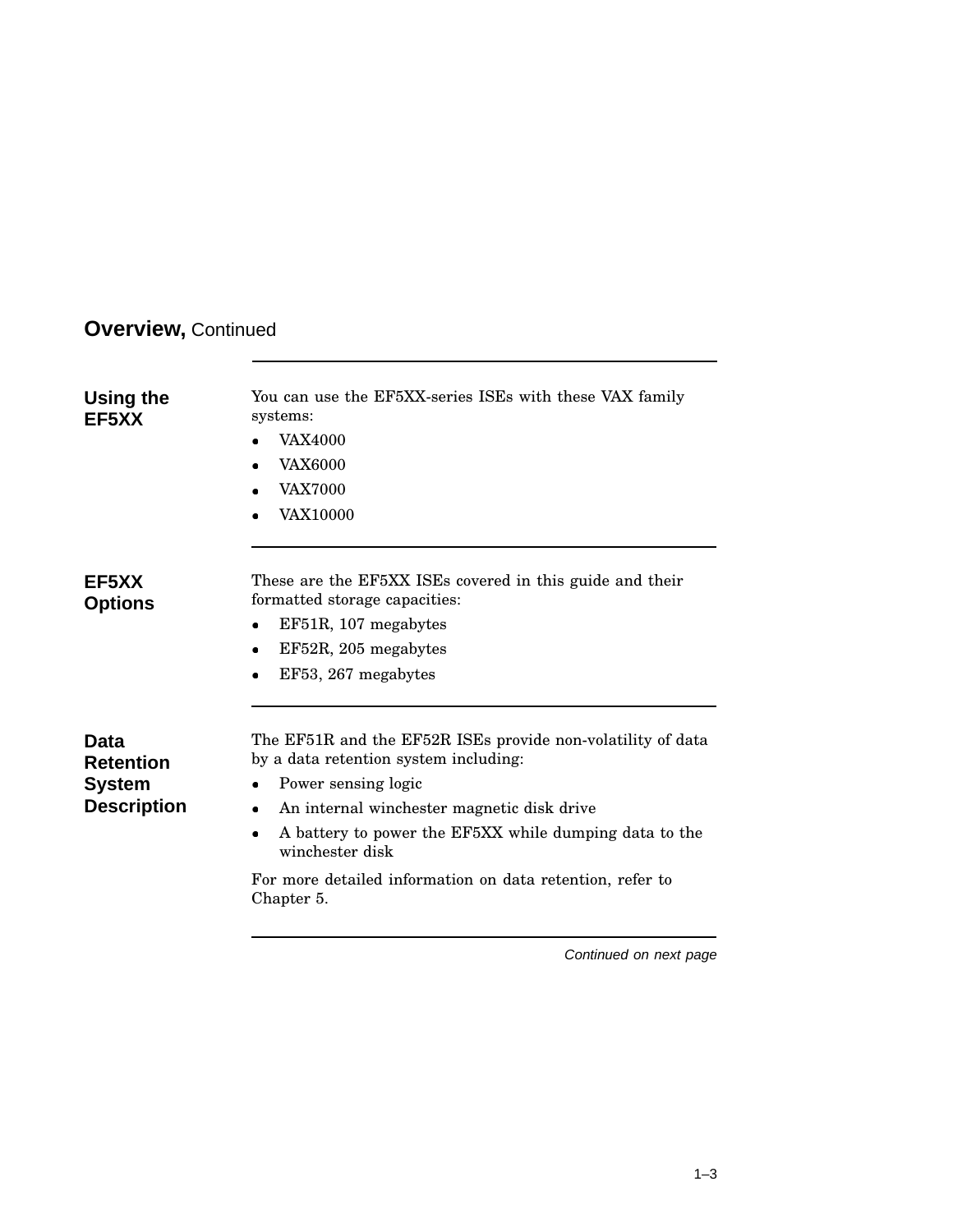| The DSSI bus is a logical equivalent to the CI bus used on<br>larger Digital systems. The DSSI bus is used with low-end and<br>mid-range VAX systems.                                                                                                                                    |
|------------------------------------------------------------------------------------------------------------------------------------------------------------------------------------------------------------------------------------------------------------------------------------------|
| The DSSI bus is a 50-conductor cable that allows one or more<br>hosts to communicate directly with storage devices. The hosts<br>and devices communicate through the SCA protocols. As many<br>as eight nodes (integrated storage elements and adapters) can<br>connect to one DSSI bus. |
| The DSSI bus located:                                                                                                                                                                                                                                                                    |
| Inside an enclosure may be a flat ribbon cable or a round<br>bundle of twisted pairs                                                                                                                                                                                                     |
| Between enclosures is a shielded, round cable<br>$\bullet$<br>approximately one-half inch in diameter                                                                                                                                                                                    |
| An ISE is a DSSI device that contains an:                                                                                                                                                                                                                                                |
| Embedded, intelligent controller                                                                                                                                                                                                                                                         |
| On-board Mass Storage Control Protocol (MSCP) server<br>٠                                                                                                                                                                                                                                |
| Each ISE executes commands and transfers data independently<br>of other ISEs attached to the DSSI bus. Commands and data<br>are transferred over the DSSI bus in small packets, allowing<br>multiple ISE transfers to simultaneously complete successfully.                              |
| Continued on next page                                                                                                                                                                                                                                                                   |
|                                                                                                                                                                                                                                                                                          |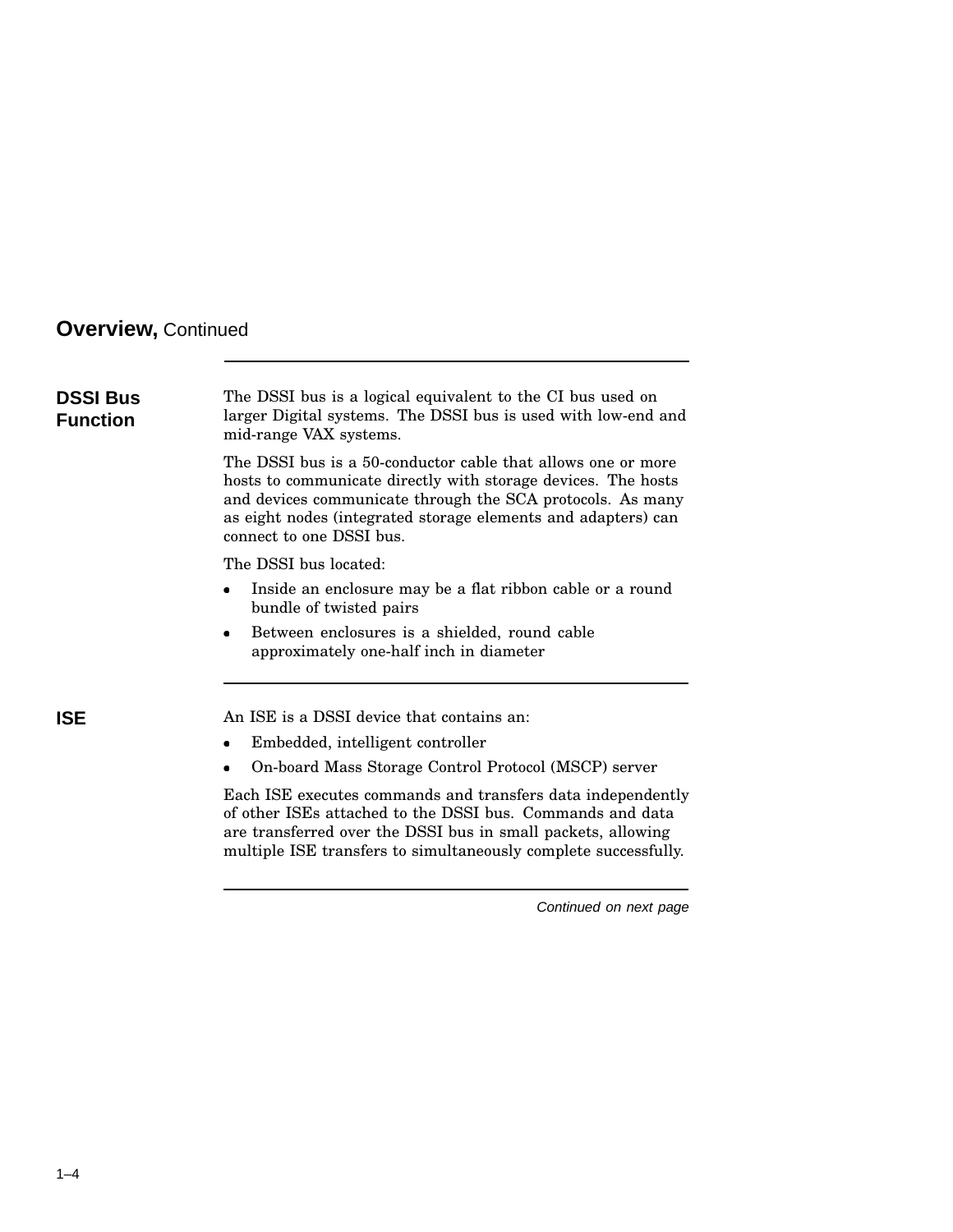| <b>EF5XX-Series</b> | Figure 1–1 shows the EF5XX-series disk, a full-height, $5\frac{1}{4}$ inch, |
|---------------------|-----------------------------------------------------------------------------|
| <b>ISE</b>          | fixed-disk storage device. Its dimensions are $8.26$ cm $(3.25 \text{ in})$ |
|                     | by 14.60 cm $(5.75 \text{ in})$ by 20.32 cm $(8.00 \text{ in})$ .           |



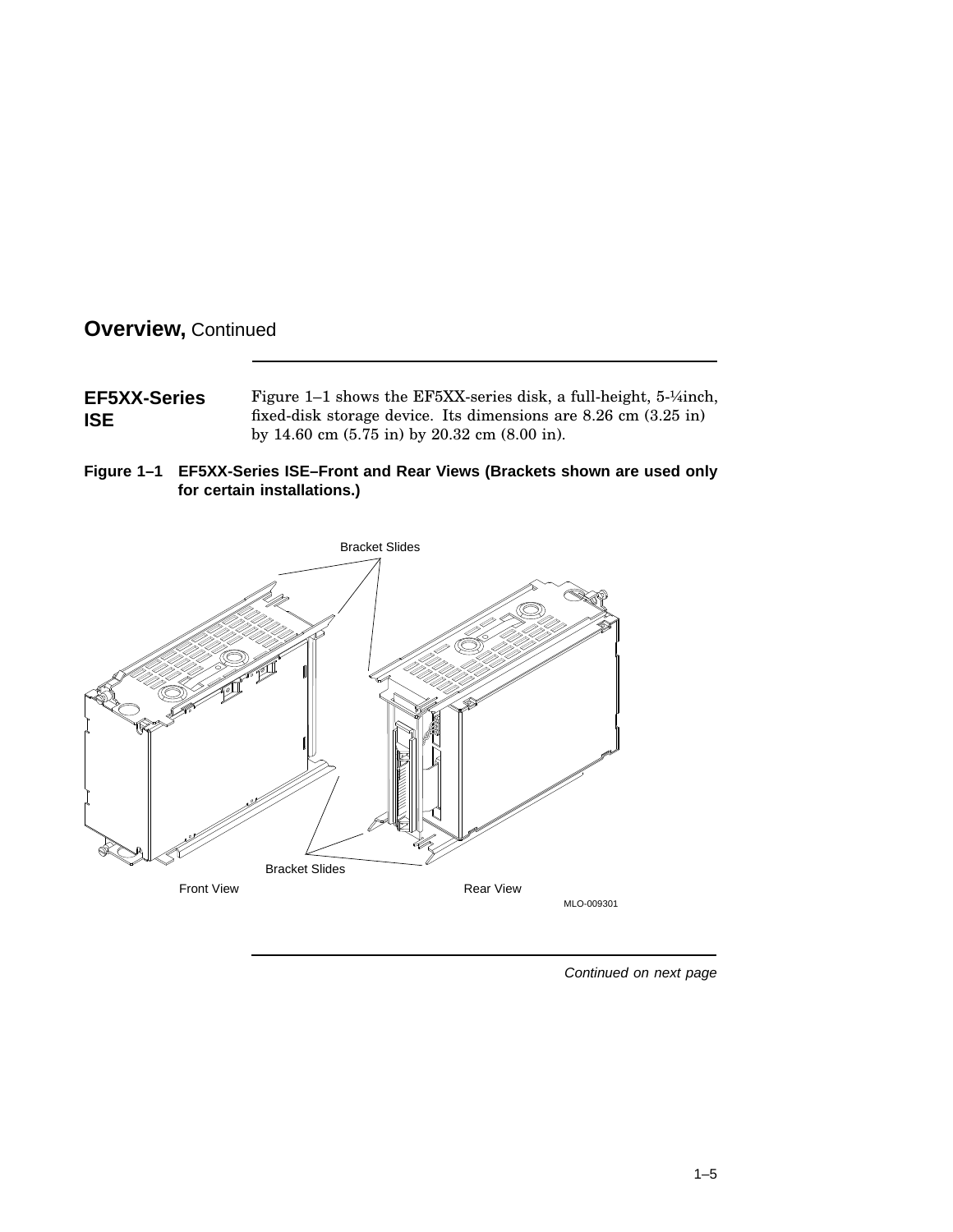**Performance Features**

EF5XX-series disks offer powerful performance features that are not typically available on disk storage devices in this form factor. Table 1–1 lists some of these features:

#### **Table 1–1 EF5XX Series Performance Features**

| Feature                                                           | <b>Function</b>                                                                                                                                                                                                           |
|-------------------------------------------------------------------|---------------------------------------------------------------------------------------------------------------------------------------------------------------------------------------------------------------------------|
| Multihost support                                                 | This allows a single ISE to be used by more than one host<br>at the same time. For example, two VAX4000 systems<br>can be booted from a single ISE.                                                                       |
| 670-bit Error<br>Correction Code<br>(ECC)                         | EF5XX ISEs store a large, 670-bit ECC in each block,<br>capable of correcting up to 320 erroneous bits.                                                                                                                   |
| Controller-<br>initiated Bad<br><b>Block Replacement</b><br>(BBR) | With controller-initiated BBR, the ISE presents the<br>host with a set of logically contiguous blocks, and<br>disk capacity does not decrease because bad blocks<br>are detected and automatically moved to spare blocks. |
| Replacement<br>Control Table<br>(RCT) Cache                       | DSSI ISEs cache the RCT allowing replaced blocks to<br>be located without the time required to access the RCT<br>stored on the media.                                                                                     |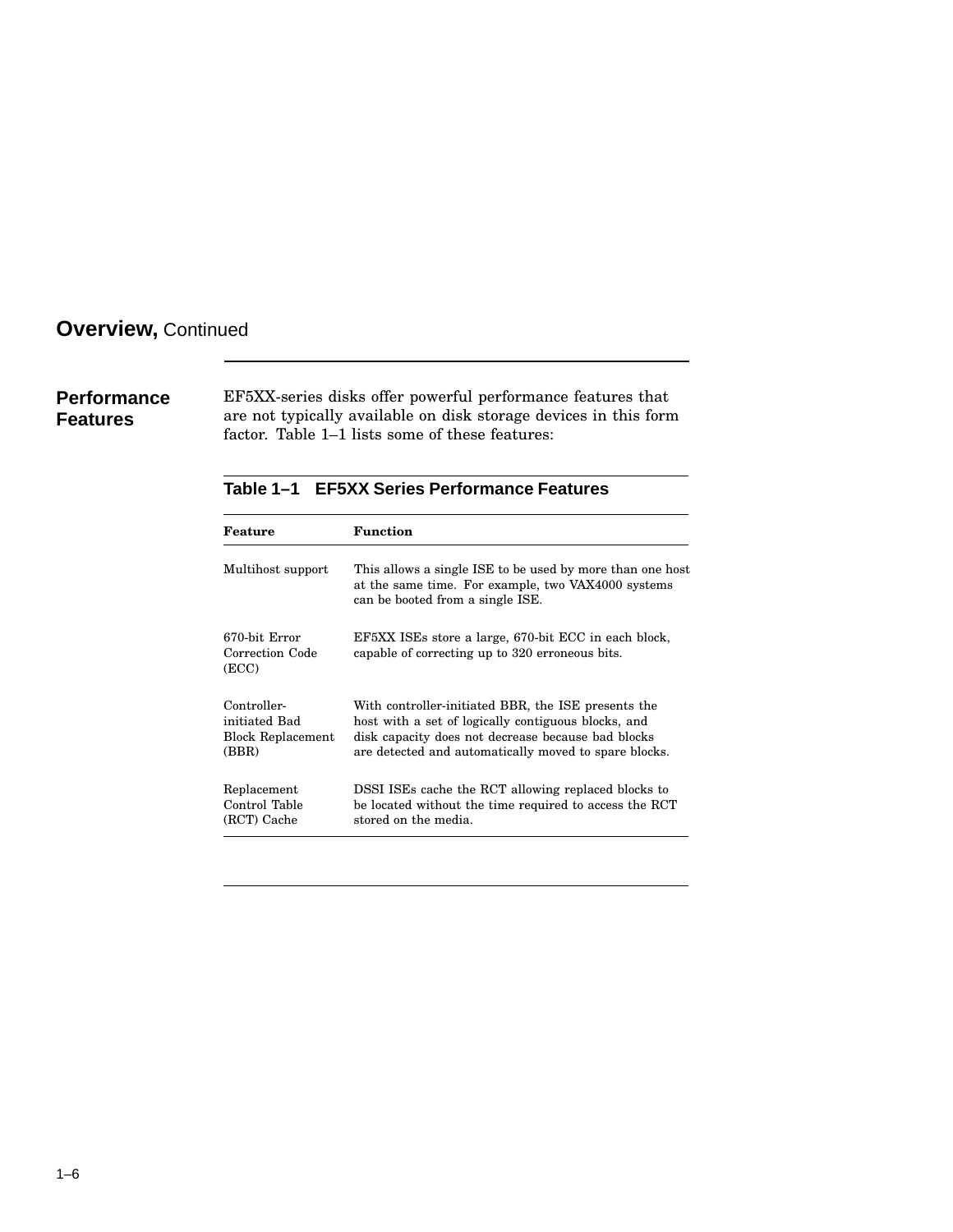### **EF5XX ISE Specifications**

**Introduction** This section includes performance, power, media, and environmental specifications.

#### **Performance Specifications**

The following table lists the physical, functional, and performance specifications of the EF51R, EF52R, and EF53 ISEs:

| Physical      | EF51R                               | EF52R                                           | <b>EF53</b>                             |
|---------------|-------------------------------------|-------------------------------------------------|-----------------------------------------|
| Height        | $8.26$ cm $(3.25)$                  | $8.26$ cm $(3.25)$                              | $8.26$ cm $(3.25)$                      |
| Width         | 14.60 cm $(5.75)$                   | 14.60 cm $(5.75)$                               | 14.60 cm $(5.75)$                       |
| ${\rm Depth}$ | $20.32$ cm $(8.00)$                 | $20.32$ cm $(8.00)$                             | $20.32$ cm $(8.00")$                    |
| Weight        | $2.55 \text{ kg}$ (5 lbs 10)<br>0Z) | $2.32 \text{ kg} (5 \text{ lbs } 2 \text{ oz})$ | $2.21 \text{ kg}$ (4 lbs 14)<br>$_{0Z}$ |

| Functional                                    | EF51R | <b>EF52R</b> | <b>EF53</b> |
|-----------------------------------------------|-------|--------------|-------------|
| <b>Formatted Storage</b><br>Capacity (Mbytes) | 107   | 205          | 267         |
| Interface                                     | DSSI  | DSSI         | DSSI        |
| Number of<br><b>Memory Modules</b>            | 2     | 1            | 5           |
| Data Retention                                | Yes   | Yes          | No          |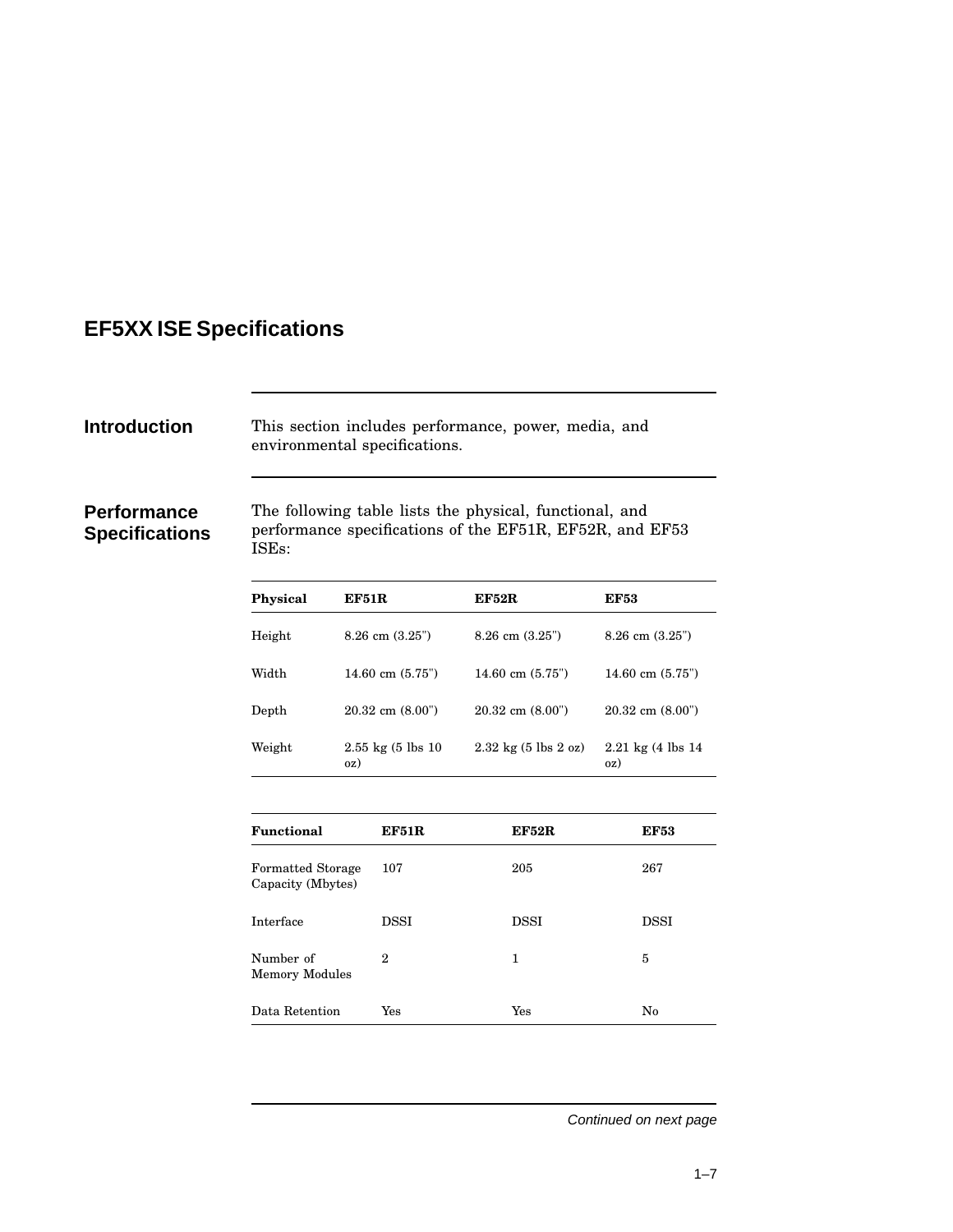| Performance                                       | EF51R | <b>EF52R</b> | <b>EF53</b> |
|---------------------------------------------------|-------|--------------|-------------|
| Avg Access Time<br>(ms)                           | .25   | .25          | .25         |
| Peak Transfer<br>Rate to DSSI Bus<br>(Mbytes/sec) | 4.00  | 4.00         | 4.00        |
| Start Time (total<br>min)                         | 2.00  | 2.00         | 2.00        |

#### **NOTE**

**The average access time includes commands, array access, Error Correction Code (ECC), and buffer delays. It does not include host software or host adapter latency.**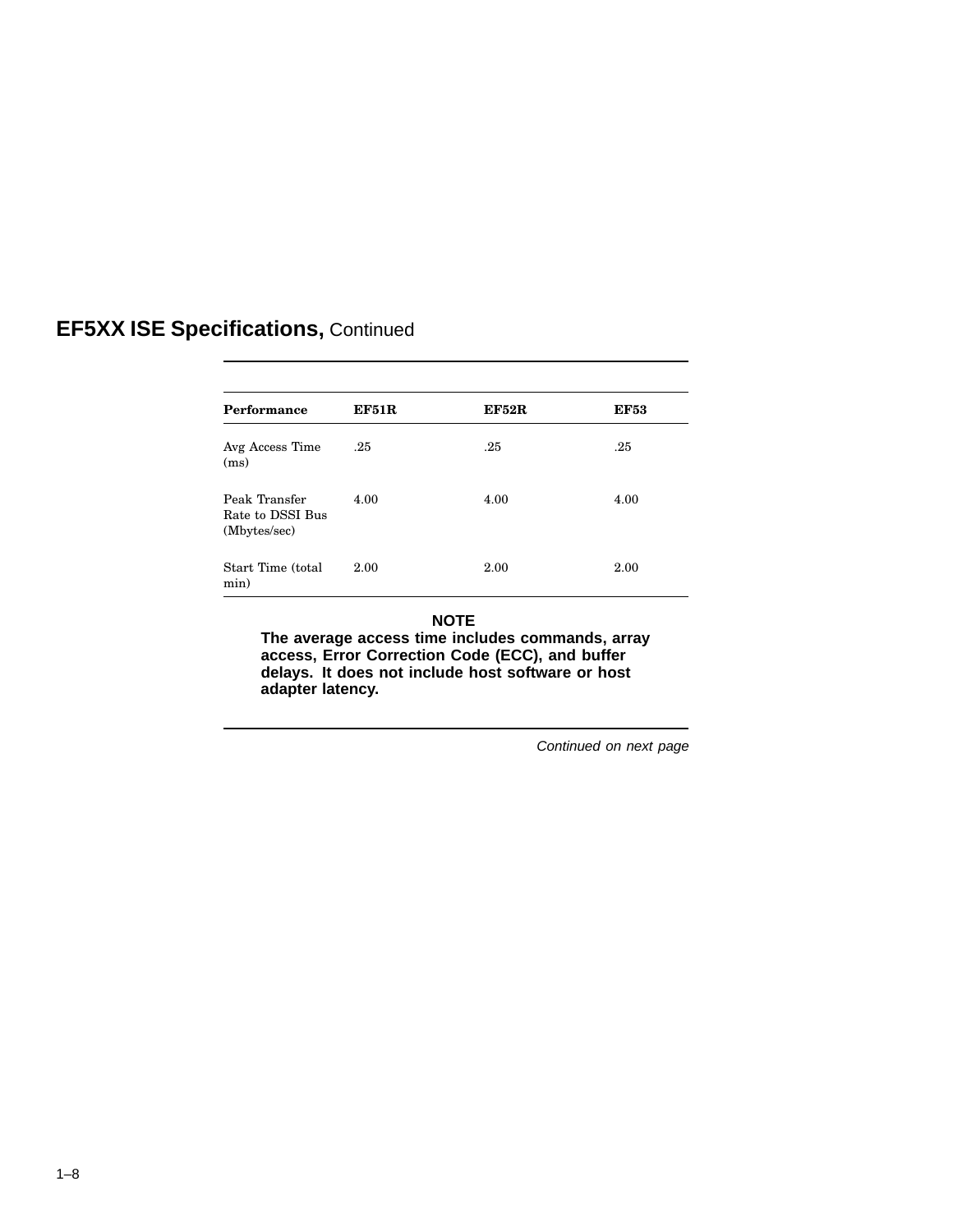#### **Current and Power Consumption**

The following table lists the maximum current and power consumption and the typical current and power specifications:

| <b>Maximum</b><br><b>Current &amp; Power</b> | EF51R | <b>EF52R</b> | <b>EF53</b> |
|----------------------------------------------|-------|--------------|-------------|
| 5.0 V Supply<br>Current (amps)               |       |              |             |
| Normal                                       | 0.0   | 0.0          | $2.2\,$     |
| Peak                                         | 0.0   | 0.0          | 3.7         |
| 12.0 V Supply<br>Current (amps)              |       |              |             |
| Normal <sup>1</sup>                          | 1.5   | 1.4          | 0.0         |
| Peak <sup>2</sup>                            | 2.3   | 2.2          | 0.1         |
| <b>Total Power</b><br>(watts)                |       |              |             |
| Normal <sup>1</sup>                          | 18.0  | 16.6         | 11.2        |
| Peak <sup>2</sup>                            | 27.6  | 26.2         | 18.4        |

1 "Normal maximum" indicates the maximum power and current under normal conditions with heavy drive activity occurring.

2 "Peak maximum" indicates the maximum power and current under peak conditions with heavy drive activity occurring. With the EF51R and EF52R, peak power occurs during the first half hour of fast charge after full discharge. With the EF53, peak power occurs during self-test, which happens during the first two minutes of operation.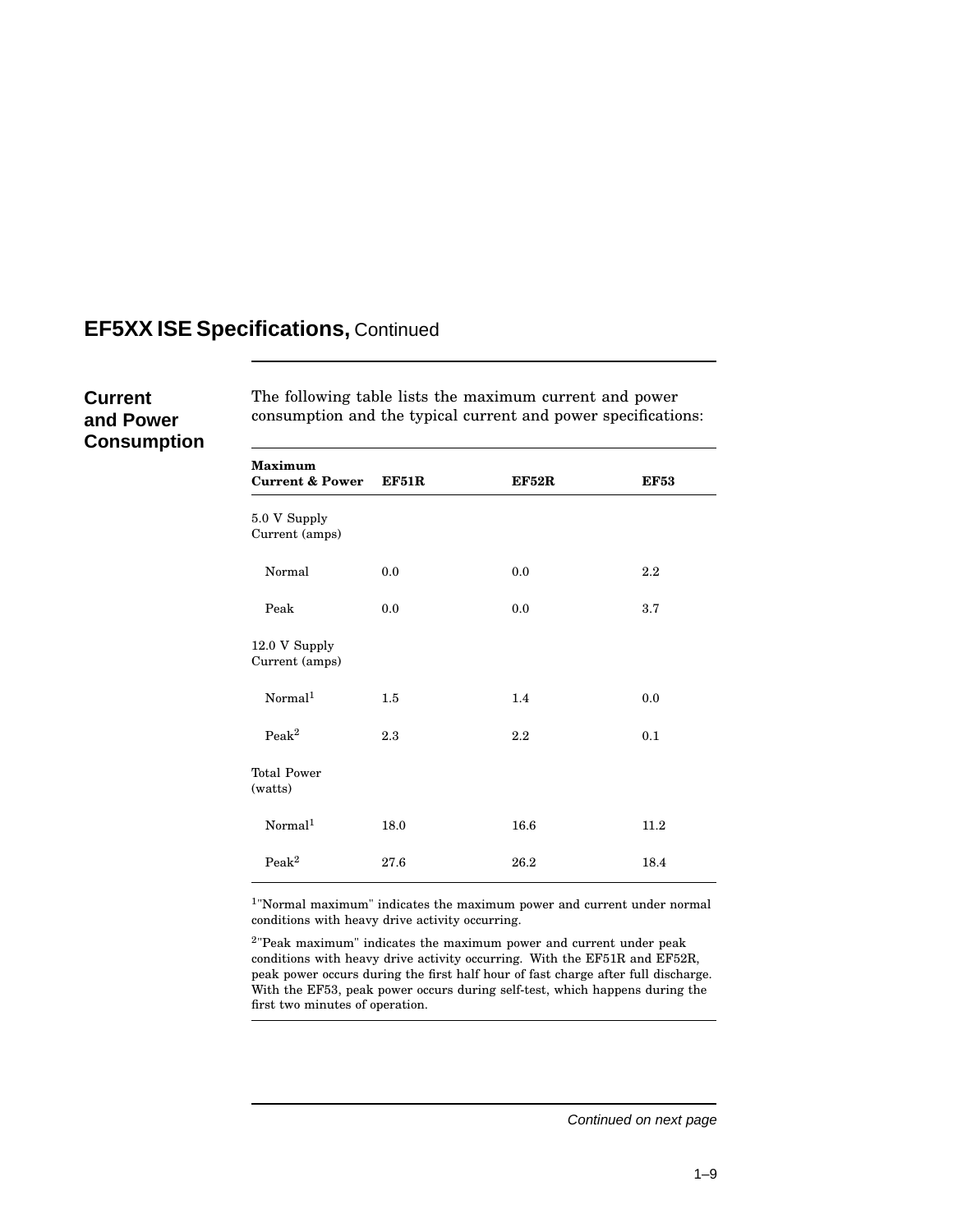| <b>Typical Current</b><br>& Power | EF51R | <b>EF52R</b> | <b>EF53</b> |
|-----------------------------------|-------|--------------|-------------|
| 5.0 V Supply<br>Current (amps)    | 0.0   | 0.0          | 1.8         |
| 12.0 V Supply<br>Current (amps)   | 1.2   | 1.0          | 0.0         |
| <b>Total Power</b><br>(watts)     | 14.3  | 12.4         | 8.9         |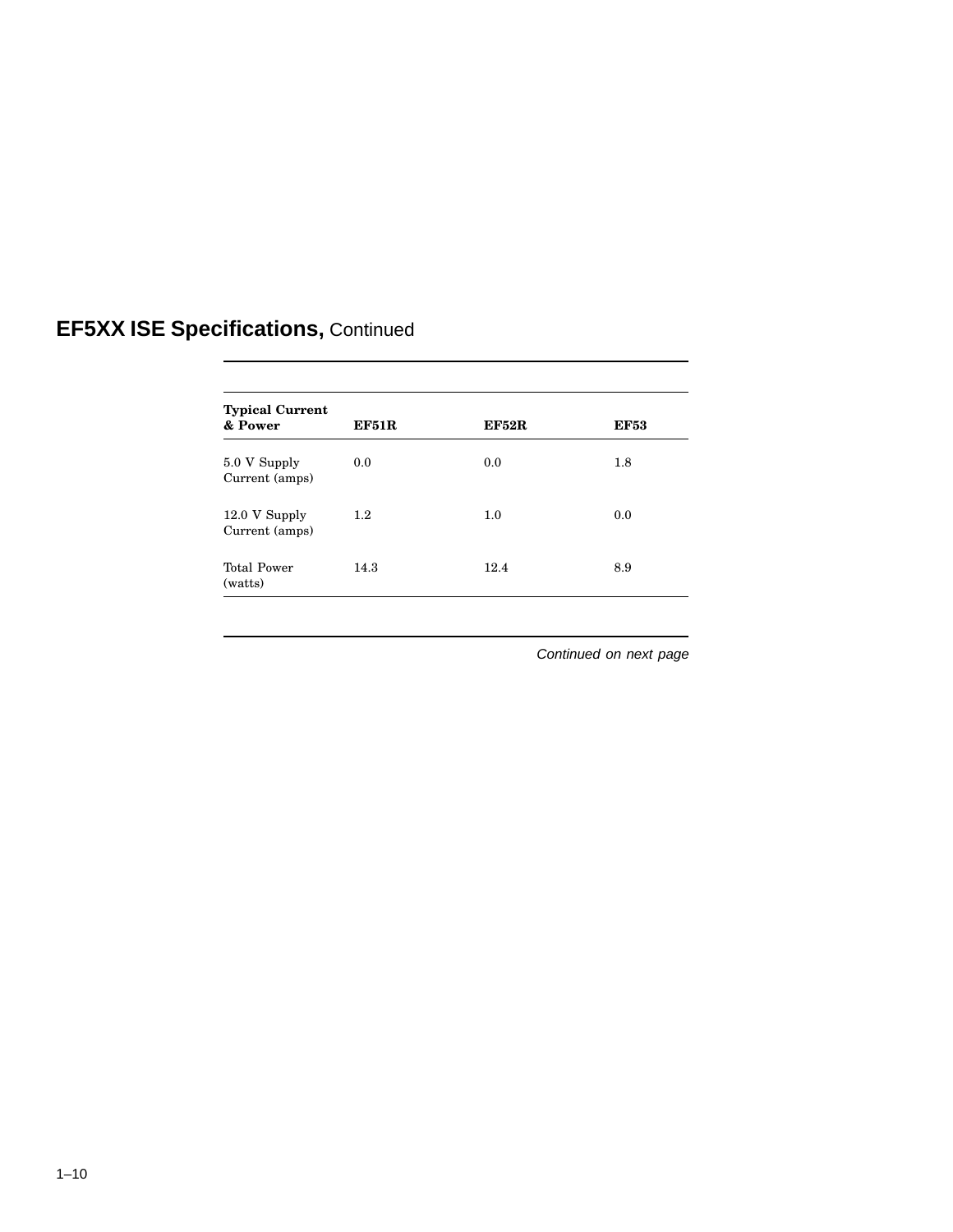**Environmental Specifications**

The following table lists environmental specifications: **Environmental Specifications EF51R, EF52R, EF53** Temperature Operating 10 to 50°C (50 to 122°F), ambient, with a gradient of 11°C (20°F) per hour (as introduced to the drive enclosure) Non-operating -40 to 66°C (-40 to 151°F), ambient, with a gradient of 20°C (36°F) per hour Relative humidity Operating 10 to 90% with maximum wet bulb temperature of 28°C (82°F) and a minimum dew point of 2°C (36°F), with no condensation Non-operating (storage/shipping) 8 to 95%, with no condensation Altitude Operating 2,438 meters (8,000 feet) Non-operating 4,876 meters (16,000 feet) Noise (closed office environment) 4.2 Bels operating (ISO 779) EF51R, EF52R 0.0 Bels operating (ISO 779) EF53 Air flow 15 ft<sup>3</sup>/min (minimum)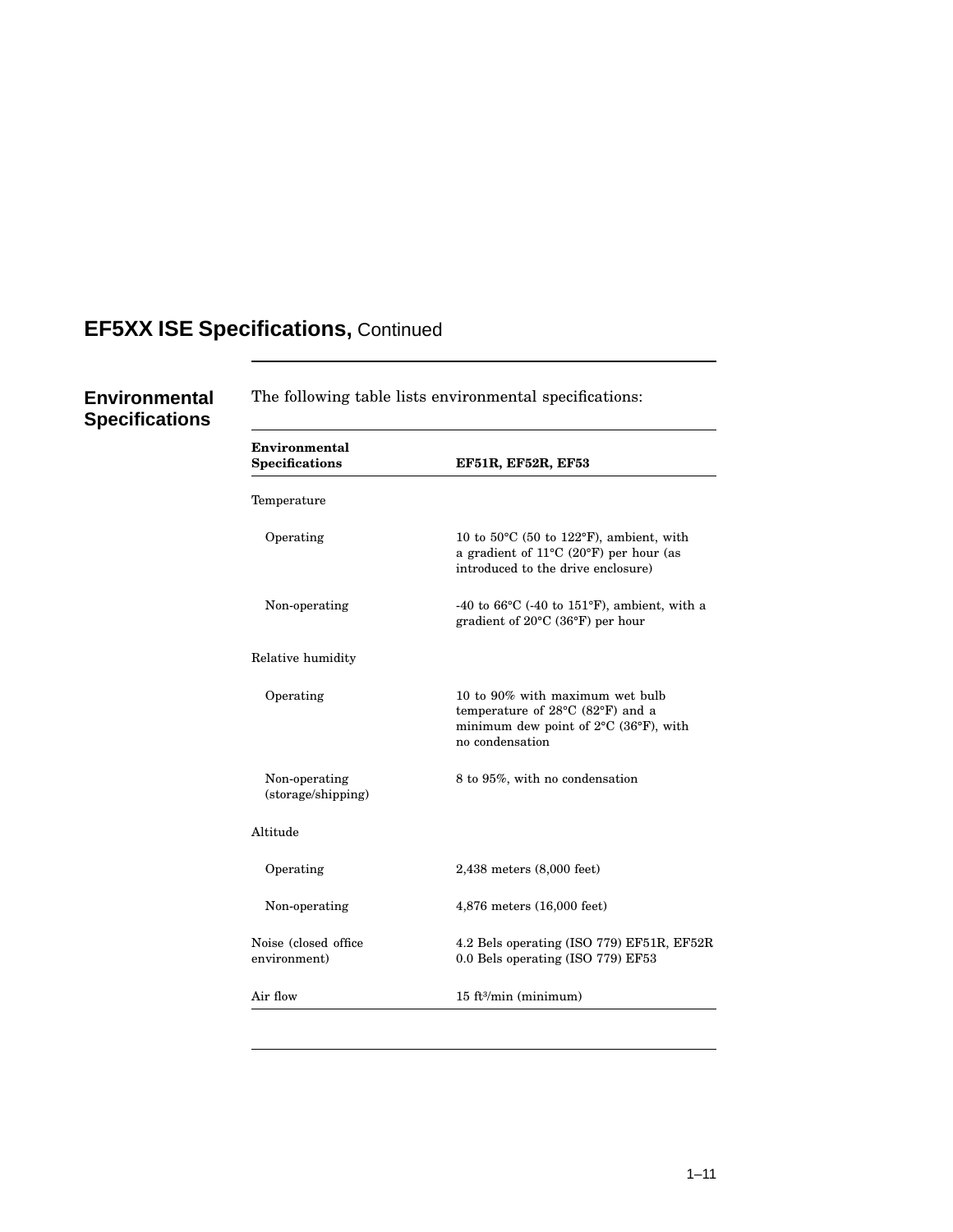## **Shipping Contents/Related Documents**

| Check<br><b>Shipment</b>               |                                    | Ensure your shipment has all the items listed on the contents<br>listing. If any item is missing or damaged, contact your delivery<br>agent or your Digital representative.<br><b>NOTE</b><br>Save the packing materials until you are sure you<br>will not reship any items. |  |  |  |
|----------------------------------------|------------------------------------|-------------------------------------------------------------------------------------------------------------------------------------------------------------------------------------------------------------------------------------------------------------------------------|--|--|--|
| Shipping<br><b>Contents</b><br>Listing | The EF5XX and its accessories are: |                                                                                                                                                                                                                                                                               |  |  |  |
|                                        | <b>Part Number</b>                 | <b>Description</b>                                                                                                                                                                                                                                                            |  |  |  |
|                                        | One of the following:              |                                                                                                                                                                                                                                                                               |  |  |  |
|                                        | EF51R-AA, AF                       | Solid state disk, 107 MB, with a 5-1/4-inch drive<br>and a DSSI controller                                                                                                                                                                                                    |  |  |  |
|                                        | EF52R-AA, AF                       | Solid state disk, 205 MB, with a 5-1/4-inch drive<br>and a DSSI controller                                                                                                                                                                                                    |  |  |  |
|                                        | EF53-AA, AF                        | Solid state disk, 267 MB, with a 5-1/4-inch drive<br>and a DSSI controller                                                                                                                                                                                                    |  |  |  |
|                                        | All of the following:              |                                                                                                                                                                                                                                                                               |  |  |  |
|                                        | 74-45432-01                        | Wedges $(2)$                                                                                                                                                                                                                                                                  |  |  |  |
|                                        | 70-27049-04                        | Disk Drive Bezel Assembly                                                                                                                                                                                                                                                     |  |  |  |
|                                        | 17-03571-01                        | DSSI flat cable (50 conductor)                                                                                                                                                                                                                                                |  |  |  |
|                                        | 17-03572-01                        | Front panel cable (10 conductor)                                                                                                                                                                                                                                              |  |  |  |
|                                        | 17-03573-01                        | Power cable (5 conductor)                                                                                                                                                                                                                                                     |  |  |  |
|                                        | 12-28766-19                        | DSSI ID plug kit                                                                                                                                                                                                                                                              |  |  |  |
|                                        | 36-33183-02                        | Label RF71 drive                                                                                                                                                                                                                                                              |  |  |  |
|                                        | 36-33183-04                        | Label RF71 drive                                                                                                                                                                                                                                                              |  |  |  |
|                                        | EK-EF5XX-UG                        | User guide                                                                                                                                                                                                                                                                    |  |  |  |
|                                        | EK-BA44A-IN                        | BA400-series installation guide                                                                                                                                                                                                                                               |  |  |  |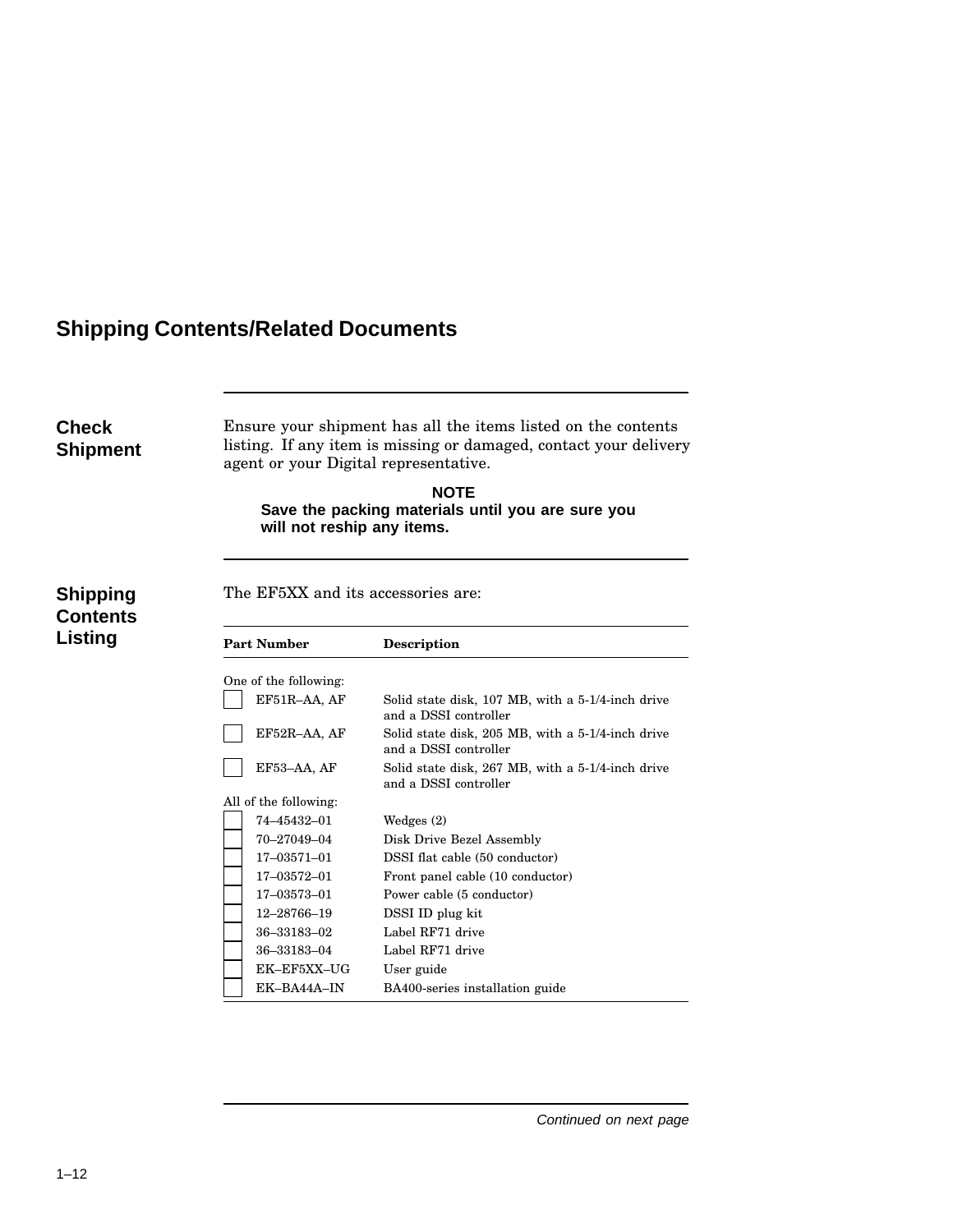## **Shipping Contents/Related Documents,** Continued

| <b>Related</b><br>Documents | Along with your system documentation, the following<br>documents supplement this guide: |                     |  |  |
|-----------------------------|-----------------------------------------------------------------------------------------|---------------------|--|--|
|                             | Title                                                                                   | <b>Order Number</b> |  |  |
|                             | <b>BA400-Series Enclosures Storage</b><br>Devices Installation Procedures               | EK-BA44A-IN         |  |  |
|                             | <b>DECarray Installation Guide</b>                                                      | EK-SF2XX-IG         |  |  |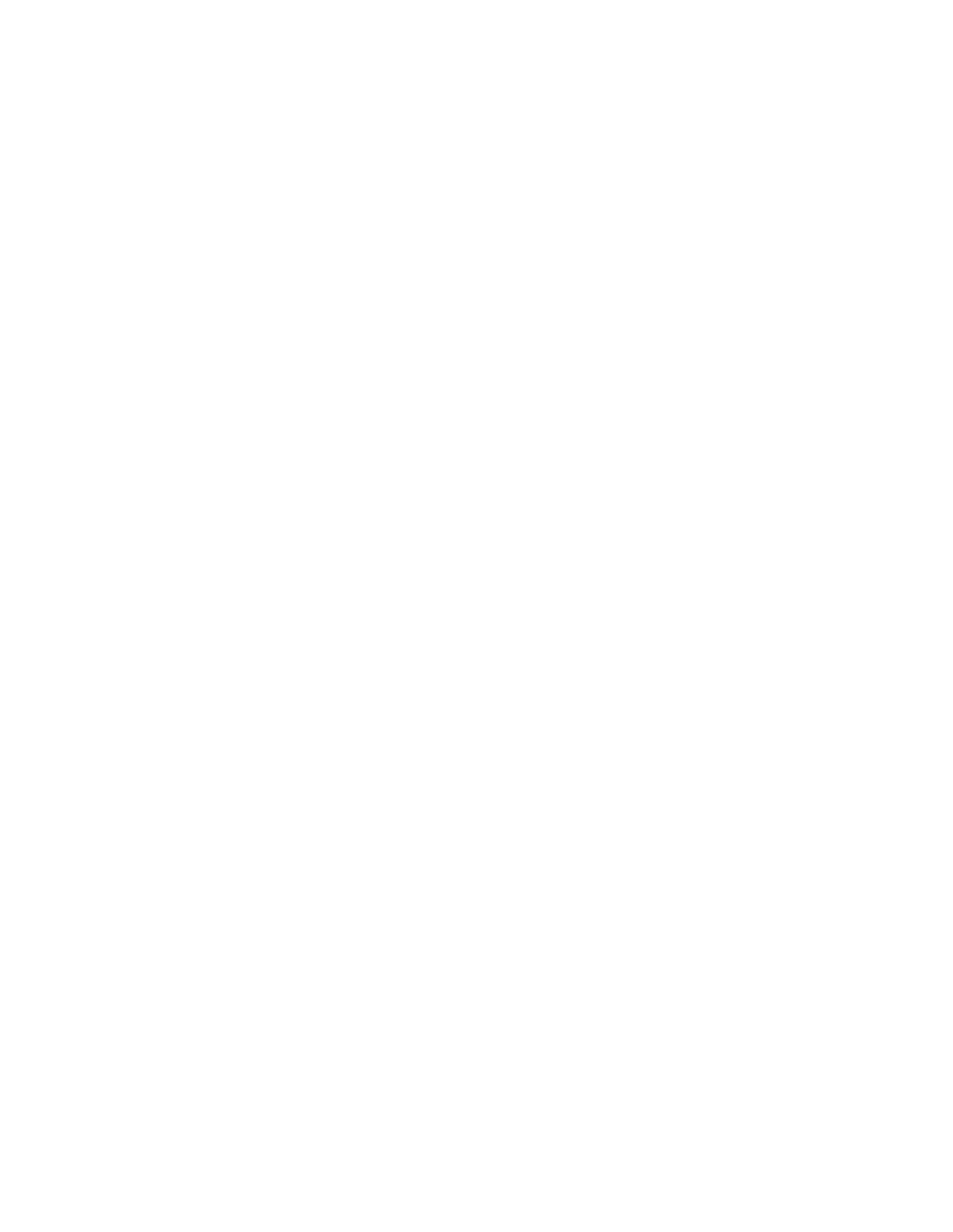# **Chapter 2 Installation Overview**

### **Introduction**

| In this Chapter | This chapter tells you how to prepare the EF5XX ISE and<br>install the ISE into the:                                                                             |
|-----------------|------------------------------------------------------------------------------------------------------------------------------------------------------------------|
|                 | BA400-series system enclosure<br>$\bullet$                                                                                                                       |
|                 | SF7X storage enclosure<br>$\bullet$                                                                                                                              |
|                 | For more detailed information about the:                                                                                                                         |
|                 | Installation into the BA400-series enclosure, refer to<br>$\bullet$<br><b>BA400-Series Enclosures Storage Devices Installation</b><br>Procedures, (EK-BA44A-IN). |
|                 | SF7X enclosure, refer to <i>DECarray Installation Guide</i> ,<br>$\bullet$<br>(EK–SF2XX–IG).                                                                     |
|                 |                                                                                                                                                                  |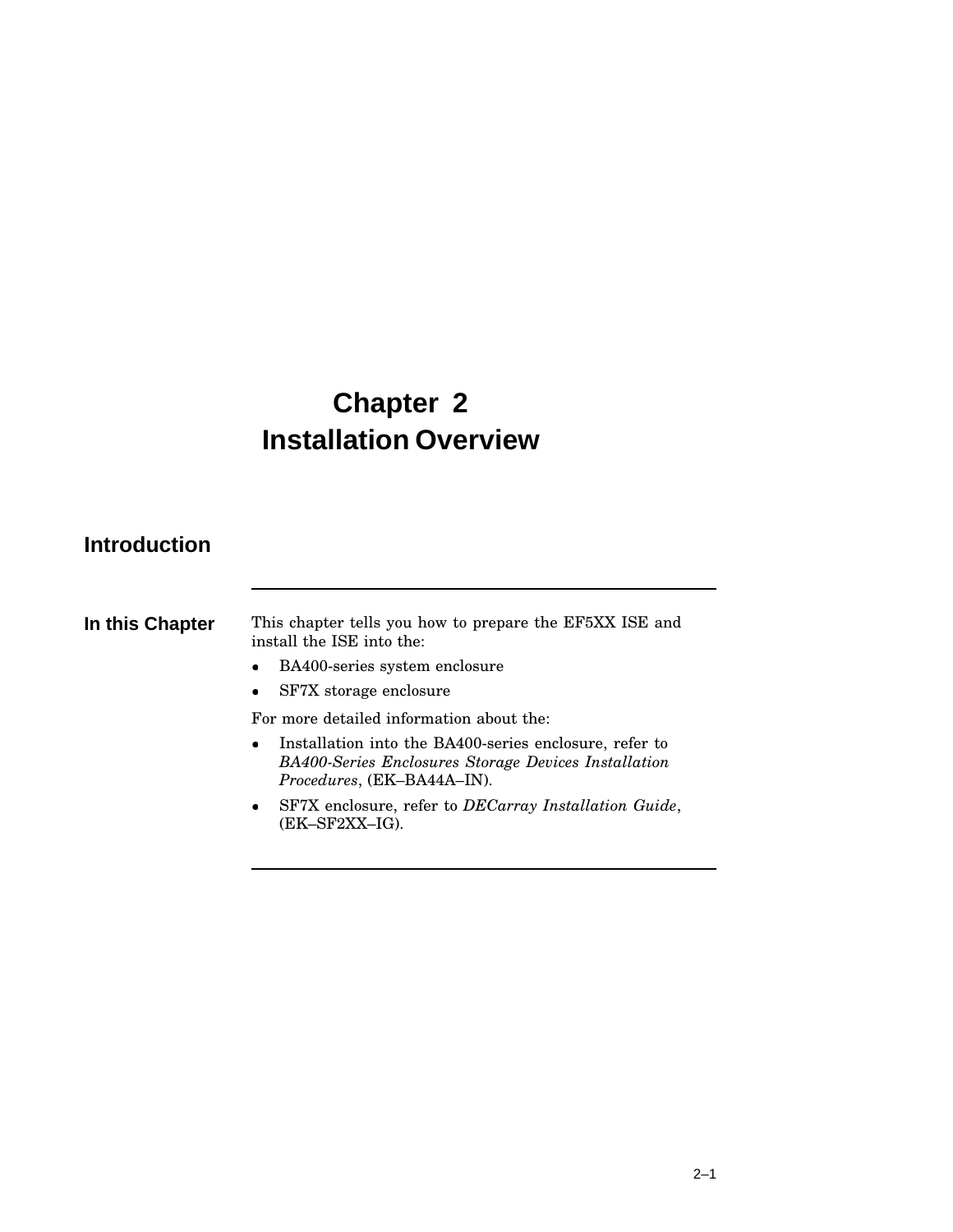## **Installing into the BA400-Series Enclosure**

| <b>Preparing</b><br>for the<br><b>Installation</b> |    | To prepare for the installation:<br><b>CAUTION</b><br>Static electricity can damage integrated circuits.<br>Use the antistatic wrist strap and antistatic pad<br>found in the static-protective field service kit<br>(29-26246-00) when you work with the internal<br>parts of a computer system. |
|----------------------------------------------------|----|---------------------------------------------------------------------------------------------------------------------------------------------------------------------------------------------------------------------------------------------------------------------------------------------------|
|                                                    |    | Handle the ISE with care. Dropping or bumping the<br>ISE can damage the disk surface.                                                                                                                                                                                                             |
|                                                    |    | 1. After the system manager shuts down the operating system,<br>set the lock of the enclosure to the bottom position to open<br>both the top and bottom enclosure doors.                                                                                                                          |
|                                                    |    | 2. Set the enclosure power switch to off (0).                                                                                                                                                                                                                                                     |
|                                                    | 3. | Always install ISEs working from right to left.                                                                                                                                                                                                                                                   |
|                                                    |    | <b>NOTE</b><br>The first or rightmost mass storage cavity in<br>the mass storage area is wider than the rest to<br>accommodate a larger device such as a tape<br>drive. A small filler panel (70-27414-01) is used<br>to fill the gap when an EF5XX ISE is installed in<br>this first cavity.     |
|                                                    |    | 4. Loosen the captive Phillips screw at the top of the blank<br>ISE front panel assembly and remove the panel.                                                                                                                                                                                    |
|                                                    |    | Before installing an EF5XX-series ISE into a BA400-series<br>enclosure, you must first remove the skid plate, explained in<br>the next section.                                                                                                                                                   |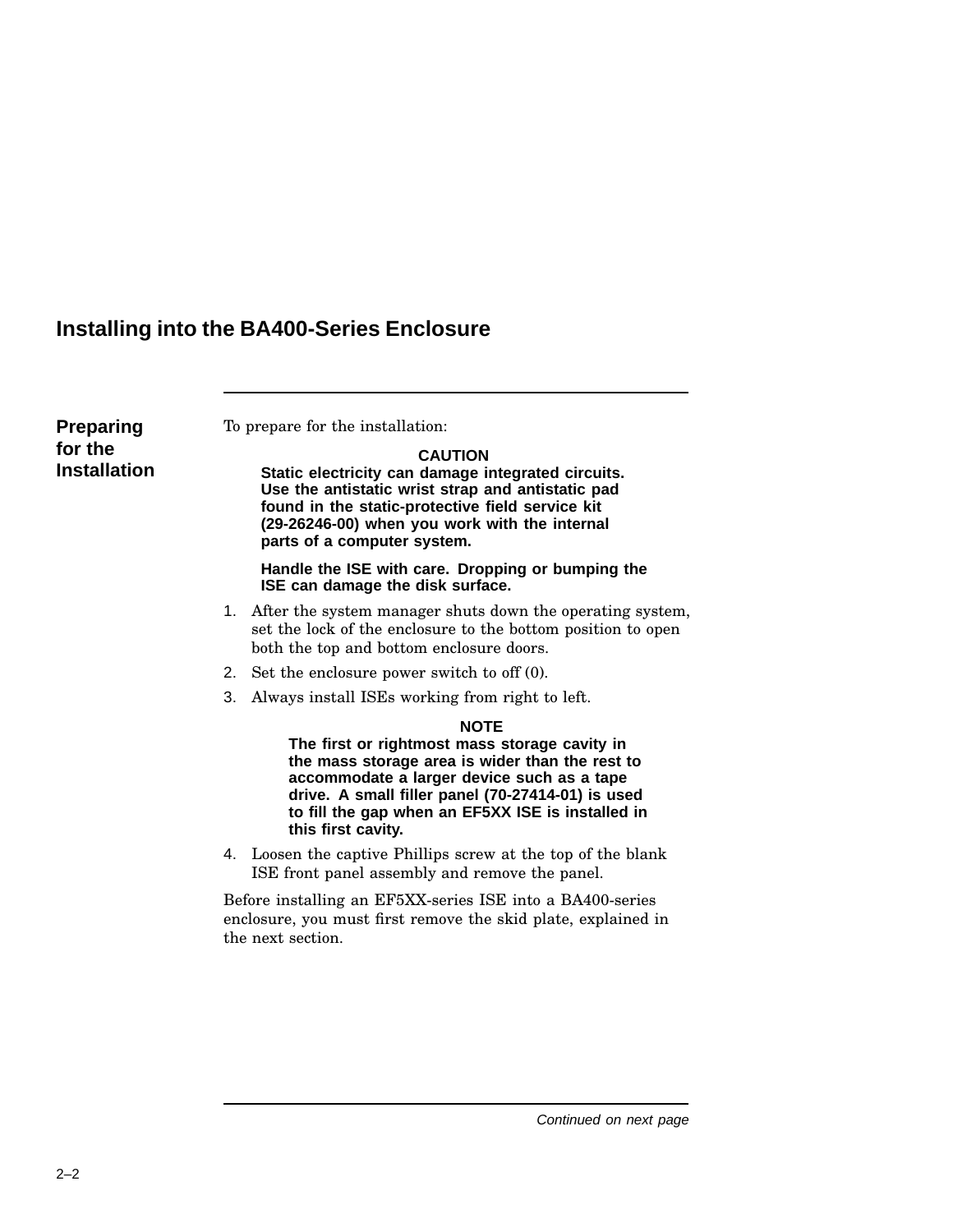**Removing the Skid Plate** Remove the plastic skid plate from the right side of the ISE by removing the four screws (Figure 2–1). Discard the skid plate.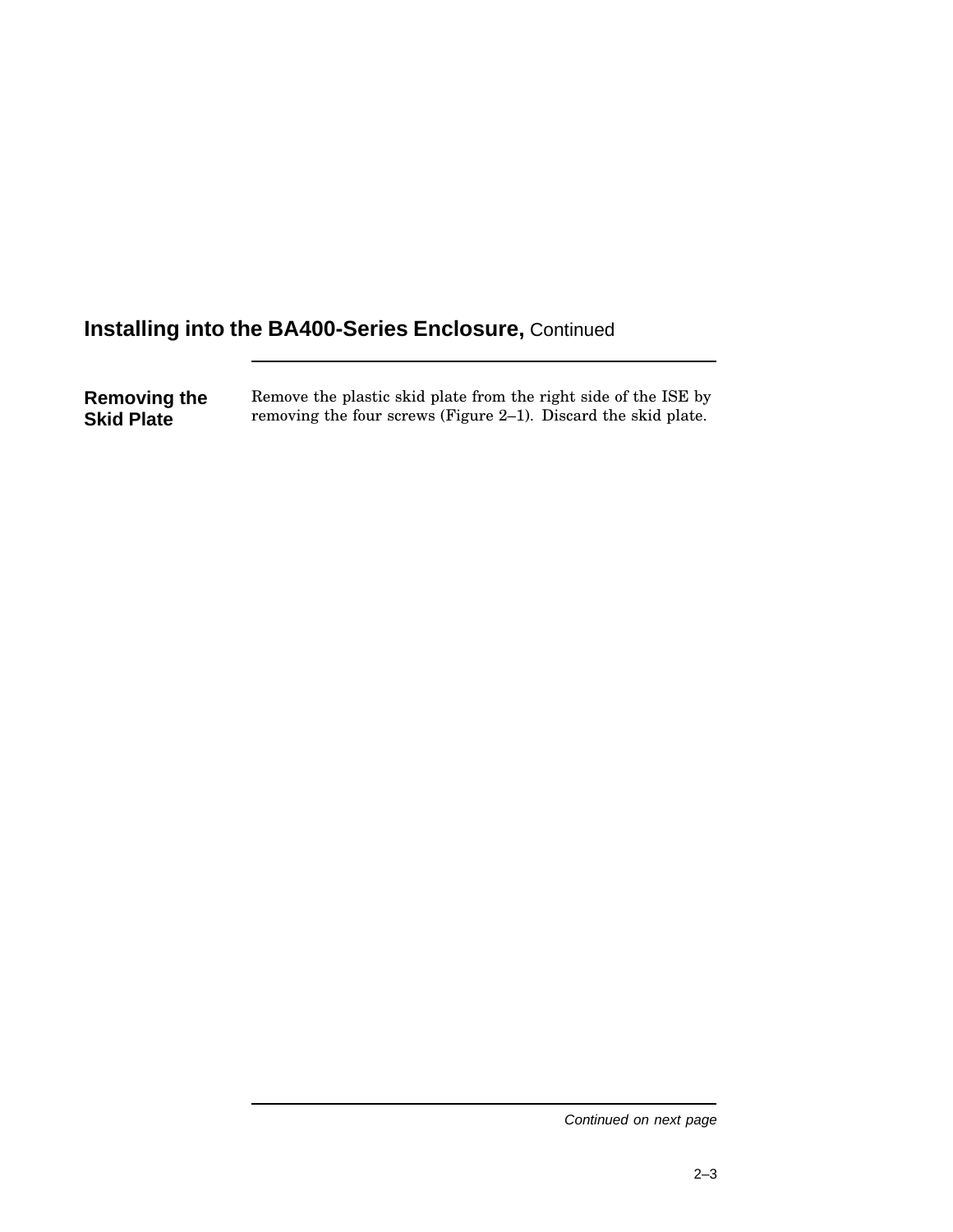

**Figure 2–1 Removing the Plastic Skid Plate (AF or AA version only)**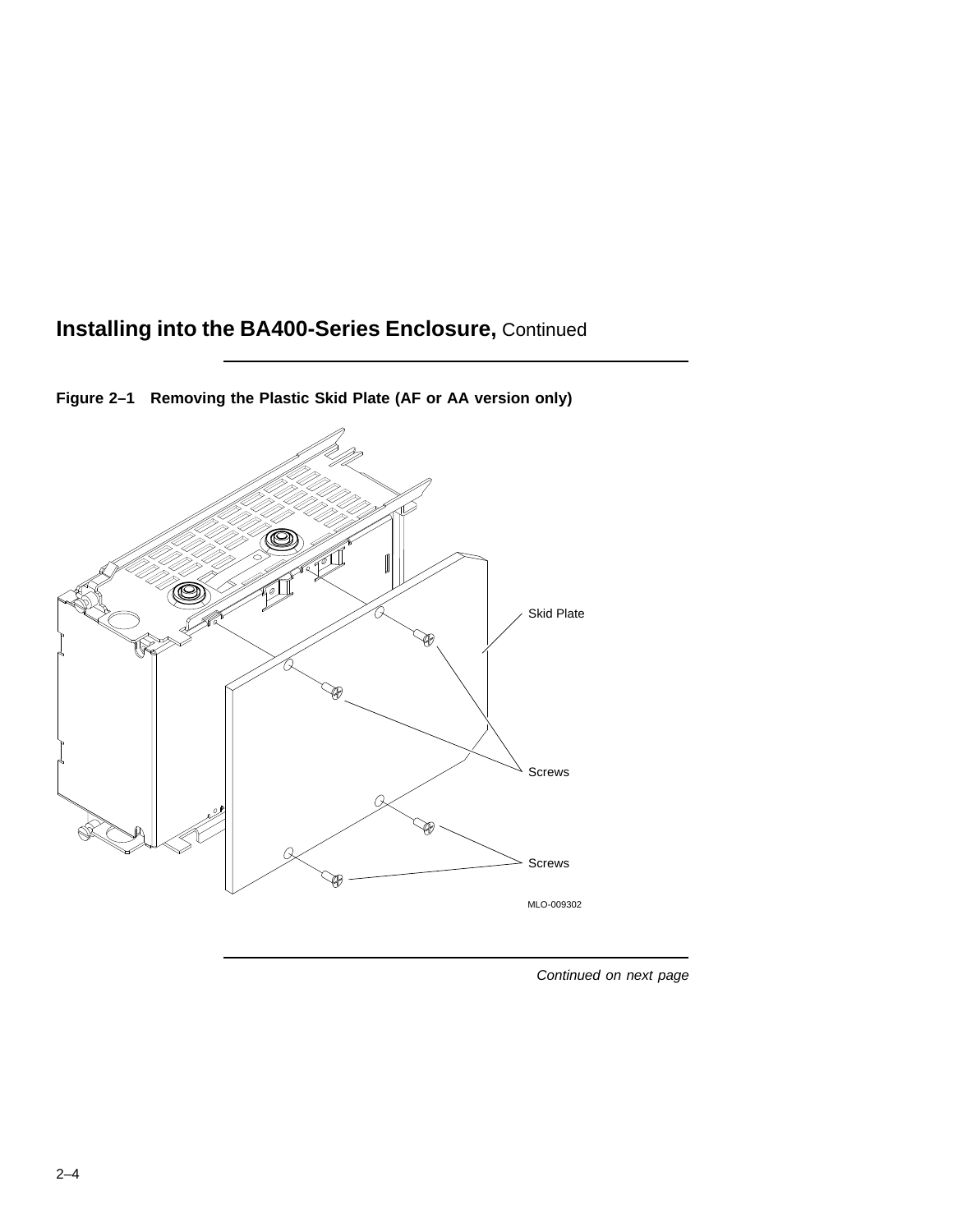| <b>Installation</b> | To install the ISE into the BA400-series enclosure:                                                                                                                                                                                                                                                                                           |
|---------------------|-----------------------------------------------------------------------------------------------------------------------------------------------------------------------------------------------------------------------------------------------------------------------------------------------------------------------------------------------|
| <b>Steps</b>        | 1. With the side that had the skid plate attached to it facing to<br>the right, slide the ISE along the guide rails into the mass<br>storage cavity (Figure 2–2A).                                                                                                                                                                            |
|                     | 2. Using the upper and lower finger cutouts on the ISE<br>brackets, firmly push the ISE brackets until the interface<br>card at the rear of the ISE plugs into its backplane<br>connector. The guide tabs on the upper and lower brackets<br>should line up with the cutouts in the chassis. Tighten the<br>two captive screws (Figure 2-2A). |
|                     | <b>CAUTION</b><br>It is normal to have a small gap between the ISE<br>mounting bracket tabs and the enclosure frame.<br>Tighten the captive screws only until they are<br>securely fastened (9 inch-pounds). Do not try to<br>force the tabs to fit flush against the frame.                                                                  |
|                     | 3. Plug the remote front panel cable(s) into the connector(s)<br>inside the ISE front panel (Figure 2–2B).                                                                                                                                                                                                                                    |
|                     | Use Velcro on the cable and on the inside of the ISE front<br>panel to secure the remote front panel cable.                                                                                                                                                                                                                                   |
|                     | 4. Attach the ISE front panel to the enclosure by first fitting<br>the panel's lower tabs into position. Fit the panel into<br>position and secure the panel with its single captive Phillips<br>screw (Figure 2-2D).                                                                                                                         |
|                     |                                                                                                                                                                                                                                                                                                                                               |
|                     |                                                                                                                                                                                                                                                                                                                                               |
|                     |                                                                                                                                                                                                                                                                                                                                               |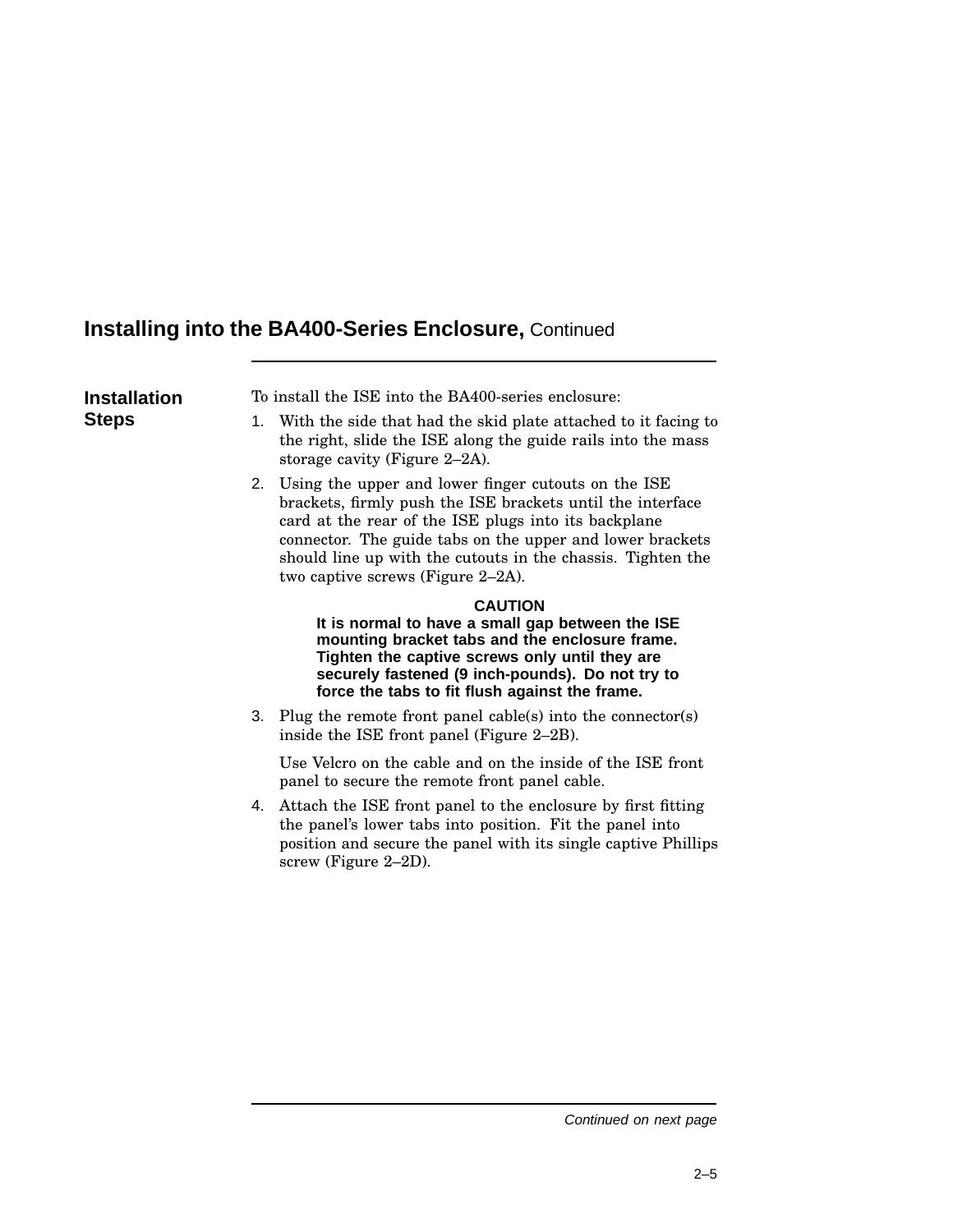

**Figure 2–2 Installing the ISE in the Enclosure (RF and RZ front panels shown for reference.)**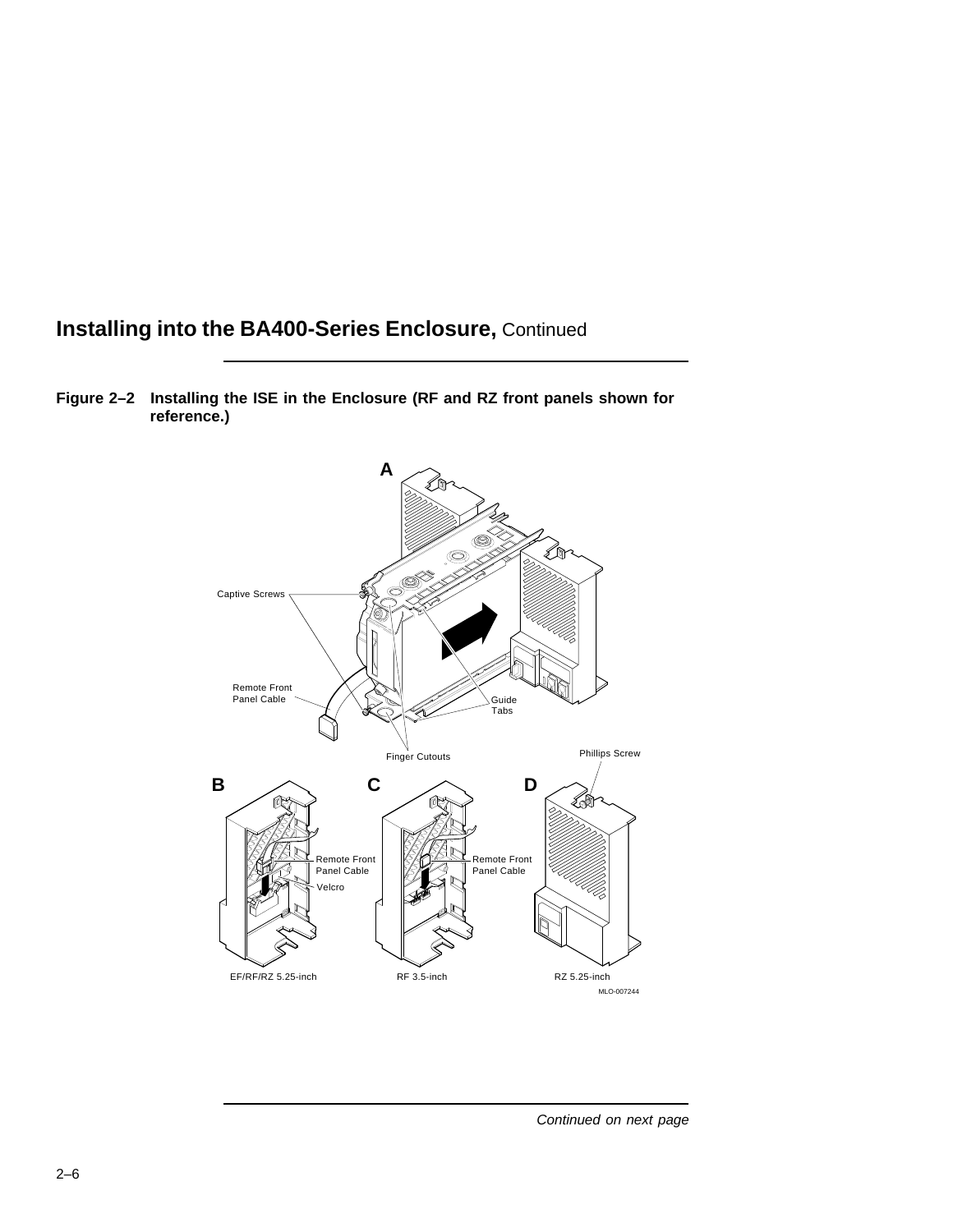For further information, refer to the *BA400-Series Enclosures Storage Devices Installation Procedures*, (EK–BA44A–IN).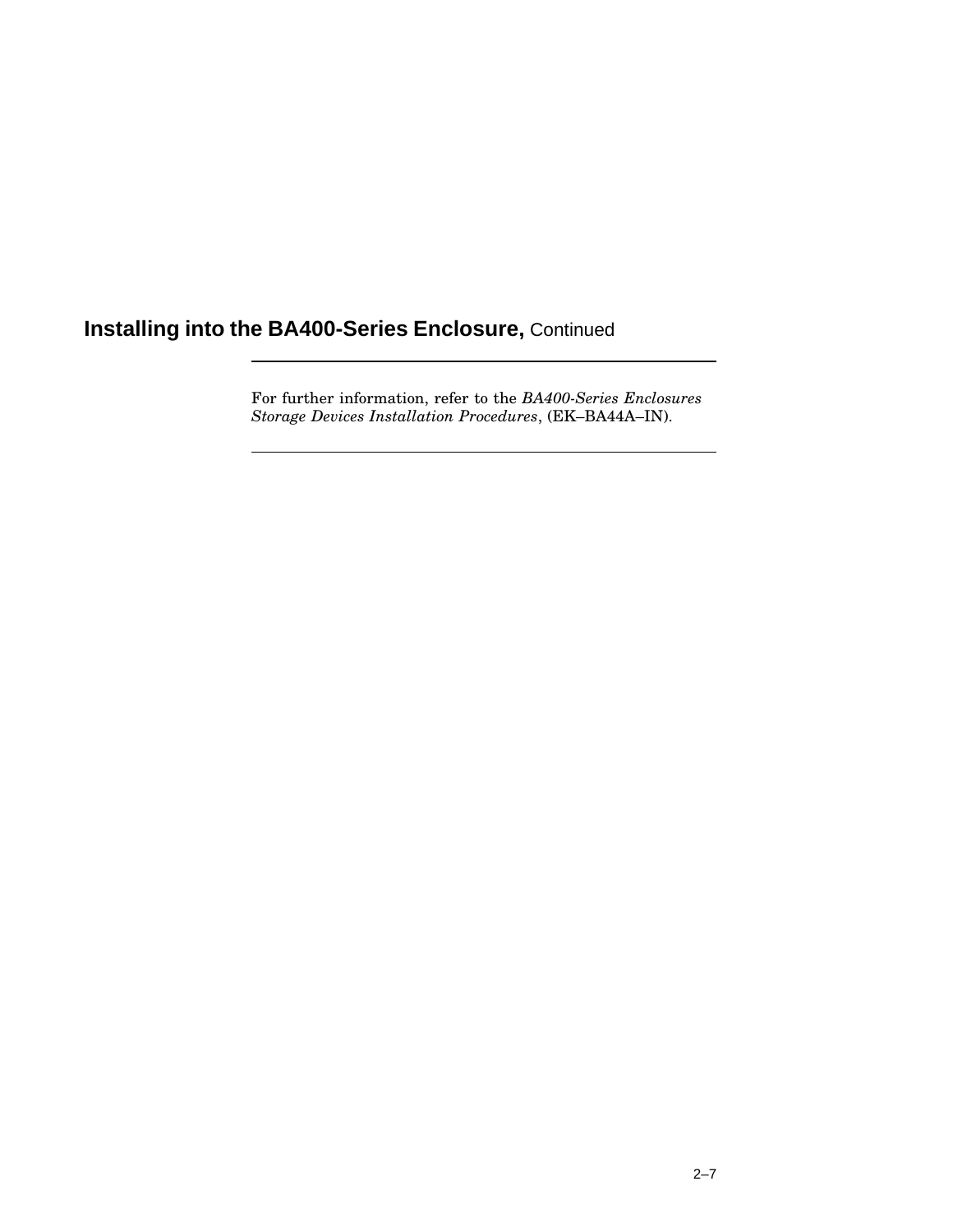## **Installing into the SF7X Enclosure**

| <b>Preparing</b><br>for the<br><b>Installation</b> | Prepare for the installation into an SF7X enclosure as detailed<br>in the DECarray Installation Guide, (EK-SF2XX-IG).<br><b>CAUTION</b><br>Static electricity can damage integrated circuits.<br>Use the antistatic wrist strap and antistatic pad<br>found in the static-protective field service kit<br>(29-26246-00) when you work with the internal<br>parts of a computer system.<br>Handle the ISE with care. Dropping or bumping the<br>ISE can damage the disk surface. |
|----------------------------------------------------|---------------------------------------------------------------------------------------------------------------------------------------------------------------------------------------------------------------------------------------------------------------------------------------------------------------------------------------------------------------------------------------------------------------------------------------------------------------------------------|
|                                                    | Before installing into the SF7X enclosure, you must first:                                                                                                                                                                                                                                                                                                                                                                                                                      |
|                                                    | Remove the ISE's top and bottom brackets<br>$\bullet$                                                                                                                                                                                                                                                                                                                                                                                                                           |
|                                                    | Insert wedges on the ISE                                                                                                                                                                                                                                                                                                                                                                                                                                                        |
| <b>Removing the</b>                                | Removing the brackets and inserting the wedges are explained<br>in the next sections.<br>To remove the ISE's top and bottom brackets:                                                                                                                                                                                                                                                                                                                                           |
| <b>Brackets</b>                                    | 1. Place the ISE on an antistatic mat.                                                                                                                                                                                                                                                                                                                                                                                                                                          |
|                                                    | 2.<br>Remove the two Phillips screws at the rubber shock<br>bushings that secure the top bracket to the side of the<br>chassis (Figure 2-3). Put the screws aside.                                                                                                                                                                                                                                                                                                              |
|                                                    | 3. Slide the interface card assembly up and lift off the top<br>bracket (Figure 2–3). Place the bracket aside.                                                                                                                                                                                                                                                                                                                                                                  |
|                                                    | 4. Unplug the interface card assembly power cable (5 pin)<br>cable) from the drive.                                                                                                                                                                                                                                                                                                                                                                                             |
|                                                    | 5. Unplug the interface card assembly 50 pin data cable from<br>the drive.                                                                                                                                                                                                                                                                                                                                                                                                      |
|                                                    | Unplug the remote front panel cable from the drive.<br>6.                                                                                                                                                                                                                                                                                                                                                                                                                       |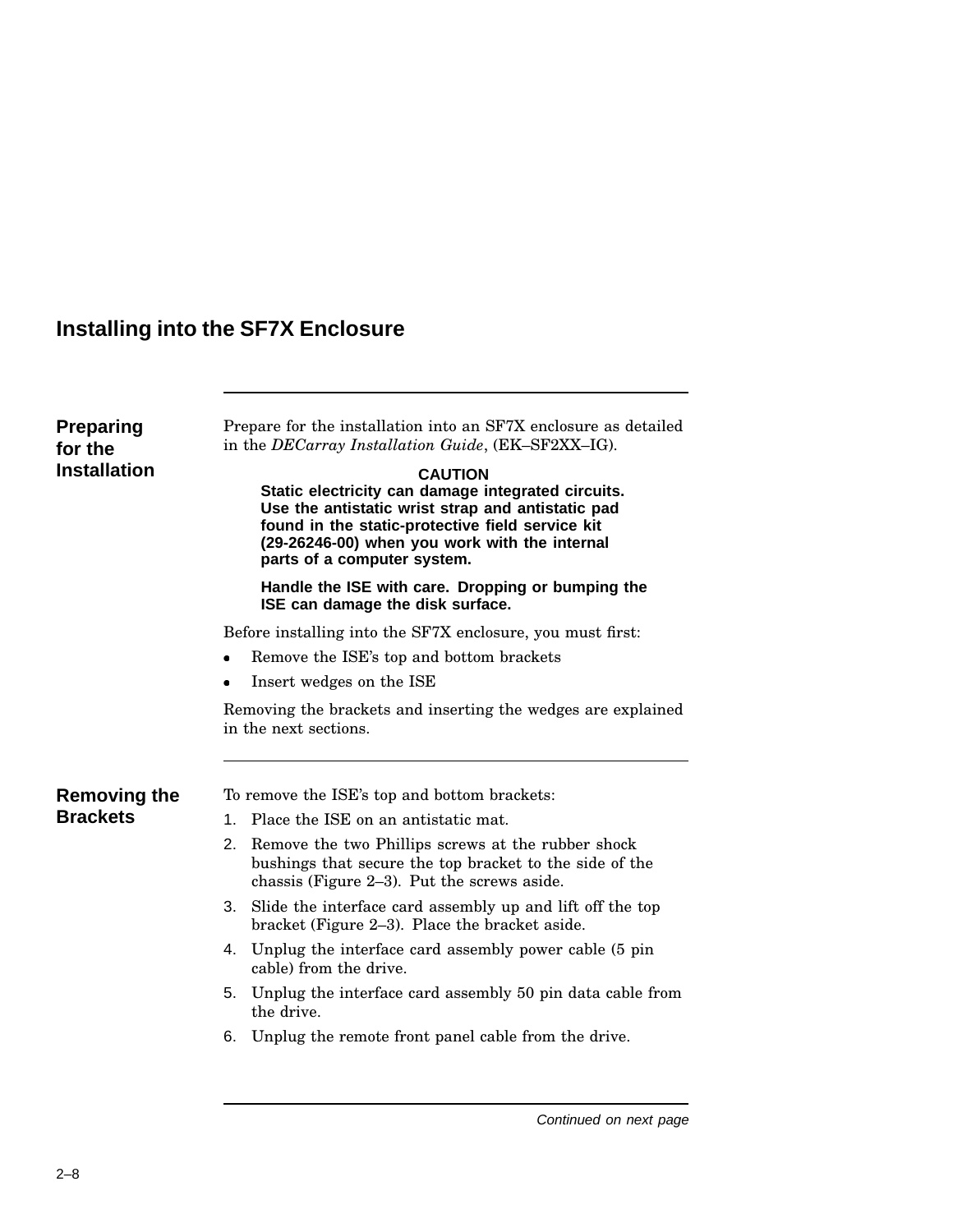7. Remove the ISE bottom bracket by removing the two Phillips screws at the rubber shock bushings that secure the bracket to the chassis (Figure 2–3).

> **NOTE Carefully note the orientation and routing of the remote front panel cable.**

Continued on next page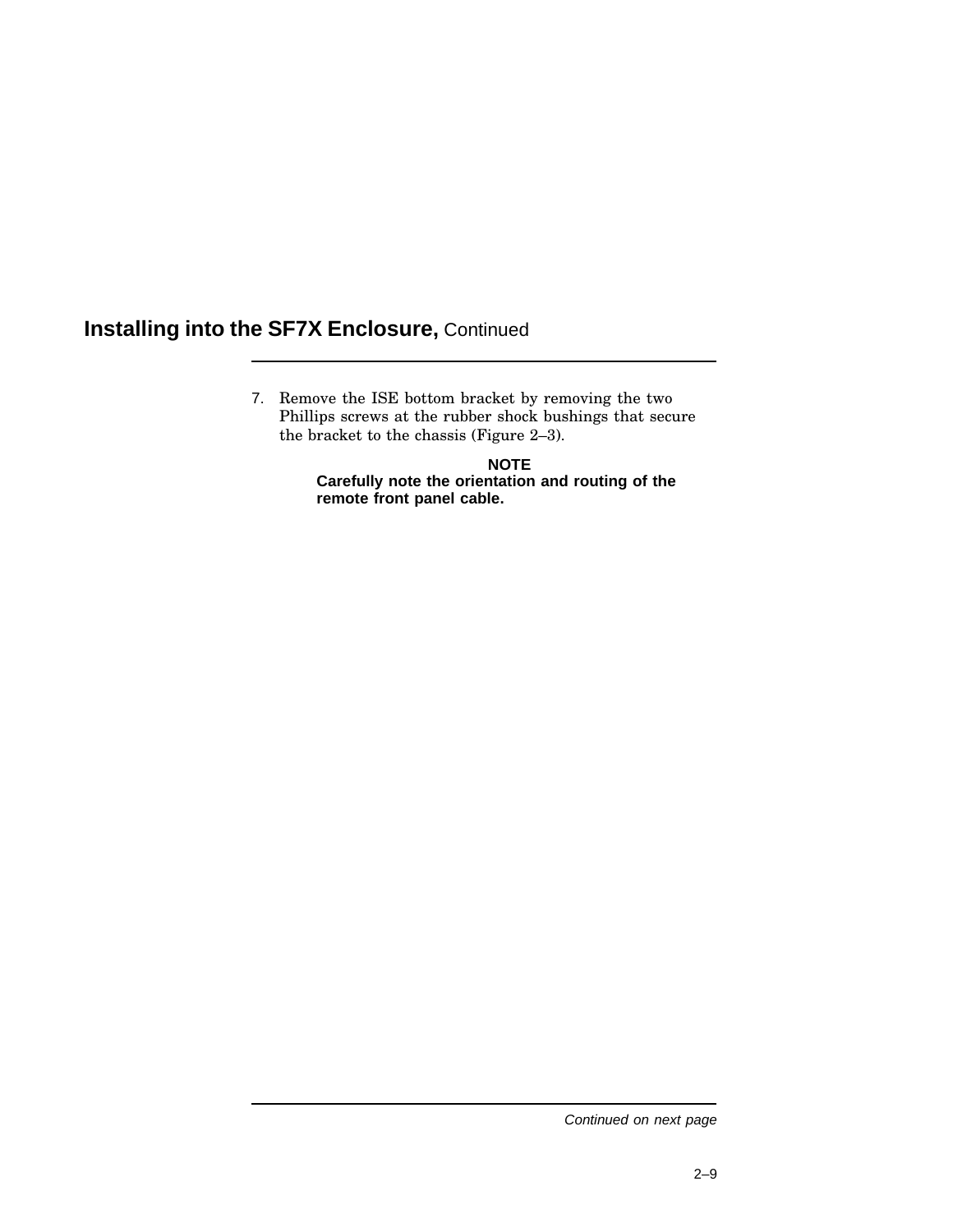

**Figure 2–3 Removing the Top and Bottom Brackets (AF or AA version only)**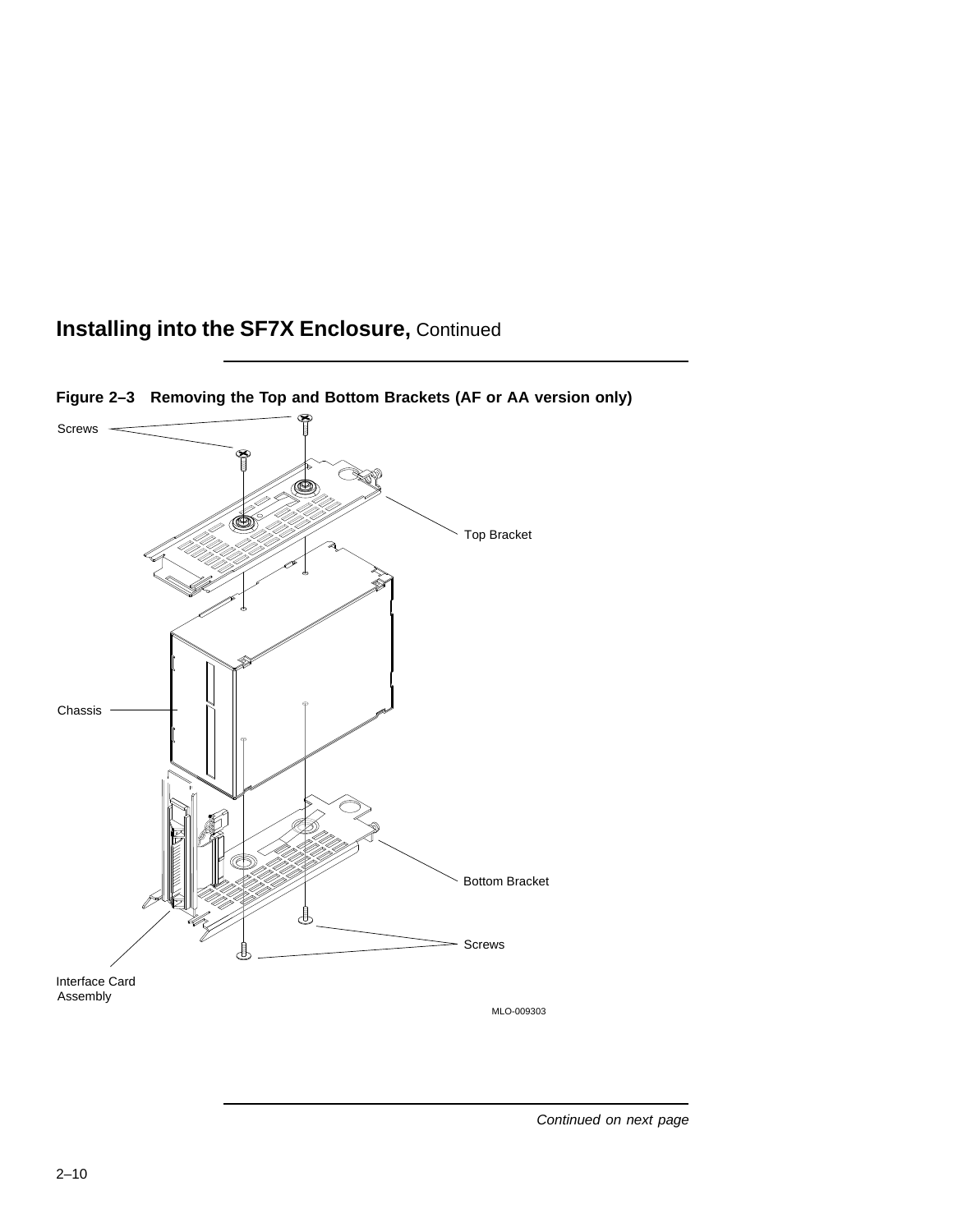| Inserting the | т |
|---------------|---|
| <b>Wedges</b> |   |

b insert the wedges:

- Remove the two wedges from the shipment box.
- 2. Hold one wedge at the front end (contains the screw) and insert the two rear prongs into the two elongated holes on the side of the chassis (Figure 2–4). The two holes are 2-3/4 inches from the rear of the chassis.
- 3. Lower the front end of the wedge and insert the front prongs into the two circular holes next to the connectors on the front of the drive (Figure 2–4).
- 4. Do the same steps to insert the other wedge on the opposite side of the chassis.

Continued on next page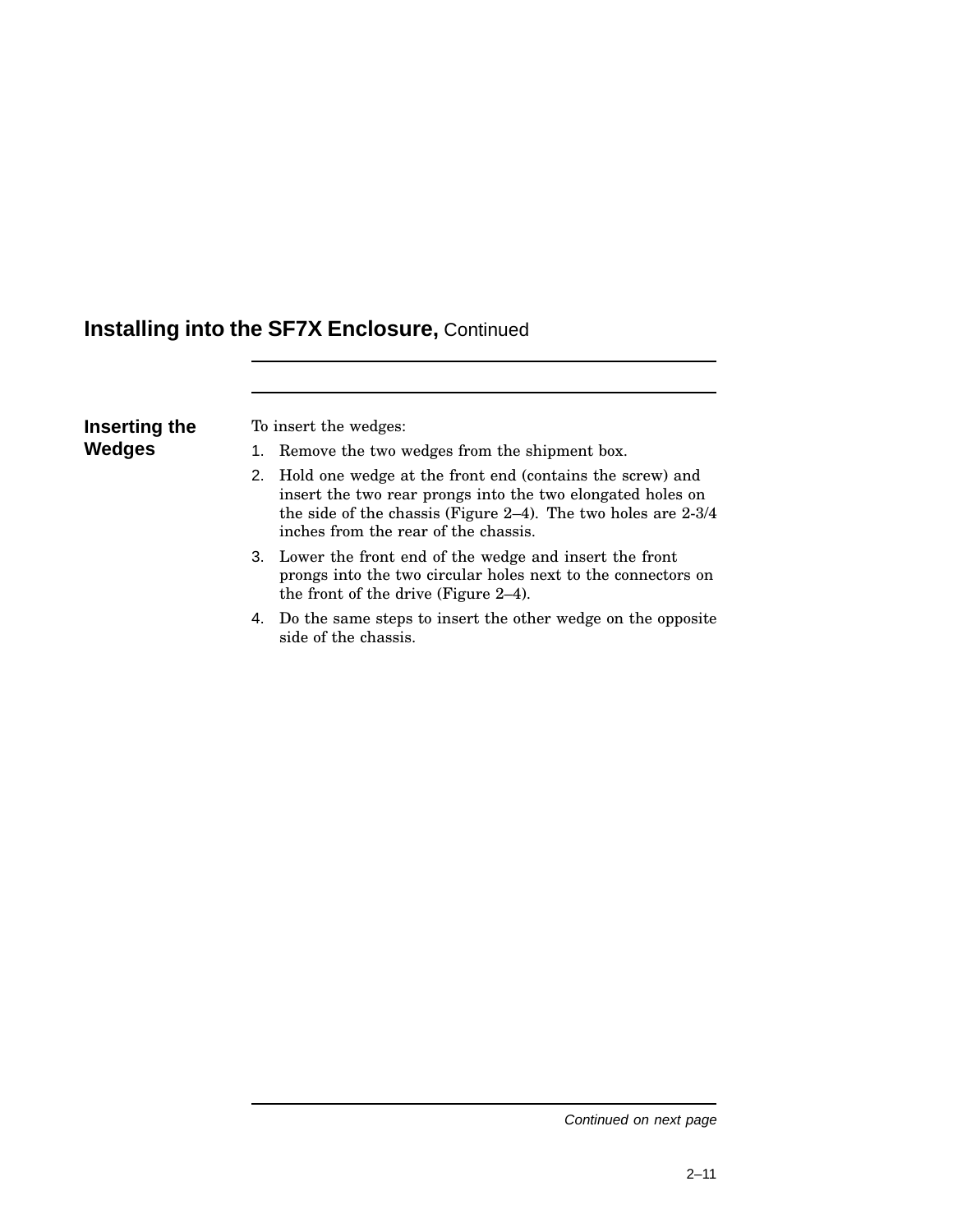

**Figure 2–4 Inserting the Wedges on the EF5XX ISE**

EF5xR.PRT<br>10-21-92 1P

SHR-010000490-02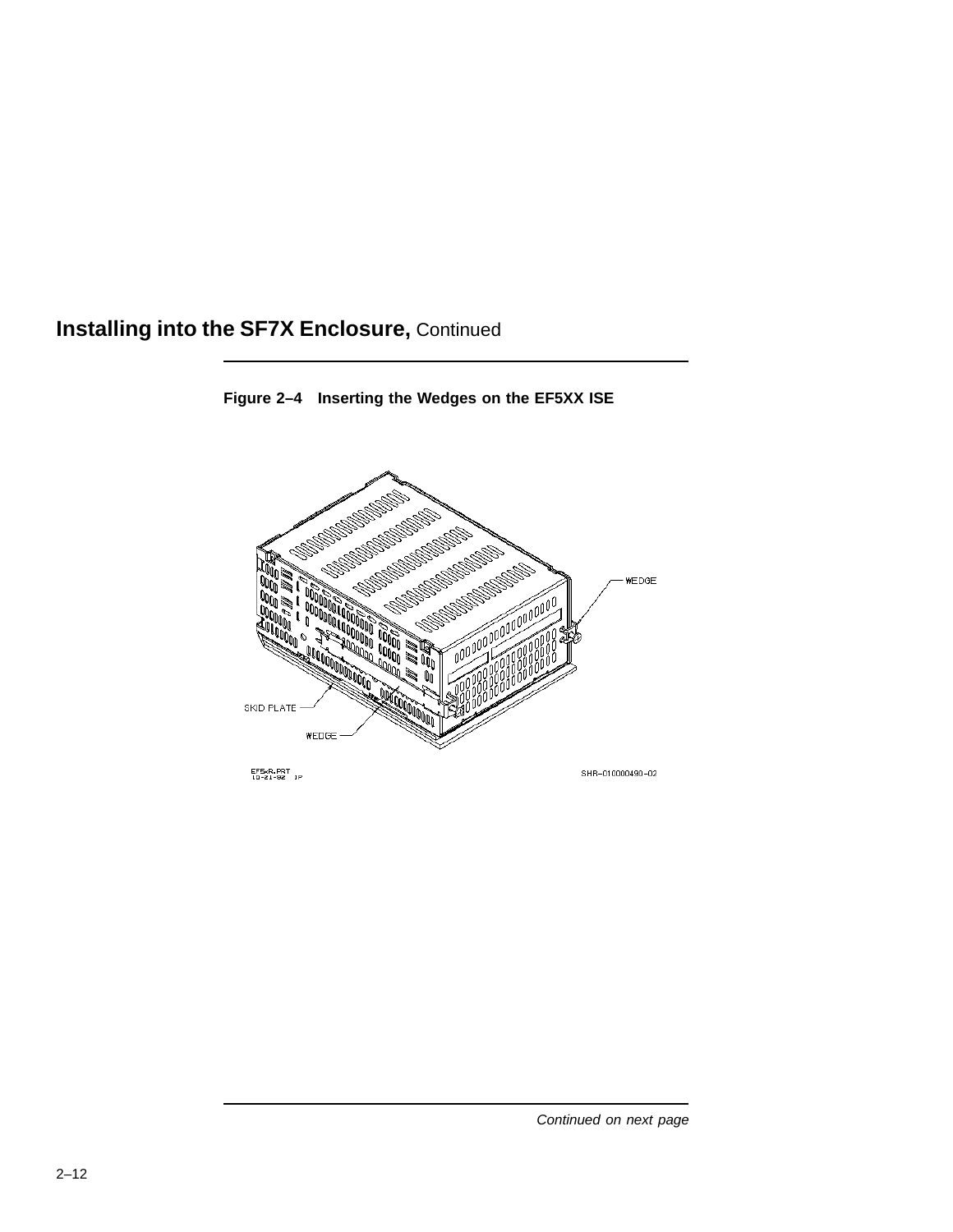## **Installing into the SF7X Enclosure,** Continued

| Installation | To install the ISE into the SF7X enclosure (Figure 2–5):                                                                                                        |  |  |
|--------------|-----------------------------------------------------------------------------------------------------------------------------------------------------------------|--|--|
| Steps        | With the ISE skid plate facing the enclosure guide rails,<br>slide the ISE along the guide rails until the ISE is locked in<br>place inside the SF7X enclosure. |  |  |
|              | 2. Use a Phillips head screwdriver to tighten the screws on<br>the wedges, so the ISE sets securely in the enclosure.                                           |  |  |
|              | 3. Take the three extension cables from the shipping box:                                                                                                       |  |  |
|              | DSSI flat cable (50 conductor)                                                                                                                                  |  |  |
|              | Front panel (Operator Control Panel (OCP)) cable (10)<br>conductor)                                                                                             |  |  |
|              | Power cable (5 conductor)                                                                                                                                       |  |  |

4. Connect one end of each extension cable to the EF5XX ISE and the other end of each extension cable to the cables already attached (Figure 2–5) to the SF7X enclosure.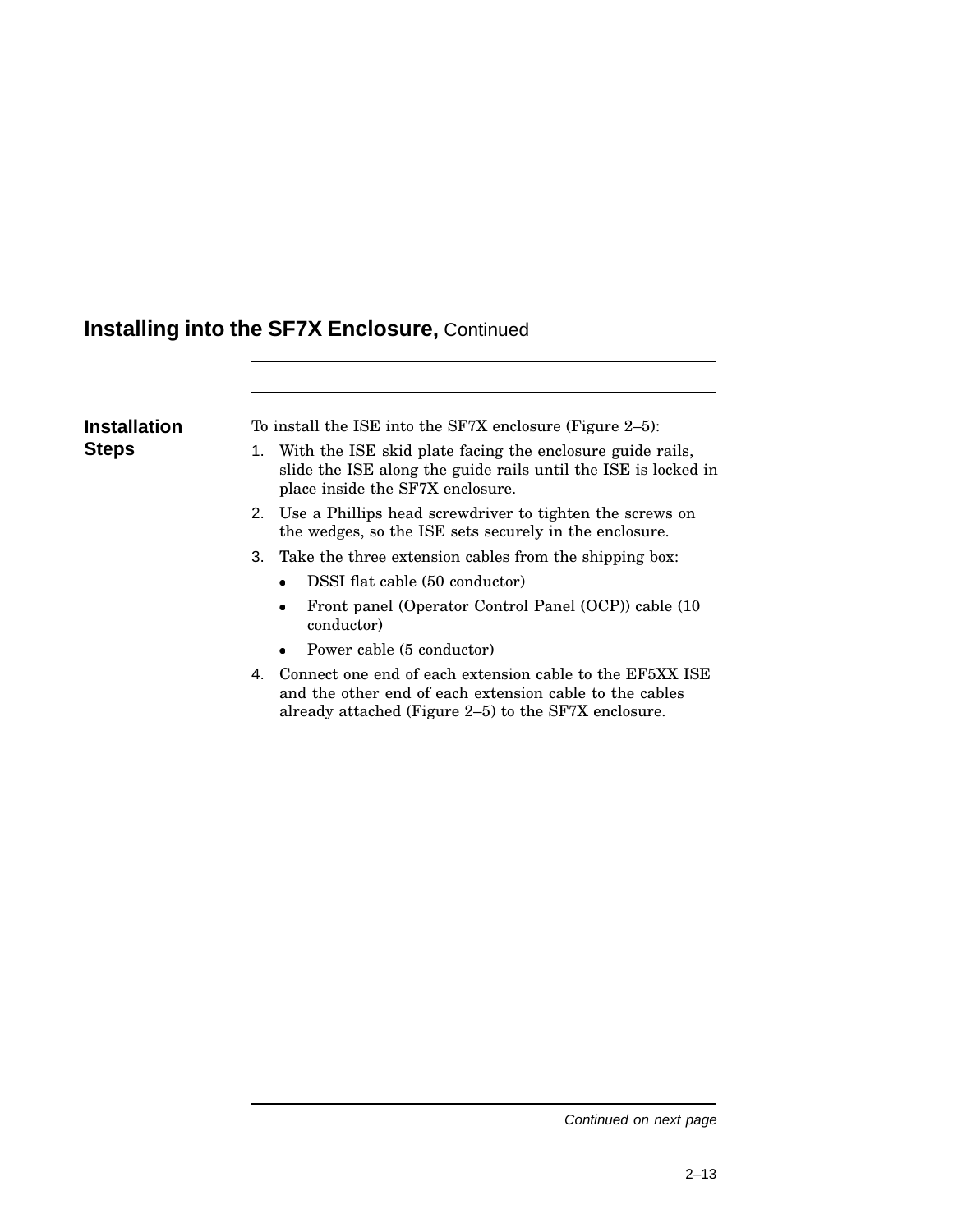### **Installing into the SF7X Enclosure,** Continued



**Figure 2–5 The SF7X Enclosure**

For more information about the SF7X enclosure, refer to the *DECarray Installation Guide*, (EK–SF2XX–IG).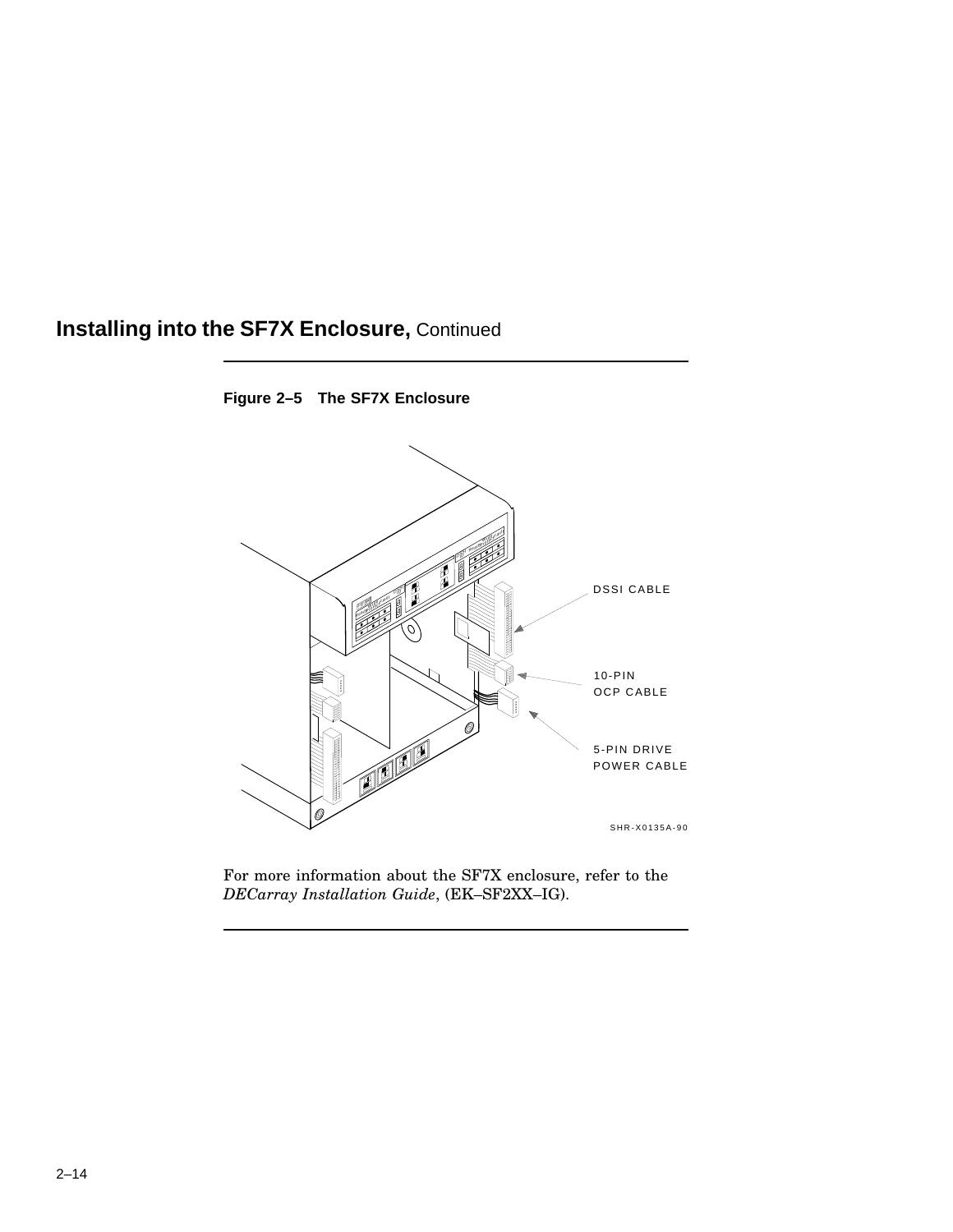# **Chapter 3 Controls and Indicators**

### **Introduction**

**(OCP)**

| In this Chapter                         | This chapter describes the controls and indicators associated<br>with ISE operation. The controls and indicators are located on<br>the: |
|-----------------------------------------|-----------------------------------------------------------------------------------------------------------------------------------------|
|                                         | Operator control panel (OCP) on the system enclosure<br>$\bullet$<br>ISE front panel (Figure $3-1$ )<br>$\bullet$                       |
| <b>Operator</b><br><b>Control Panel</b> | The operator control panel (OCP) is a set of controls on the<br>enclosure that overrides the drive module switches and lets             |

enclosure that overrides the drive module switches and lets you set the DSSI node ID and write-protect mode for the ISE. The OCP also contains a fault LED that indicates if the ISE is malfunctioning.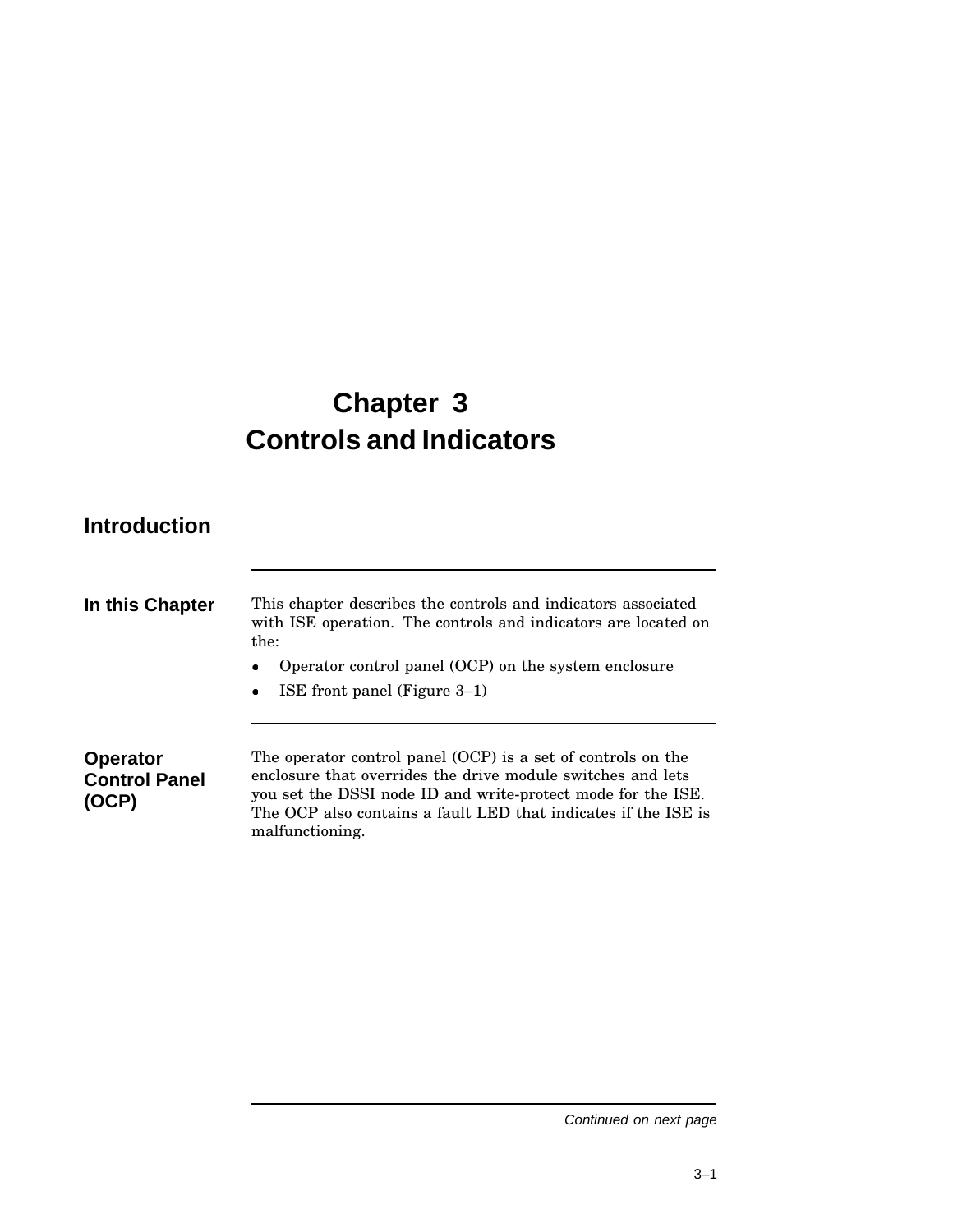## **Introduction,** Continued

The following table compares the OCPs in the and BA400-series and SF7X enclosures.

| an OCP                                                                                           |
|--------------------------------------------------------------------------------------------------|
| is contained on each<br>ISE and is mounted to<br>a panel in front of the<br>ISE (Figure $3-1$ ). |
| contains four identical<br>sets of controls and<br>indicators.                                   |
|                                                                                                  |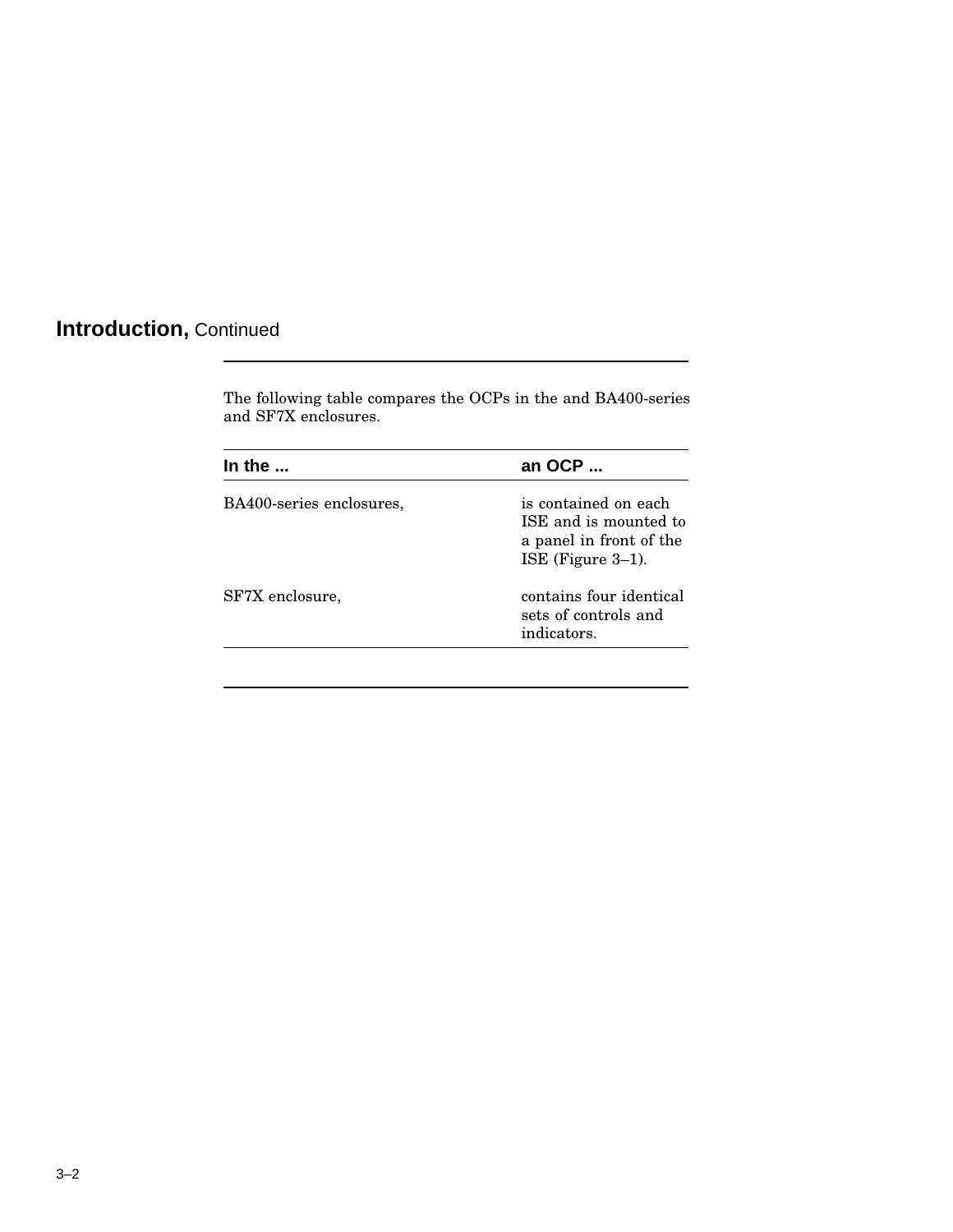### **BA400-Series Controls and Indicators**

**OCP** Each ISE installed in a BA400-series enclosure has a front panel with the following controls and indicators:

- DSSI bus node ID plug
- Fault indicator (LED)
- Run/Ready button
- Write-Protect button

### **Figure 3–1 BA400-Series OCP (front panel) for DSSI ISEs**

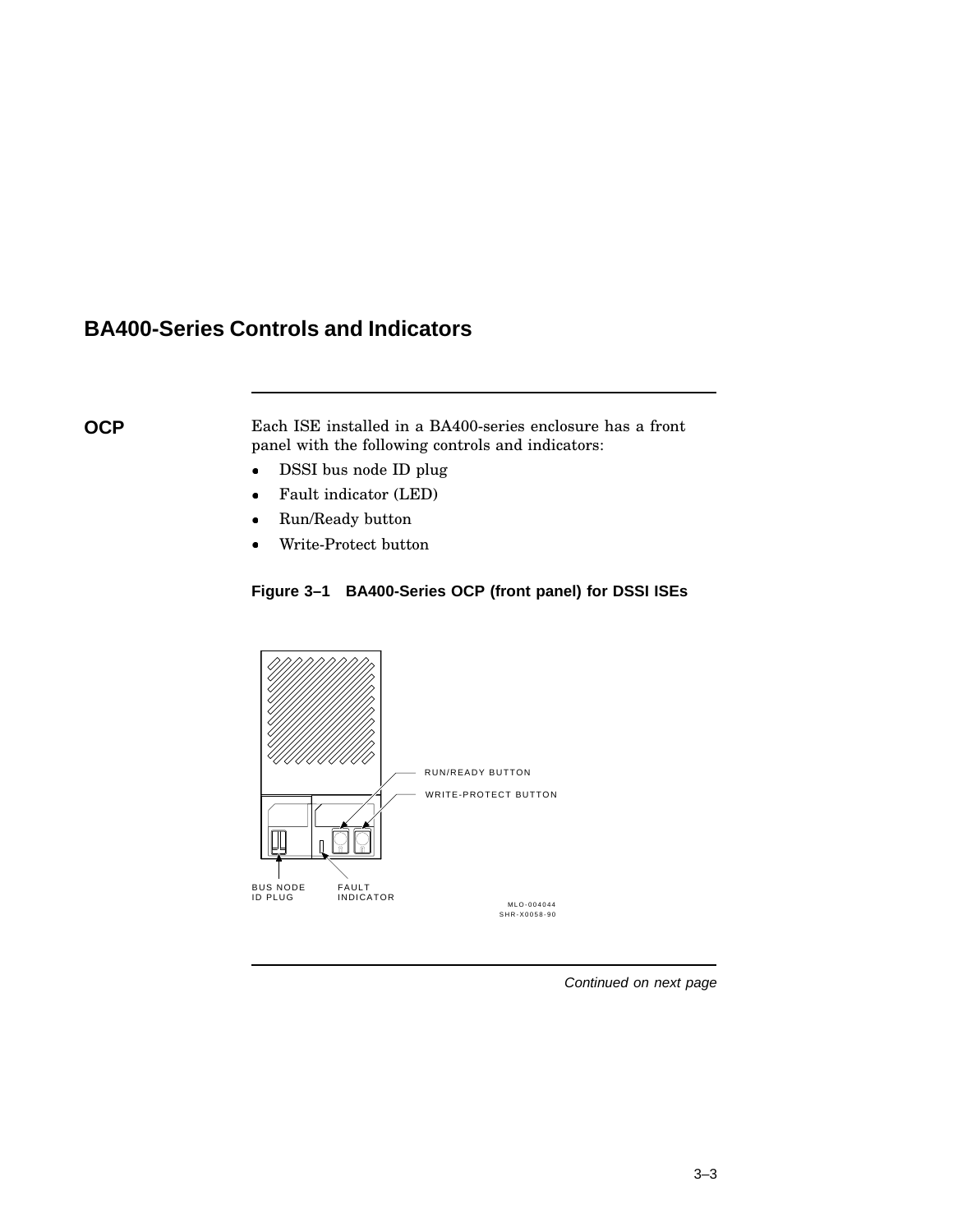### **BA400-Series Controls and Indicators,** Continued

### **Control and Indicator Functions**

The following table describes the functions of the controls and indicators on the BA400-series DSSI operator control panel:

| Control                            | <b>Status</b>          | <b>Function</b>                                                                                                                                |
|------------------------------------|------------------------|------------------------------------------------------------------------------------------------------------------------------------------------|
| Fault LED                          | Lit                    | Indicates an error condition within the ISE.                                                                                                   |
|                                    | Not lit                | Indicates an error-free condition within the<br>ISE.                                                                                           |
|                                    | Quick flash<br>(10 Hz) | OCP failure, or drive select plug is missing.                                                                                                  |
| Run/Ready<br><b>Button</b>         | In $(lit)$             | The ISE is on line. When the ISE is available<br>for use, the green LED is lit. When the ISE is<br>being used, the green LED flickers.         |
|                                    | Out (not lit)          | The ISE is off line and cannot be accessed. The<br>green LED cannot be lit when the Run/Ready<br>button is out.                                |
|                                    | Slow flash (1<br>Hz)   | Data retention system is initializing, saving, or<br>restoring data.                                                                           |
| Write-<br>Protect<br><b>Button</b> | In $(lit)$             | The ISE is write-protected. System software<br>cannot write to the ISE.                                                                        |
|                                    | Out (not lit)          | The ISE is not write-protected. This is the<br>normal position for software operation. System<br>software is free to read or write to the ISE. |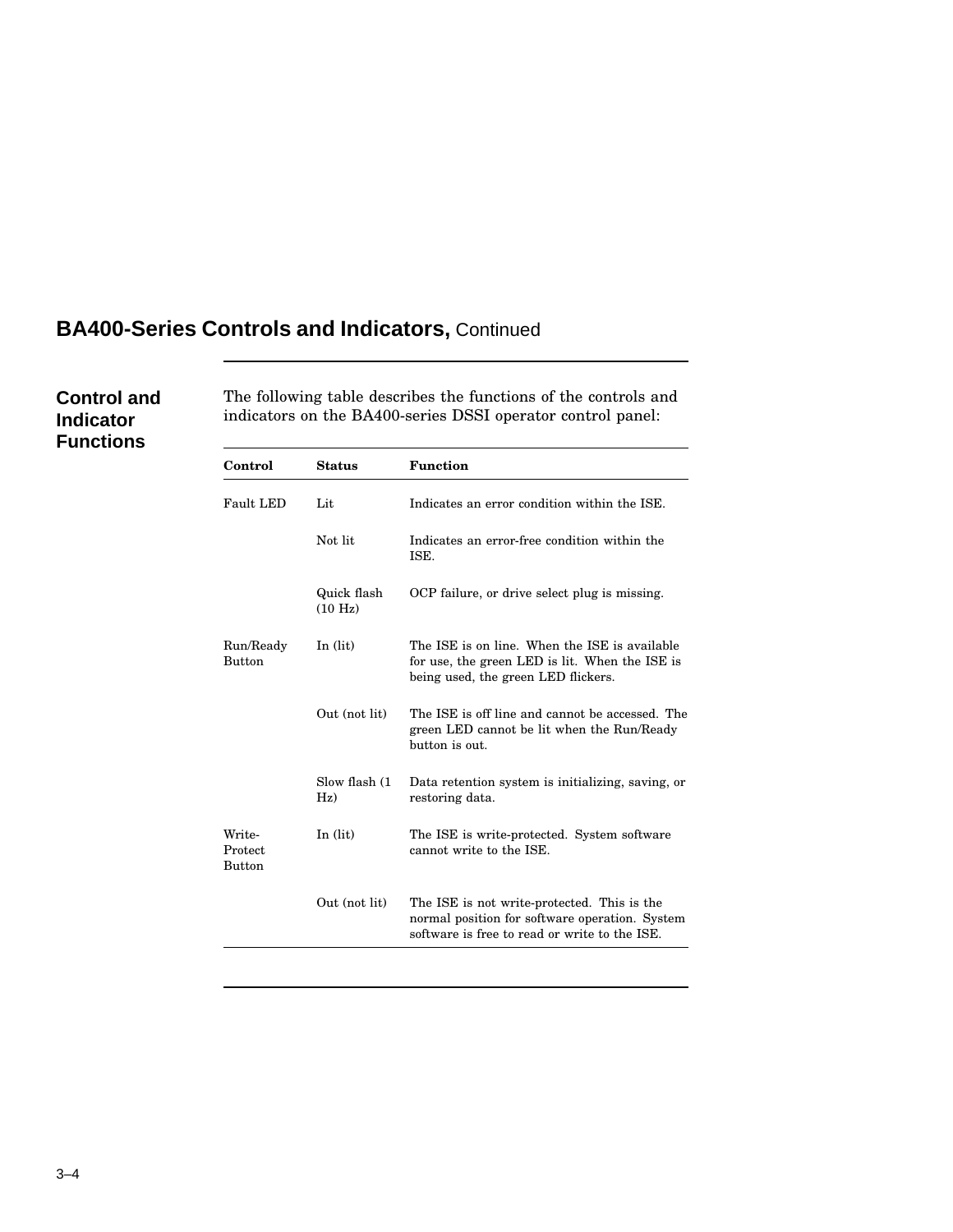## **Changing the DSSI Node ID Plugs (BA400-Series OCPs)**

| <b>Spare Plugs</b>         | Spare DSSI node ID plugs are supplied with the EF5XX. Use<br>these spare plugs to reconfigure your DSSI system because of<br>adding or removing ISEs or creating a multihost configuration.                                                                                                                                                                                                                                                                                               |
|----------------------------|-------------------------------------------------------------------------------------------------------------------------------------------------------------------------------------------------------------------------------------------------------------------------------------------------------------------------------------------------------------------------------------------------------------------------------------------------------------------------------------------|
| Removal                    | The DSSI node ID plugs have prongs on the back that indicate<br>the bus node number (and by default, the unit number) of the<br>ISE. To remove a DSSI node ID plug, grasp it firmly and pull it<br>straight out.                                                                                                                                                                                                                                                                          |
| <b>Insertion</b>           | To insert a new plug, align the two center prongs with the two<br>center slots and press the plug into the slots.                                                                                                                                                                                                                                                                                                                                                                         |
| Renumbering<br><b>ISEs</b> | Use the following rules to renumber your ISEs:<br>For each DSSI bus, do not use duplicate DSSI node IDs.<br>٠<br>By convention, ISEs are numbered in increasing order from<br>٠<br>right to left and top to bottom.<br>Use a blank DSSI node ID plug where no ISE is present.<br>$\bullet$<br><b>NOTE</b><br>If you change the bus node ID plugs while the<br>system is operating, you must turn off the system<br>and then turn it back on for the new plug positions<br>to take effect. |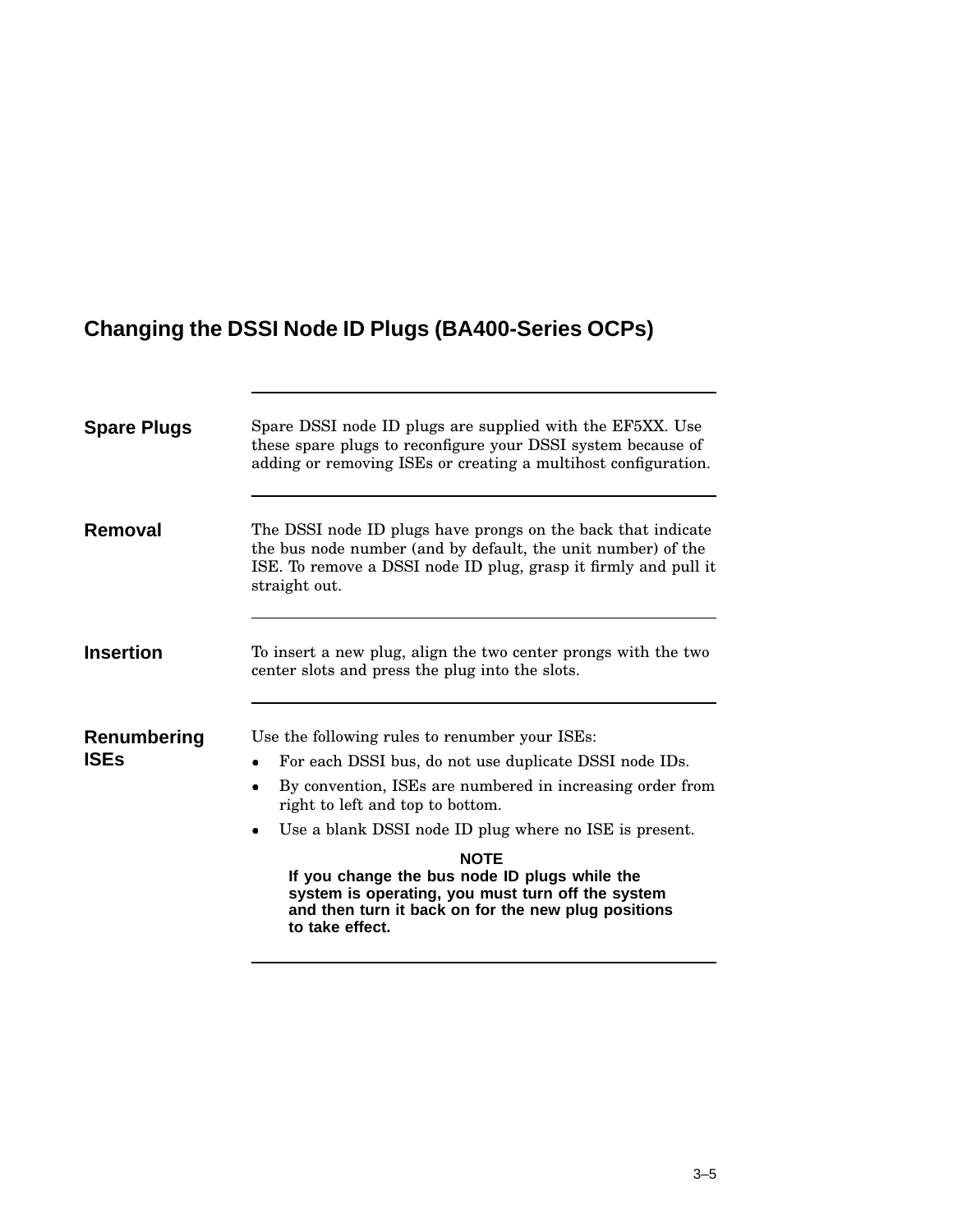### **SF7X Controls and Indicators**

**OCP** Each ISE in the SF7X storage enclosure is represented by an icon on the door located on the OCP. Each set of controls and indicators is dedicated to one of the four storage compartments in the enclosure (Figure 3–2).

**Figure 3–2 SF7X Controls and Indicators**



SHR\_X1128\_89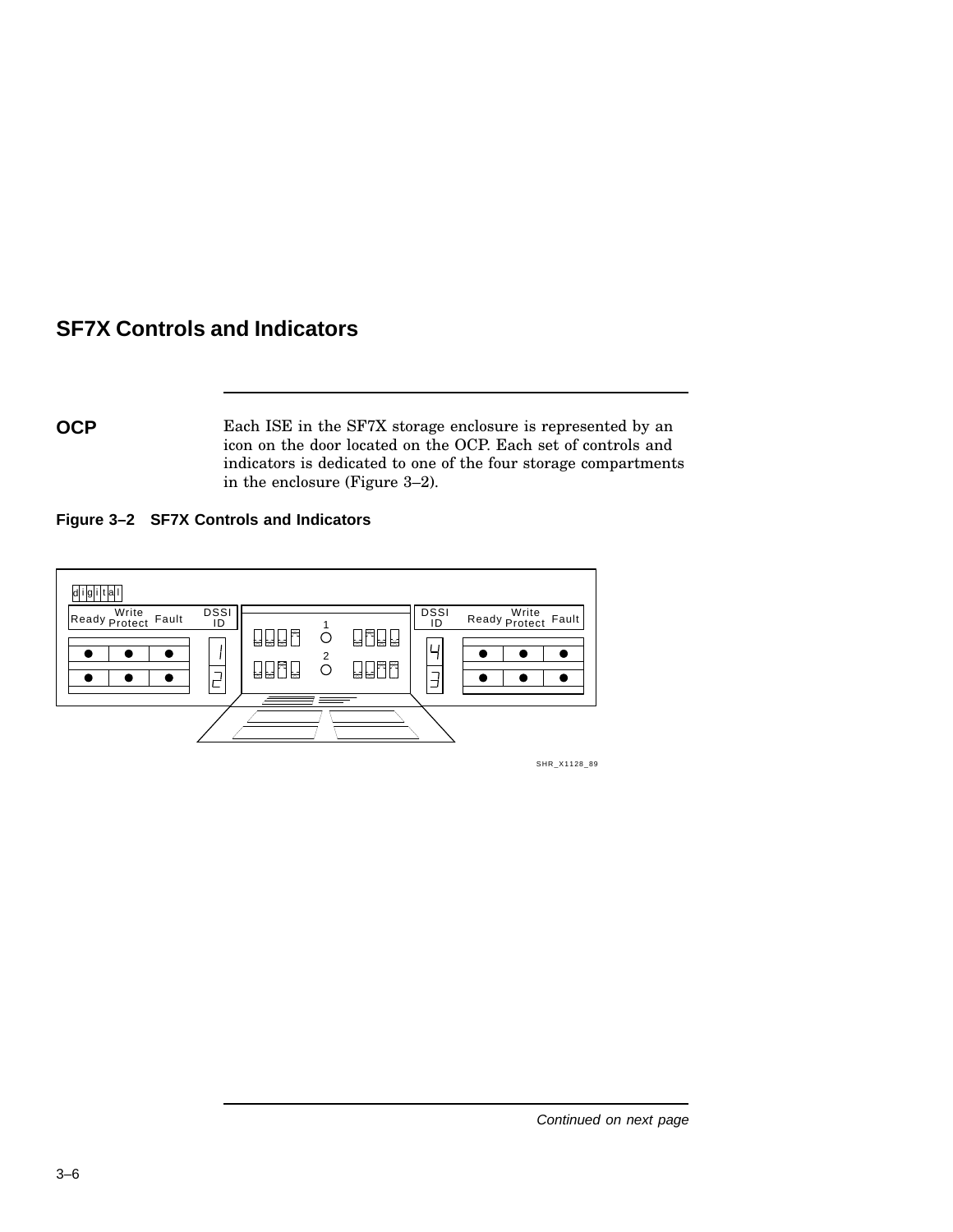## **SF7X Controls and Indicators,** Continued

### **Control and Indicator Functions**

The following table describes the functions of the controls and indicators on the front of the SF7X enclosure.

| Control/<br><b>Indicator</b> | Color  | <b>Function</b>                                                 |
|------------------------------|--------|-----------------------------------------------------------------|
| Ready                        | Green  | Illuminates when ISE is on<br>line and read/write ready.        |
| Fault                        | Red    | Illuminates when fault is<br>detected.                          |
| <b>DSSI</b> Node ID          | Green  | Displays ISE DSSI Node ID.                                      |
| <b>Write Protect</b>         | Yellow | Commands write protect<br>mode. Shows write protect<br>enabled. |
| <b>Terminator Power</b>      | Green  | On while when Terminator<br>Power is being supplied.            |
| Split Bus                    | Green  | On when enclosure is in<br>Split Bus mode.                      |
| DSSI Node ID Select          | N/A    | 3 bits, selects DSSI node ID<br>number.                         |
| MSCP Enable/Disable          | N/A    | 1 bit, enables or disables the<br>ISE MSCP server.              |
| DC power switches (4)        | Green  | Applies DC power to ISE.<br>Shows power status.                 |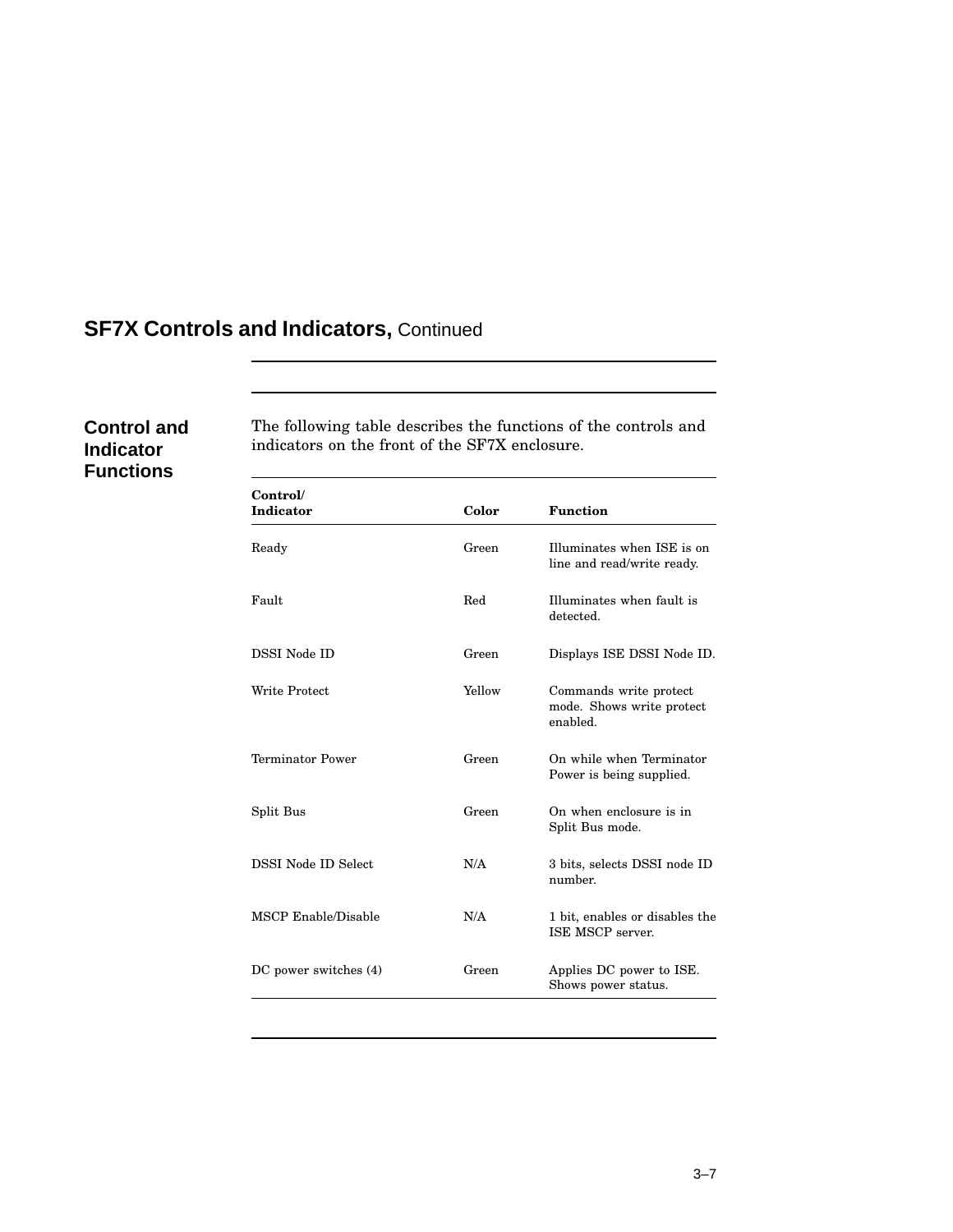### **EF5XX ISE Controls and Indicators**

**Description** Two LEDs and a DIP switchpack containing three switches are mounted on the edge of the drive module. The switches provide a means of setting the DSSI node ID if an OCP is not connected to the drive, or if the OCP fails. The two LEDs indicate drive status:

- READY LED
- FAULT LED

Figure 3–3 shows the location of the switches and LEDs on the drive module.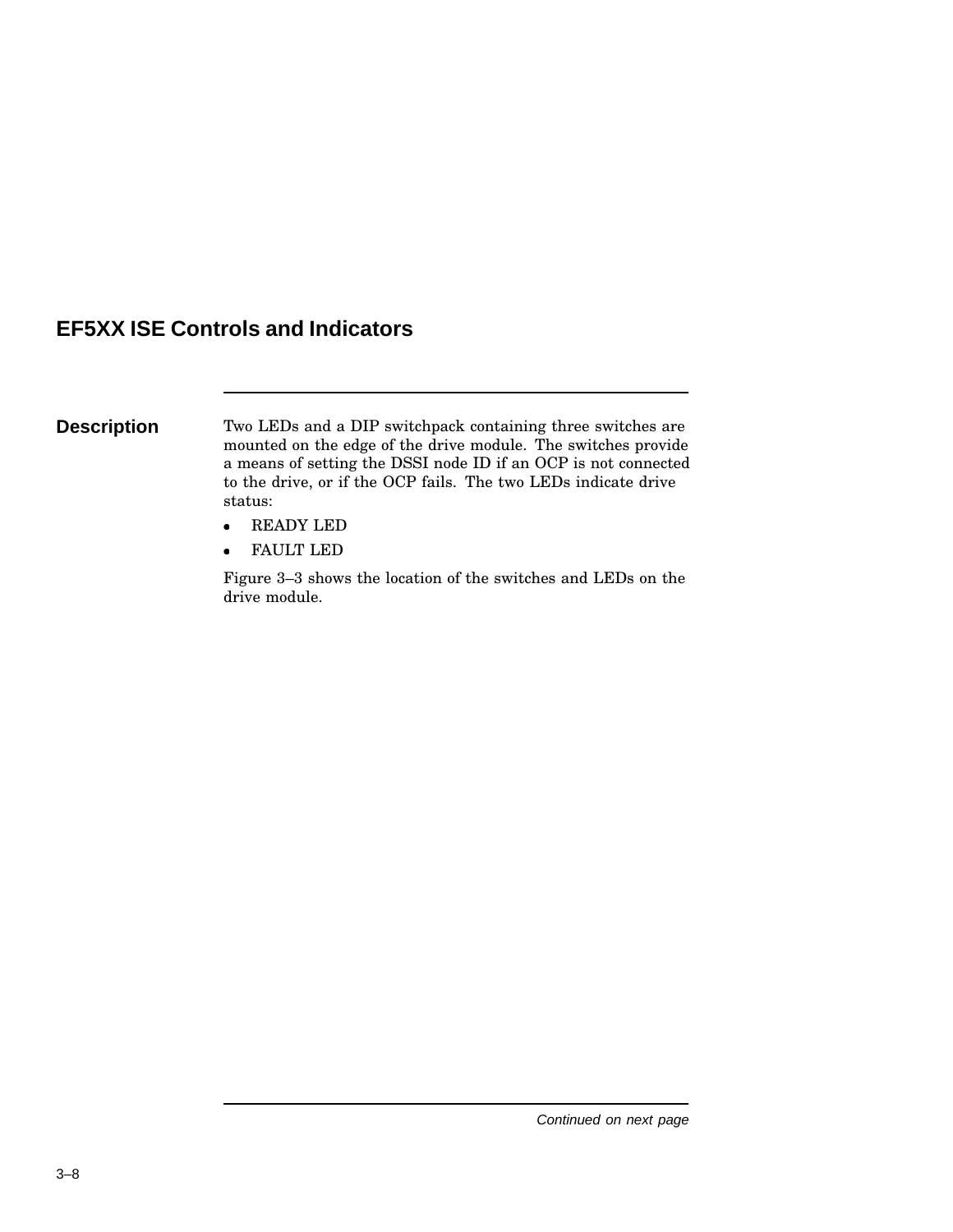### **EF5XX ISE Controls and Indicators,** Continued



EFEXR.PRT<br>10-22-92 (P

SHR-010000490-01

Continued on next page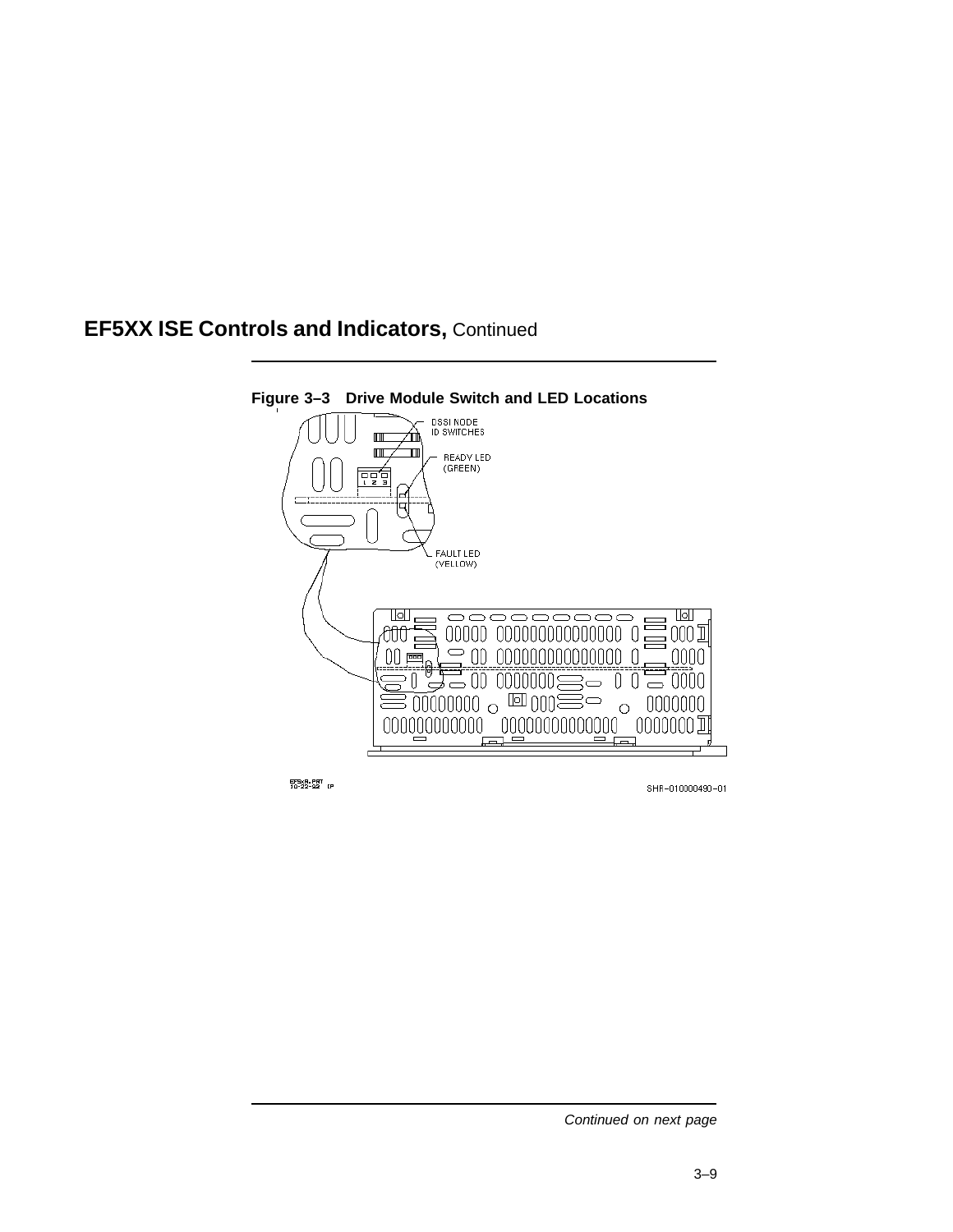### **EF5XX ISE Controls and Indicators,** Continued

### **Assigning the DSSI Node ID**

To assign the DSSI node ID, set the three switches to the binary equivalent of the selected ID number, as shown in the following table. These switches are ignored when an operator control panel is connected to the ISE.

| <b>DSSI Node ID</b> | Switch Positions <sup>1</sup> |          |      |
|---------------------|-------------------------------|----------|------|
| <b>Address</b>      | 1                             | $\bf{2}$ | 3    |
| $\Omega$            | Up                            | Up       | Up   |
| 1                   | Up                            | Up       | Down |
| $\overline{2}$      | Up                            | Down     | Up   |
| 3                   | Up                            | Down     | Down |
| 4                   | Down                          | Up       | Up   |
| 5                   | Down                          | Up       | Down |
| 6                   | Down                          | Down     | Up   |
| $7^2$               | Down                          | Down     | Down |

<sup>1</sup>Up is toward the top cover of the EF5XX, down is toward the module.

 ${\rm ^2DSSI}$  address 7 is normally assigned to a host adapter.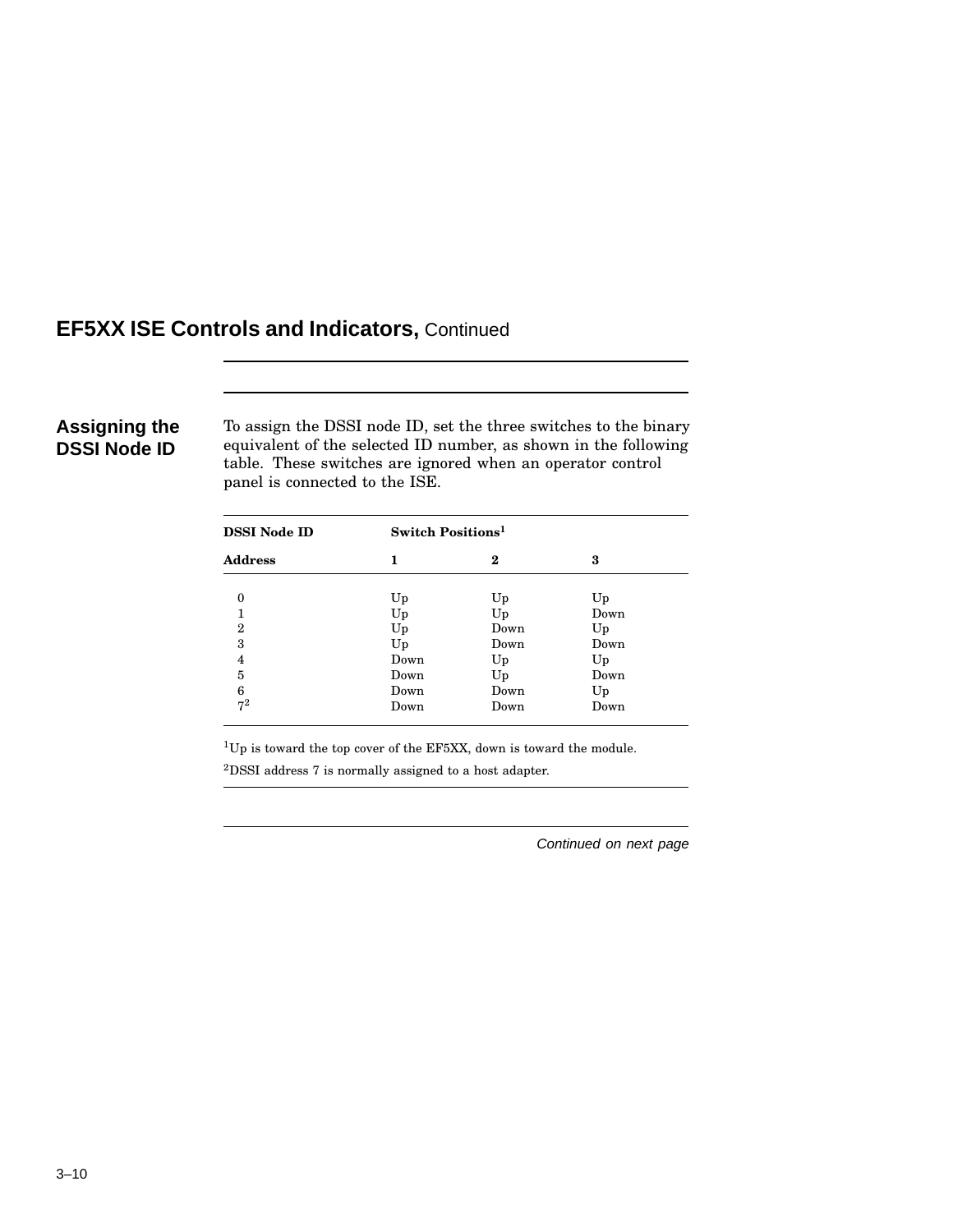### **EF5XX ISE Controls and Indicators,** Continued

### **Drive Module LEDs**

The two LEDs mounted on the drive module monitor ISE status during operation. The following table describes the state of these two LEDs during the various phases of ISE operation.

| When $\ldots$                                                          | The green<br>LED is $\dots$ | And the yellow LED<br>$is \ldots$ |
|------------------------------------------------------------------------|-----------------------------|-----------------------------------|
| The ISE is first powered up                                            | On.                         | On.                               |
| POST has run successfully                                              | Off                         | Off                               |
| The ISE is ready to accept a<br>command                                | On.                         | Off                               |
| Drive activity                                                         | Flickering                  | Off                               |
| A read/write or serious physical<br>error is detected                  | Off                         | On.                               |
| The ISE is saving or restoring<br>data to the data retention<br>system | Blinking once<br>per second | Off                               |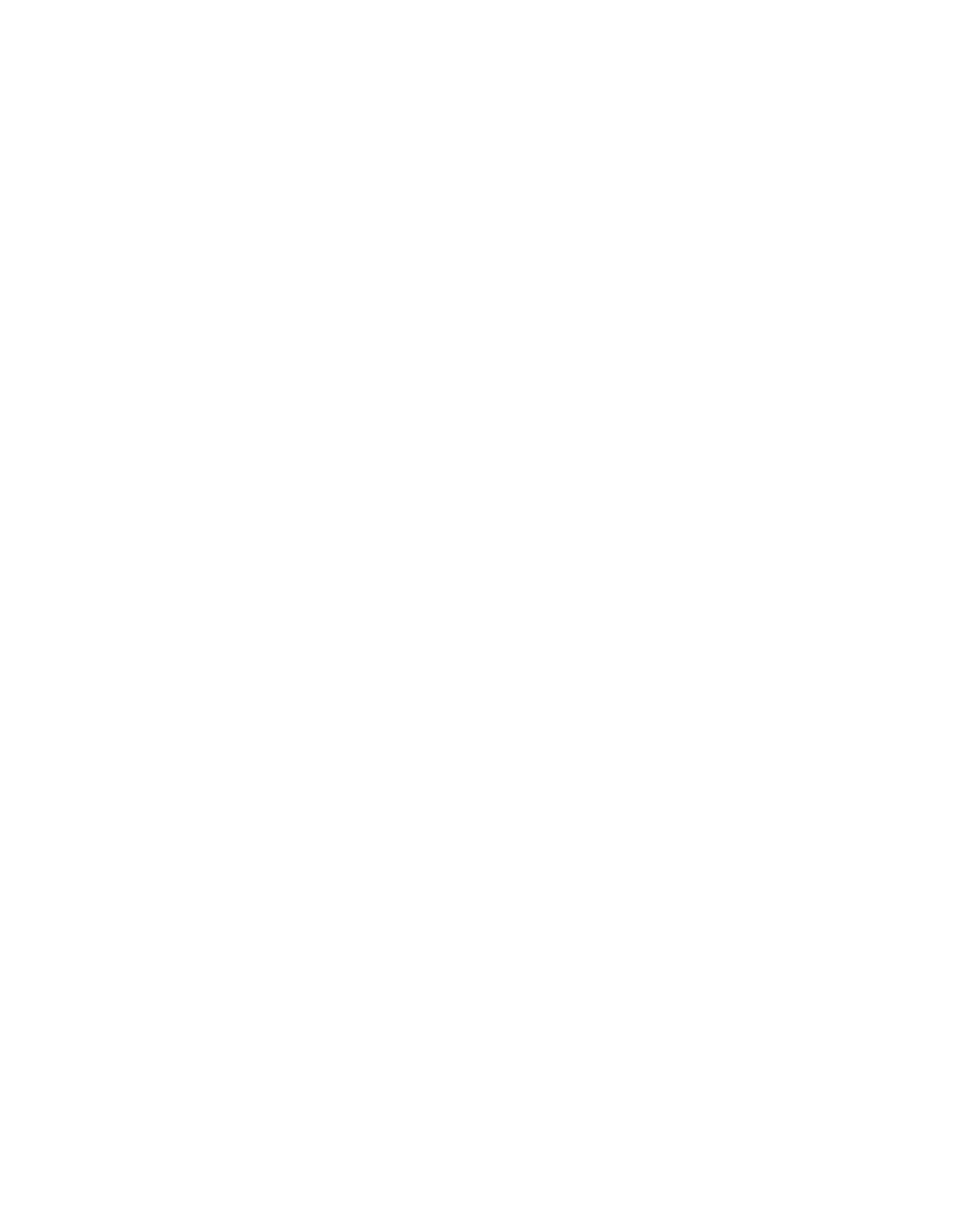# **Chapter 4 Local Programs**

### **Introduction**

| In this Chapter | This chapter includes:<br>How to access local programs through the VMS system, the<br>$\bullet$<br>console, and the MicroVAX Diagnostic Monitor (MDM)               |
|-----------------|---------------------------------------------------------------------------------------------------------------------------------------------------------------------|
|                 | Descriptions of accessible local programs<br>$\bullet$                                                                                                              |
| <b>Overview</b> | Local programs are diagnostics and utilities that are internal to<br>the ISE. You can access them in one of three ways, depending<br>on which system you are using. |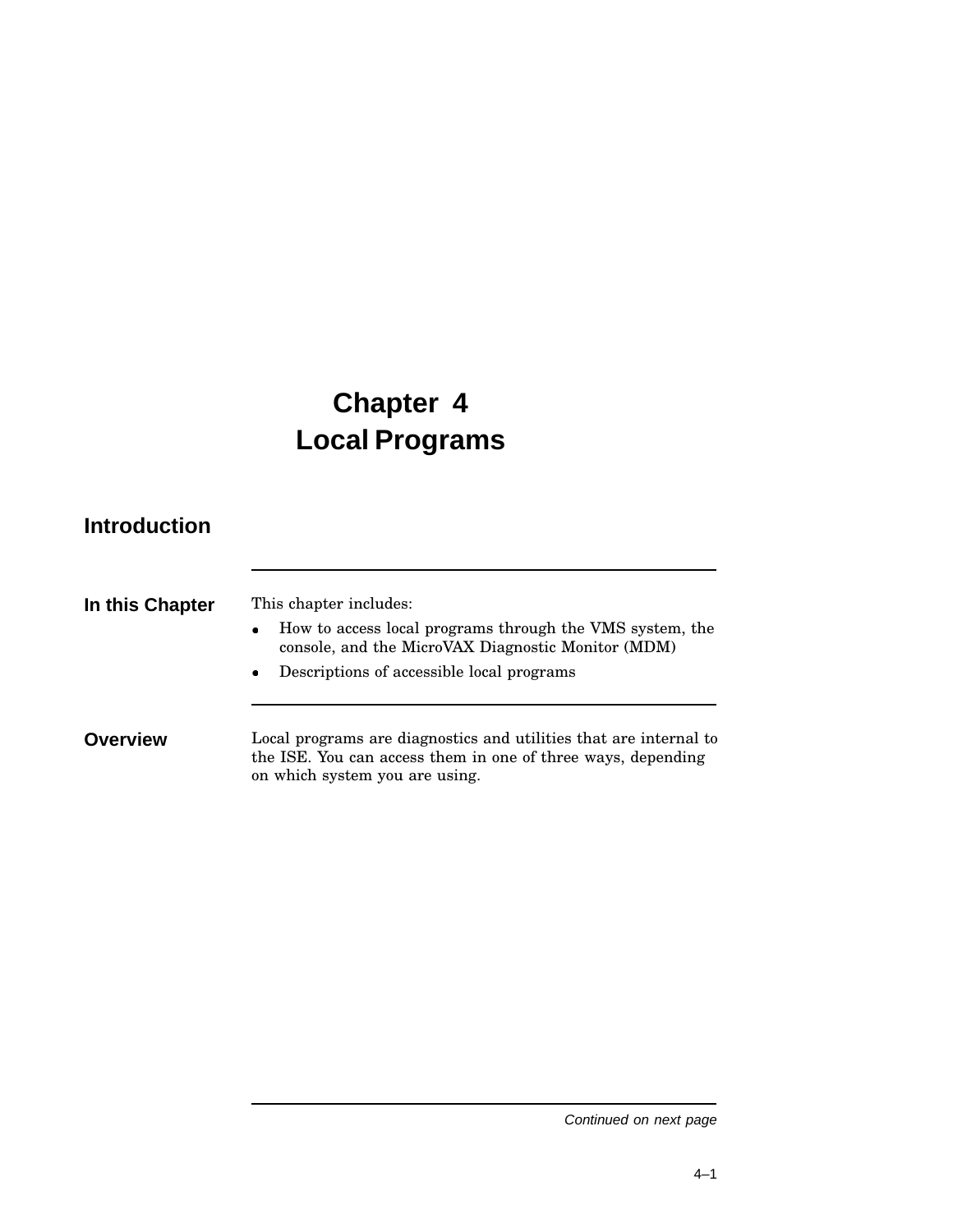### **Introduction,** Continued

The following table refers to each section with instructions on how to access local programs:

| To access local programs                                           | Refer to                         |
|--------------------------------------------------------------------|----------------------------------|
| Through VMS, using the SET HOST<br>command,                        | Using VMS                        |
| From the console, using the SET HOST<br>command,                   | <b>Using Console</b><br>Commands |
| Through MDM, using the Device Resident Using MDM<br>Programs menu, |                                  |
|                                                                    |                                  |

Once you establish a connection, the local program controls the operations that are performed. The following is a list of local programs and the sections in which they are located: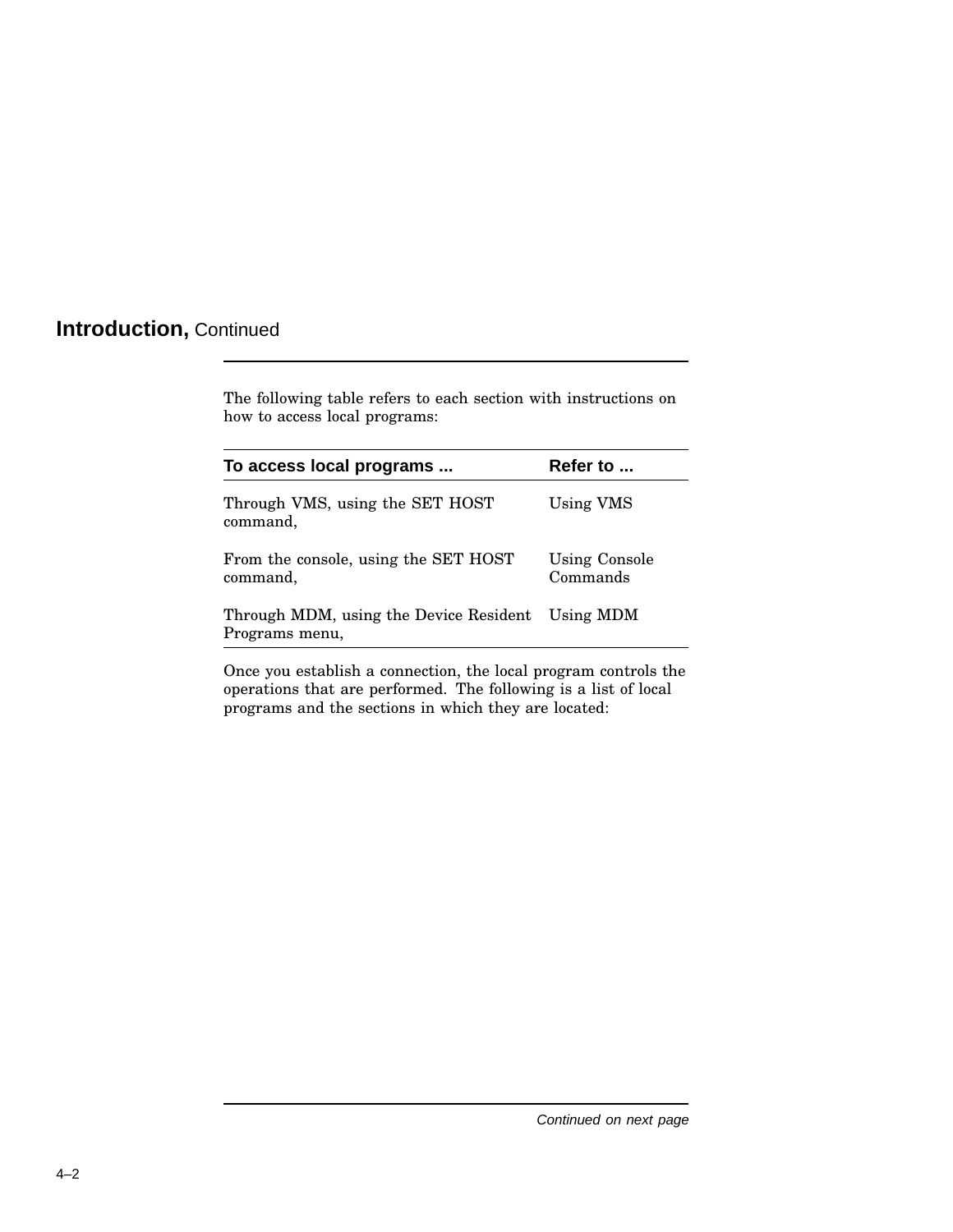### **Introduction,** Continued

| Programs <sup>1</sup> | <b>Section</b>                    |
|-----------------------|-----------------------------------|
| <b>DIRECT</b>         | <b>DIRECT</b> Program Description |
| <b>DRVEXR</b>         | <b>DRVEXR</b> Program Description |
| <b>DRVTST</b>         | <b>DRVTST</b> Program Description |
| <b>HISTRY</b>         | <b>HISTRY Program Description</b> |
| <b>DRINIT</b>         | <b>DRINIT</b> Program Description |
| <b>BATTST</b>         | <b>BATTST Utility Description</b> |
| <b>MEMTST</b>         | <b>MEMTST Utility Description</b> |
| <b>PARAMS</b>         | <b>PARAMS</b> Utility Description |
|                       |                                   |

 $^1\rm{For}$  users familiar with the RF-series ISEs, notice that the DKUTIL, ERASE, and VERIFY local programs are not available in the EF5XX-series ISEs. The DRINIT local program in the EF5XX provides a function similar to the ERASE utility. The STATUS BB command in PARAMS provides the bad block information available in DKUTIL and VERIFY.

When the program ends, control returns to the system. To abort the program and return control to the system, press  $\boxed{\text{Ctrl/C}}$  or Ctrl/Y.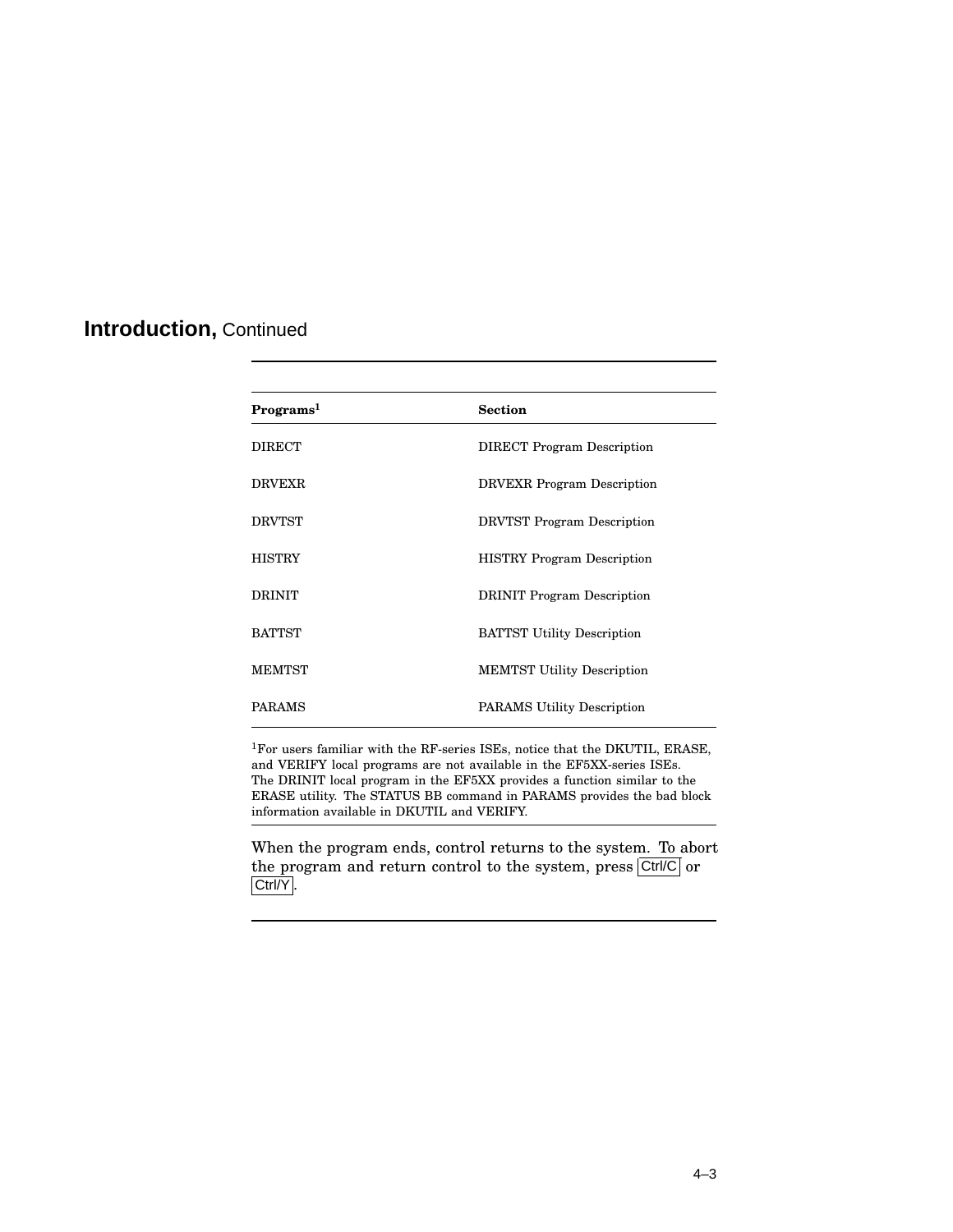### **How to Access Local Programs**

**Using VMS** To access a local program from a MicroVAX system running VMS version 5.3-2 or greater, use the command:

\$ SET HOST/DUP/SERVER=MSCP\$DUP/TASK=taskname nodename

The following table defines taskname and nodename:

| Term     | <b>Meaning</b>               | How to find                                                                                                                 |
|----------|------------------------------|-----------------------------------------------------------------------------------------------------------------------------|
| Taskname | Name of the local<br>program | Descriptions found in this<br>chapter                                                                                       |
| Nodename | Node name of the ISE         | To find the node name of an<br>ISE, type SHOW DEVICES<br>or SHOW CLUSTER at the<br>$DCL$ ( $\$ ) prompt and press<br>Return |

To create a file in your directory of what appears on the screen, add the qualifier:

/log=filename.ext

to:

\$ SET HOST/DUP/SERVER=MSCP\$DUP/TASK=taskname nodename

(Where "filename.ext" is, insert name of file and extension.)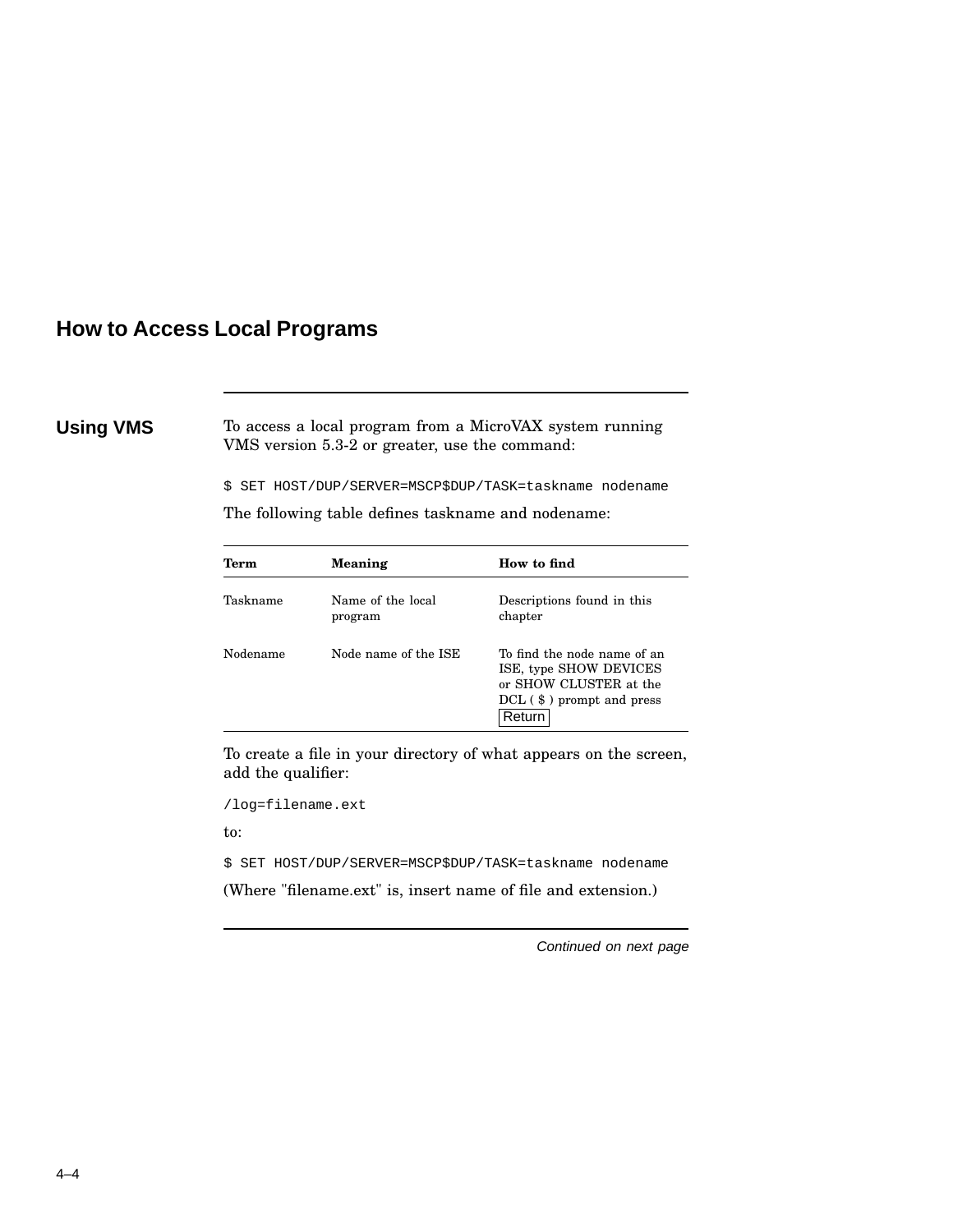| <b>Using Console</b><br><b>Commands</b> | Some systems allow you to access the local programs using<br>console commands. The command you use depends on whether<br>your system uses a Q-bus adapter such as the KFQSA module,<br>or an embedded adapter such as the KA640 module. |
|-----------------------------------------|-----------------------------------------------------------------------------------------------------------------------------------------------------------------------------------------------------------------------------------------|
| Q–bus<br><b>Adapters</b>                | To access a local program from a system with a Q-bus adapter,<br>use the command:<br>>>> SET HOST/UQSSP/DUP/DISK # taskname                                                                                                             |
|                                         | taskname = name of the local program<br>$# =$ controller number of the ISE<br>To find the controller number, type SHOW UQSSP at the                                                                                                     |
|                                         | console prompt (>>>). An example of the SHOW UQSSP<br>command is:                                                                                                                                                                       |
|                                         | >>> show ugssp<br>UQSSP Disk Controller 0 (772150)<br>$-DUAO (RF31)$                                                                                                                                                                    |
|                                         | UQSSP Disk Controller 1 (760334)<br>$-DUB1$ (RF31)                                                                                                                                                                                      |
|                                         | UQSSP Disk Controller 2 (760340)<br>$-DUC2$ (RF31)                                                                                                                                                                                      |
|                                         | UQSSP Tape Controller 0 (774500)<br>$-MUAO$ (TK70)<br>>>>                                                                                                                                                                               |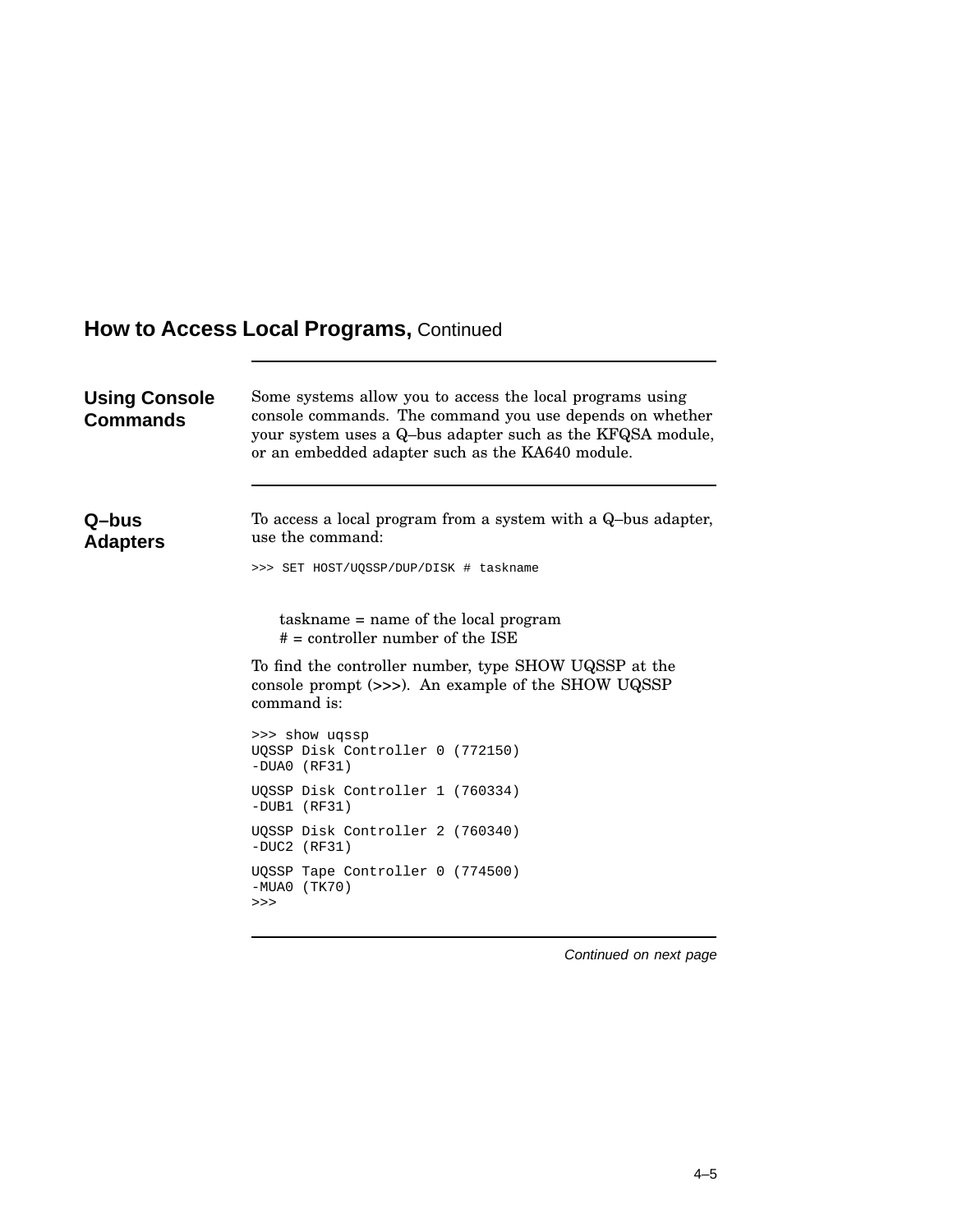| Q-bus<br><b>Adapters</b><br>(continued) | To access a local program from a system with an embedded<br>adapter, use the command:                                                                                             |
|-----------------------------------------|-----------------------------------------------------------------------------------------------------------------------------------------------------------------------------------|
|                                         | >>> SET HOST/DUP/DSSI/BUS:n #                                                                                                                                                     |
|                                         | $n =$ bus number where the ISE is located<br>$# =$ DSSI node number of the ISE                                                                                                    |
|                                         | The system then prompts you for the name of the local program<br>you want to run.                                                                                                 |
|                                         | To find the DSSI node number and node name, type SHOW<br>DSSI at the >>> prompt. To see a list of the devices on<br>the Q-bus, type SHOW QBUS or SHOW UQSSP at the >>><br>prompt. |
|                                         | To abort the program and return control to the system, press<br>Ctrl/C   or   Ctrl/Y                                                                                              |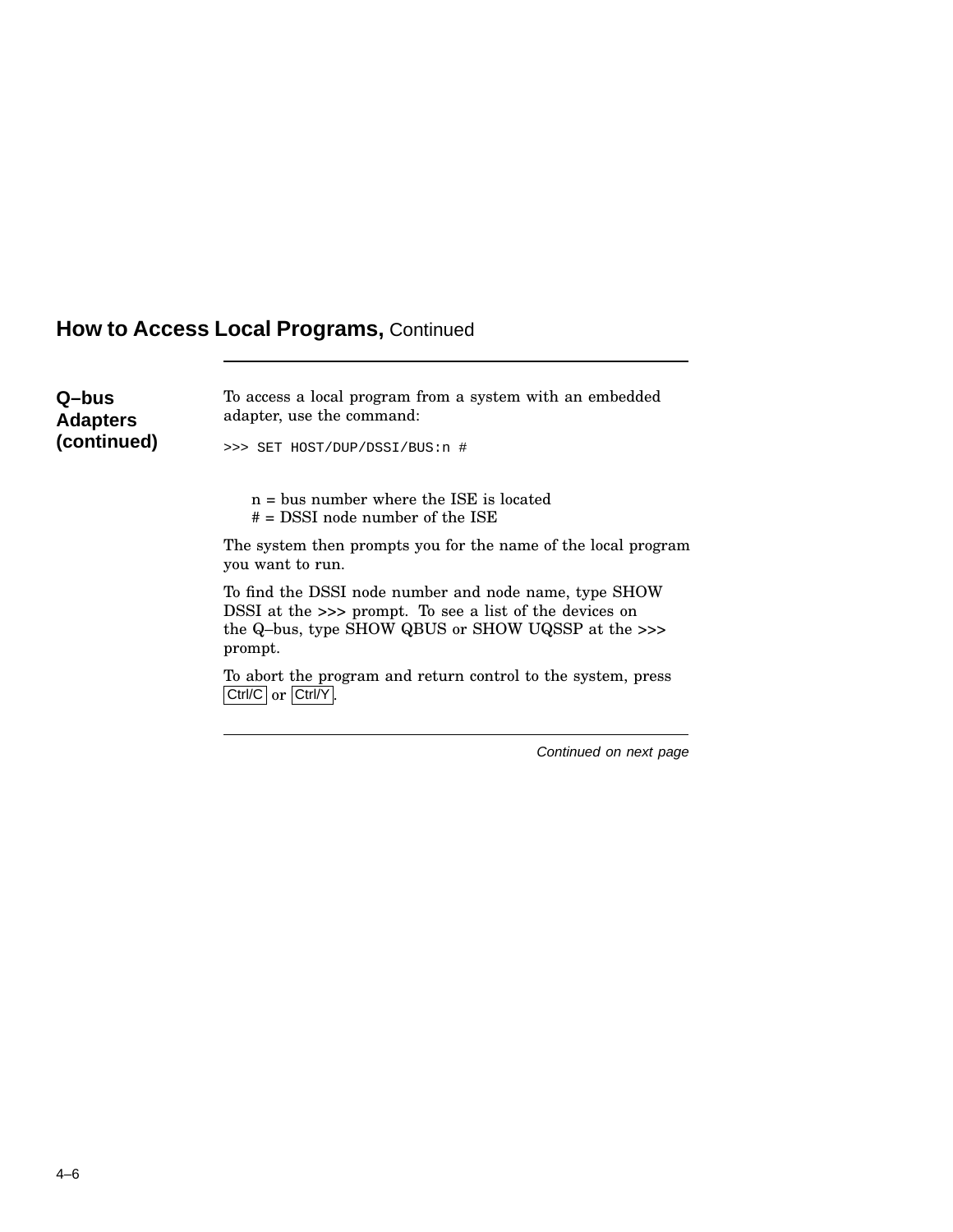### **Using MDM** If neither VMS nor console commands are available on your system, you can run local programs using MDM. Use the following procedure:

- 1. Boot MDM.
- 2. Enter the date and time.
- 3. Select the menus in the following order:
	- Service menu
	- Device menu
	- KFQSAA-KFQSA subsystem menu
	- Device Utilities menu
	- Device Resident Programs menu

When you select the Device Resident Programs menu, the following displays:

RUNNING A UTILITY SERVICE TEST

To stop the test at any time and return to the previous menu, press CTRL/C.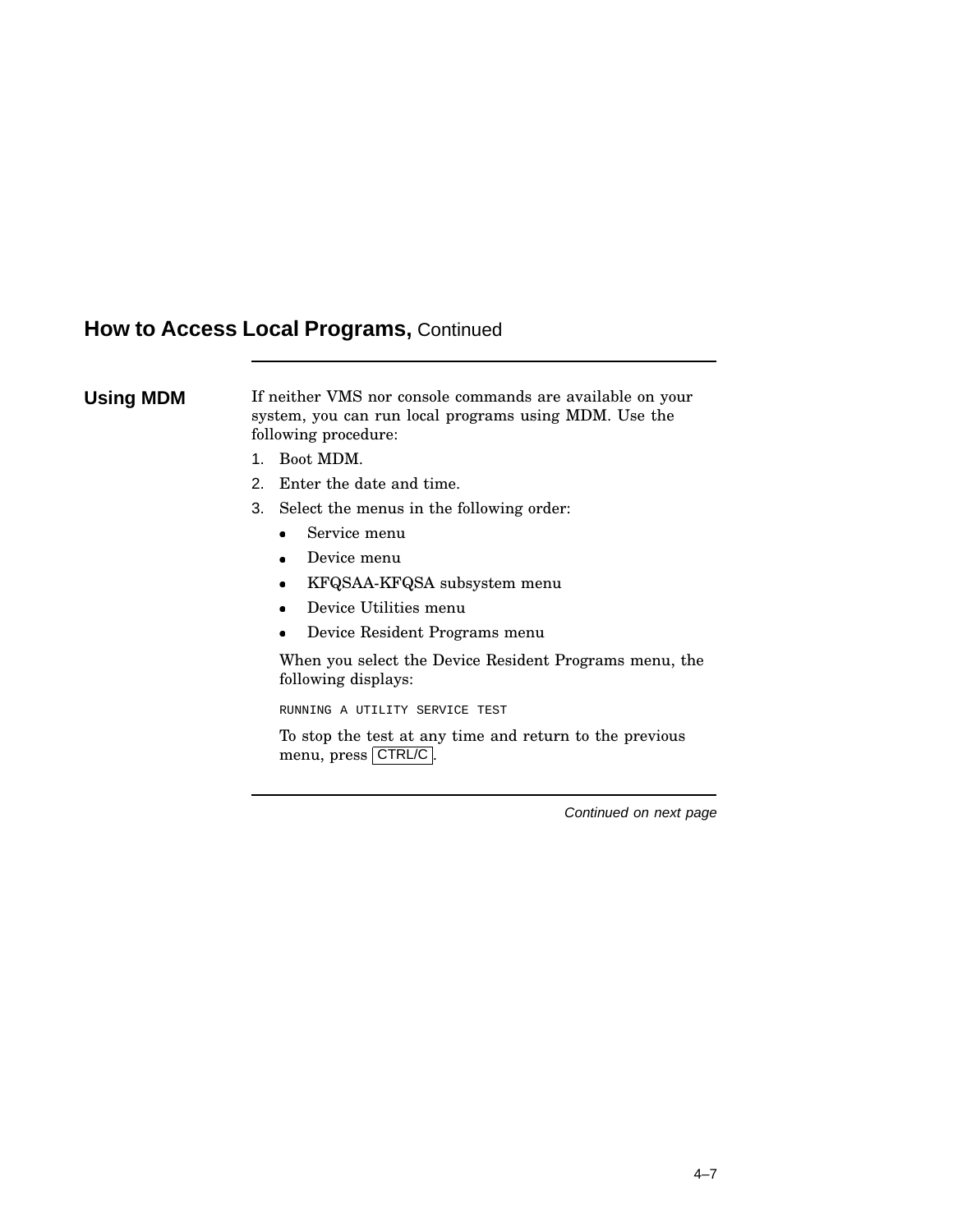**Using MDM (continued)**

- 4. Enter the name of the local program you want to run and press Return. For information about the available local programs, refer to the program descriptions on the following pages.
- 5. To exit MDM, press the Break key.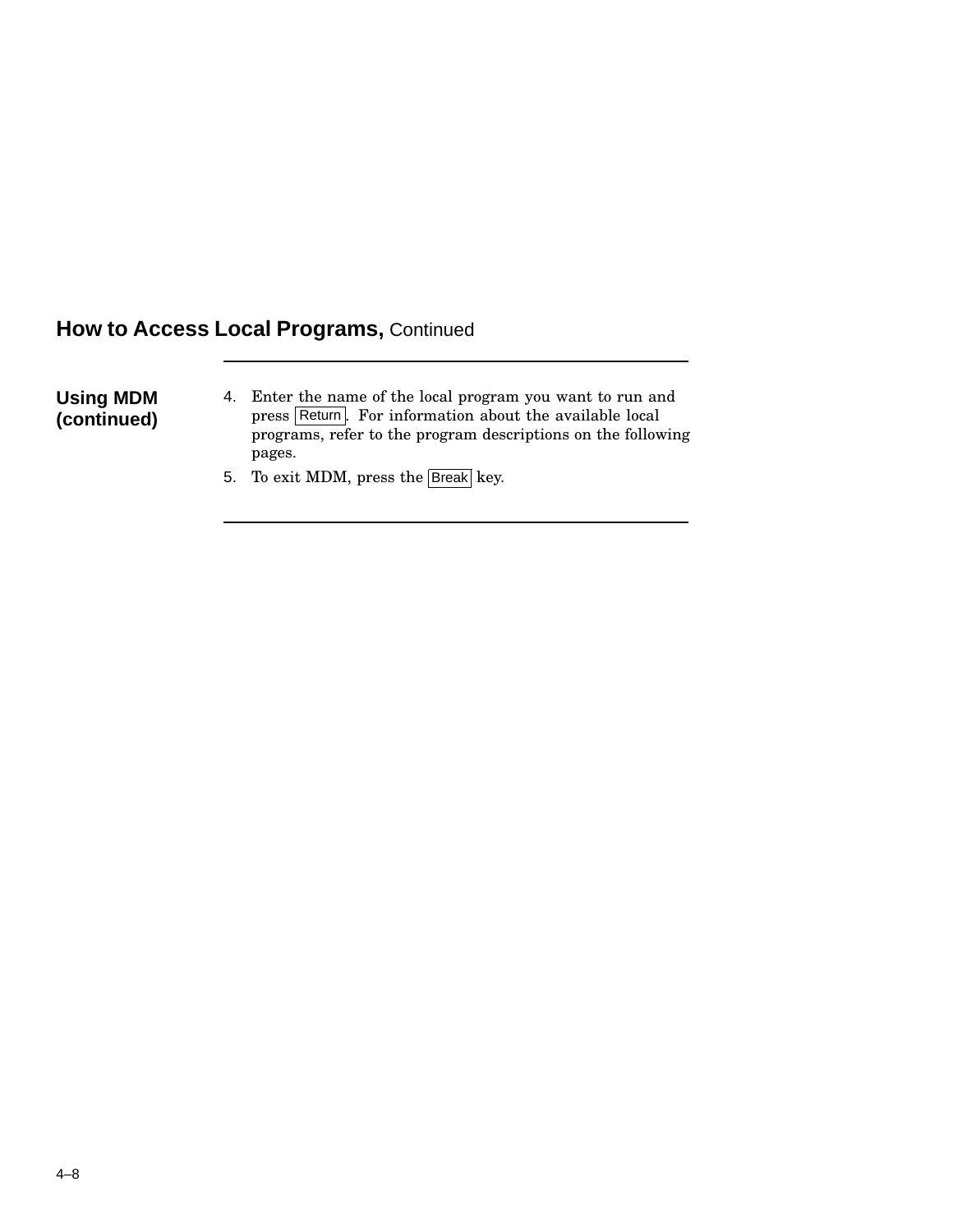## **Descriptions of Local Programs**

| <b>Overview</b>                                | The rest of this chapter describes local programs you can access.                 |
|------------------------------------------------|-----------------------------------------------------------------------------------|
| <b>DIRECT</b><br>Program<br><b>Description</b> | The DIRECT program provides a directory of local programs<br>resident in the ISE. |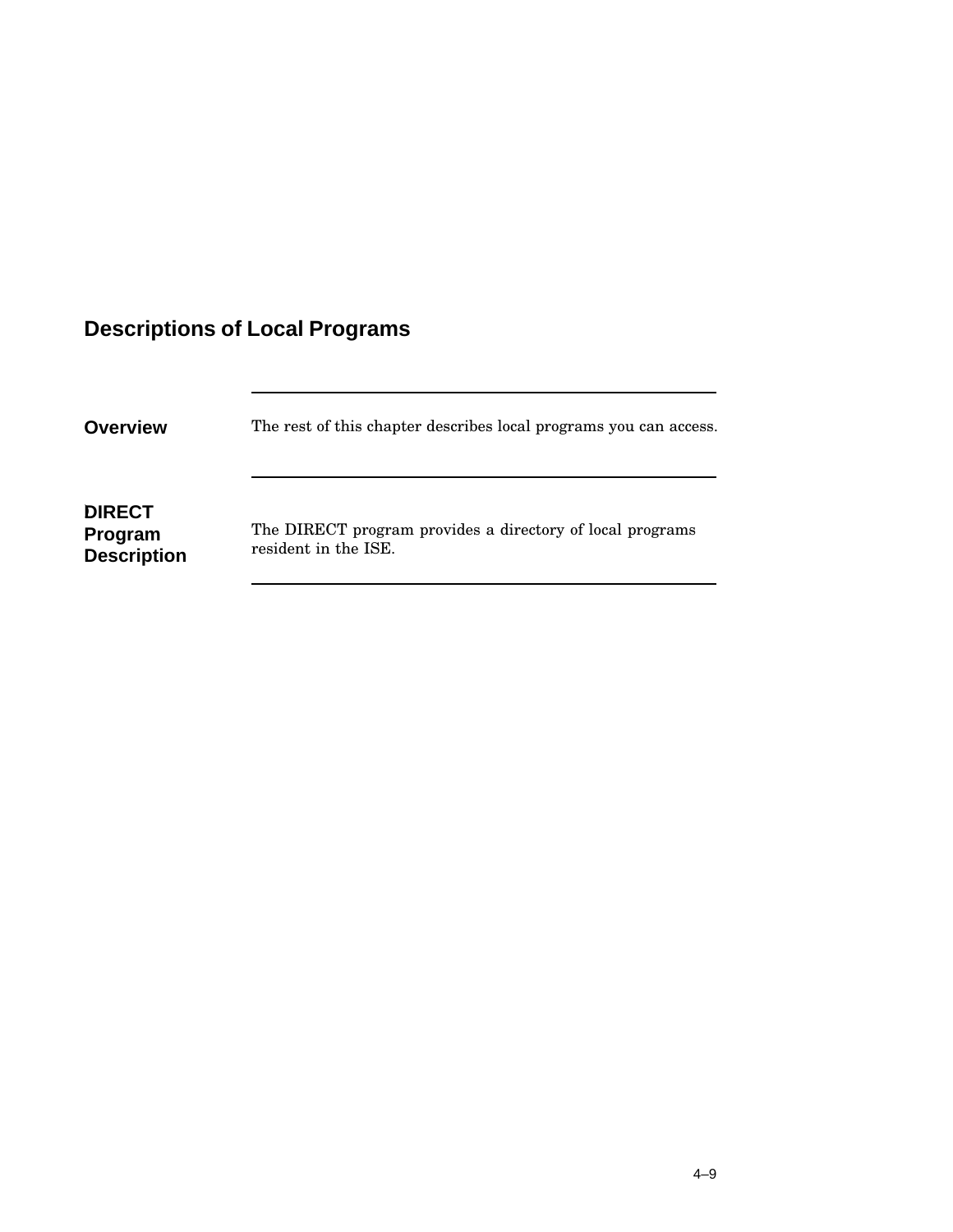## **DRVEXR**

| <b>DRVEXR</b><br>Program<br><b>Description</b> | The DRVEXR program is a diagnostic program that applies<br>several types of stress to the ISE.                                                                                                                         |                                                |  |
|------------------------------------------------|------------------------------------------------------------------------------------------------------------------------------------------------------------------------------------------------------------------------|------------------------------------------------|--|
|                                                | Access DRVEXR the same way you would the other local<br>programs. Once a connection is established, the system<br>prompts you to answer a series of questions. Your responses<br>determine the mode and test duration. |                                                |  |
| Stopping                                       | To stop DRVEXR in progress, press Ctrl/C, Ctrl/Y, or Ctrl/Z.                                                                                                                                                           |                                                |  |
| <b>DRVEXR</b>                                  | When DRVEXR stops, a short report is printed.                                                                                                                                                                          |                                                |  |
| <b>Dialogue</b>                                | To run DRVEXR, first respond to the following dialogue<br>messages:                                                                                                                                                    |                                                |  |
|                                                | <b>Message</b>                                                                                                                                                                                                         | <b>Explanation</b>                             |  |
|                                                | Copyright © 1989 Digital Equipment<br>Corporation                                                                                                                                                                      | No response is expected.                       |  |
|                                                | Write/read anywhere on the medium?<br>$[1 = Yes/(0 = No)]$                                                                                                                                                             | Do you want to write to the user data<br>area? |  |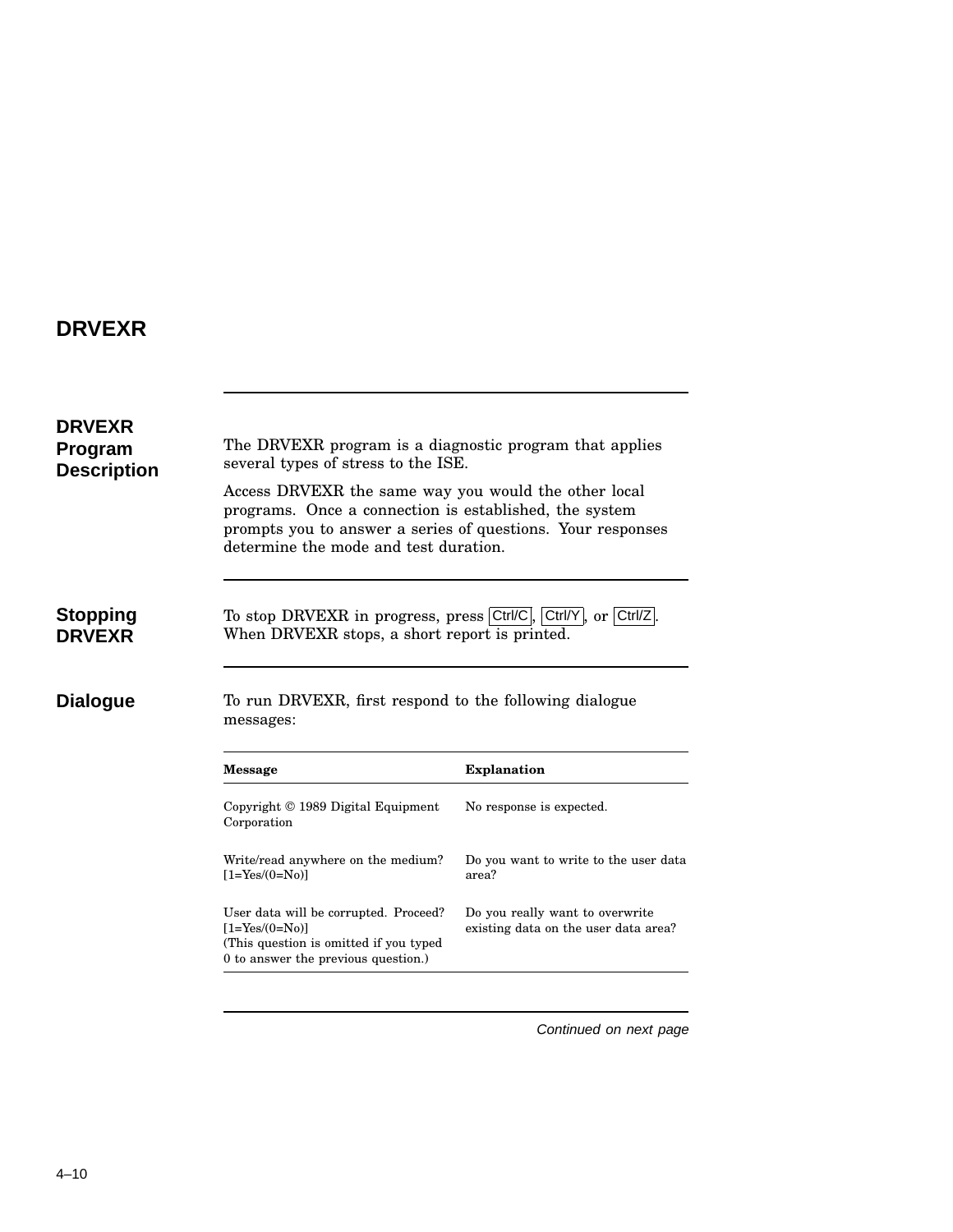## **DRVEXR,** Continued

# **Dialogue**

| <b>Dialogue</b><br>(continued) | Message                                                               | <b>Explanation</b>                                                                                                                                                                                          |
|--------------------------------|-----------------------------------------------------------------------|-------------------------------------------------------------------------------------------------------------------------------------------------------------------------------------------------------------|
|                                | Test time in minutes?<br>$[(10)-100]$                                 | Your response determines the length<br>of the test, in minutes.                                                                                                                                             |
|                                | Number of sectors to transfer at a<br>time? $[0 - 50]$                | This question is included for<br>compatibility with DRVEXR in RF-<br>series ISEs. The response can be any<br>valid entry, 0 through 50. The entry<br>is checked for validity, but otherwise<br>ignored.     |
|                                | Compare after each transfer? [1=Yes]<br>$/(0=N_0)$                    | Your response determines whether the<br>processor "manually" compares the<br>results of the read with the expected<br>data (if writing is enabled) or the<br>hardware does the compares after<br>each read. |
|                                | Test the DBN area?<br>[2=DBN only/(1=DBN and LBN)<br>$/O=$ LBN only]: | Your response determines how to<br>include the DBN area in the test. If<br>you enter 2, the test always includes<br>writes, even if you answered the first<br>question with 0.                              |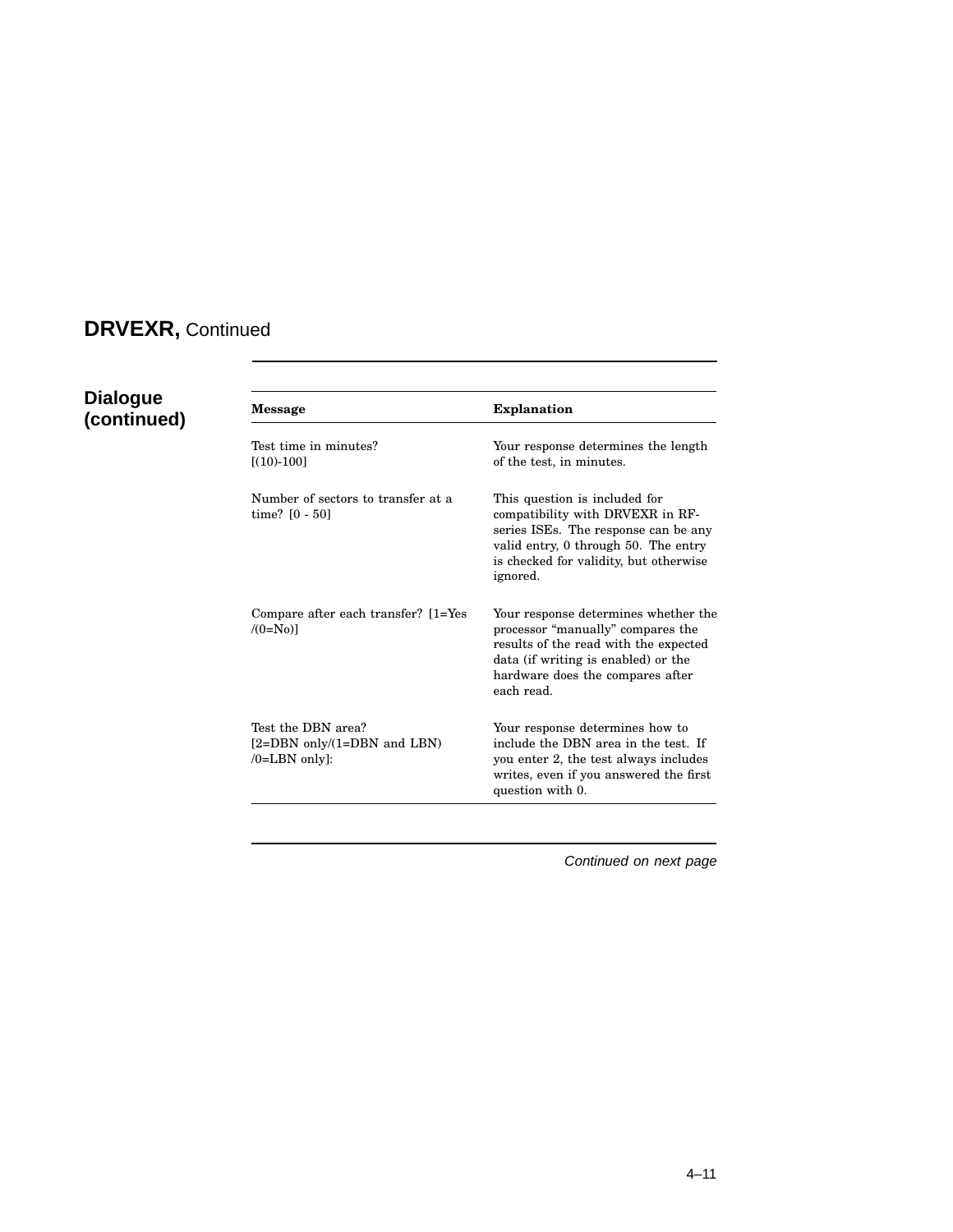## **DRVEXR,** Continued

| <b>DRVEXR</b><br><b>Modes</b> |                | You can run the DRVEXR program in one of the following<br>modes depending on your responses to the dialogue questions: |  |  |
|-------------------------------|----------------|------------------------------------------------------------------------------------------------------------------------|--|--|
|                               | Mode           | Function                                                                                                               |  |  |
|                               | Read/Write     | Writes and reads as many blocks as possible in the given<br>amount of time.                                            |  |  |
|                               | Data Integrity | Similar to Read/Write mode, but with a "manual" check<br>of data buffers done by the ISE processor.                    |  |  |
|                               | Max Stress     | Reads the inner DBNs and outer DBNs alternately.                                                                       |  |  |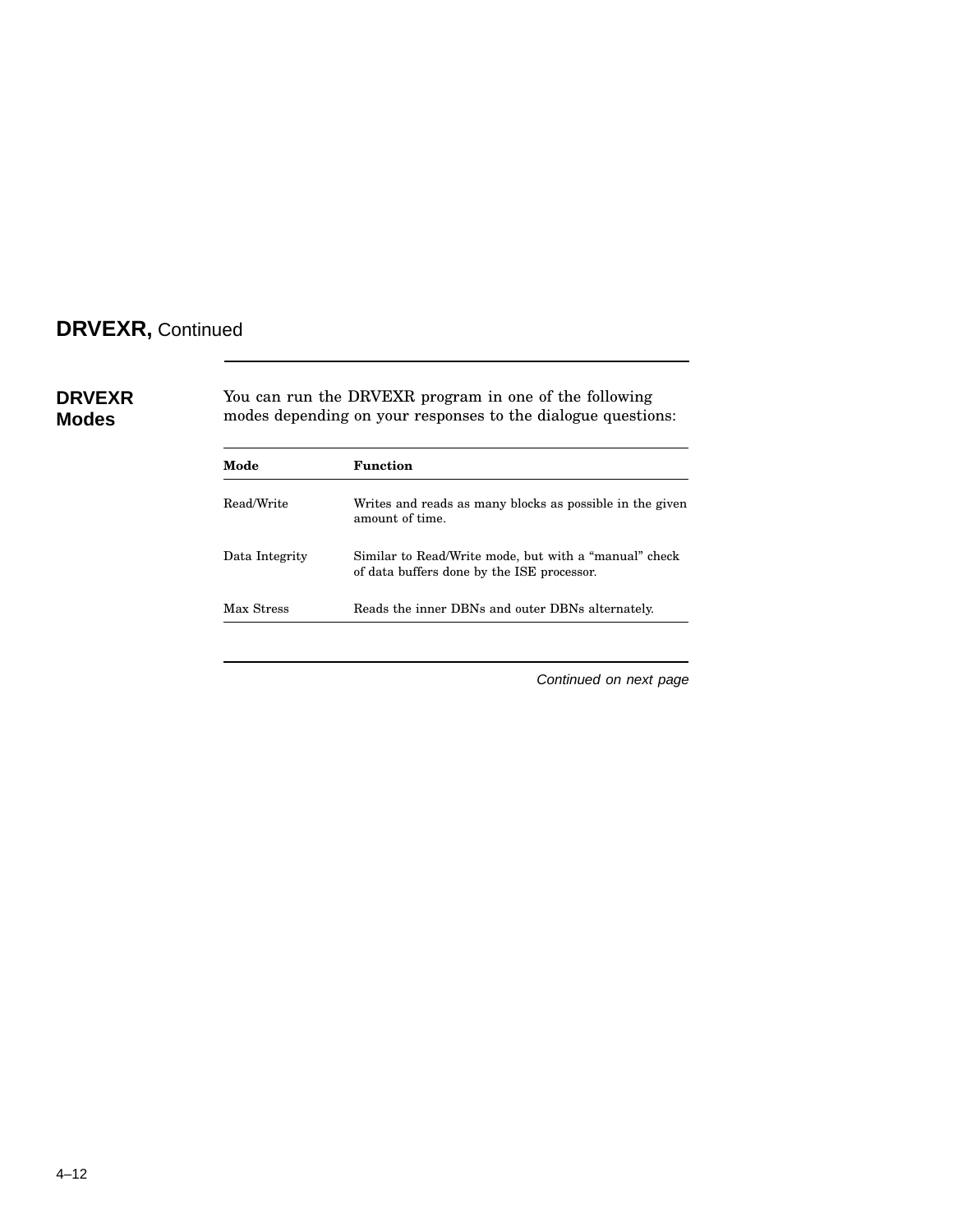### **DRVEXR,** Continued

### **Mode/Dialogue Relationship**

The following table shows the relationship between the four test modes and the responses to the six questions in the dialogue:

| Modes          | <b>Response to Question</b> |          |     |           |     |                  |  |
|----------------|-----------------------------|----------|-----|-----------|-----|------------------|--|
|                | 1                           | $\bf{2}$ | 3   | 4         | 5   | 6                |  |
| Read/Write     | $1 \quad 1$                 |          |     | Any Any 0 |     | Any              |  |
| Data Integrity | $1 \quad 1$                 |          |     | Any Any 1 |     | Any              |  |
| Max Stress     | $\mathbf{0}$                | N/A      | Any | $\bf{0}$  | N/A | $\boldsymbol{2}$ |  |

**Example** The following is an example of what is displayed when you run DRVEXR.

> Copyright (C) 1990, 1991, 1992 Digital Equipment Corporation Write/read anywhere on medium? [1=Yes/(0=No)] 1 User data will be corrupted. Proceed? [1=Yes/(0=No)] 1 Test time in minutes? [(10)-100] Number of sectors to transfer at a time? [0 - Device Size] 1 Compare after each transfer? [1=Yes/(0=No)]: 1 Test the DBN area? [2=DBN only/(1=DBN and LBN)/0=LBN only]: 1 10 minutes to complete. 249080 operations completed. 124508 LBN blocks (512 bytes) read. 124508 LBN blocks (512 bytes) written. 32 DBN blocks (512 bytes) read. 32 DBN blocks (512 bytes) written. 0 uncorrectable ECC errors. 0 bytes in error (soft). Complete.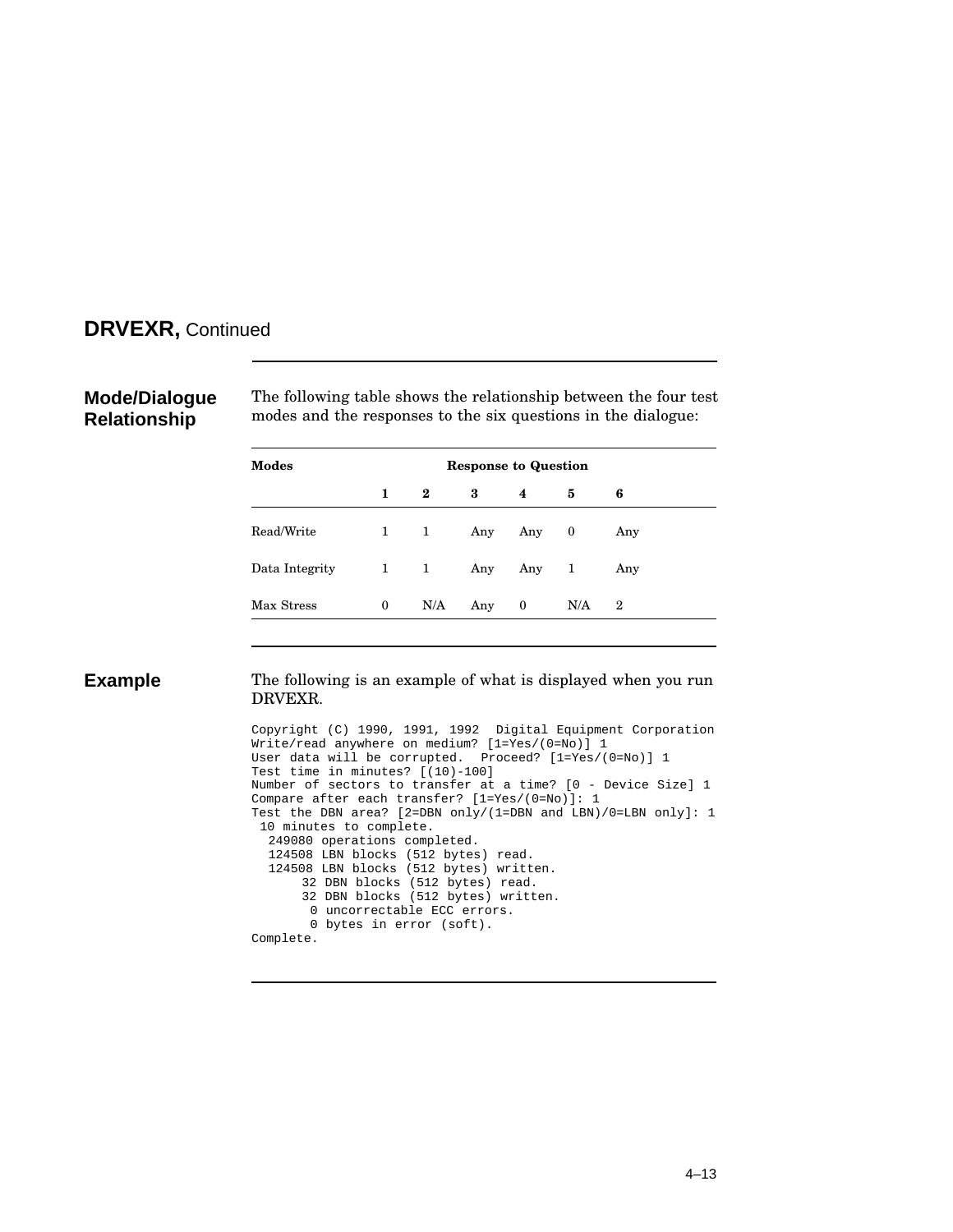## **DRVTST**

| <b>DRVTST</b><br><b>Program</b><br><b>Description</b> | The DRVTST program provides a comprehensive test of the ISE<br>hardware. Errors detected by this program can be isolated to<br>the FRU level. |                                                                                                                                                             |  |
|-------------------------------------------------------|-----------------------------------------------------------------------------------------------------------------------------------------------|-------------------------------------------------------------------------------------------------------------------------------------------------------------|--|
| <b>Dialogue</b>                                       | The following table describes the DRVTST dialogue:                                                                                            |                                                                                                                                                             |  |
|                                                       | <b>Message</b>                                                                                                                                | <b>Explanation</b>                                                                                                                                          |  |
|                                                       | Copyright © 1989 Digital Equipment<br>Corporation                                                                                             | No response is expected.                                                                                                                                    |  |
|                                                       | Write/read anywhere on the medium?<br>$[1 = Yes/(0 = No)]$                                                                                    | Do you want to write to the user data<br>area? If you type 0, this is a read-only<br>test. DRVTST does, however, write to<br>a diagnostic area on the disk. |  |
|                                                       | User data will be corrupted. Proceed?<br>$[1 = Yes/(0 = No)]$                                                                                 | Do you really want to overwrite<br>existing data on the user data area?<br>If you type 0, this is a read-only test.                                         |  |
|                                                       | 5 minutes to complete.                                                                                                                        | No response is expected.                                                                                                                                    |  |
|                                                       | Test passed.                                                                                                                                  | The test was successful. Choose<br>another local program or return<br>control to the system.                                                                |  |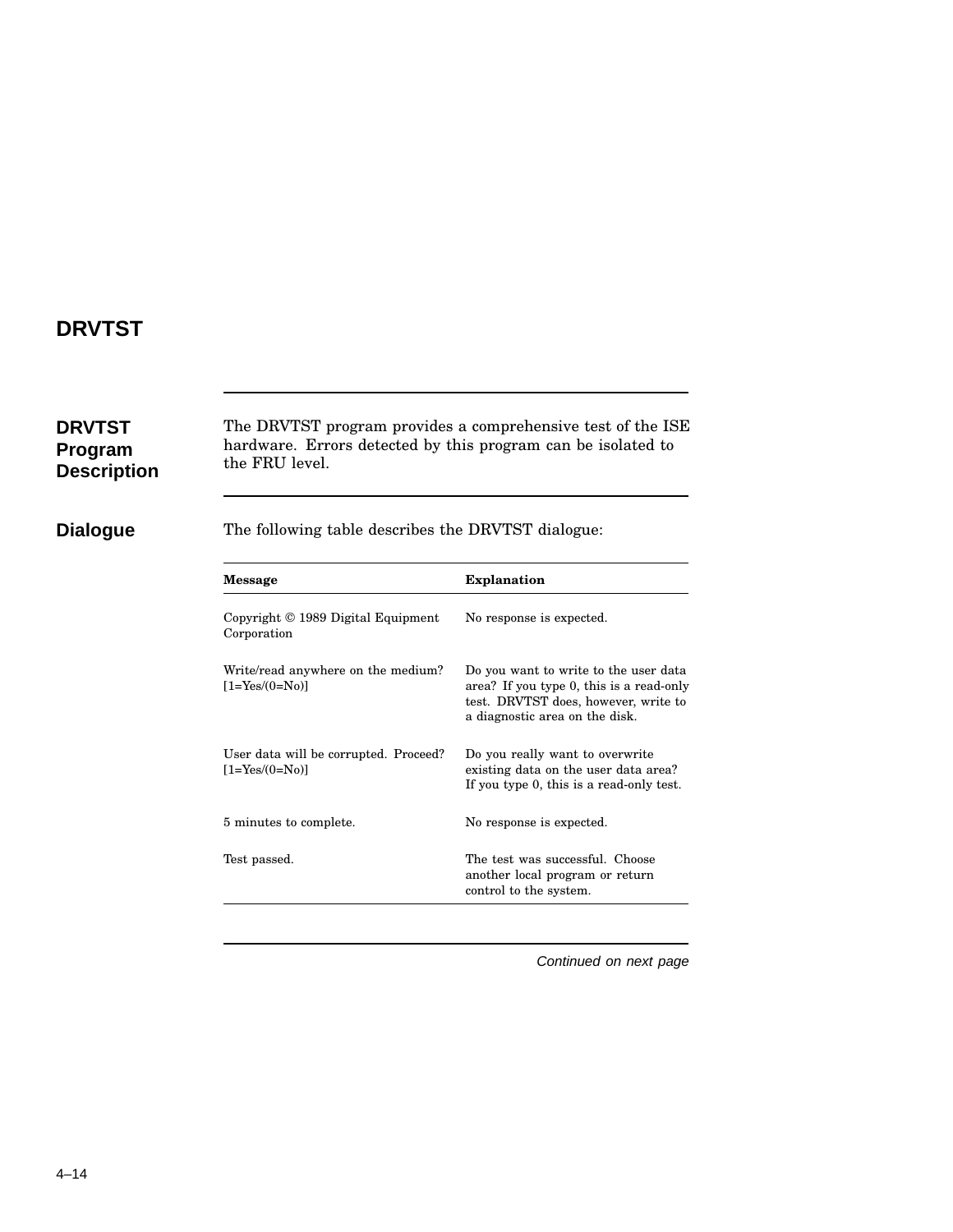## **DRVTST,** Continued

**Error**

**Messages**

| <b>Message</b>                         | <b>Description</b>                                                                                                     |
|----------------------------------------|------------------------------------------------------------------------------------------------------------------------|
| Unit is currently in use.              | This can mean that the ISE unit is<br>inoperative, in use by a host, or is currently<br>running another local program. |
| Operation aborted by user.             | This message appears if the user stops the<br>program while it is in progress.                                         |
| xxxx - Unit diagnostics failed.        | This is a fatal error message where xxxx is<br>the MSCP error code. Call Digital Services.                             |
| xxxx - Unit read/write test<br>failed. | This is also a fatal error message where<br>xxxx is the MSCP error code. Call Digital<br>Services.                     |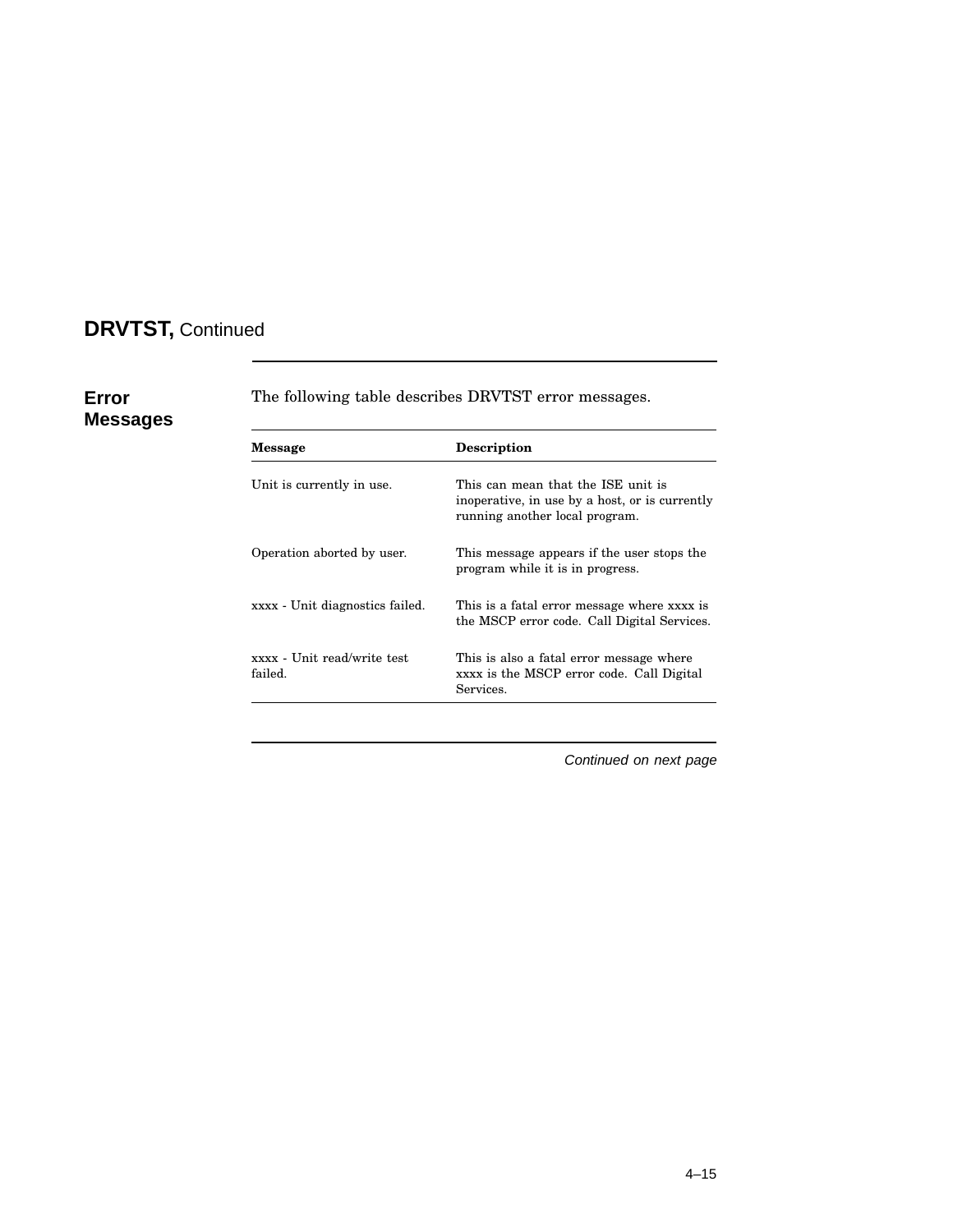### **DRVTST,** Continued

**DRVTST Examples** The following is an example of what is displayed when DRVTST runs successfully: Copyright (C) 1990, 1991, 1992 Digital Equipment Corporation Write/read anywhere on medium? [1=Yes/(0=No)] 1 User data will be corrupted. Proceed? [1=Yes/(0=No)] 1 5 minutes to complete. Test passed.

> The following is an example of what is displayed when DRVTST has failed:

Copyright © 1989 Digital Equipment Corporation Write/read anywhere on medium? [1=Yes/(0=No)] 0106 - Unit read/write test failed.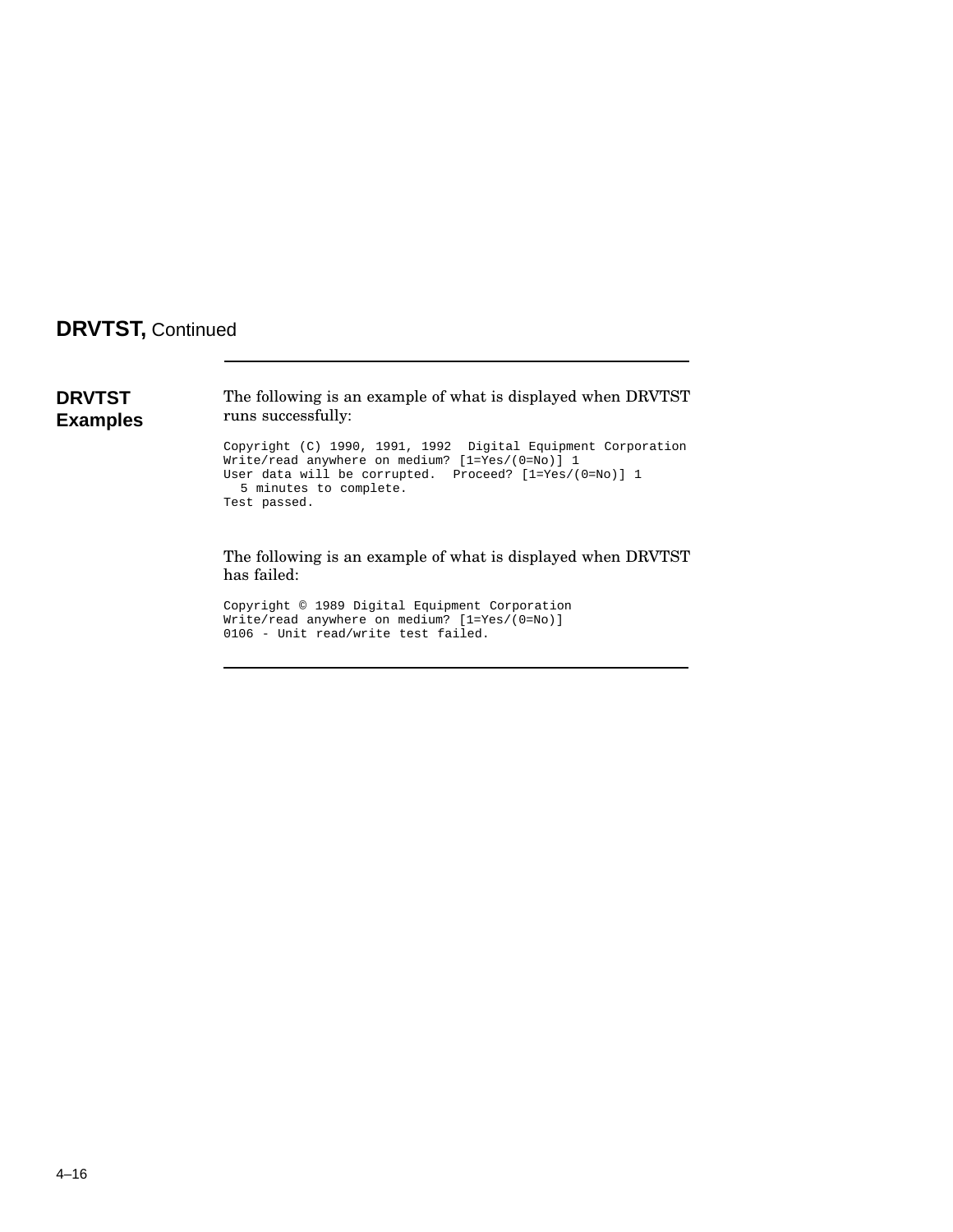## **HISTRY**

| HISTRY<br>Program<br><b>Description</b> | The HISTRY program displays ISE information that is used by<br>programs running in the host (such as MDM).<br>The information is displayed in the following order:<br>copyright notice<br>product name<br>serial number<br>node name<br>allocation class<br>firmware revision level<br>hardware revision level<br>power-on hours<br>power cycles<br>last bug check codes (up to 11) |
|-----------------------------------------|-------------------------------------------------------------------------------------------------------------------------------------------------------------------------------------------------------------------------------------------------------------------------------------------------------------------------------------------------------------------------------------|
| <b>Example</b>                          | The following is an example of what is displayed when you run<br>the HISTRY program:<br>Copyright (C) 1990, 1991, 1992 Digital Equipment Corporation<br><b>EF53</b><br>GA23040879<br>E1ZDCI<br>$\mathbf{1}$<br>RFX T043<br>EF53 PCB-1/ECO-00<br>236<br>1.<br>Complete.                                                                                                              |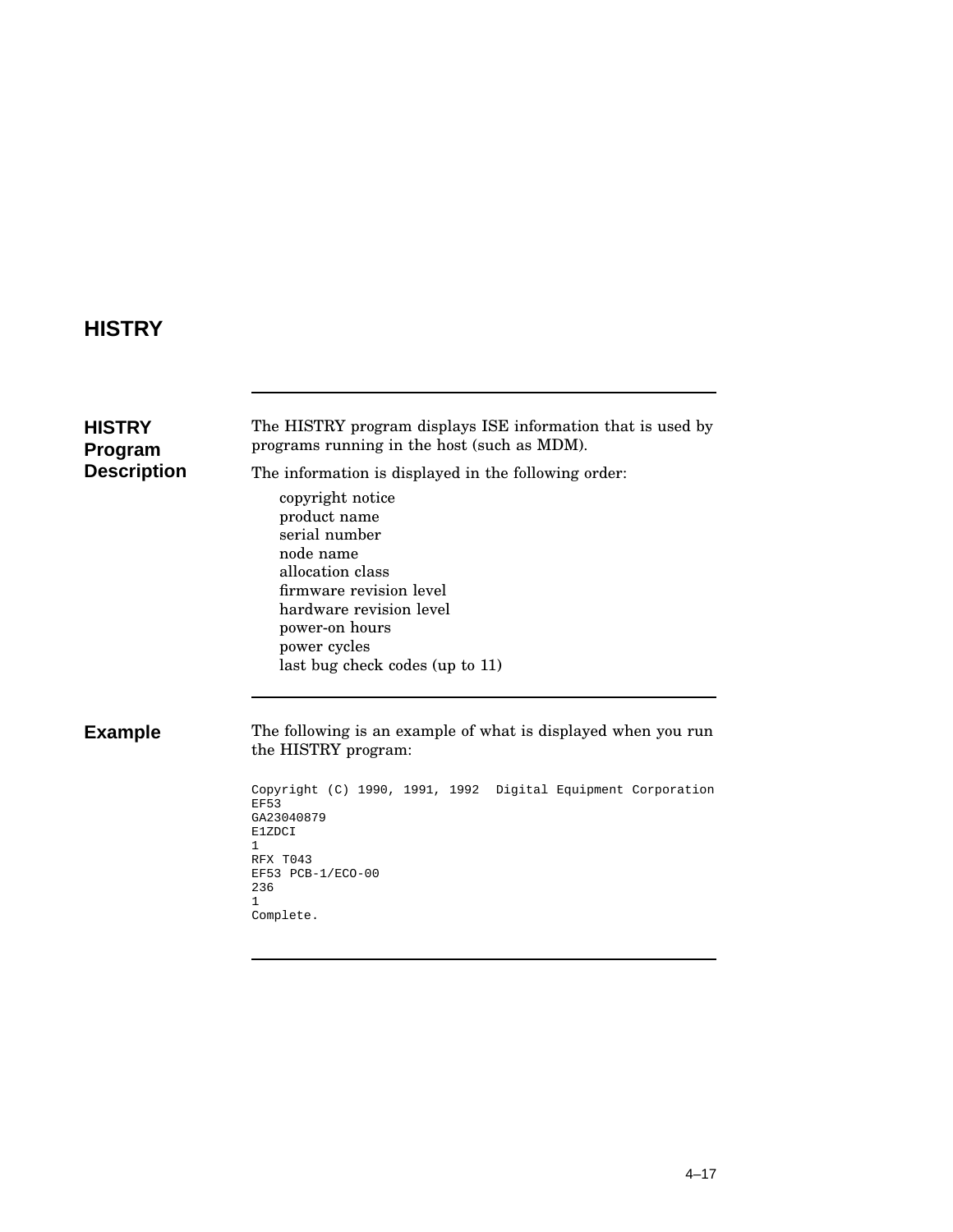### **DRINIT**

**DRINIT Program Description** The DRINIT program initializes the firmware data structures and on-disk structure of the internal data retention disk. This prepares the EF5XR ISE for saving data in case of a power failure.

**CAUTION You should not normally need to run DRINIT. Use the DRINIT program with caution, since running it erases the EF5XX.**

Copyright (C) 1990 Digital Equipment Corporation User data will be corrupted. Proceed? [1=Yes/(0=No)] 1 Test passed.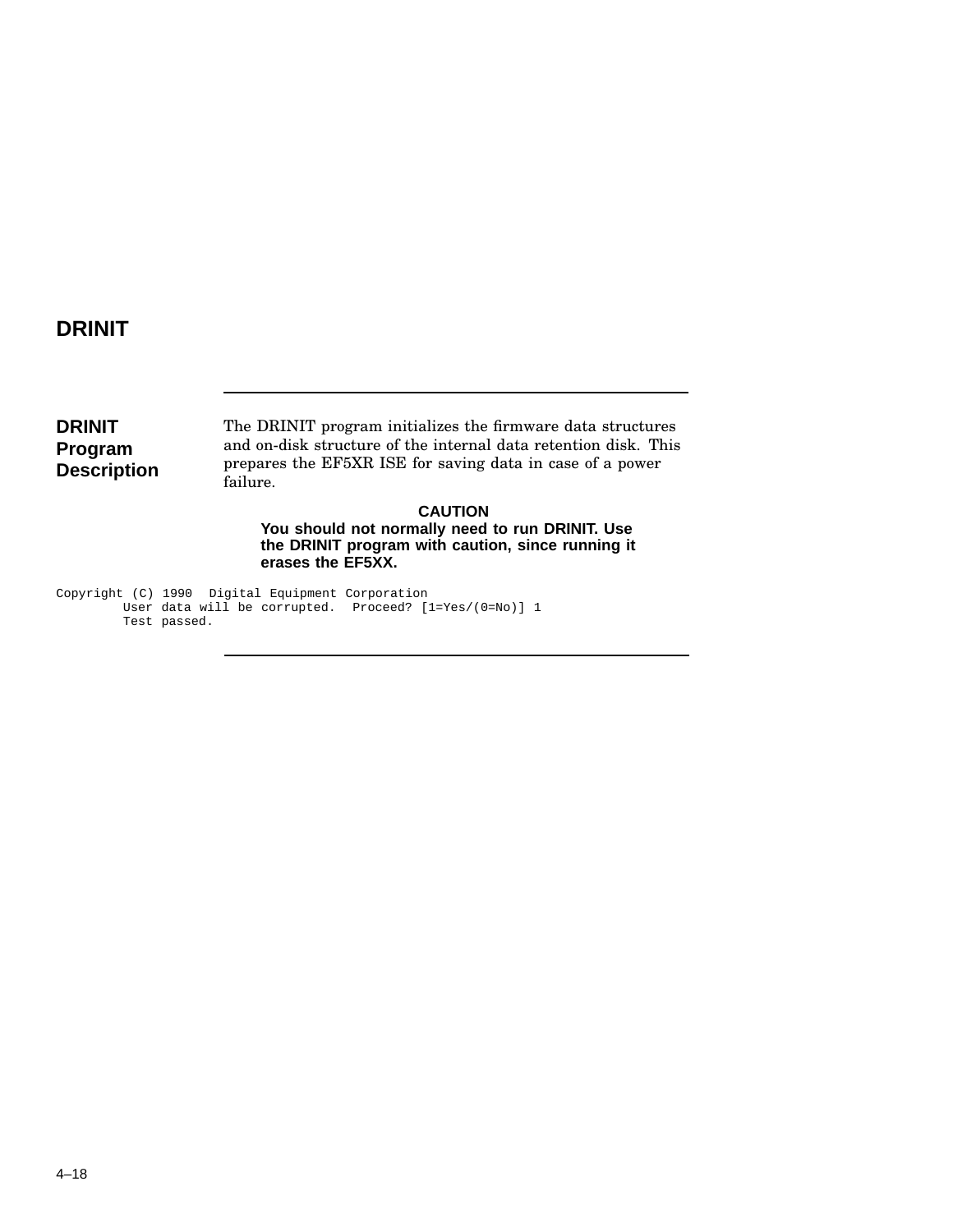### **BATTST**

| <b>BATTST Utility</b><br><b>Description</b> | BATTST is a utility that allows testing the batteries in an<br>EF51R and EF52R. It also allows for conditioning the batteries<br>to avoid or correct the voltage depression effect that sometimes<br>occurs in nickel-cadmium batteries after a series of incomplete<br>discharges. |
|---------------------------------------------|-------------------------------------------------------------------------------------------------------------------------------------------------------------------------------------------------------------------------------------------------------------------------------------|
|                                             | BATTST operates by continuing to exercise the memory and<br>data retention disk under battery power after external DC<br>power is removed. The time that the batteries lasted is stored<br>in the PARAMS parameter BAT_TEST.                                                        |
| Accessing<br><b>BATTST</b>                  | Access the BATTST program the same way you would the other<br>local programs. Once a connection is established, the system<br>prompts you to answer a series of questions.                                                                                                          |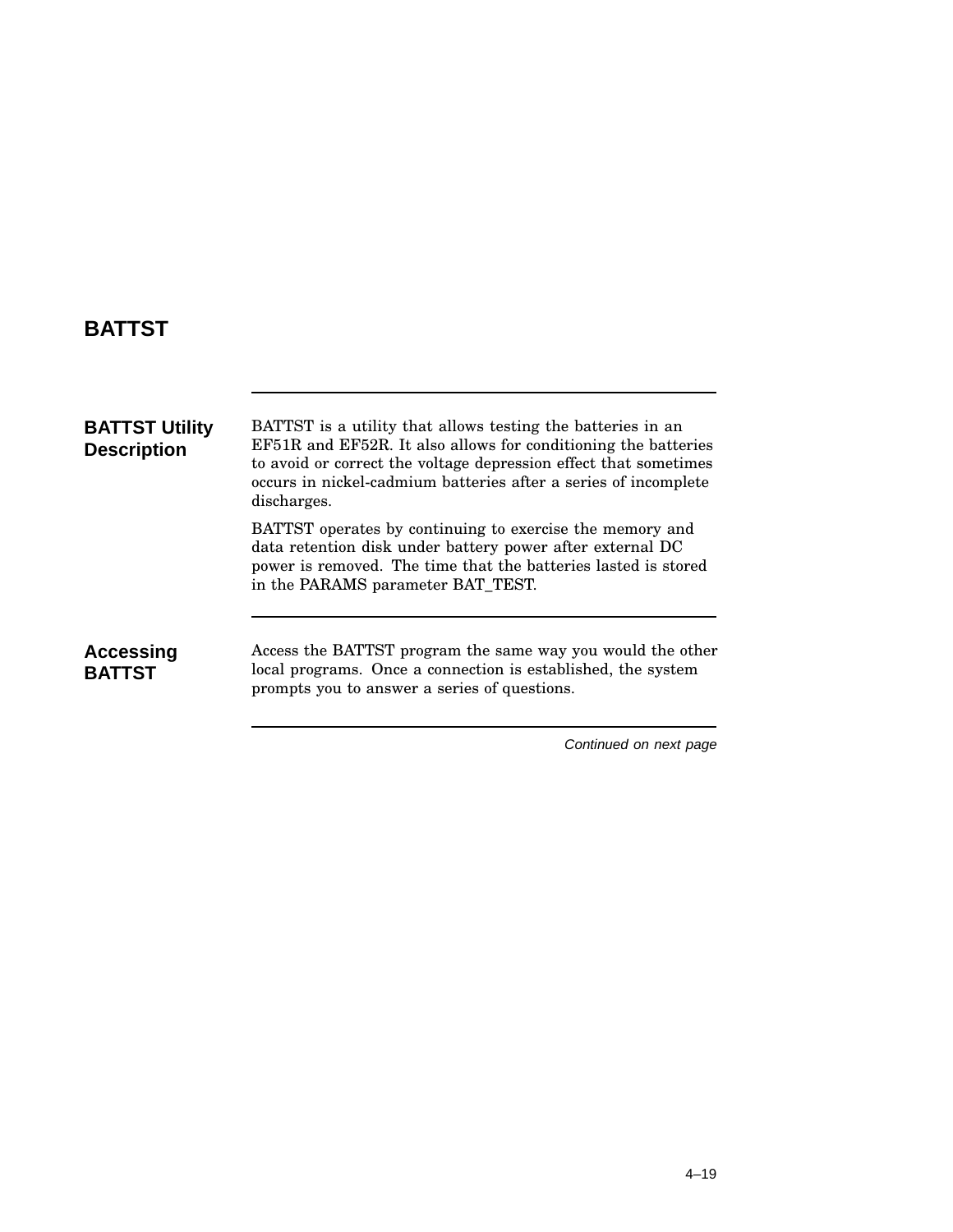### **BATTST,** Continued

**Stopping BATTST**

To stop a BATTST in progress, re-execute the BATTST local program. You will be given an opportunity to abort the test. Aborting BATTST requires the EF5XX to reset itself.

Digital recommends running the BATTST utility at least once per year, or whenever a "Battery Maintenance Error" is logged to the error log. This error is logged when EF5XX charging and battery test firmware detect potential problems with the charging or discharging of the batteries.

The result of the BATTST utility is checked by examining the BAT\_TEST parameter with the PARAMS utility. BAT\_TEST gives the time, in minutes and seconds, that the batteries ran under the BATTST utility. A time:

- Greater than 30 minutes indicates a good battery
- Less than 30 minutes indicates that you should call Digital Services to replace the battery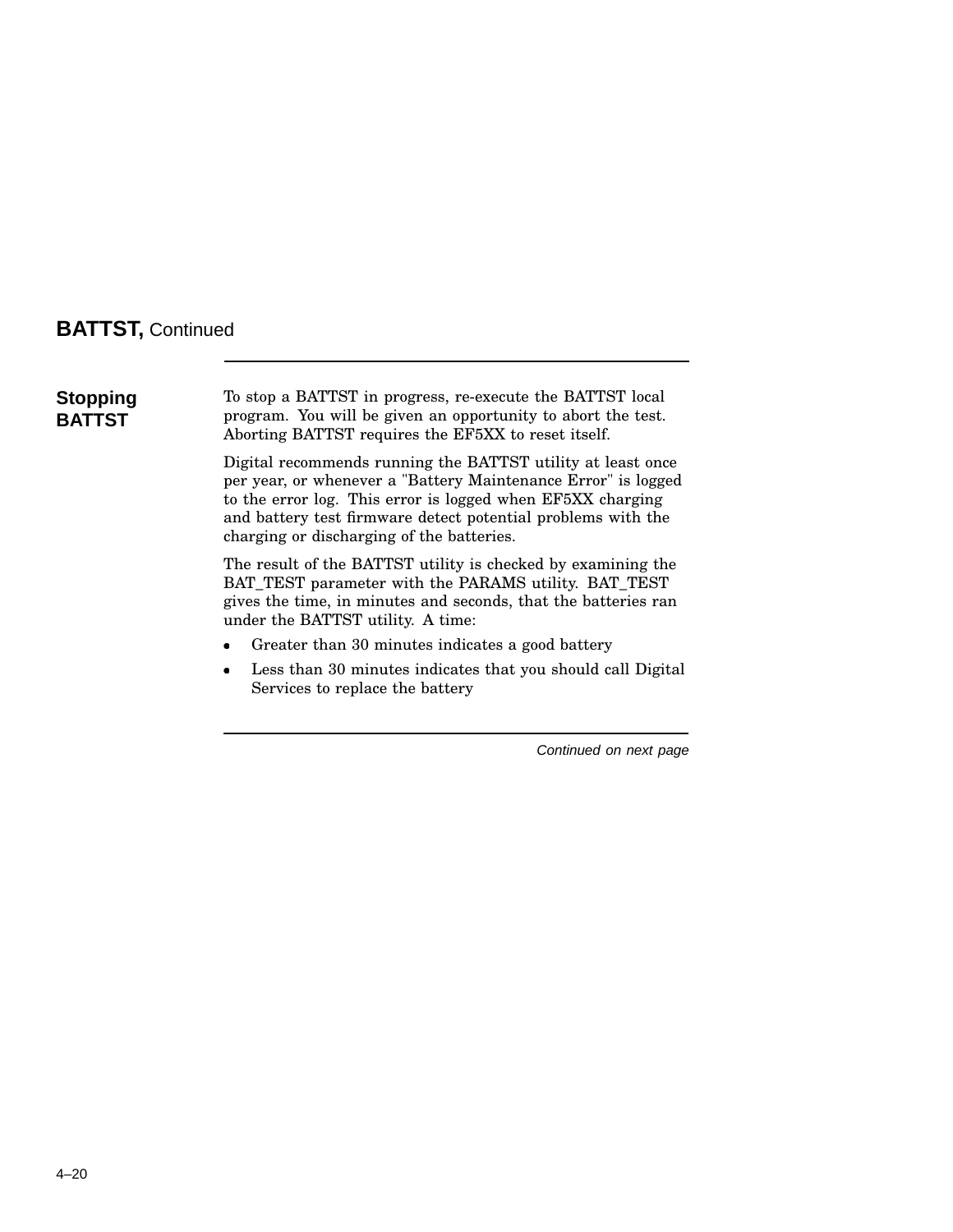## **BATTST,** Continued

| <b>Message</b>                                                               | <b>Explanation</b>                                                                                                                                                                                           |
|------------------------------------------------------------------------------|--------------------------------------------------------------------------------------------------------------------------------------------------------------------------------------------------------------|
| Copyright $\odot$ 1990, 1991, 1992 Digital<br><b>Equipment Corporation</b>   | No response is expected.                                                                                                                                                                                     |
| Test requires the unit power to be<br>removed. Proceed? $[1 = Yes/(0 = No)]$ | Do you want to remove power from<br>the EF5XX? This may affect other<br>drives in the cabinet or may require a<br>system shutdown.                                                                           |
| Remove external power, Variable<br>BAT_TEST will contain the time            | Remove power from the EF5XX under<br>test. Depending on the configuration,<br>this may require a system shutdown.<br>After the test is completed, the<br>results are available in the parameter<br>BAT_TEST. |
| Test passed.                                                                 | This message indicates that the<br>BATTST operation has started. The<br>program stops automatically when the<br>batteries are exhausted.                                                                     |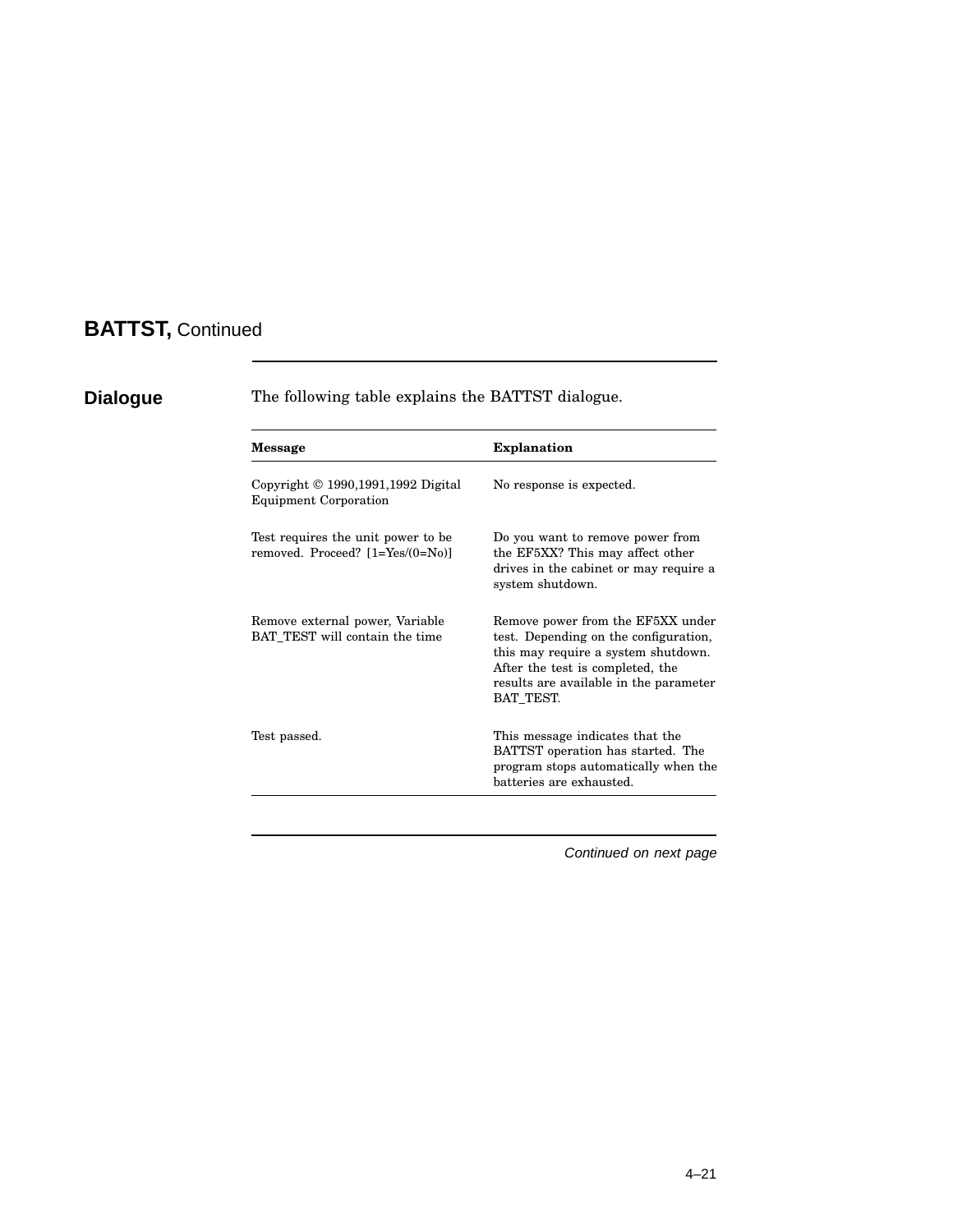### **BATTST,** Continued

**Example** The following is an example of the BATTST utility: Copyright © 1990, 1991, 1992 Digital Equipment Corporation Test requires the unit power to be removed. Proceed? [1=Yes/(0=No)] 1 Remove external power, Variable BAT\_TEST will contain the time Test passed. After removing the power and allowing the batteries to drain, the following example shows how to get the test results. In this case, the batteries lasted for 40 minutes and 12 seconds. Copyright © 1990, 1991, 1992 Digital Equipment Corporation PARAMS>SHOW BAT\_TEST Parameter Current Default Type Radix --------- -------- -------- ----- ------ 00:40:12 00:00:00 String Ascii PARAMS>EXIT Exiting...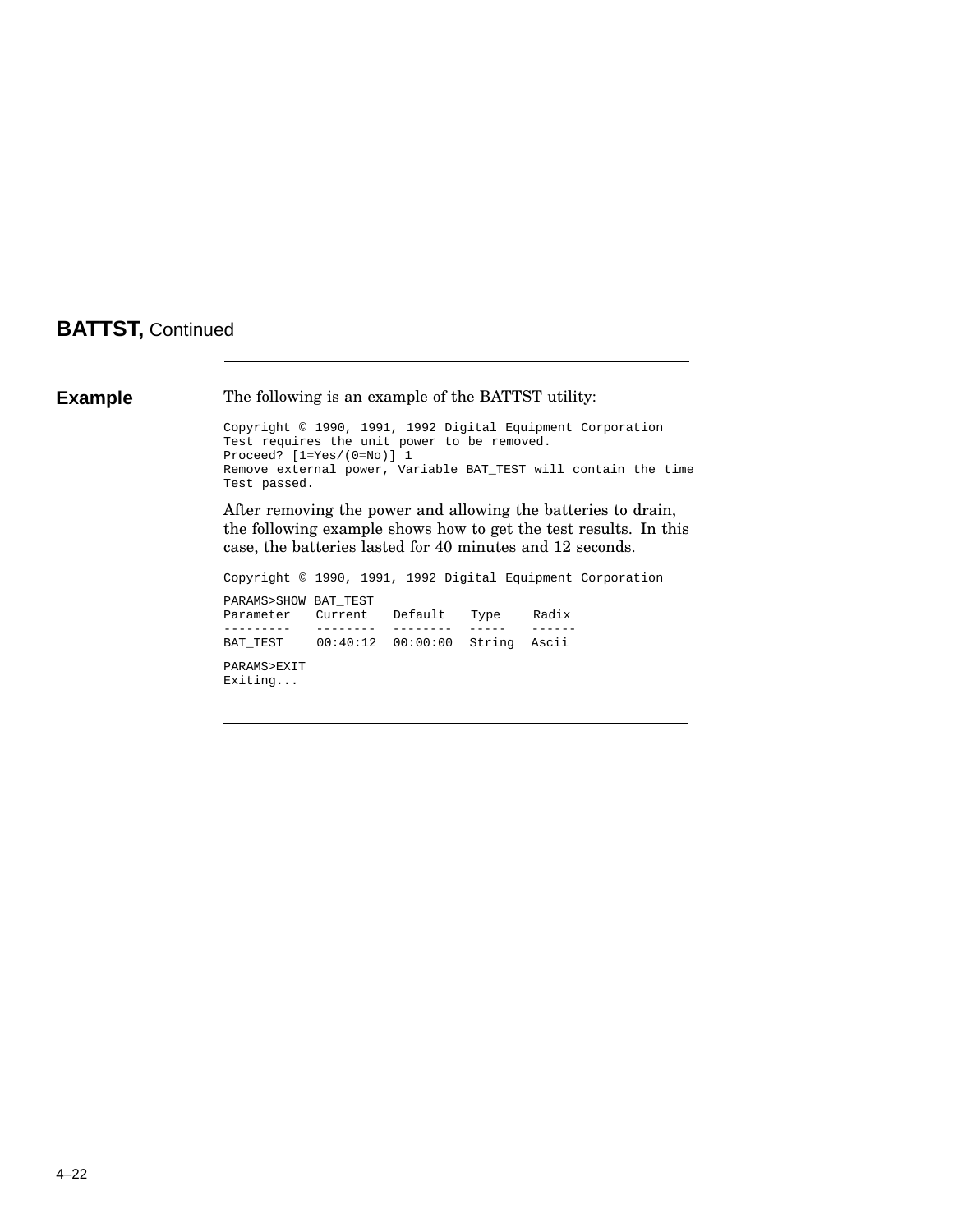# **MEMTST**

| <b>MEMTST</b><br><b>Utility</b><br><b>Description</b> | MEMTST is a utility that allows testing of the memory modules<br>in EF5XX drives. Various patterns are written and read to the<br>memory arrays to detect problems with the memory devices,<br>address and data buffers, memory control, and ECC logic. |
|-------------------------------------------------------|---------------------------------------------------------------------------------------------------------------------------------------------------------------------------------------------------------------------------------------------------------|
| Accessing<br><b>MEMTST</b>                            | Access the MEMTST program the same way you would the<br>other local programs. Once a connection is established, the<br>system prompts you to answer a series of questions.                                                                              |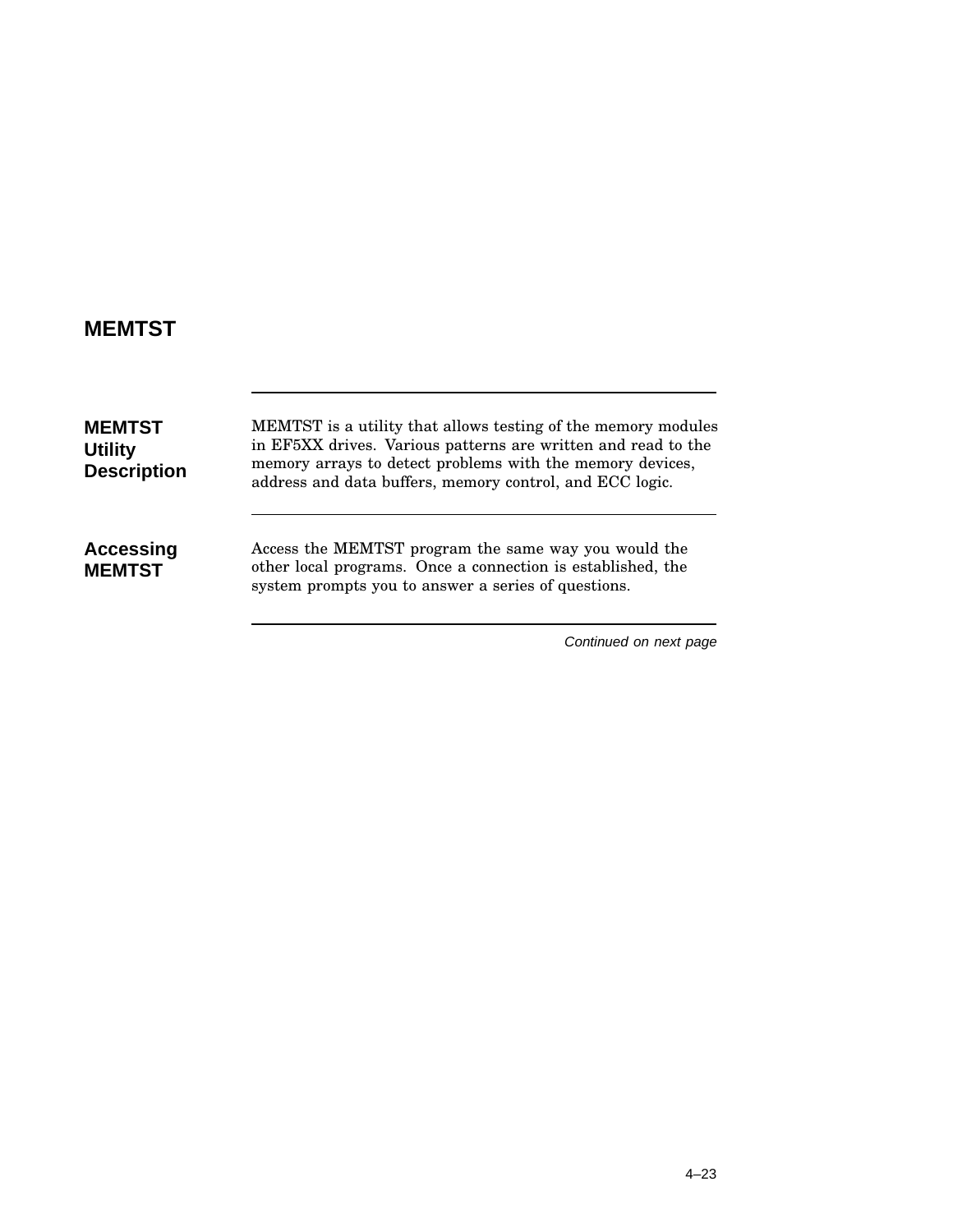# **MEMTST,** Continued

| <b>Message</b>                                                         | <b>Explanation</b>                                                                   |  |
|------------------------------------------------------------------------|--------------------------------------------------------------------------------------|--|
| Copyright $© 1990, 1991, 1992$ Digital<br><b>Equipment Corporation</b> | No response is expected.                                                             |  |
| User data will be corrupted. Proceed?<br>$[1 = Yes/(0 = No)]$          | Do you want to overwrite the data in<br>the memory arrays?                           |  |
| Test time in minutes? $[0 (= 1$ pass)<br>$\langle$ -> 2001             | Enter the time to run the test. Enter<br>0 to run the test once on memory<br>module. |  |
| Testing slot n:                                                        | Memory module n is currently being<br>tested.                                        |  |
| Array OK - has 2 bad blocks                                            | The memory module has passed the<br>test with the indicated number of bad<br>blocks. |  |
| Test completed.                                                        | The test has finished without errors.                                                |  |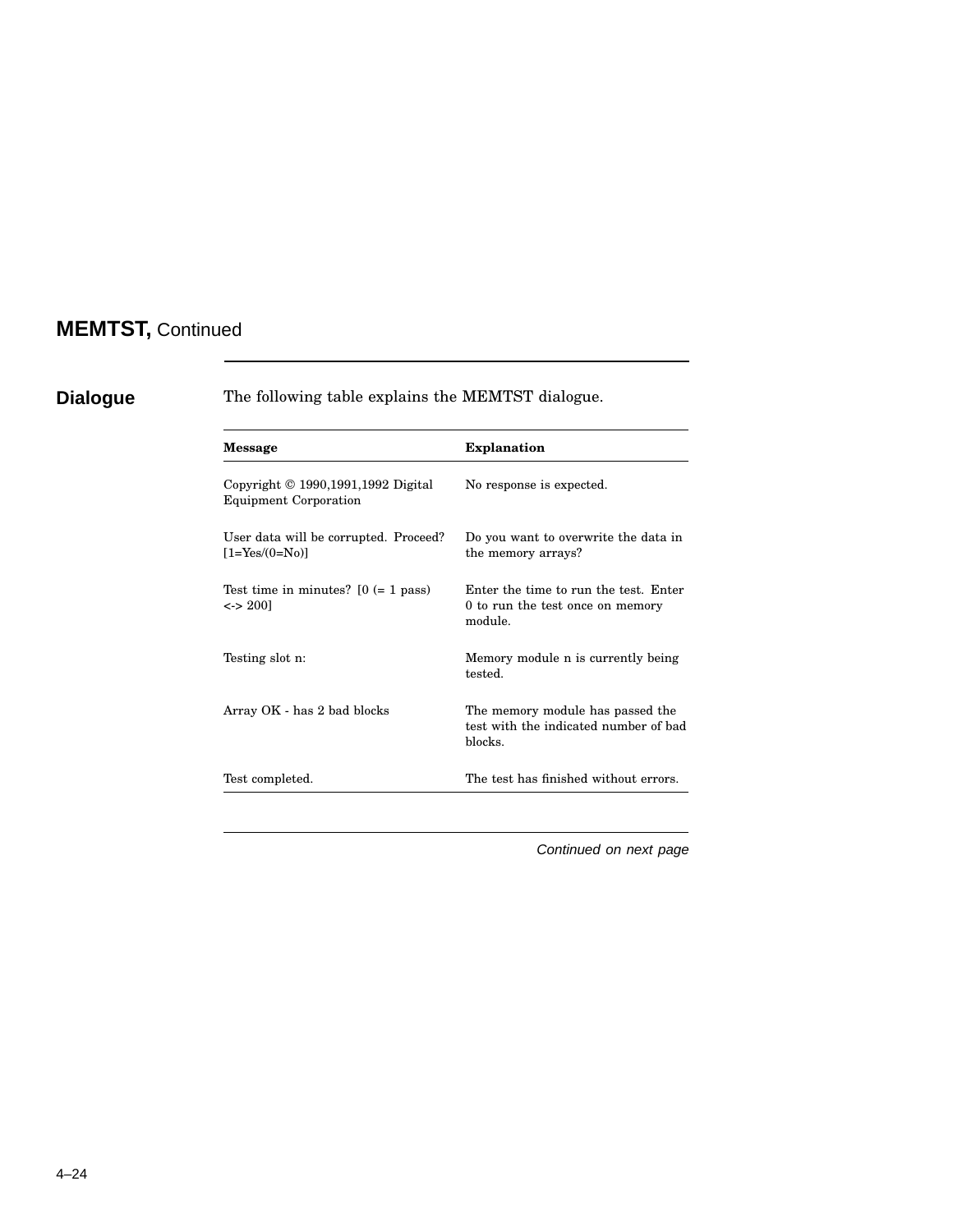# **MEMTST,** Continued

**Example** The following is an example of a successful run of the MEMTST utility. In this case, each memory module was tested twice and passed.

DUP Array Bad Block Test Copyright © 1990, 1991, 1992 Digital Equipment Corporation User data will be corrupted. Proceed? [1=Yes/(0=No)] 1 Test time in minutes? [0 (= 1 pass) <-> 200] 16 Testing slot 0: Array OK - has 2 bad blocks Testing slot 1: Array OK - has 0 bad blocks Testing slot 2: No array installed Testing slot 3: No array installed Testing slot 4: No array installed Testing slot 0: Array OK - has 2 bad blocks Testing slot 1: Array OK - has 0 bad blocks Testing slot 2: No array installed Testing slot 3: No array installed Testing slot 4: No array installed Testing slot 0: Test completed.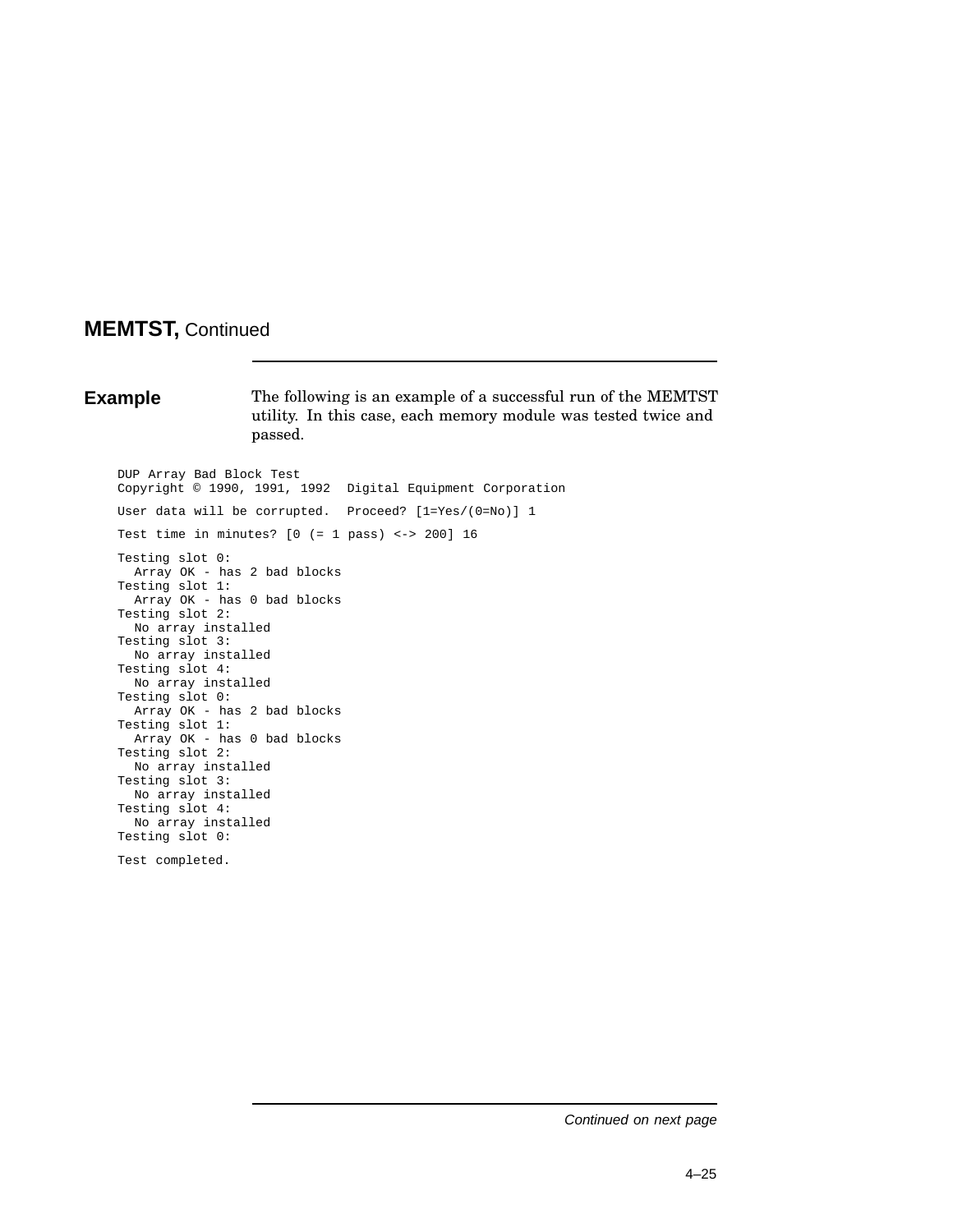# **MEMTST,** Continued

To test each memory module just once, use a test time of 0 as shown in the following example. MEMTST will calculate a test time based on the number of memory arrays installed.

DUP Array Bad Block Test Copyright © 1990, 1991, 1992 Digital Equipment Corporation User data will be corrupted. Proceed? [1=Yes/(0=No)] 1 Test time in minutes?  $[0 (= 1 \text{ pass}) < - > 200]$  0 1 pass (= 10 minutes) selected Testing slot 0: Array OK - has 2 bad blocks Testing slot 1: Array OK - has 0 bad blocks Testing slot 2: No array installed Testing slot 3: No array installed Testing slot 4: No array installed Testing slot 0: Test completed. The following is an example of MEMTST output when a memory module is found bad. DUP Array Bad Block Test Copyright (C) 1990, 1991, 1992 Digital Equipment Corporation User data will be corrupted. Proceed? [1=Yes/(0=No)] 1 Test time in minutes?  $[0 (= 1 \text{ pass}) \leftarrow > 200] 10$ Testing slot 0: Array OK - has 2 bad blocks Testing slot 1: Array fails - has more than 20 bad blocks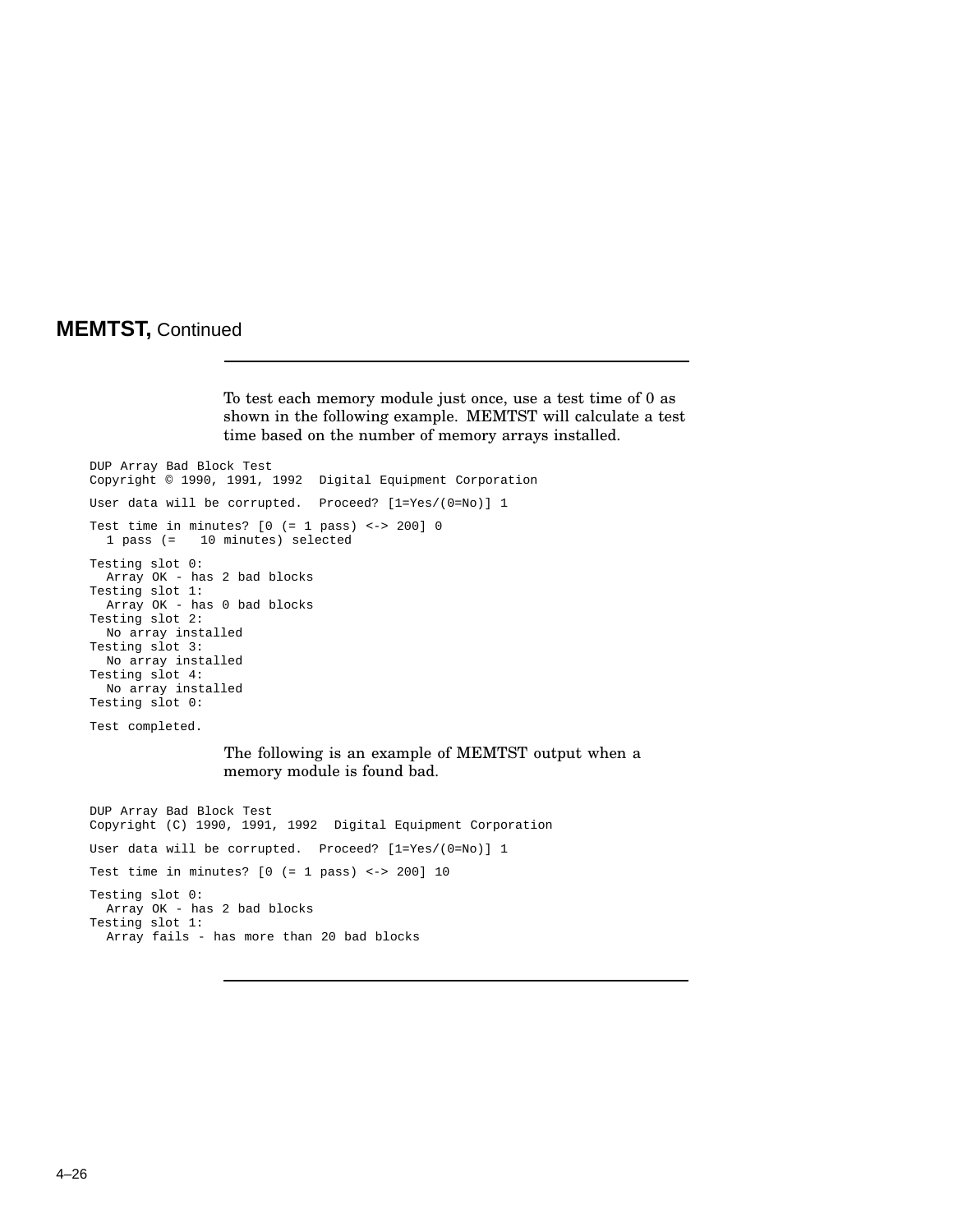# **PARAMS**

## **PARAMS Utility Description**

The PARAMS utility allows you to examine and change internal ISE parameters such as node name, allocation class, and MSCP unit number. You can also use PARAMS to display the state of the ISE and performance statistics maintained by the ISE.

The PARAMS program is an interactive, customer accessible DUP local program that functions as both a parameter editor (similar to the VMS SYSGEN utility) and a utility to display status, history, and counters. PARAMS also performs well as a manufacturing tool for gauging the *goodness* of the drive.

PARAMS polls for control characters (note that the DUP server strips control characters of interest out of the input stream and sets control flags). PARAMS processes control characters as follows:

| <b>Character</b> | <b>Function</b>              |
|------------------|------------------------------|
| <b>CTRL/Y</b>    | Terminates the program       |
| CTRL/C           | Terminates the program       |
| CTRL/Z           | Terminates the program       |
| <b>CTRL/R</b>    | Ignored                      |
| <b>CTRL/W</b>    | Ignored                      |
| CTRL/G           | Emulates VMS CTRL/T behavior |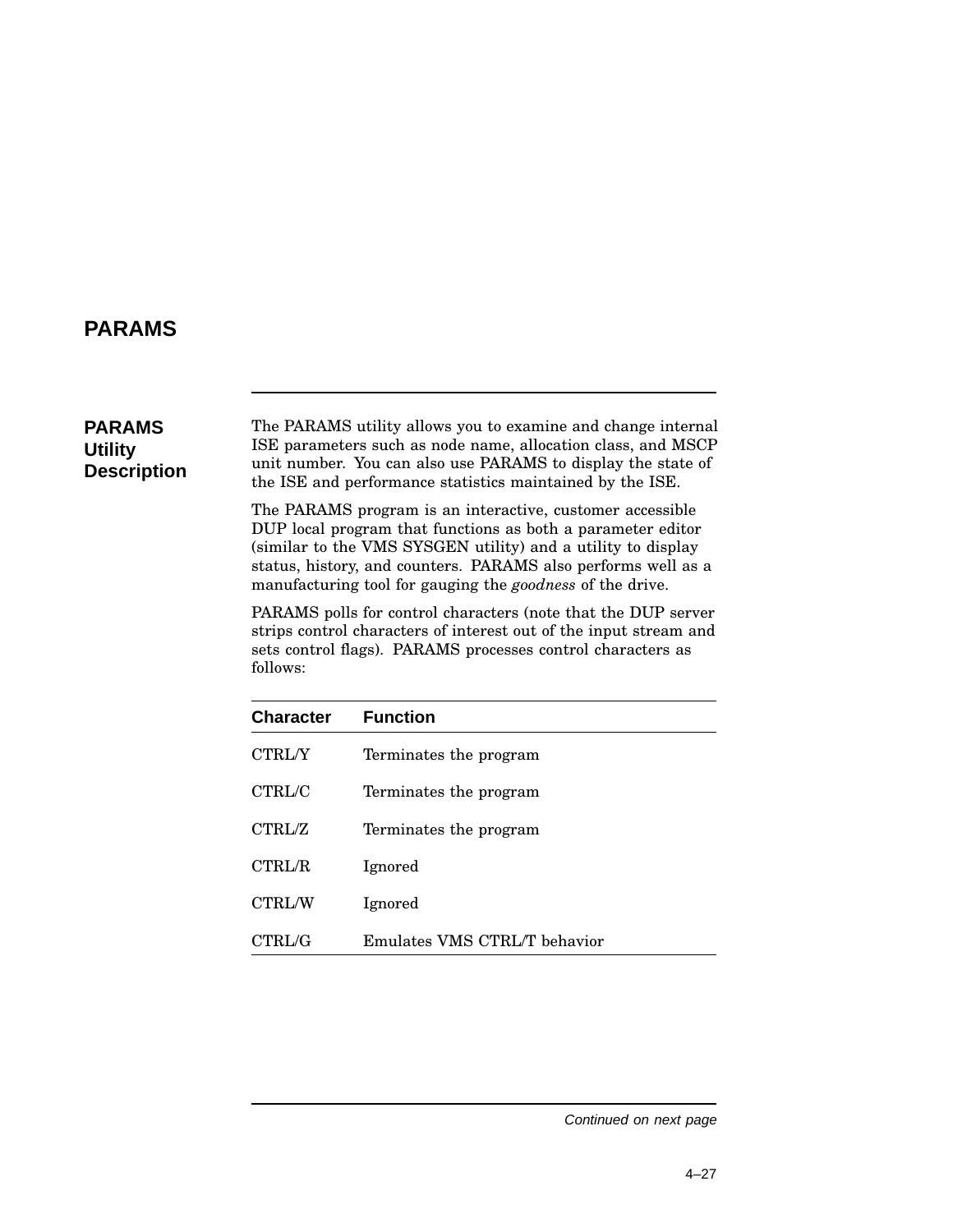|                                 | The following is an example response given to CTRL/G:                                                                                                                                                            |
|---------------------------------|------------------------------------------------------------------------------------------------------------------------------------------------------------------------------------------------------------------|
| PARAMS> ^G<br>E1QSAA::MSCP\$DUP | 26-APR-1990 15:01:51 PARAMS CPU=00:00:01.09 PI=17                                                                                                                                                                |
| PARAMS>                         |                                                                                                                                                                                                                  |
| Accessing<br><b>PARAMS</b>      | The PARAMS utility is invoked on demand from the user.<br>Once a connection is established, all interaction occurs through<br>the use of commands and responses. PARAMS has its own<br>command line interpreter. |
| <b>PARAMS</b><br><b>Process</b> | PARAMS prompts you for a command at the PARAMS><br>٠<br>prompt.<br>Once you enter a command, PARAMS executes it and then<br>$\bullet$<br>prompts you for another command.                                        |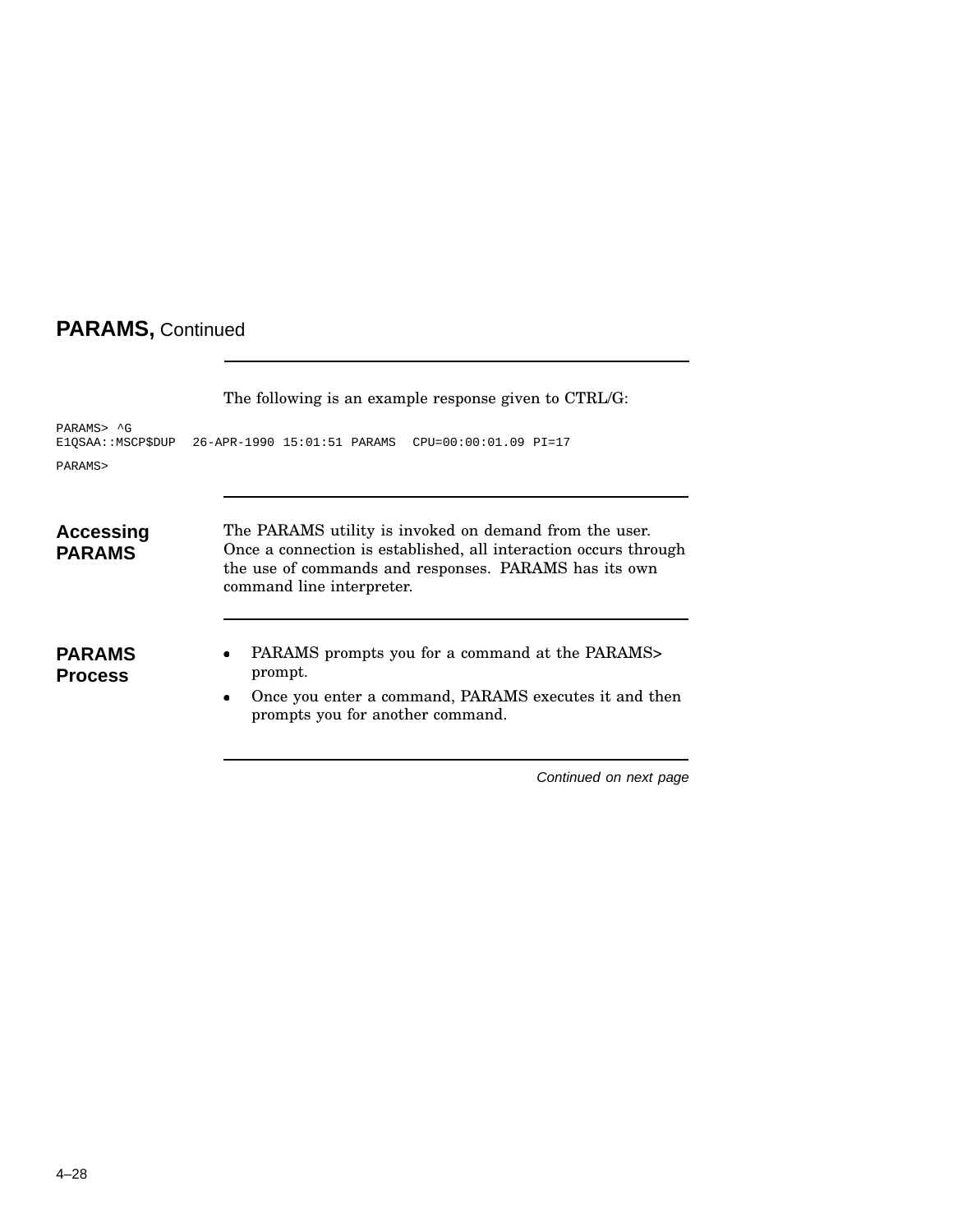**PARAMS Commands**

| Name                         | <b>Function</b>                                               |
|------------------------------|---------------------------------------------------------------|
| <b>ENABLE</b><br><b>MSCP</b> | Enables MSCP server                                           |
| <b>EXIT</b>                  | Terminates PARAMS                                             |
| <b>HELP</b>                  | Prints a brief list of commands and their syntax              |
| <b>LOCATE</b>                | Causes a soft fault in the ISE to help locate it              |
| SET                          | Sets a parameter to a value                                   |
| <b>SHOW</b>                  | Displays a parameter or a class of parameters                 |
| <b>STATUS</b>                | Displays information about the drive's history                |
| WRITE                        | Updates the NVR from the cached copy                          |
| ZERO                         | Clears a block of counters or all known blocks of<br>counters |

The following sections describe these commands.

## **ENABLE MSCP**

The ENABLE MSCP command, used with certain types of hosts/configurations, enable the MSCP server.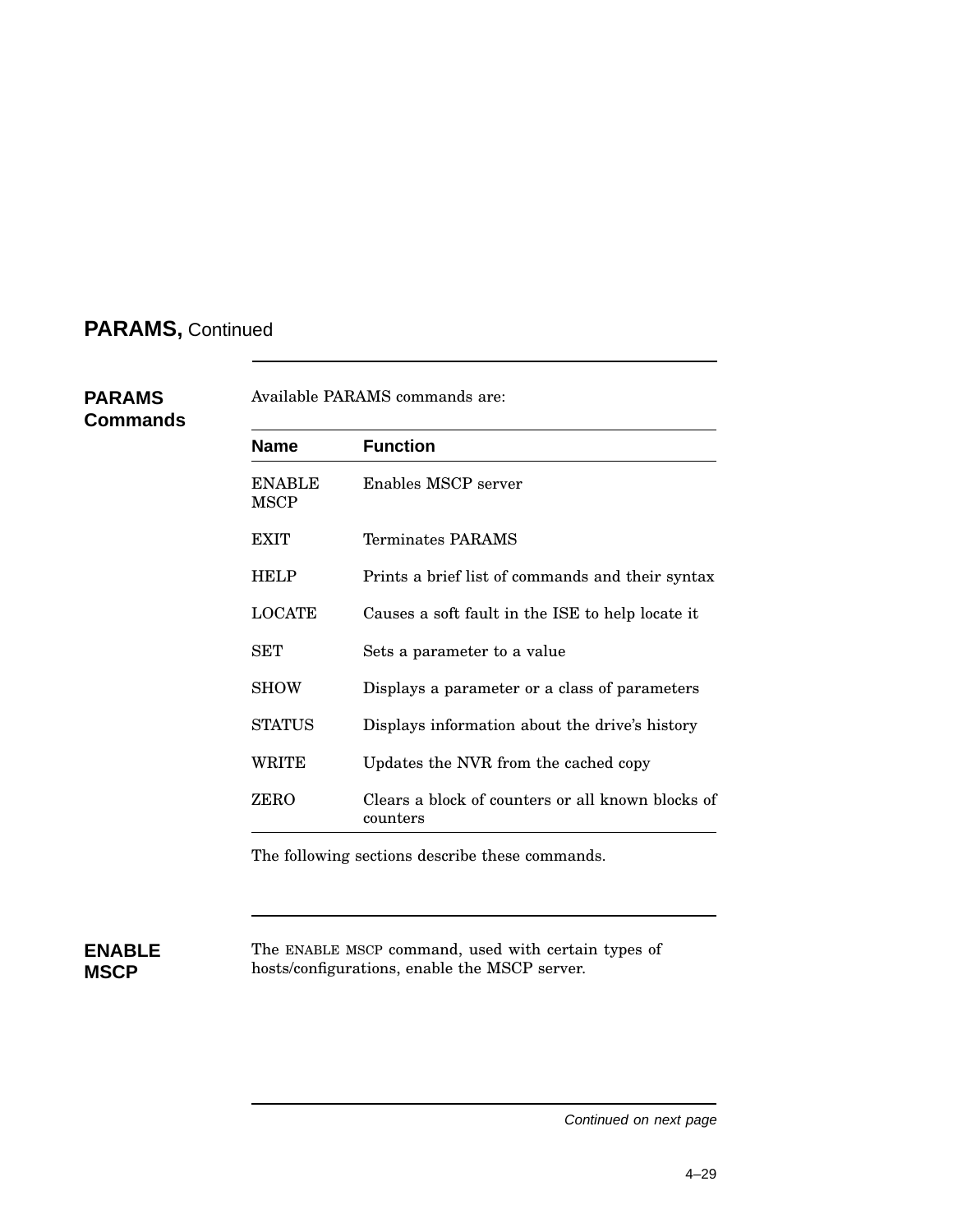| <b>ENABLE</b><br><b>MSCP Syntax</b> | <b>ENABLE MSCP</b>                                                        |
|-------------------------------------|---------------------------------------------------------------------------|
| <b>ENABLE</b><br><b>MSCP</b>        | None                                                                      |
| <b>Parameters</b><br><b>EXIT</b>    | Use the EXIT command to terminate the PARAMS utility. The<br>message      |
|                                     | Exiting                                                                   |
|                                     | displays on the terminal.                                                 |
| <b>EXIT Syntax</b>                  | <b>EXIT</b>                                                               |
| <b>EXIT</b><br><b>Parameters</b>    | None                                                                      |
| <b>HELP</b>                         | HELP displays a brief list of the available commands and their<br>syntax. |
| <b>Command</b><br><b>Syntax</b>     | <b>HELP</b>                                                               |
| <b>HELP</b><br><b>Parameters</b>    | None                                                                      |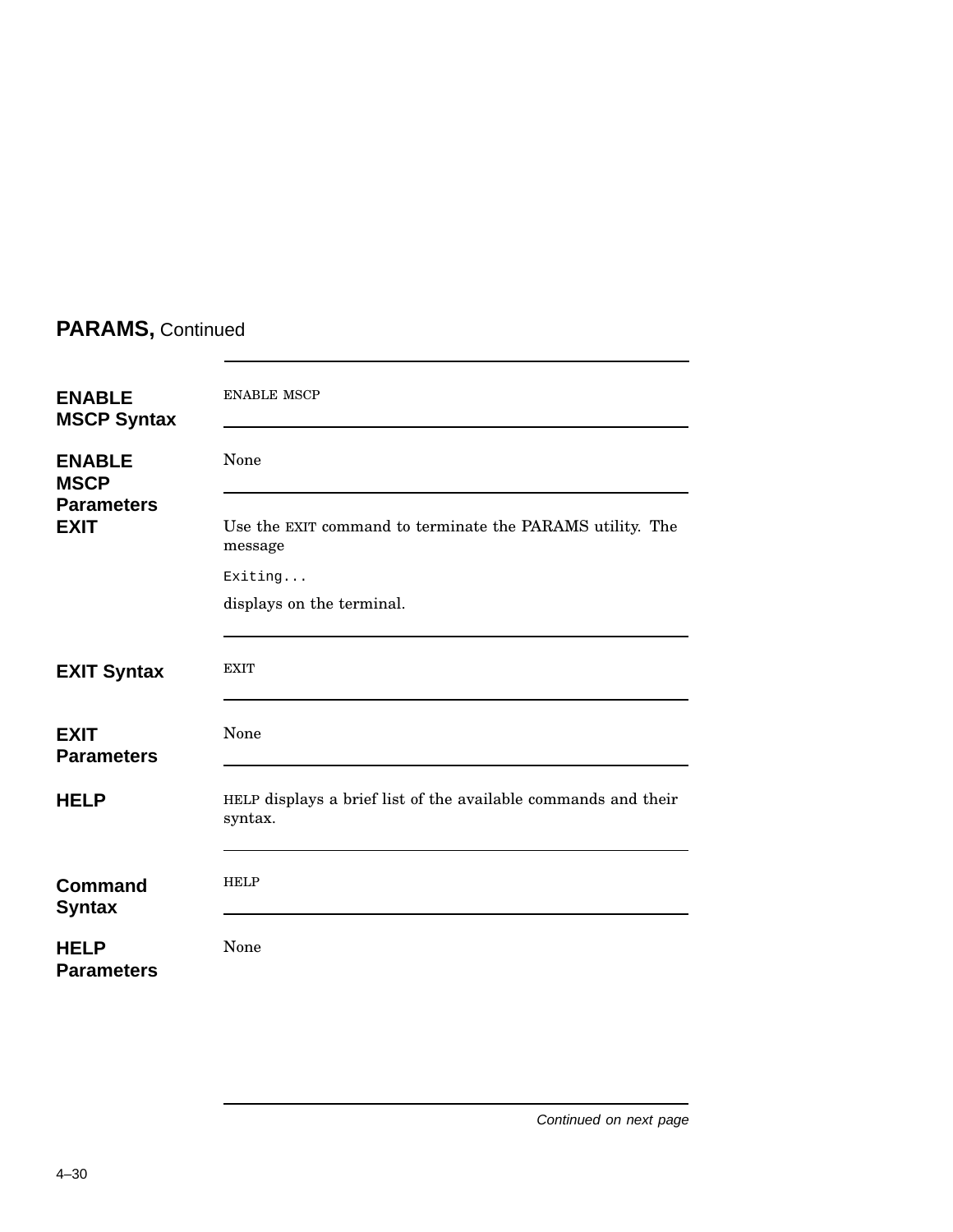**HELP Example** PARAMS> help ENABLE MSCP EXIT HELP LOCATE SET {parameter | .} value SHOW {parameter | . | /class}<br>
/ALL /CONST /CONST /DUP /SCS /MSCP /BSS STATUS [type] CONFIG LOGS DUMP THREADS MEMORY MSCP PATHS DATALINK<br>HOURLY VCLOGS BB VCLOGS WRITE ZERO counter ALL HOURLY MSCP PARAMS> **LOCATE** The LOCATE command causes a soft fault in the ISE (it has no effect on its current operation or state) to help find it. The fault indicator on the drive module (red LED), the OCP (red LED), or on the canister (magnetic disk with small green stripe) turn on and stay on until you press Return at the PARAMS> prompt. **LOCATE Syntax** LOCATE *parameter-name value*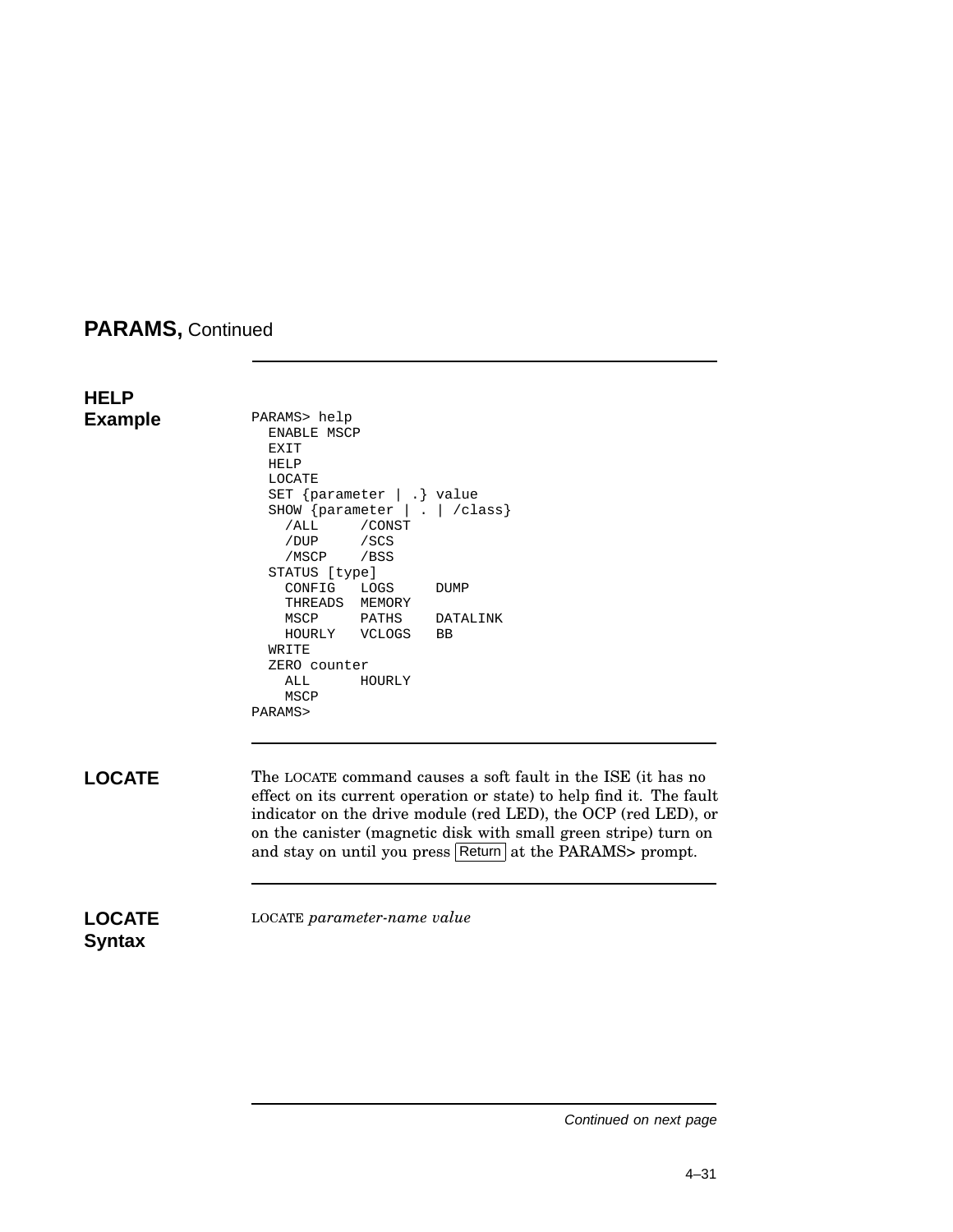| <b>LOCATE</b><br><b>Example</b> | The following appears on the screen when this command is<br>used:<br>PARAMS> locate<br>Drive has been soft faulted to help locate it                                                                                                                                                                                                                                                                                                                                                                                                                                                               |
|---------------------------------|----------------------------------------------------------------------------------------------------------------------------------------------------------------------------------------------------------------------------------------------------------------------------------------------------------------------------------------------------------------------------------------------------------------------------------------------------------------------------------------------------------------------------------------------------------------------------------------------------|
|                                 | Press RETURN to continue:<br>PARAMS>                                                                                                                                                                                                                                                                                                                                                                                                                                                                                                                                                               |
| <b>SET</b>                      | Use the SET command to change the value of a given parameter<br>in the cached copy of the NVR image that is maintained<br>by PARAMS. The type and radix of the new value for the<br>parameter is determined by the type and radix of the parameter<br>itself ONLY and not by radix specifiers or quotes in your input.<br>ASCII parameters are left justified and blanks are padded into<br>their field width.                                                                                                                                                                                     |
| <b>SET Syntax</b>               | SET parameter-name value                                                                                                                                                                                                                                                                                                                                                                                                                                                                                                                                                                           |
| <b>SET</b><br><b>Parameters</b> | <i>parameter-name</i> is the name of the parameter you want<br>to change. If abbreviated, the first matching parameter<br>name is used without regard to uniqueness. In addition,<br>the character "." may be used to reference the previously<br>referenced parameter. If there is no previously referenced<br>parameter, an error message is displayed.<br><i>value</i> is the value assigned to the parameter. The radix<br>and type is specified by the parameter and not by radix<br>specifiers or quotes. For example, the command SET NODE<br>SUSAN sets parameter NODENAME equal to SUSAN. |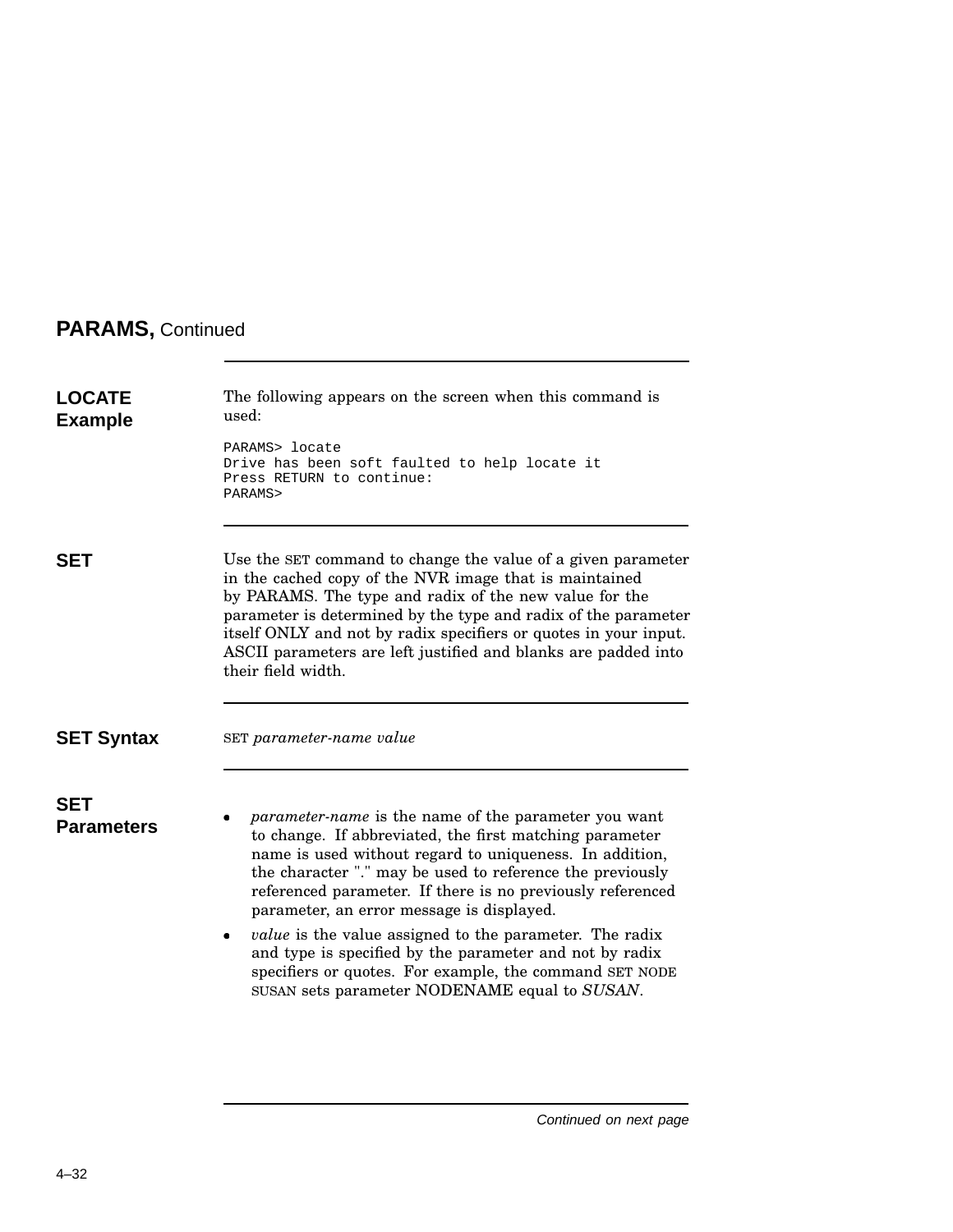| <b>SHOW</b><br><b>Command</b><br><b>Examples</b> | <b>NOTE</b><br>Since it is important to view the current value of a<br>parameter before changing it, examples of the SHOW<br>command are included. |                      |  |                                      |                                                                                                                                                                                                                                                       |  |
|--------------------------------------------------|----------------------------------------------------------------------------------------------------------------------------------------------------|----------------------|--|--------------------------------------|-------------------------------------------------------------------------------------------------------------------------------------------------------------------------------------------------------------------------------------------------------|--|
|                                                  | PARAMS> show add_cr                                                                                                                                |                      |  |                                      |                                                                                                                                                                                                                                                       |  |
|                                                  |                                                                                                                                                    |                      |  | Parameter Current Default Type Radix |                                                                                                                                                                                                                                                       |  |
|                                                  |                                                                                                                                                    |                      |  | ADD_CR 0 0 Boolean 0/1               |                                                                                                                                                                                                                                                       |  |
|                                                  | PARAMS> set . 1                                                                                                                                    |                      |  |                                      |                                                                                                                                                                                                                                                       |  |
|                                                  | PARAMS> show.                                                                                                                                      |                      |  |                                      |                                                                                                                                                                                                                                                       |  |
|                                                  |                                                                                                                                                    |                      |  | Parameter Current Default Type Radix |                                                                                                                                                                                                                                                       |  |
|                                                  |                                                                                                                                                    |                      |  | ADD_CR 1 0 Boolean 0/1               |                                                                                                                                                                                                                                                       |  |
|                                                  |                                                                                                                                                    | PARAMS> set add_cr 0 |  |                                      |                                                                                                                                                                                                                                                       |  |
|                                                  | PARAMS> show.                                                                                                                                      |                      |  |                                      |                                                                                                                                                                                                                                                       |  |
|                                                  |                                                                                                                                                    |                      |  | Parameter Current Default Type Radix | $- - - - -$                                                                                                                                                                                                                                           |  |
|                                                  |                                                                                                                                                    |                      |  | ADD_CR 0 0 0 Boolean 0/1             |                                                                                                                                                                                                                                                       |  |
|                                                  | PARAMS>                                                                                                                                            |                      |  |                                      |                                                                                                                                                                                                                                                       |  |
|                                                  |                                                                                                                                                    |                      |  |                                      |                                                                                                                                                                                                                                                       |  |
| <b>SHOW</b>                                      | displayed.                                                                                                                                         |                      |  |                                      | The SHOW command displays the settings of a parameter or<br>a class of parameters. The full name of the parameter (8)<br>characters or less), the current value, the default value, radix<br>and type, and any flag associated with each parameter is |  |
| <b>SHOW Syntax</b>                               |                                                                                                                                                    | SHOW param-or-class  |  |                                      |                                                                                                                                                                                                                                                       |  |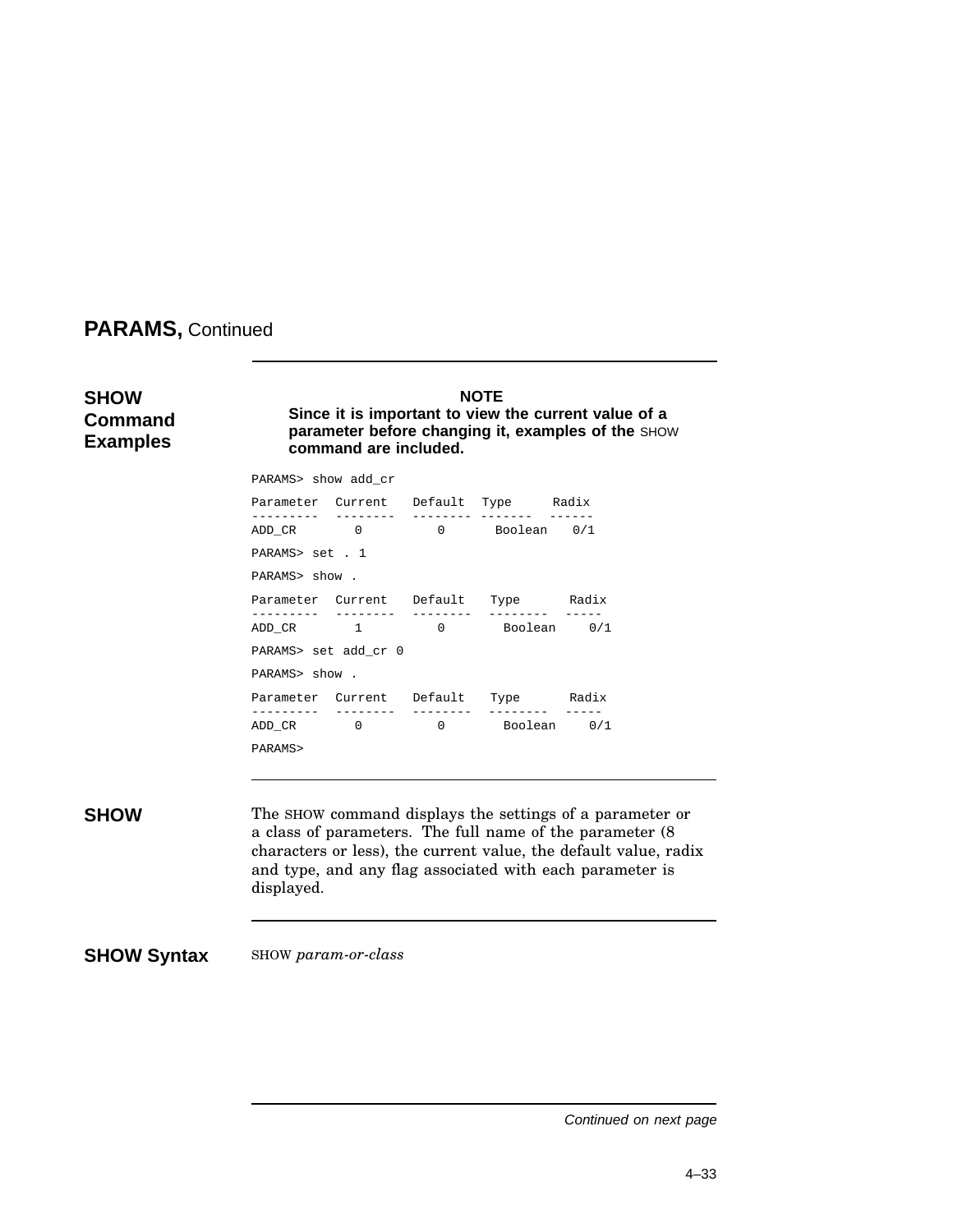## **SHOW Parameters**

*param-or-class* is either the parameter name, possibly abbreviated, or a class name. If you use an abbreviation, the first matching parameter displays regardless of uniqueness. The parameter name may also be the special character "." which displays the most recently-shown parameter. If there is no previously-shown parameter, an error message is displayed. If you use a class name, be sure to prefix it with a slash ("/"). Classes available are: ALL, CONST, SCS, MSCP, DUP, and BSS.

## **SHOW /Class Examples** PARAMS> show /dup

| PARAMS> | show |  |
|---------|------|--|
|         |      |  |

|                     | __________     __________ | Parameter Current Default            | Type          | Radix |           |
|---------------------|---------------------------|--------------------------------------|---------------|-------|-----------|
| SDI TMO             | 20                        |                                      | 20 Byte       | Dec   | <b>RO</b> |
| ABT TMO 20          |                           | 20                                   | Byte Dec      |       | <b>RO</b> |
| ELP TMO             | 20                        | 20                                   | Byte Dec RO   |       |           |
| DUPEXT              | RFX                       | RFX                                  | String Ascii  |       | RO.       |
| ADD CR              | $\mathbf{0}$              |                                      | 0 Boolean 0/1 |       |           |
| ADD LF              | $\Omega$                  |                                      | 0 Boolean 0/1 |       |           |
| PARAMS> show add_cr |                           |                                      |               |       |           |
|                     |                           |                                      |               |       |           |
|                     |                           | Parameter Current Default Type Radix |               |       |           |
| ADD CR 0            | ----------                |                                      | 0 Boolean 0/1 |       |           |
| PARAMS> show.       |                           |                                      |               |       |           |
|                     |                           | Parameter Current Default            | Type Radix    |       |           |
| ---------<br>ADD CR | $\Omega$                  |                                      | 0 Boolean 0/1 |       |           |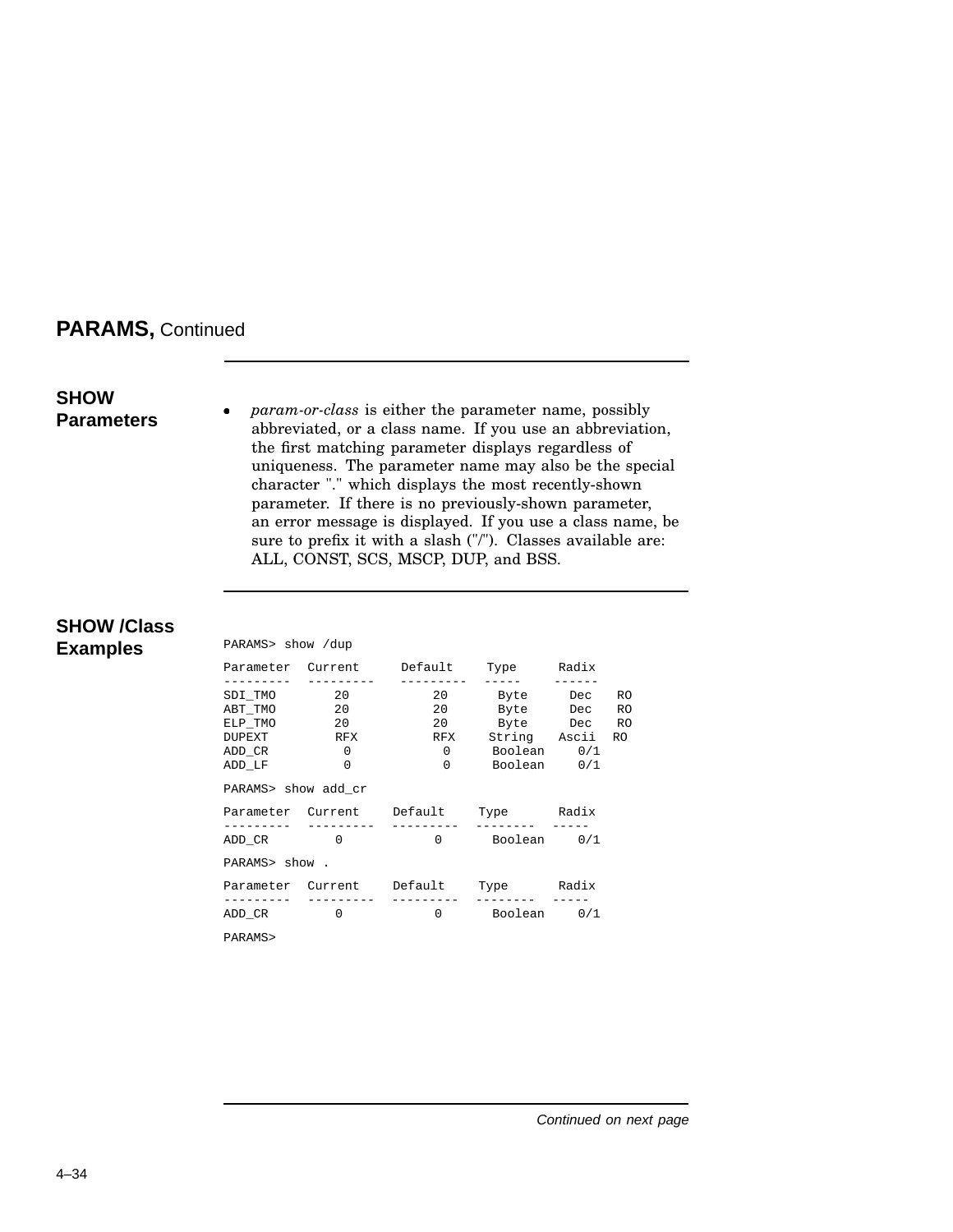| <b>STATUS</b>                      | STATUS displays miscellaneous information such as module<br>configuration, history, current counters, and so forth, depending<br>on the type specified.                                                                                                          |
|------------------------------------|------------------------------------------------------------------------------------------------------------------------------------------------------------------------------------------------------------------------------------------------------------------|
| <b>STATUS</b><br><b>Syntax</b>     | STATUS type                                                                                                                                                                                                                                                      |
| <b>STATUS</b><br><b>Parameters</b> | The type is the optional ASCII string that denotes the<br>type of data desired. You can also abbreviate type; an<br>abbreviation selects all types with matching names. If<br>omitted, all available data are displayed. The following<br>types are available:   |
|                                    | CONFIG displays the module name, node name, power<br>on hours, power cycles, and other such configuration<br>information. Any unit failures as well as NVR failures<br>are displayed if applicable.                                                              |
|                                    | BB displays the bad block log for the device. A list of<br>physical blocks that have been replaced is given.                                                                                                                                                     |
|                                    | LOGS displays the last eleven (11) machine and bug<br>checks on the module. Included in each dump are the<br>M68000 registers (D0-D7, A0-A7), the time and date of<br>the failure (if not available, 17 November 1858 is used),<br>and a few hardware registers. |
|                                    | DATALINK displays the data link counters.                                                                                                                                                                                                                        |
|                                    | PATHS displays available path information (open VCs)<br>from the point of view of the controller. Included are<br>the remote node names, DSSI IDs, software type and<br>version, and counters for messages/datagrams sent<br>/received.                          |
|                                    | SYSTEM displays system statistics and counters.                                                                                                                                                                                                                  |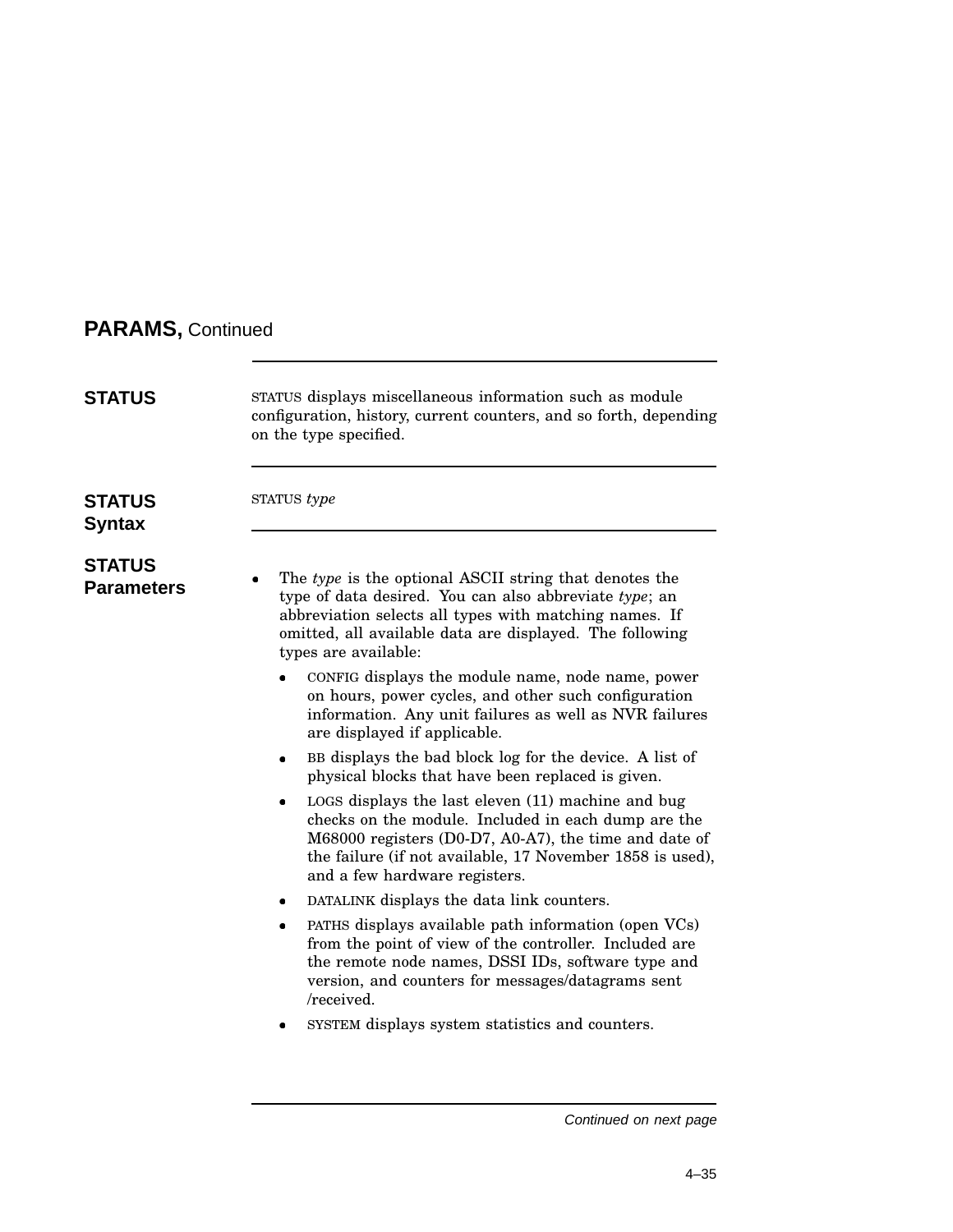- MSCP displays MSCP statistics such as the number and type of I/O commands and various histograms.
- THREADS displays the known programs in the system, the amount of CPU time consumed, and other information.
- VC displays the last 8 virtual circuit closures.

## **STAT Examples**

```
PARAMS> stat conf
Configuration:
  Node EQSAA is an EF51R controller using Apache V1.1
  Software EFX V100 built on 11-MAR-1990 22:21:45
  Electronics module name is EN00500250
  Last known unit failure code 300D(X)
  In 485 power-on hours, power has cycled 681 times
  System up time is 3 22:50:02.68
  System time is 23-MAR-1990 15:00:17
PARAMS> stat paths
   ID Path Block Remote Node DGS_S DGS_R MSGS_S MSGS_R
    -- ------------ --------------- ---------- ---------- ---------- ----------
                                        \begin{array}{ccccccc} 0 & & & 0 & & & 0 & & & 0 \ 0 & & & 0 & & & & 0 & & 0 \ 0 & & & & 0 & & & 8393 & & 8391 \end{array}0 PB FF846E9A KFQS A RFX T102 0 0 0 0
    7 PB FF847236 KF0Y7B KFX V1.7
PARAMS> stat datalink
Datalink Counters:
  Interval: 341421 seconds<br>Pkts Rev'd: 53952:**
  Pkts Rcv'd: 53952:***************************
  Pkts Xmt'd: 53954:***************************
                     Naks Rcv'd: 45717:**********************
Naks Xmt'd: 0:<br>Resets Rcv'd: 99662:*
                    Resets Rcv'd: 99662:**************************************************
Resets Xmt'd:<br>No response:
                      No response: 42677:*********************
  Duplicates:
    Unrecogs: 0:
```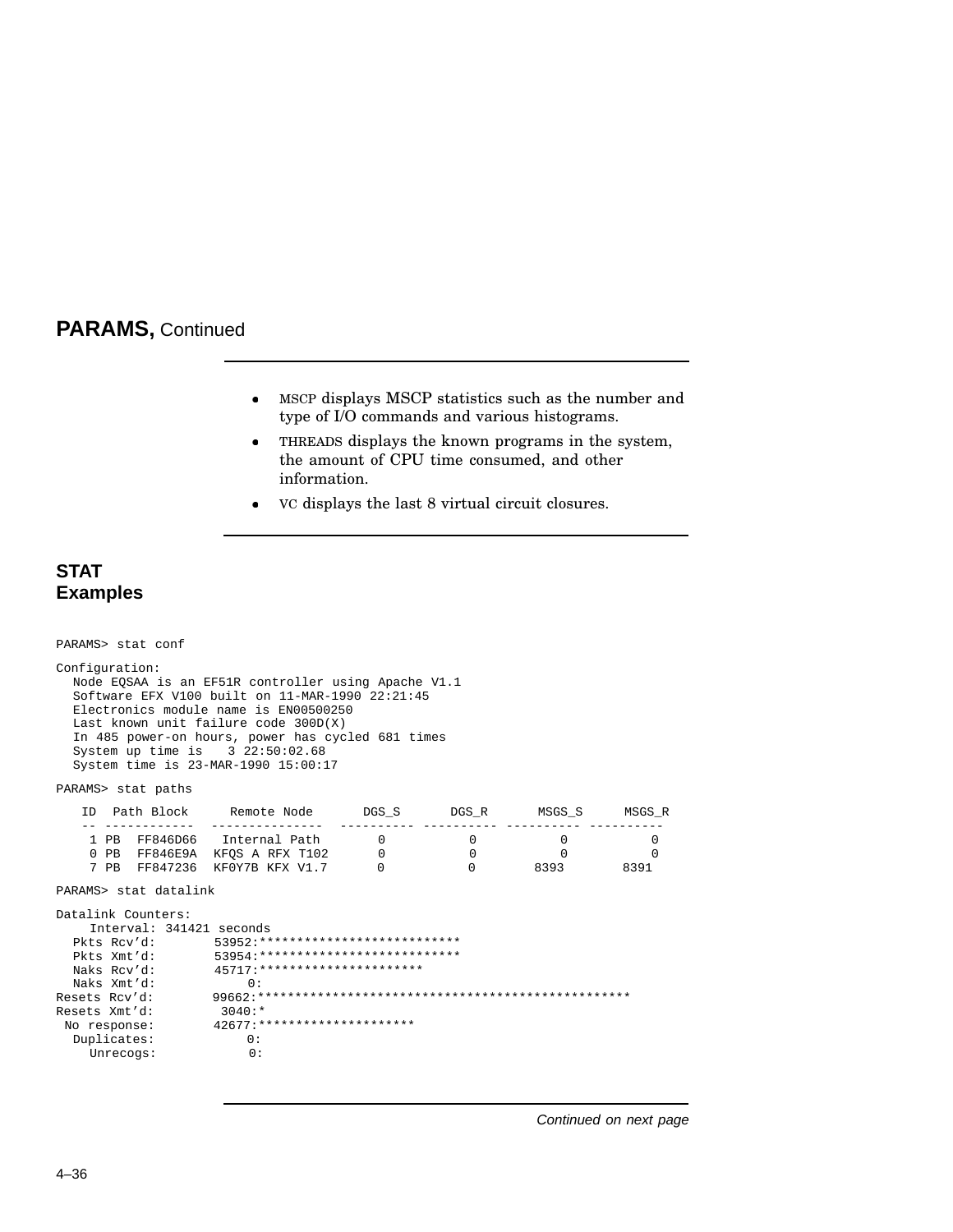PARAMS> stat logs NOTE: bugcheck code is last word on first line of each log. Log History: Log #175-27-50-01/0000 17-NOV-1858 0:00:00 FFFFFFFF 0000FFFF FFFFFFFF FFFE2801 FFFFFFFF EFFF2801 FFF7FFFB 0000A056 FFDFC029 FFDFC74B FFFFB74C BFFEFFFF FFFF80BA FBFFFFFF FFFFBFFF FFFF807C 00000000 00000000 00000000 Log #176-27-50-01/0000 17-NOV-1858 0:00:00 FFFF1441 0000004D FFFFFFFF FFFE2801 FFFFFFFF EFFF2801 FFF7FFFB 0000A050 FFDF80BE FFDFC0EB FFFFB750 BFFEFFFF FFFF80BA FBFFFFFF FFFFBFFF FFFF807C 00000000 00000000 000006EC ...Eight logs omitted... Log #174-27-50-01/0000 17-NOV-1858 0:00:00 FFFF1441 0000004D FFFFFFFF FFFE2801 FFFFFFFF EFFF2801 FFF7FFFB 0000A050 FFDF80BE FFDFC6AF FFFFB750 BFFEFFFF FFFF80BA FBFFFFFF FFFFBFFF FFFF807C 00000000 00000000 000006EC PARAMS> stat mscp MSCP statistics: Interval: 341481 seconds I/O Commands: 0 Primary revectors: 0 Tertiary revectors: 0 Max Queue Depth: 0 Queue Depth Histogram: Commands Processed Histogram: GetUnit: 5691:\*\*\*\*\*\*\*\*\*\*\*\*\*\*\*\*\*\*\*\*\*\*\*\*\*\*\*\*\*\*\*\*\*\*\*\*\*\*\*\*\*\*\*\* SetCon: Blocks Accessed Histogram (cylinder ranges): Read Lengths Histogram (block count ranges): Write Lengths Histogram (block count ranges): PARAMS>

# **WRITE Command**

Use the WRITE command to copy the cached copy of NVR\_G\_IMAGE back to NVR. This is equivalent to the VMS SYSGEN WRITE command.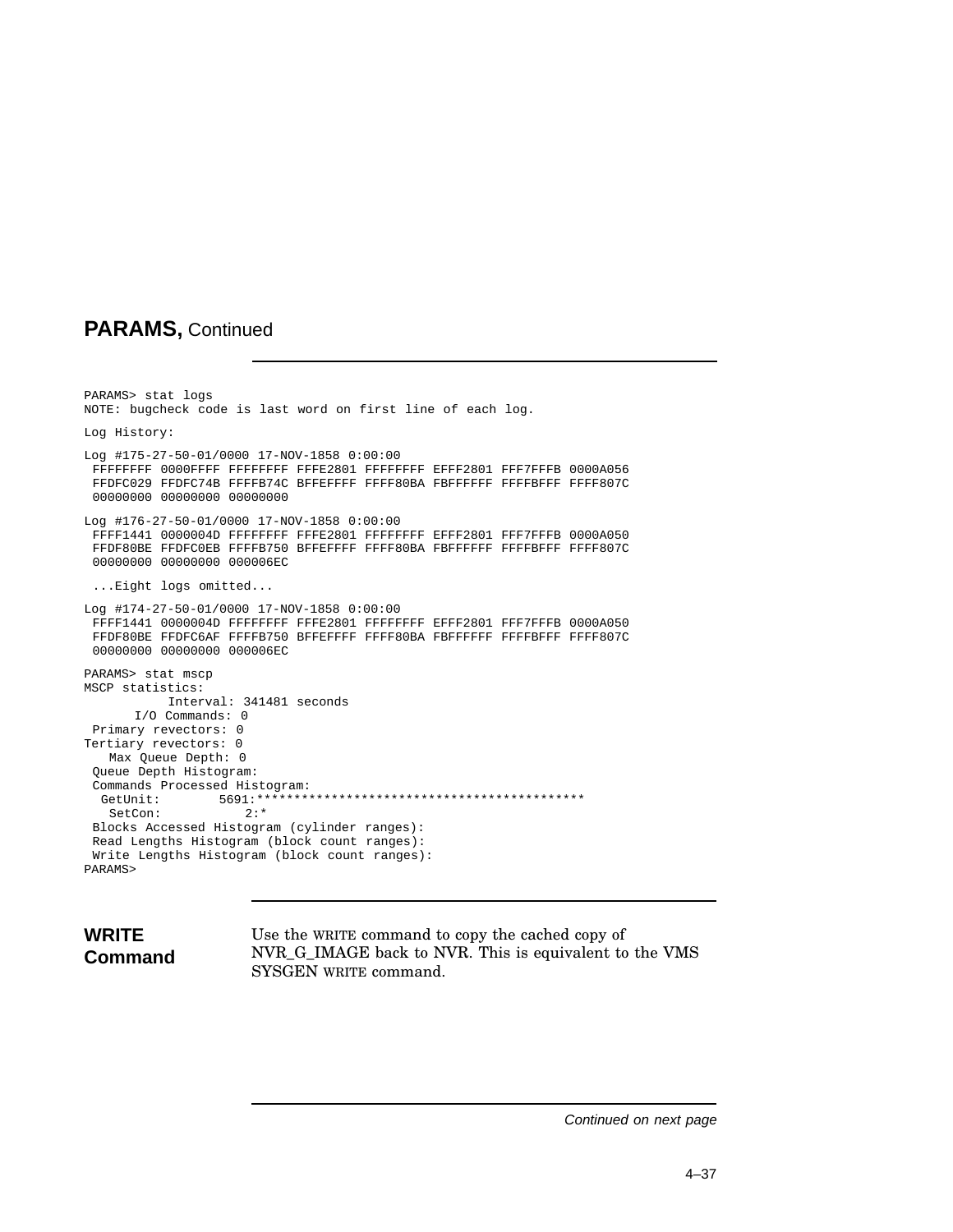A WRITE command may fail for several reasons:

|                                   | If a parameter is modified that requires the unit and the<br>unit cannot be acquired. (For example, it is not in the<br>available state with respect to all hosts. Changing the unit<br>number is an example of a parameter that requires the<br>unit.)                   |
|-----------------------------------|---------------------------------------------------------------------------------------------------------------------------------------------------------------------------------------------------------------------------------------------------------------------------|
|                                   | If a parameter is modified that requires controller<br>$\bullet$<br>initialization and the user replies negatively to the request<br>for reboot. (Changing the nodename or the allocation<br>class are examples of parameters that require controller<br>initialization.) |
|                                   | Initial drive calibrations are in progress on the unit. (WRITE<br>$\bullet$<br>is inhibited during this time.)                                                                                                                                                            |
| <b>WRITE Syntax</b>               | <b>WRITE</b>                                                                                                                                                                                                                                                              |
| <b>WRITE</b><br><b>Parameters</b> | None                                                                                                                                                                                                                                                                      |
| <b>ZERO</b>                       | The ZERO command clears a block of counters or all known<br>blocks of counters.                                                                                                                                                                                           |
| <b>ZERO Syntax</b>                | ZERO counter                                                                                                                                                                                                                                                              |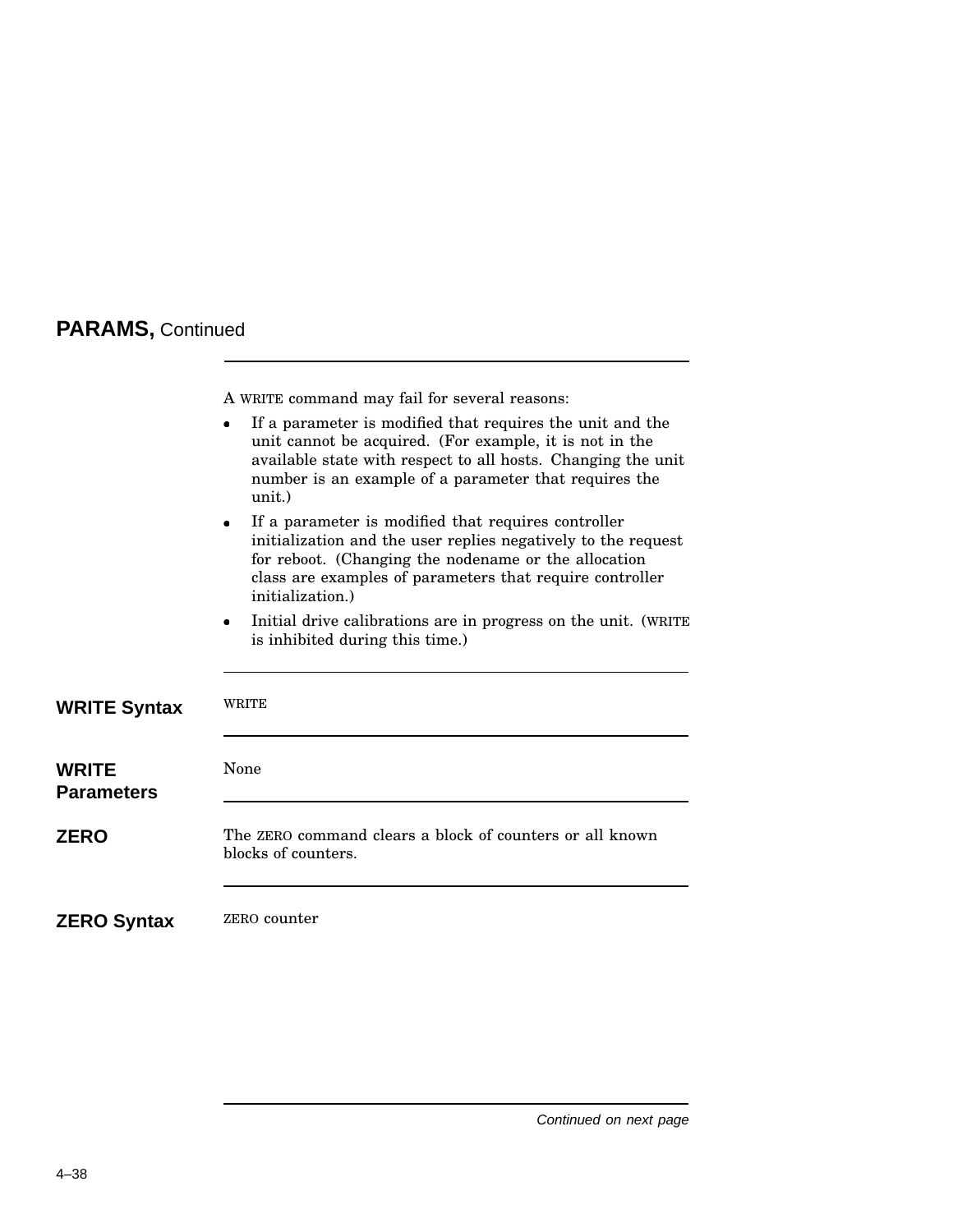## **ZERO Parameters**

- Counter is a block of performance counters or all known counters.
- Counter types include the following:
	- \* All Clears all performance counter blocks.
	- \* MSCP Clears the MSCP performance counters and histograms.
	- \* SEEKS Clears the seek performance counters and histograms.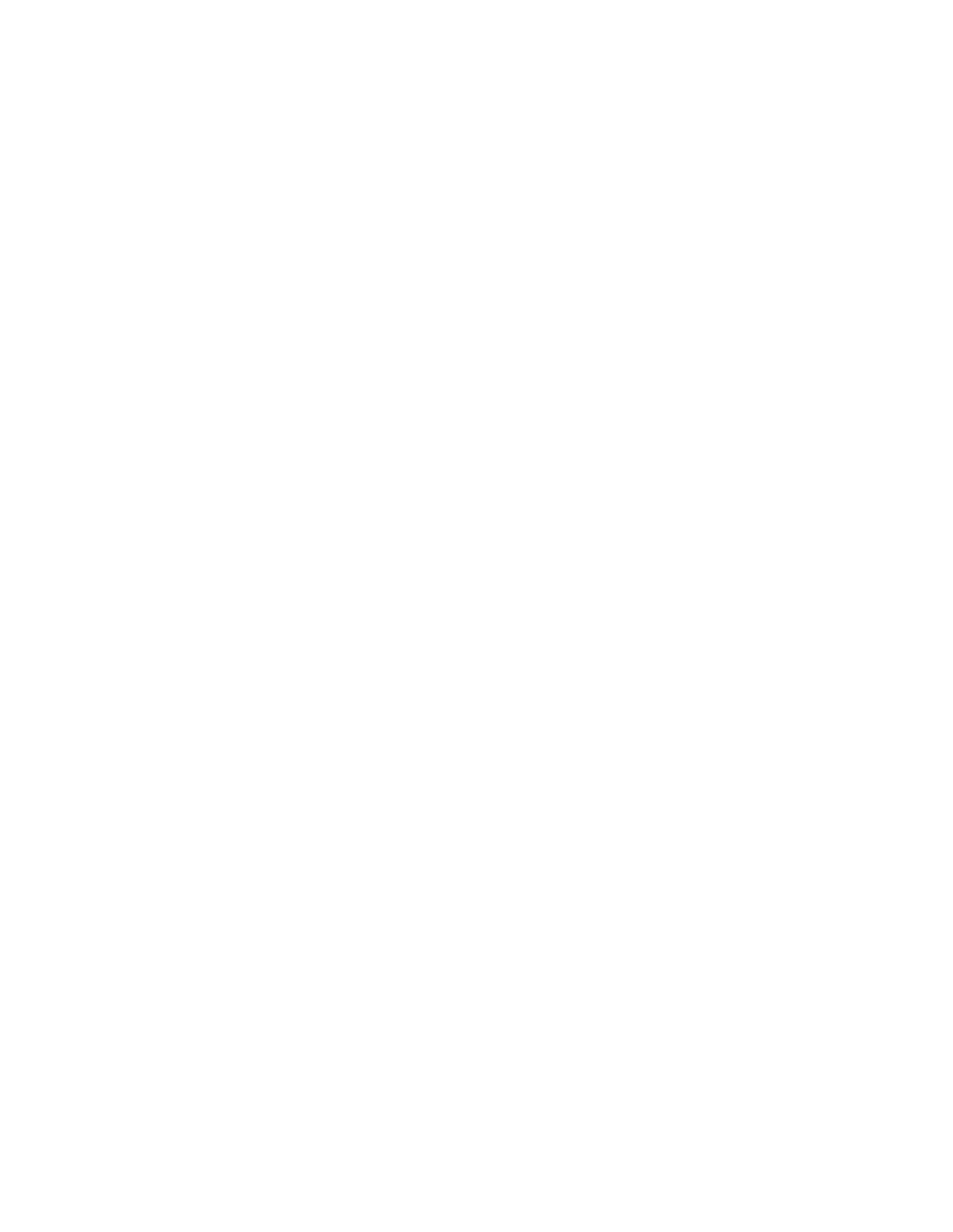# **Chapter 5 Data Retention System**

# **Introduction**

**In This Chapter** The EF51R and EF52R ISEs contain advanced hardware and firmware that protect the data in the memory arrays from loss in case of power or other system failure.

This chapter discusses the following features of the integrated data retention system:

- Continuously saving data
- Restoring data on line
- Battery testing and monitoring
- Fast charge circuit
- Automatic write protect
- Comprehensive battery test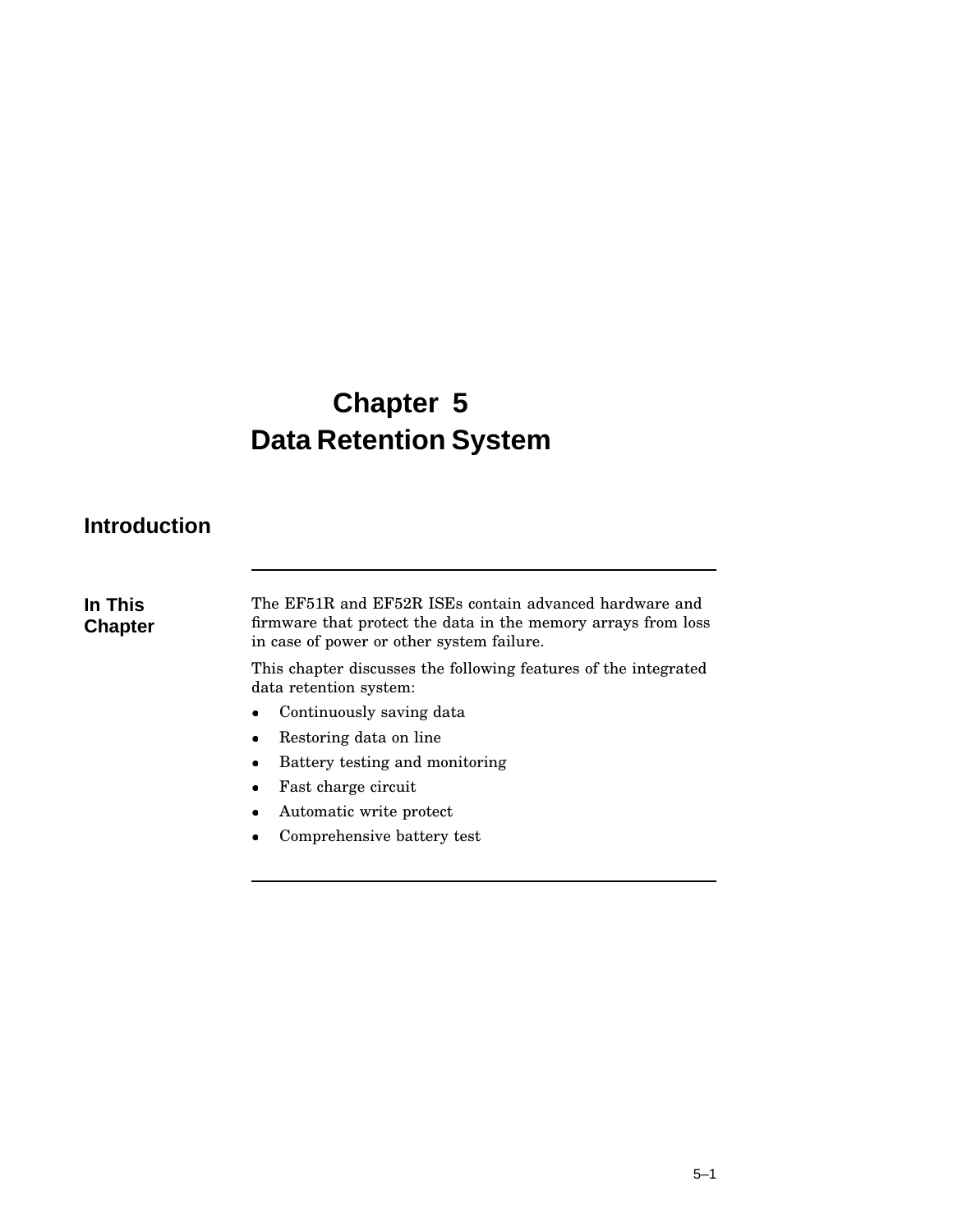# **EF5XX Data Retention Description**

| <b>Continuously</b><br><b>Saving Data</b> | Unlike Digital's earlier ESE20 and ESE50 solid state disks, the<br>EF5XX ISE continuously moves modified data to the internal<br>winchester disk drive. This minimizes the amount of data<br>that must be saved under battery power and ensures that the<br>data retention disk is still functional. Saving of data is a low<br>priority, background task that minimizes the effect of saving<br>data on performance.                                      |  |  |
|-------------------------------------------|------------------------------------------------------------------------------------------------------------------------------------------------------------------------------------------------------------------------------------------------------------------------------------------------------------------------------------------------------------------------------------------------------------------------------------------------------------|--|--|
|                                           | Upon a power failure, the EF5XX instantly switches over to<br>battery power. Within one minute, firmware detects external<br>power has failed. Firmware then write-protects the EF5XX<br>ISE, preventing further data changes. Saving data to the<br>internal winchester (magnetic) disk drive continues under<br>battery power until all contents of the memory arrays are safely<br>on the winchester disk.                                              |  |  |
|                                           | The EF5XX ISE then shuts itself off to conserve battery power.<br>Although continuously saving data dramatically decreases the<br>length of time to completely save final data, the fully charged<br>battery has sufficient power to completely save the contents of<br>the EF5XX to the winchester disk. While saving the data under<br>battery power, the yellow Write-Protect LED will be on and the<br>green Run/Ready LED will blink once per second. |  |  |
| <b>Restoring</b><br><b>Data</b>           | When power is restored, the EF5XX undergoes approximately<br>two minutes of power-on self-test (POST), which verifies the<br>integrity of the electronics and firmware.                                                                                                                                                                                                                                                                                    |  |  |
|                                           | After POST, the EF5XX is available for mounting and begins<br>restoring data to the memory arrays. While restoring data in<br>the offline state, the green Run/Ready LED blinks once per<br>second.                                                                                                                                                                                                                                                        |  |  |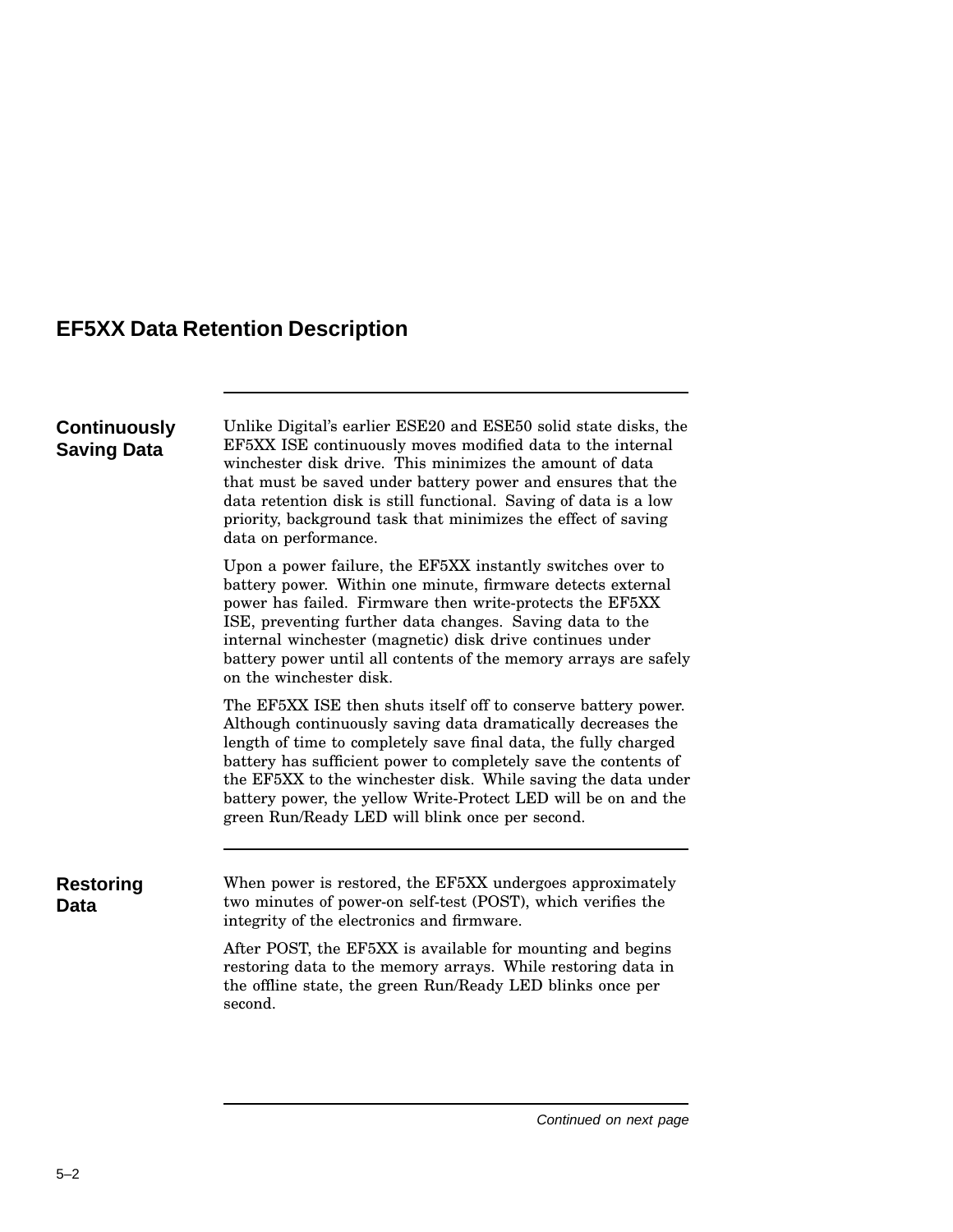After mounting, users' requests from the host receive top priority and are satisfied before restore requests. If a user requests data that has not been restored yet, the EF5XX fetches the data from the internal magnetic disk and returns the data to the user.

## **Battery Testing and Monitoring**

The battery subsystem (BSS) firmware logs a "Battery Maintenance Error" under certain conditions. Table 5–1 lists the type of error and why it occurs:

| Error                         | Reason                                                                             |
|-------------------------------|------------------------------------------------------------------------------------|
| Battery failed periodic test. | The batteries undergo<br>a periodic trickle test<br>to check for shorted<br>cells. |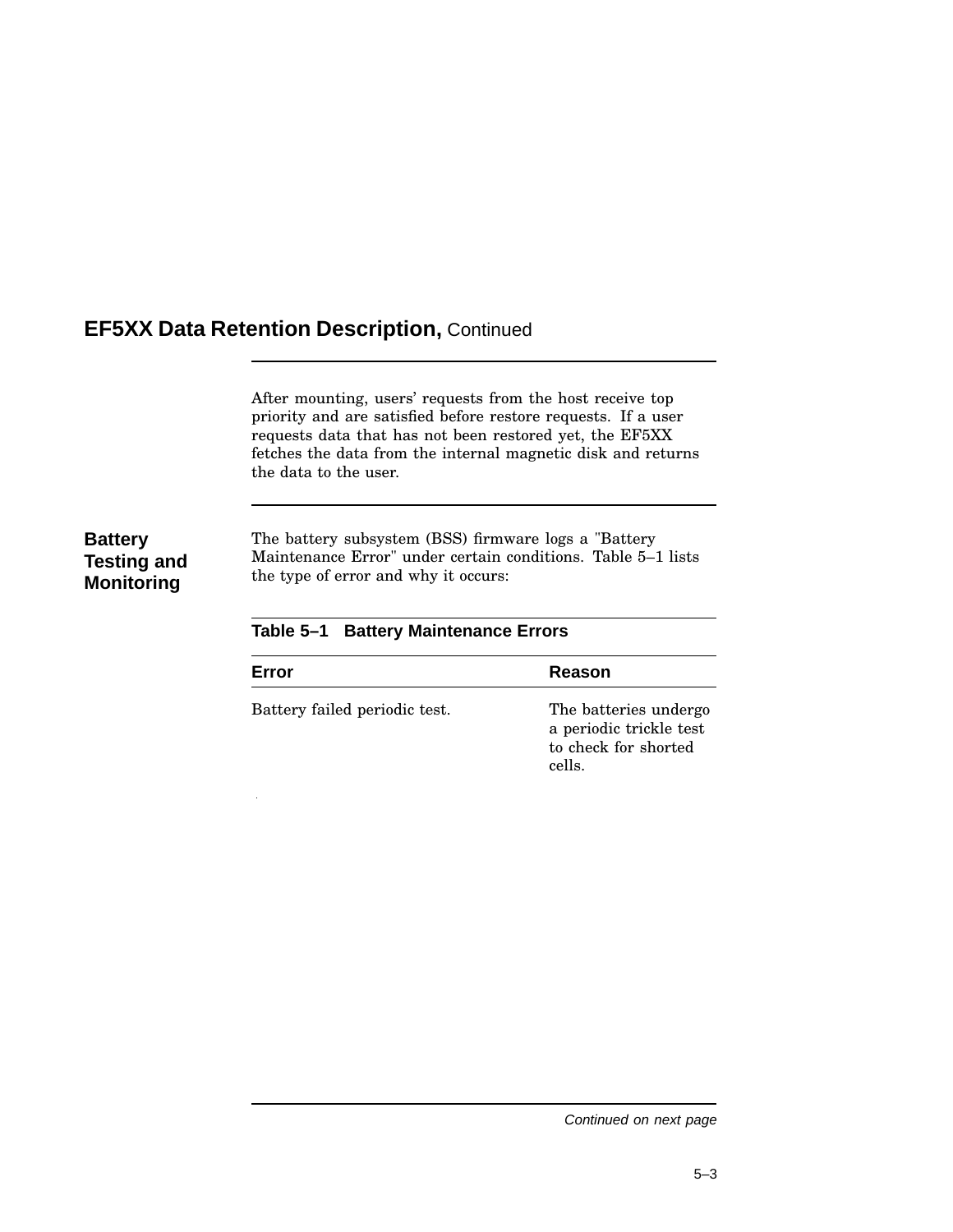|              |                                        | Table 5-1 (Continued) Battery Maintenance Errors                                                                                                                                                                                                                                                         |
|--------------|----------------------------------------|----------------------------------------------------------------------------------------------------------------------------------------------------------------------------------------------------------------------------------------------------------------------------------------------------------|
| Error        |                                        | Reason                                                                                                                                                                                                                                                                                                   |
| Battery age. |                                        | The batteries have<br>had more than 3 years<br>of power-on time and<br>need to be replaced.<br>The number of power-<br>on days until the<br>battery needs to be<br>replaced is available<br>in the parameter<br>BSS REPL. A value<br>of 0 indicates the age<br>is the cause of the<br>maintenance error. |
|              | Battery charging out-of-specification. | Battery charging<br>time was not within<br>specification.                                                                                                                                                                                                                                                |
|              | Battery deep discharge.                | If the parameter BSS<br>SHUT is 0 and the<br>BSS_DISC is 1, the<br>batteries were deep<br>discharged on the<br>last power failure and<br>should be replaced.                                                                                                                                             |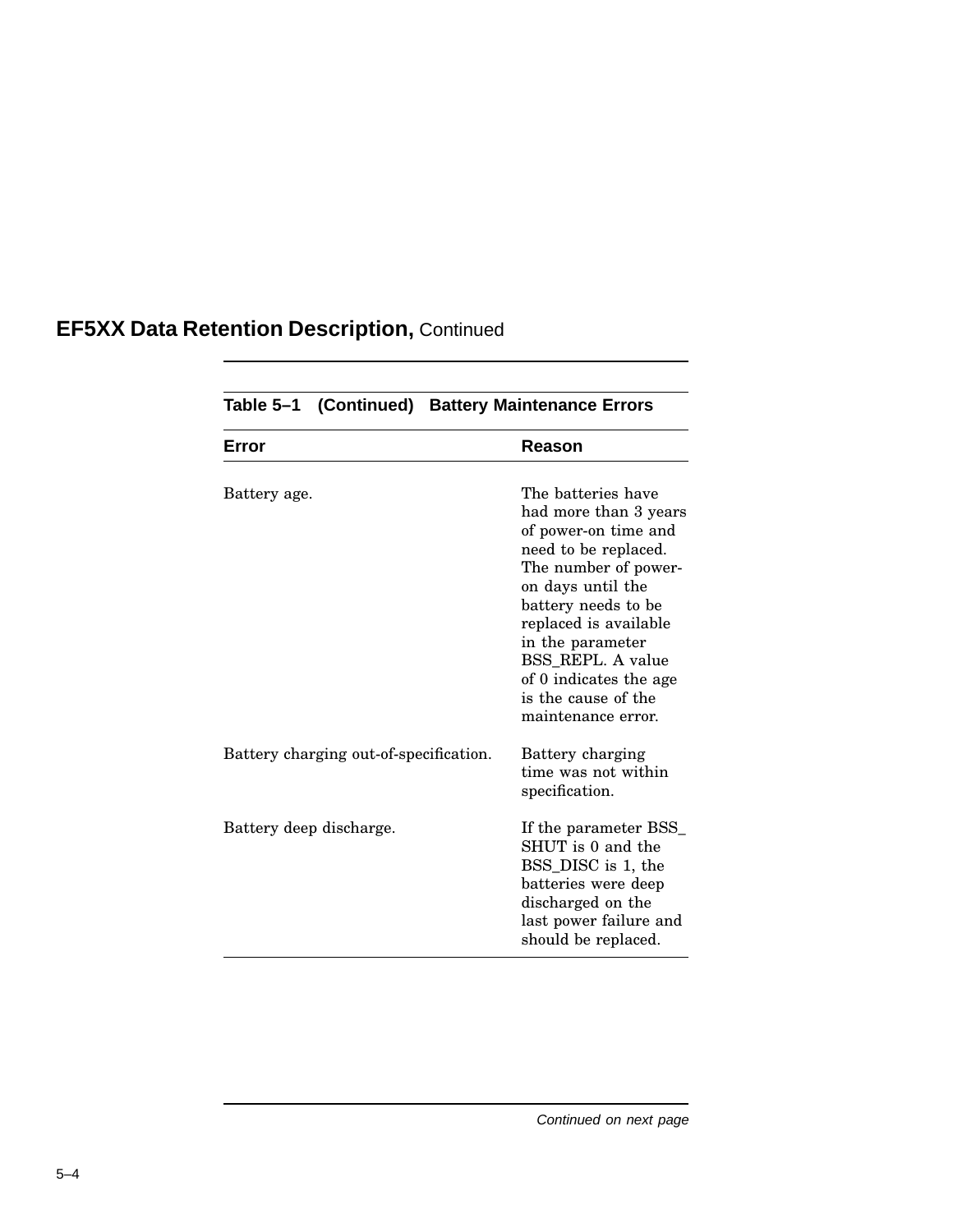| <b>Using</b><br><b>PARAMS</b>        | Use the PARAMS local program (Chapter 4) to check the cause<br>of the battery maintenance error. You can use the PARAMS<br>command SHOW/BSS to show all BSS parameters. Except in<br>the case of deep discharge, use the battery test utility BATTST<br>to verify battery health when a "Battery Maintenance Error"<br>appears in the error log. |  |
|--------------------------------------|--------------------------------------------------------------------------------------------------------------------------------------------------------------------------------------------------------------------------------------------------------------------------------------------------------------------------------------------------|--|
| <b>Running</b><br><b>BATTST</b>      | In addition, Digital recommends running the BATTST utility<br>(Chapter 4) at least once a year to condition and test the<br>batteries. If deep discharge occurs or the BATTST fails, please<br>call Digital Services to replace the battery.                                                                                                     |  |
| Overtemperature<br><b>Errors</b>     | Overtemperature conditions are also logged to the error log by<br>BSS firmware. Frequent overtemperature conditions shorten<br>battery life. A battery replacement interval of less than three<br>years is recommended if frequent overtemperature errors are<br>logged to the error log.                                                        |  |
| <b>Fast Charge</b><br><b>Circuit</b> | The EF5XX employs a fast-charge battery charge circuit to<br>reduce exposure to multiple power failures. The battery charger<br>is capable of replacing 90% of a full discharge in 4 hours. After<br>the batteries are charged, the battery charger trickle charges<br>the batteries to maintain the charge level.                               |  |
|                                      |                                                                                                                                                                                                                                                                                                                                                  |  |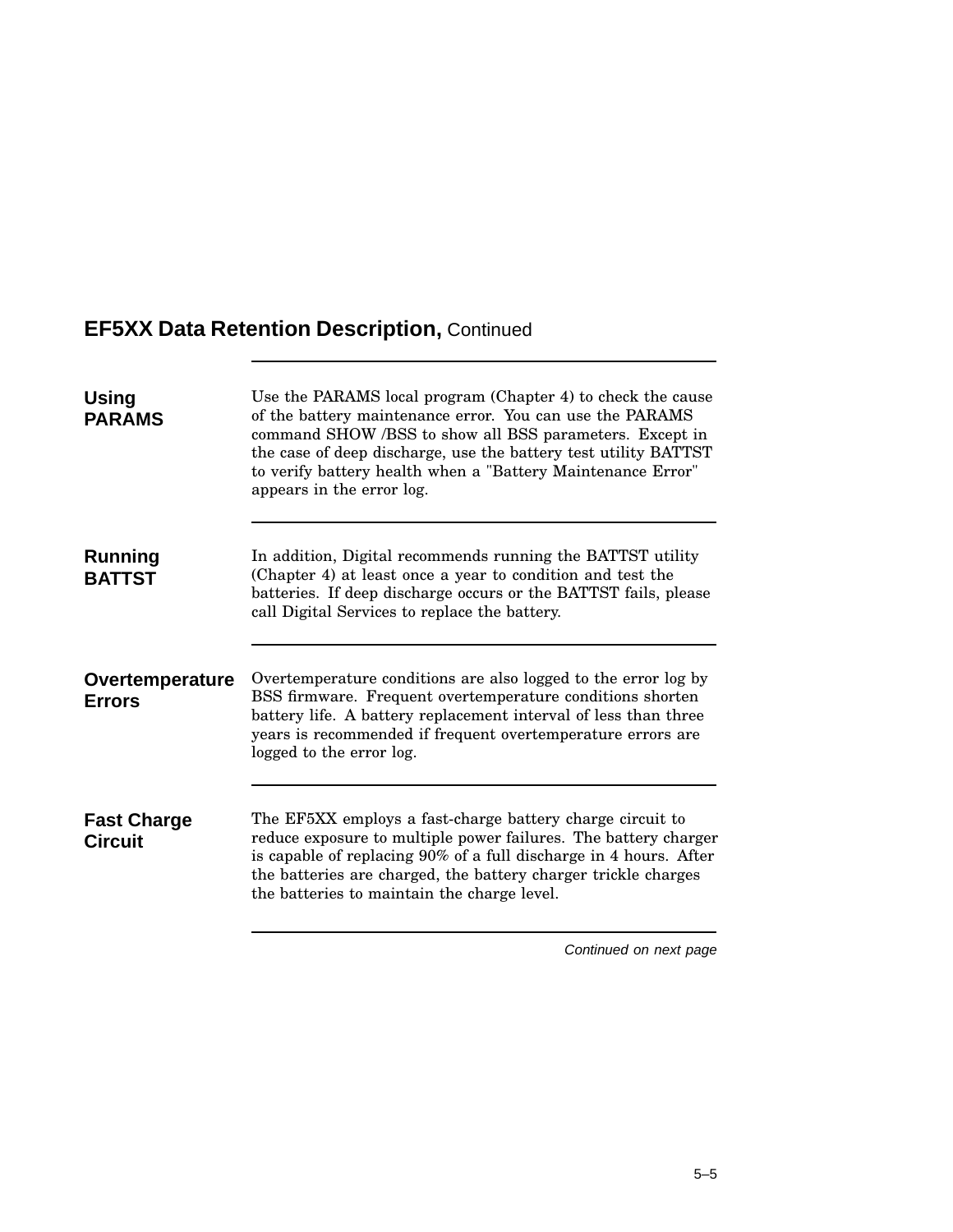| <b>Automatic</b><br><b>Write Protect</b>    | The EF5XX can optionally write-protect itself automatically<br>while the battery capacity is insufficient for saving data<br>completely. Automatic write protect is controlled by the<br>parameter BSS_WPLC. The default value of 1 indicates that<br>data should be protected by write-protecting automatically. |  |
|---------------------------------------------|-------------------------------------------------------------------------------------------------------------------------------------------------------------------------------------------------------------------------------------------------------------------------------------------------------------------|--|
| <b>Comprehensive</b><br><b>Battery Test</b> | The BATTST local program provides a comprehensive battery<br>test that measures the life of the battery under full load. More<br>information on the battery test is available in Chapter 4.                                                                                                                       |  |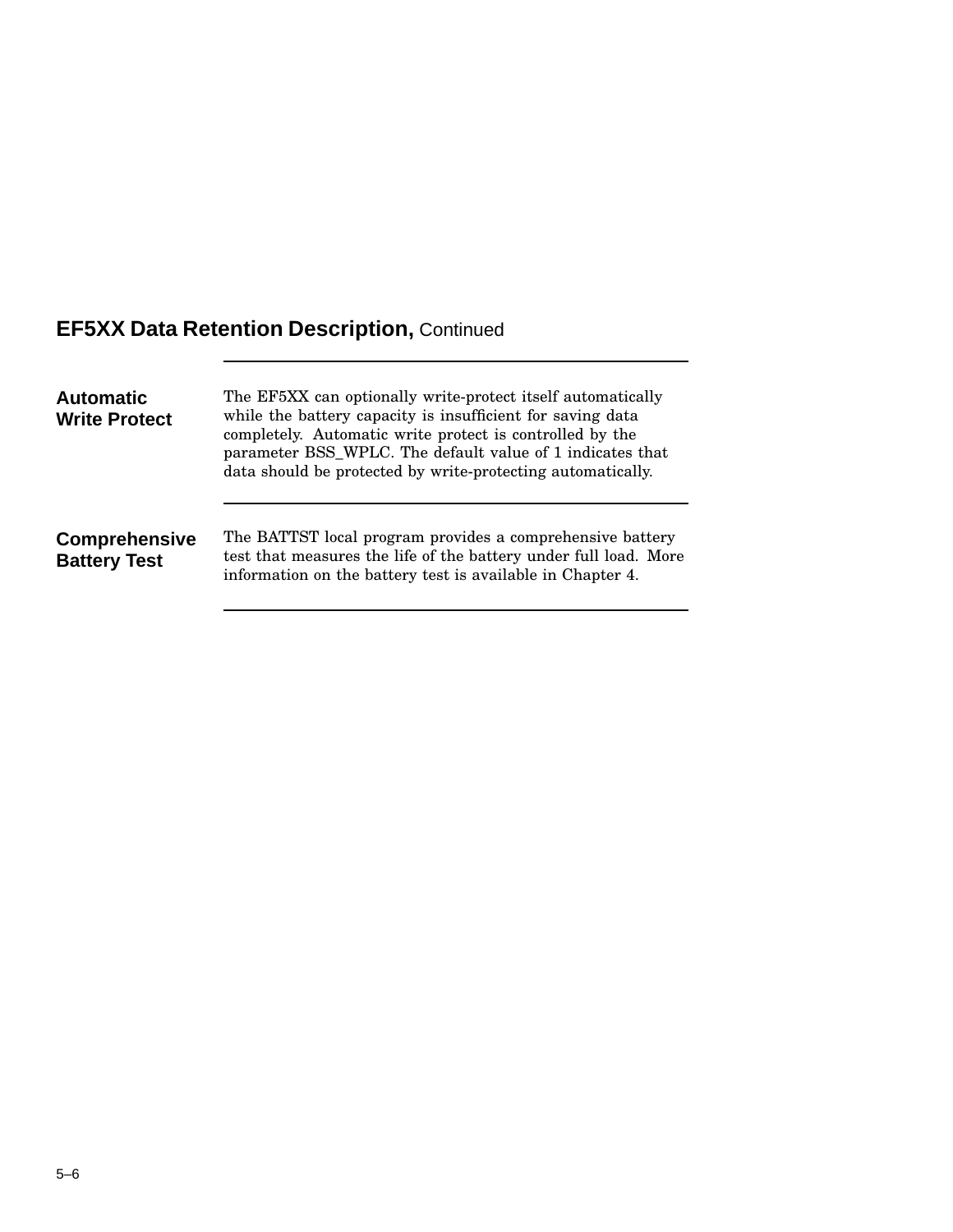# **Battery Subsystem Parameters**

# **BSS Parameter**

The following shows the parameters that control the battery subsystem (BSS).

# **Example**

| Parameter       | Current. | Default | Type    | Radix |   |
|-----------------|----------|---------|---------|-------|---|
| <b>BSS MAXR</b> | 1095     | 1095    | Word    | Dec   | B |
| <b>BSS REPL</b> | 1095     | 1095    | Word    | Dec   | B |
| <b>BSS CHRG</b> | 15       | 15      | Word    | Dec   | B |
| <b>BSS TINT</b> | 10020    | 10020   | Word    | Dec   | в |
| <b>BSS TLEN</b> | 60       | 60      | Byte    | Dec   | в |
| <b>BSS SHUT</b> | 1        | 0       | Boolean | 0/1   | в |
| BSS_DISC        | 1        | 1       | Boolean | 0/1   | в |
| BSS WPLC        | 0        | 1       | Boolean | 0/1   |   |
| BSS REST        | 0        | 0       | Boolean | 0/1   |   |
| <b>BSS UPNV</b> | O        | 0       | Boolean | 0/1   |   |

## **BSS Parameter Definitions**

Table 5–2 lists the BSS parameters and their definitions:

### **Table 5–2 BSS Parameter Definitions**

| <b>Parameter</b> Definition |                                                                                                                   |
|-----------------------------|-------------------------------------------------------------------------------------------------------------------|
| <b>BSS MAXR</b>             | Maximum number of days of battery life. This<br>value is used to initialize BSS REPL when<br>replacing a battery. |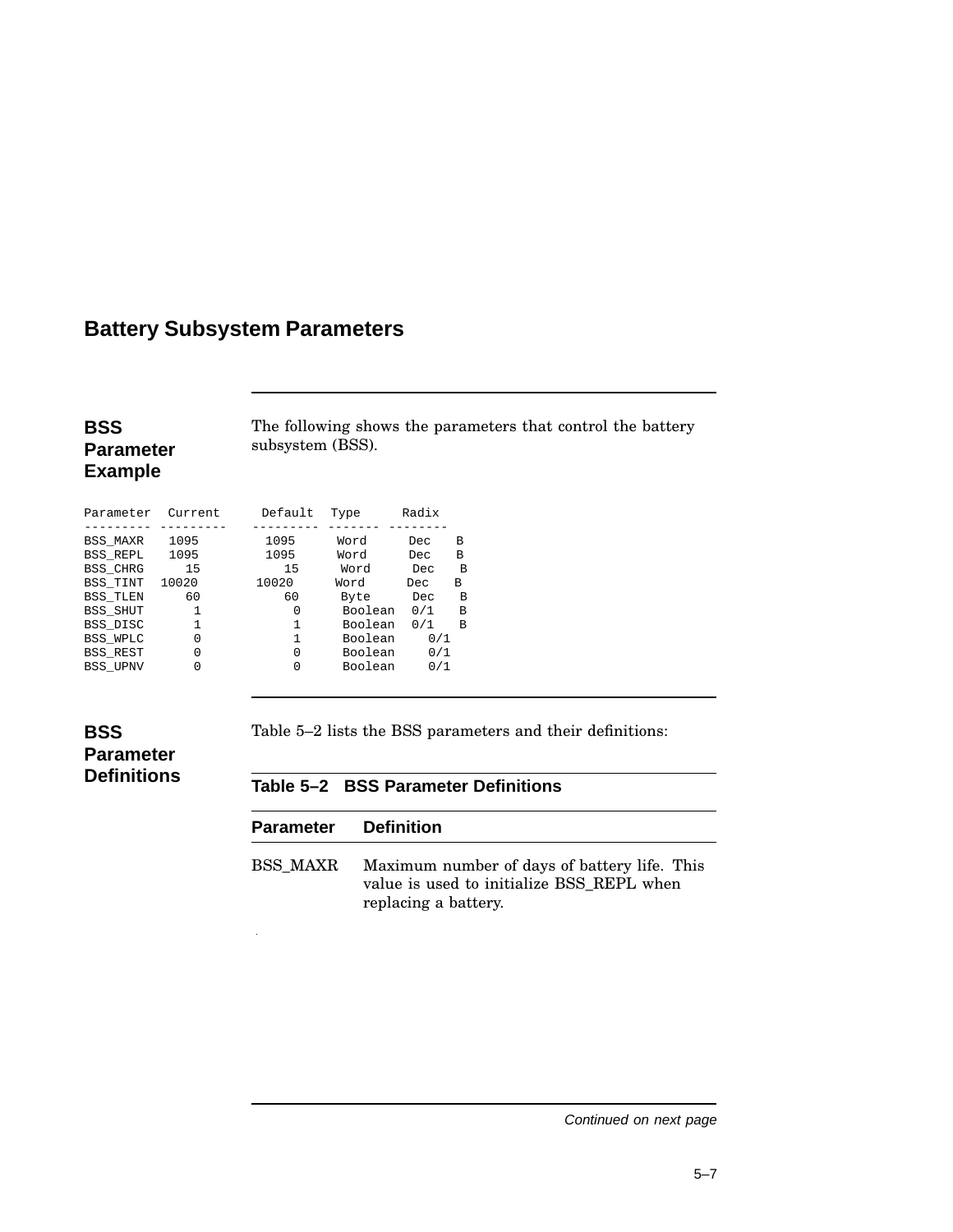# **Battery Subsystem Parameters,** Continued

 $\sim 10^6$ 

|                  | Table 5-2 (Continued) BSS Parameter Definitions                                                                                                                                                                                                                                 |  |
|------------------|---------------------------------------------------------------------------------------------------------------------------------------------------------------------------------------------------------------------------------------------------------------------------------|--|
| <b>Parameter</b> | <b>Definition</b>                                                                                                                                                                                                                                                               |  |
| <b>BSS REPL</b>  | Number of days of battery life left for current<br>battery when the NVRAM was last updated.<br>This value does not represent the run-time<br>value. To update the NVRAM, and thus cause<br>this parameter to reflect the current run-time<br>value, see the BSS_UPNV parameter. |  |
| BSS_CHRG         | Number of minutes of charge when the NVRAM<br>as last updated. This value does not represent<br>the run-time value. To update the NVRAM, and<br>thus cause this parameter to reflect the current<br>run-time value, see the BSS_UPNV parameter.                                 |  |
| <b>BSS TINT</b>  | The interval between runs of the periodic<br>battery test in minutes.                                                                                                                                                                                                           |  |
| <b>BSS TLEN</b>  | The length of the periodic battery test in<br>minutes.                                                                                                                                                                                                                          |  |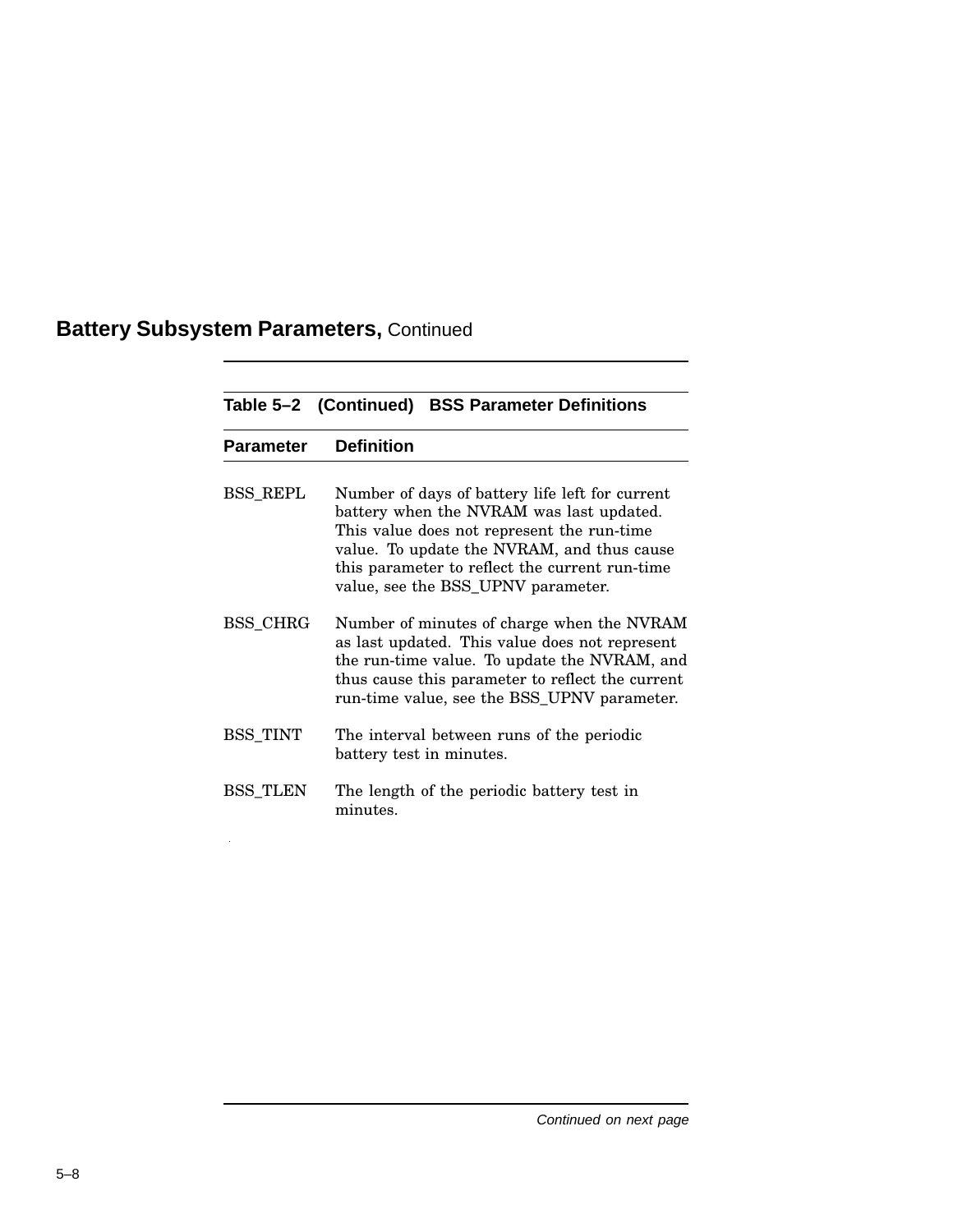# **Battery Subsystem Parameters,** Continued

 $\hat{\mathcal{A}}$ 

|                  | Table 5-2 (Continued) BSS Parameter Definitions                                                                                                                                                                                                                                                                                                                                                                                                                        |
|------------------|------------------------------------------------------------------------------------------------------------------------------------------------------------------------------------------------------------------------------------------------------------------------------------------------------------------------------------------------------------------------------------------------------------------------------------------------------------------------|
| <b>Parameter</b> | <b>Definition</b>                                                                                                                                                                                                                                                                                                                                                                                                                                                      |
| <b>BSS_SHUT</b>  | This flag determines whether the unit should<br>shut-down before the battery is drained to<br>the point where it may become damaged,<br>and no longer hold a charge. If the flag is 0<br>(the default), then the battery will continue<br>to discharge until it is dead (that is, data is<br>prioritized above battery life). If the flag is 1,<br>then the unit will shut down before the battery<br>is damaged (that is, battery life is prioritized<br>above data). |
| <b>BSS DISC</b>  | This flag represents whether the batteries<br>where fully discharged when the unit was last<br>shut-down. This flag is used internally by the<br>firmware, and should not be altered by the user.                                                                                                                                                                                                                                                                      |
| <b>BSS WPLC</b>  | This flag represents whether the EF5XX should<br>write-protect when the battery charge is too low<br>to completely save data. The default value is 1<br>to protect data.                                                                                                                                                                                                                                                                                               |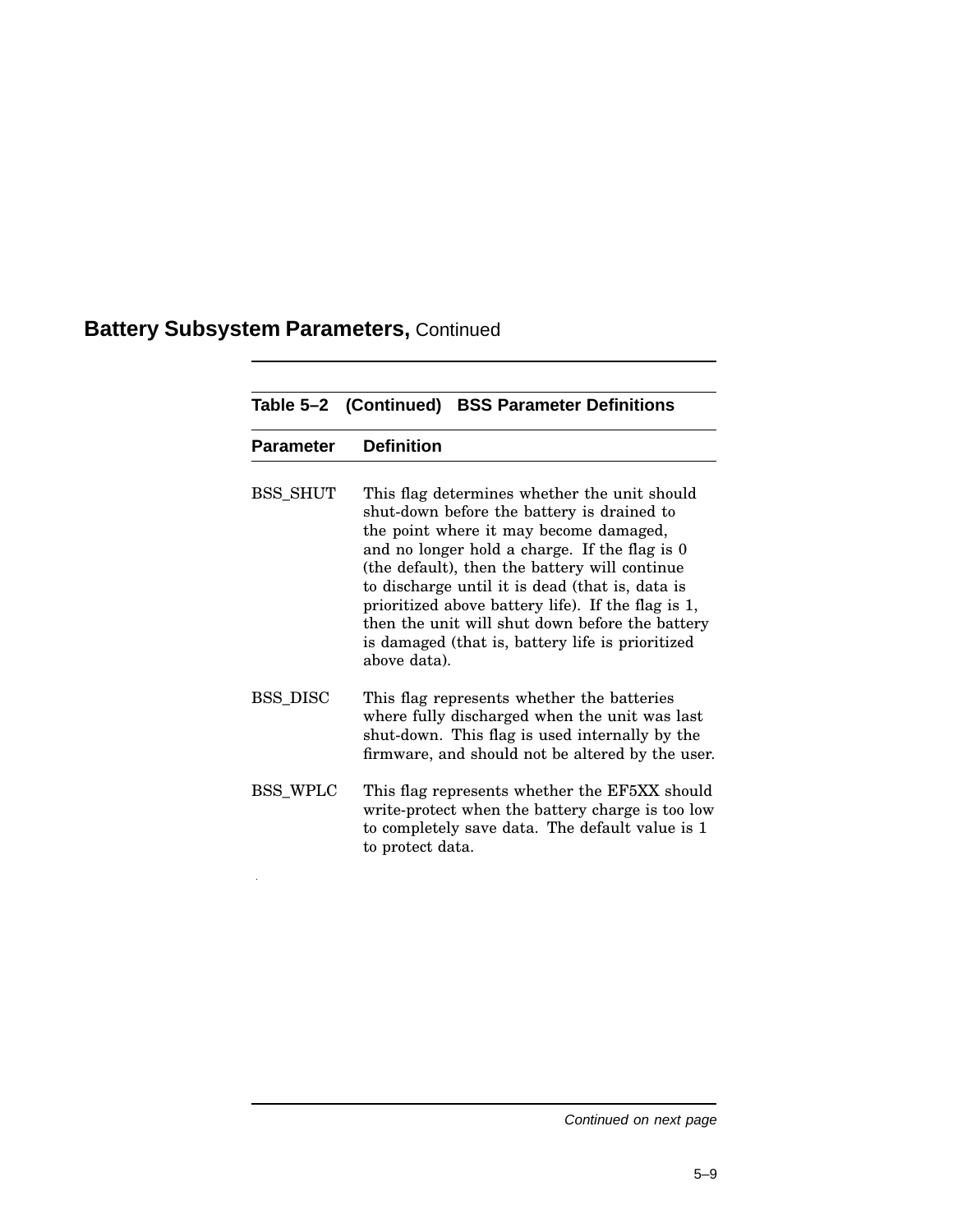# **Battery Subsystem Parameters,** Continued

|                  | Table 5-2 (Continued) BSS Parameter Definitions                                                                                                                                                                                                                                                                                                                                                                                                                                                                                                                                                                                                                         |
|------------------|-------------------------------------------------------------------------------------------------------------------------------------------------------------------------------------------------------------------------------------------------------------------------------------------------------------------------------------------------------------------------------------------------------------------------------------------------------------------------------------------------------------------------------------------------------------------------------------------------------------------------------------------------------------------------|
| <b>Parameter</b> | <b>Definition</b>                                                                                                                                                                                                                                                                                                                                                                                                                                                                                                                                                                                                                                                       |
| <b>BSS REST</b>  | This flag is used to reset the initial parameter<br>when a battery is changed. After the battery<br>is changed, the user should set this flag to 1.<br>When the firmware detects the flag has been set<br>(may take up to 1 minute), the firmware will<br>reinitialize it parameters, and reset the flag to<br>0. The values of the parameters in NVRAM will<br>not be updated until the unit is power-cycled,<br>or the user sets the BSS_UPNV flag. The value<br>of the BSS_REST flag shown by PARAMS is a<br>local copy and is not updated when the NVRAM<br>copy is updated by the firmware. The user must<br>exit PARAMS and re-enter to see the updated<br>value. |
| <b>BSS UPNV</b>  | This flag is used to update the NVRAM copies of<br>the BSS parameters with the current run-time<br>values. The user sets this bit, and when the<br>firmware detects the flag, the firmware will<br>update the NVRAM copies of the parameters<br>and reset the BSS_UPNV flag. The value of the<br>BSS_REST flag and other parameters shown by<br>PARAMS are local copies and are not updated<br>when the NVRAM copies are updated by the<br>firmware. The user must exit PARAMS and<br>re-enter to see the updated values.                                                                                                                                               |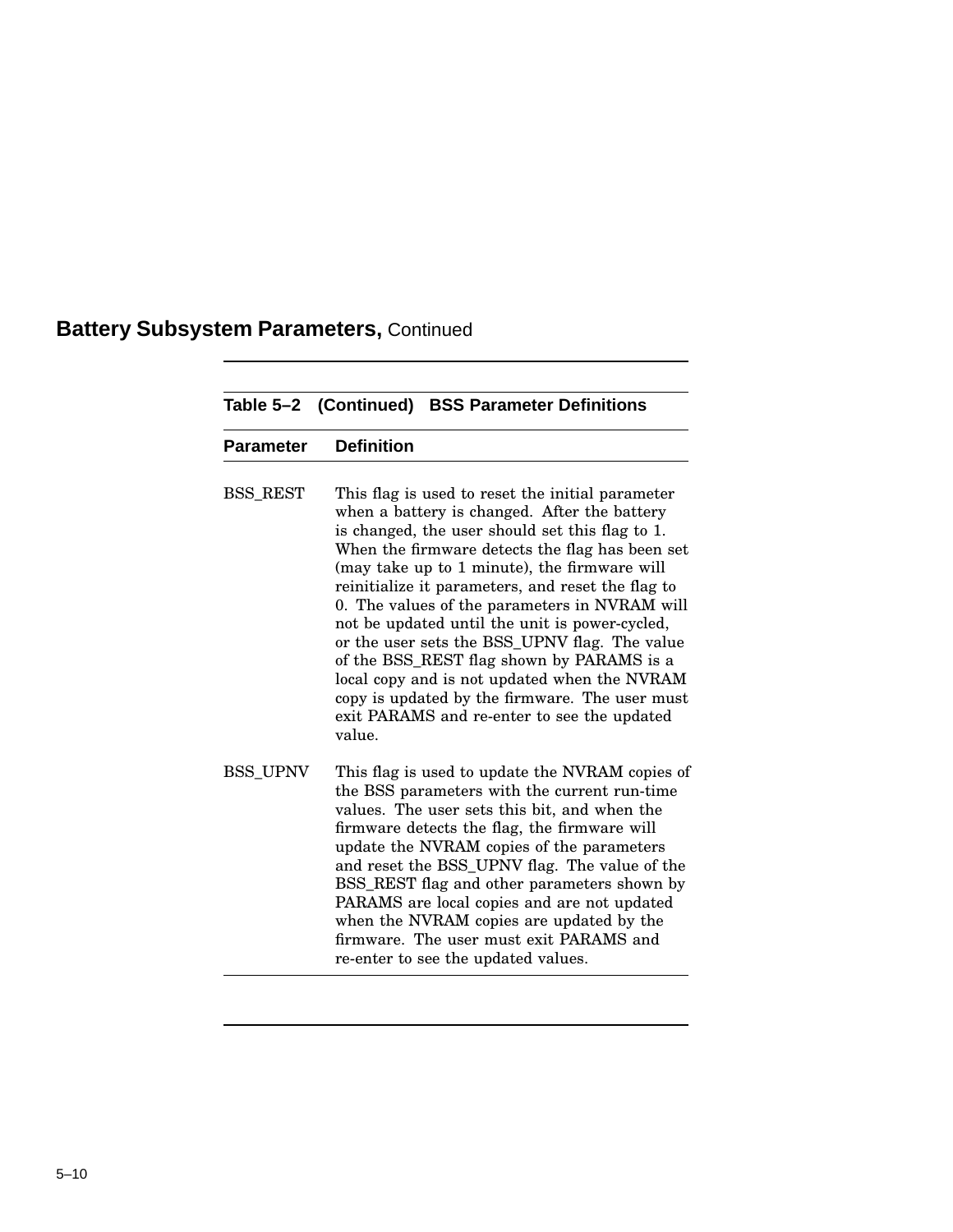# **Chapter 6 Troubleshooting Procedures**

# **Performing Troubleshooting Procedures**

**In this Chapter** This chapter describes:

- Self-tests
- Failure indications
- What you should do if the ISE fails to operate correctly

**NOTE Remember that repairs to the ISE should be done by Digital Services engineers only.**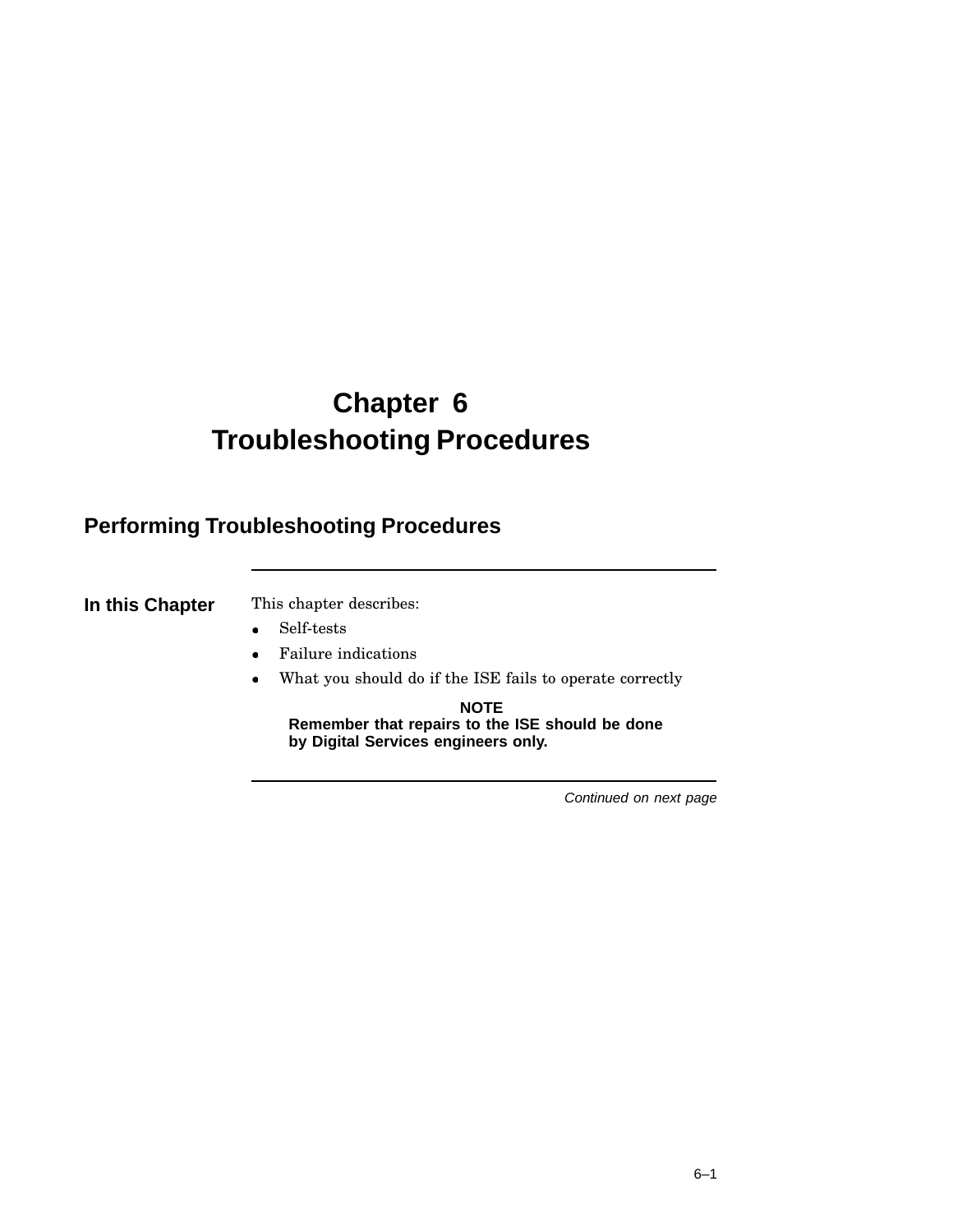# **Performing Troubleshooting Procedures,** Continued

## **Self-Tests Power-on Self-Test (POST)**

The ISE automatically performs a self-test whenever power is applied. This power-on self-test (POST) detects most faults that occur in the ISE.

## **Internal Tests and Calibrations**

Periodic internal tests and calibrations are performed as a normal part of the operation of the ISE. These tests are run automatically on a periodic basis and cause the device to appear active (although there may be no system activity at the time). This is normal, and does not indicate a problem.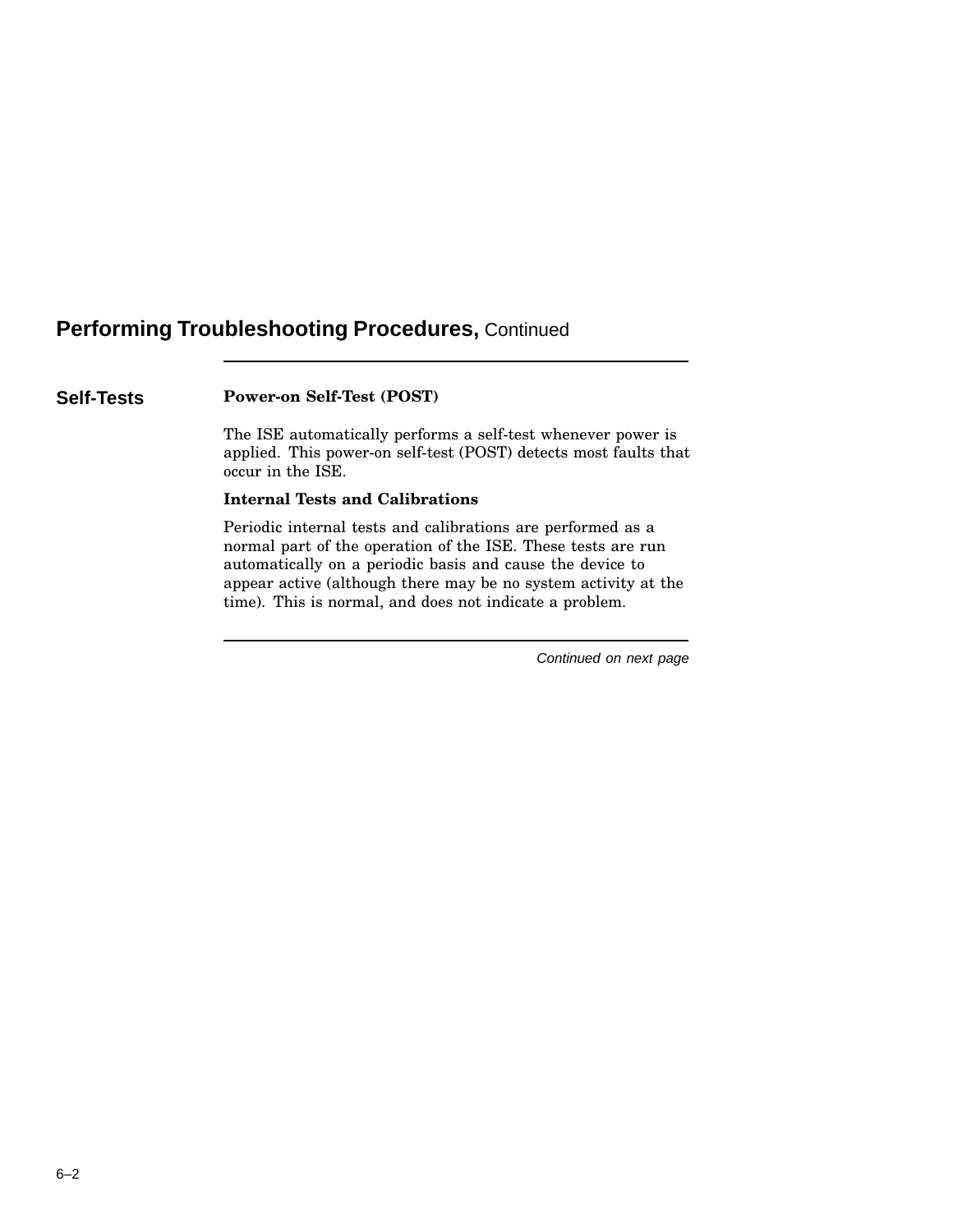# **Performing Troubleshooting Procedures,** Continued

## **Failure Indications**

An ISE can fail during initial power-up or during normal operation. The following table describes the states of the LEDs, what these states mean, and what actions you should take.

| When $\ldots$                                                | It means                                                   | And you $\ldots$                                                                                                                                                                             |
|--------------------------------------------------------------|------------------------------------------------------------|----------------------------------------------------------------------------------------------------------------------------------------------------------------------------------------------|
| The green READY<br>LED is on and the red<br>FAULT LED is off | the operating<br>condition is normal                       | can use the ISE.                                                                                                                                                                             |
| The red FAULT and<br>green READY LEDs<br>turn on and stay on | the ISE is unable to<br>execute the POST                   | should power down the<br>system, check DSSI cable,<br>and try again. If failure<br>persists, call Digital Services.                                                                          |
| Neither LED turns on                                         | proper amount of<br>power may not be<br>getting to the ISE | should check power supply<br>and DSSI cable. If failure<br>persists, call Digital Services.                                                                                                  |
| The red FAULT LED<br>turns on and stays on                   | a fault condition<br>exists                                | should run local programs,<br>as described in Chapter 4.<br>to isolate failure. If unable<br>to access local programs,<br>check DSSI node ID. If failure<br>persists, call Digital Services. |
| The red FAULT LED<br>flashes $(10 Hz)$                       | an OCP failure<br>occurs                                   | check that the OCP contains<br>a drive select plug and/or that<br>the plug ID number is unique<br>for that bus.                                                                              |
|                                                              |                                                            |                                                                                                                                                                                              |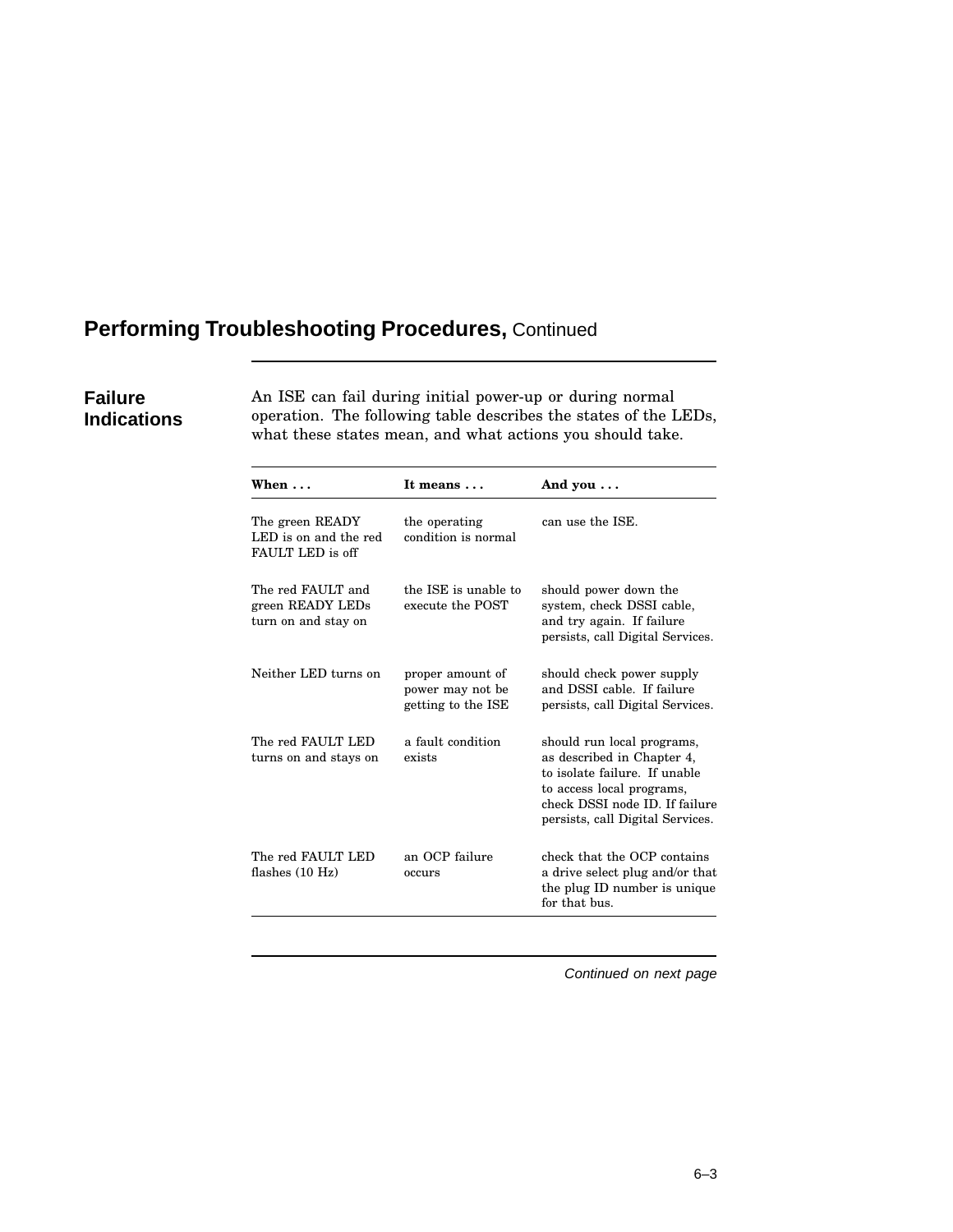# **Performing Troubleshooting Procedures,** Continued

| If a failure occurs with the ISE, ensure:<br><b>Before Calling</b><br><b>Digital</b><br>The ISE has the correct DSSI node ID<br>$\bullet$<br><b>Services</b><br>No other device on the DSSI bus has the same node ID<br>$\bullet$<br>Refer to Chapter 3 to ensure the DSSI node ID is set correctly.<br>If the ID is set correctly and the ISE still fails, call Digital<br>Services. |  |
|---------------------------------------------------------------------------------------------------------------------------------------------------------------------------------------------------------------------------------------------------------------------------------------------------------------------------------------------------------------------------------------|--|
|---------------------------------------------------------------------------------------------------------------------------------------------------------------------------------------------------------------------------------------------------------------------------------------------------------------------------------------------------------------------------------------|--|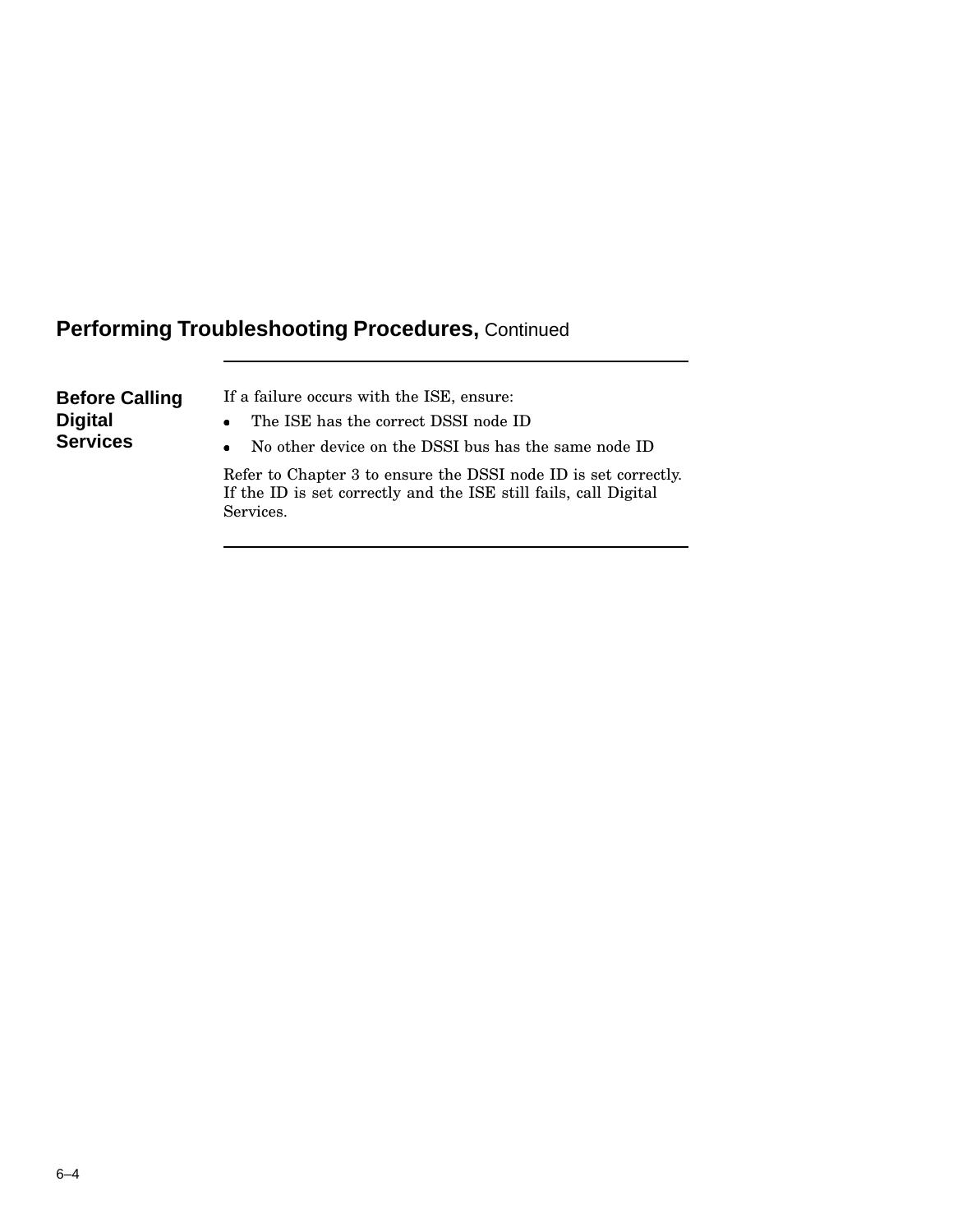# **Index**

# **A**

Accessing local programs, 4–1 using console commands, 4–5 using MDM, 4–7 using VMS, 4–4

## **B**

BA400 series installation, 2–2 Battery subsystem, 5–7 Battery testing, 5–3 BATTST, 4–19, 5–5 dialogue, 4–21 BBR, 1–6

## **C**

Calibrations, 6–2 Console commands, 4–5 Control functions, 3–4 Controls and indicators BA400 series, 3–3 SF7X, 3–6 Controls and indicators, ISE, 3–1

# **D**

Data retention features, 5–1 Device resident program menu, 4–7 Diagnostics, 4–1

DIRECT, 4–9 Documents, related, 1–13 DRINIT, 4–18 Drive module controls and indicators, 3–8 DSSI node ID switches, 3–10 LEDs, 3–11 DRVEXR, 4–10 dialogue, 4–10 modes, 4–12 DRVTST, 4–14 dialogue, 4–14 error messages, 4–15 DSA, 1–2 DSSI bus, 1-4 DSSI node ID assigning, 3–10 DSSI node ID plug, 3–3, 3–5 DUP, 4–4

# **E**

ECC, 1–6 EF5XX, overview, 1–1 EF5XX ISE description, 1–5 EF5XX-series integrated storage element installation procedure BA400, 2–2 installation procedure SF7X, 2–8 EF5XX-series ISE inserting the wedges for SF7X installation, 2–11 installation procedure BA400-series, 2–5 installation procedure SF7X, 2–8, 2–13 removing the brackets for SF7X installation, 2–8 Embedded adapters, 4–6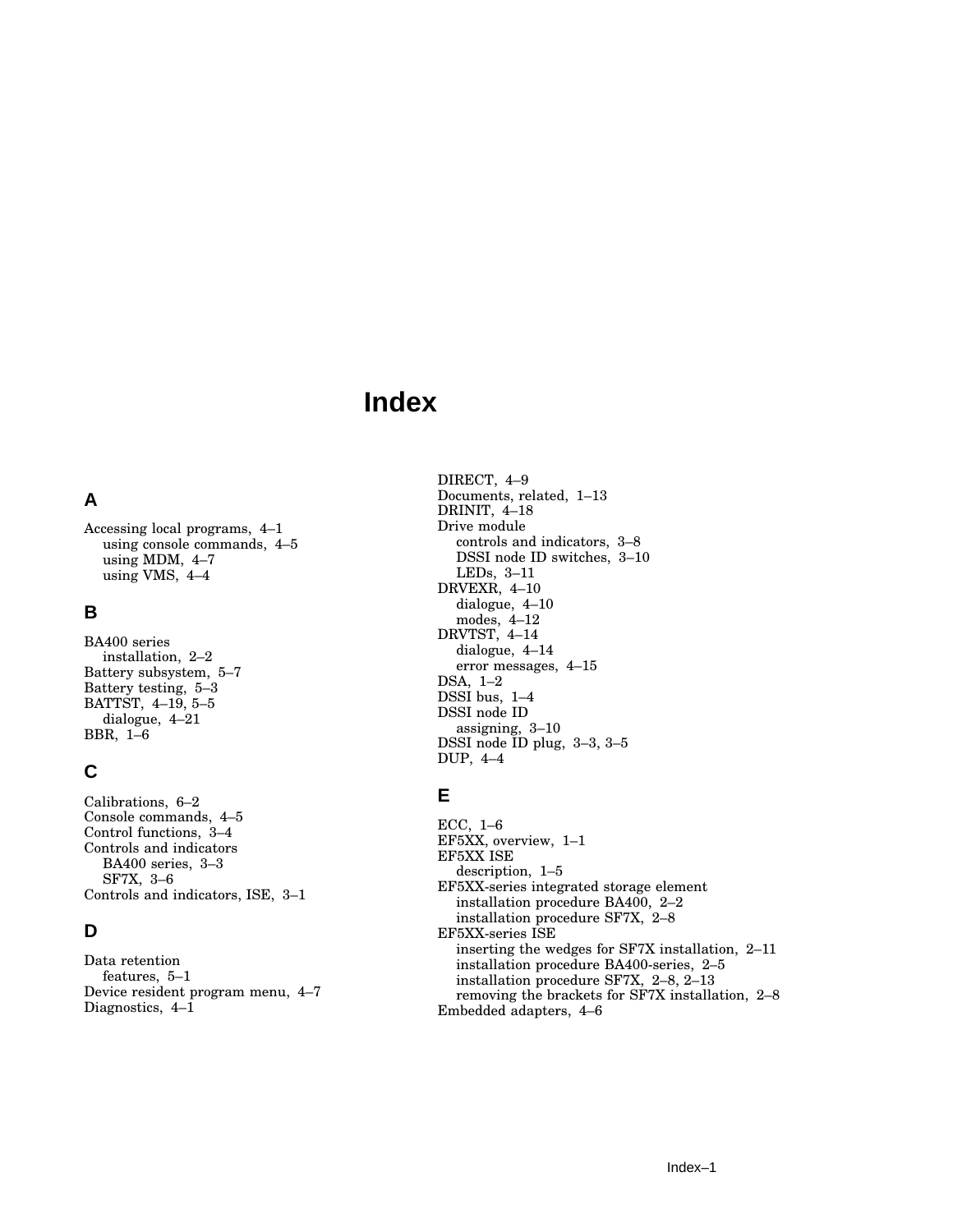ENABLE MSCP command PARAMS, 4–29 EXIT command PARAMS, 4–30

## **F**

Failure indications, 6–3 Fault LED, 3–1, 3–4, 3–8, 6–3

## **H**

HELP command PARAMS, 4–30 HISTRY, 4–17

## **I**

Indicator functions, 3–4 Installation, EF5XX ISE, 2–1 Integrated storage element, 1–4 ISE, 1–4 specifications, 1–7 ISE controls and indicators, 3–1

## **L**

Local programs, 4–1 LOCATE command PARAMS, 4–31

## **M**

MDM, 4–7 MEMTST, 4–23 dialogue, 4–24 MSCP server, 1–4 Multihost, 1–6

## **O**

OCP, 3–1 for BA400-series enclosure, 3–3 for SF7X enclosure, 3–6 Operator control panel, 3–1 Overview, EF5XX, 1–1

## **P**

PARAMS, 4–27 PARAMS commands, 4–29 Performance features, 1–6 Periodic tests, 6–2 POST, 6–2

# **R**

RCT cache, 1–6 Ready LED, 3–4, 3–8, 6–3

# **S**

SCA, 1–4 SET command PARAMS, 4–32 SF7X installation, 2–8 Shipping contents, 1–12 SHOW command PARAMS, 4–33 SHOW command examples, 4–33 Specifications EF5XX current and power, 1–9 environmental, 1–11 performance, 1–7 Stopping DRVEXR, 4–10